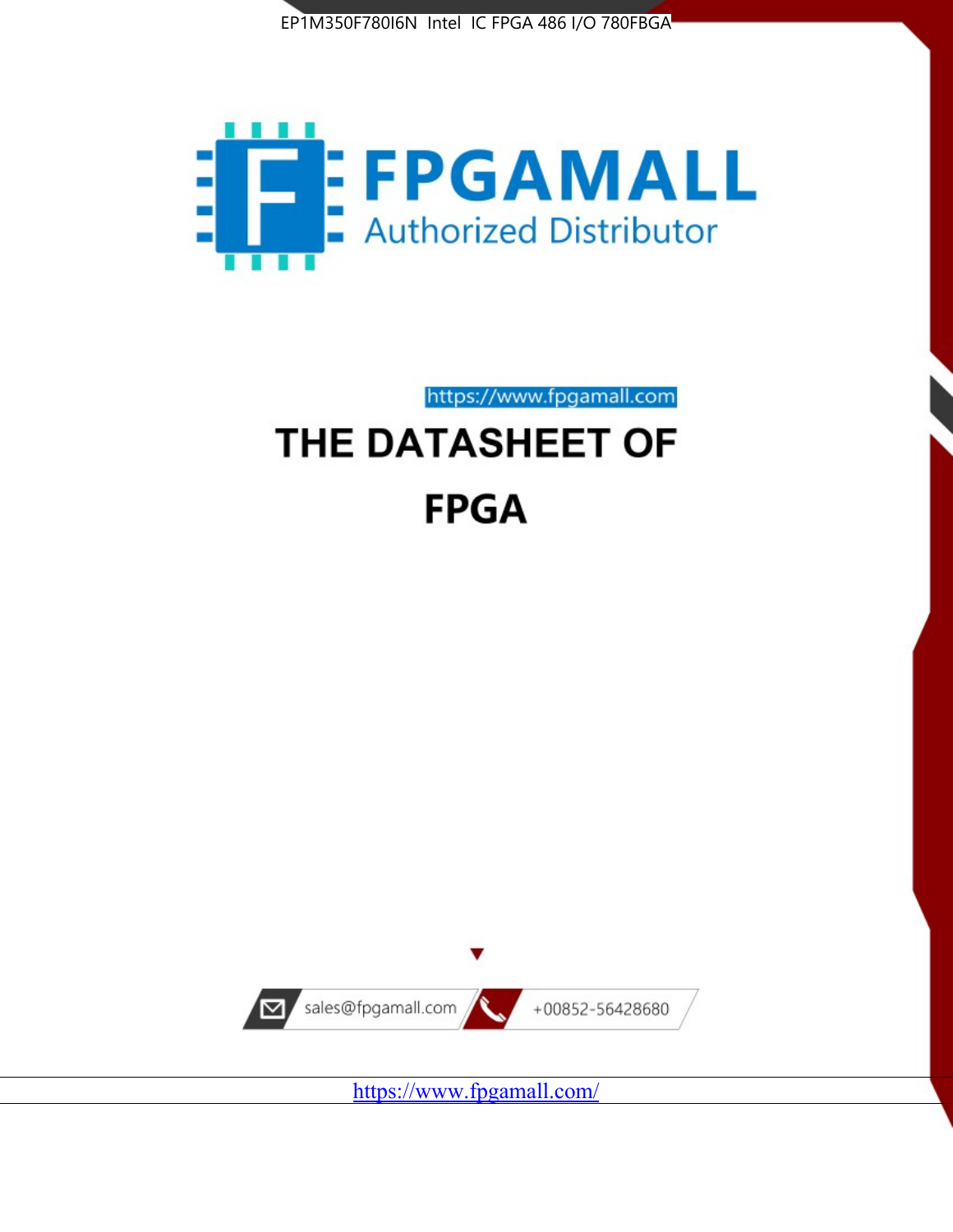

### **Mercury**

**Programmable Logic Device Family**

#### **January 2003, ver. 2.2 Data Sheet**

**Features...** ■ High-performance programmable logic device (PLD) family (see Table 1)

- Integrated high-speed transceivers with support for clock data recovery (CDR) at up to 1.25 gigabits per second (Gbps)
- Look-up table (LUT)-based architecture optimized for high speed
- Advanced interconnect structure for fast routing of critical paths
- Enhanced I/O structure for versatile standards and interface support
- Up to 14,400 logic elements (LEs)
- System-level features
	- Up to four general-purpose phase-locked loops (PLLs) with programmable multiplication and delay shifting
	- Up to 12 PLL output ports
	- Dedicated multiplier circuitry for high-speed implementation of signed or unsigned multiplication up to  $16 \times 16$
	- Embedded system blocks (ESBs) used to implement memory functions including quad-port RAM, true dual-port RAM, firstin first-out (FIFO) buffers, and content-addressable memory (CAM)
	- Each ESB contains 4,096 bits and can be split and used as two 2,048-bit unidirectional dual-port RAM blocks

| Table 1. Mercury Device Features |         |         |  |  |  |  |  |  |  |  |
|----------------------------------|---------|---------|--|--|--|--|--|--|--|--|
| Feature                          | EP1M120 | EP1M350 |  |  |  |  |  |  |  |  |
| <b>Typical gates</b>             | 120,000 | 350,000 |  |  |  |  |  |  |  |  |
| <b>HSDI</b> channels             | 8       | 18      |  |  |  |  |  |  |  |  |
| <b>LEs</b>                       | 4,800   | 14,400  |  |  |  |  |  |  |  |  |
| ESBs $(1)$                       | 12      | 28      |  |  |  |  |  |  |  |  |
| Maximum RAM bits                 | 49,152  | 114,688 |  |  |  |  |  |  |  |  |
| Maximum user I/O pins            | 303     | 486     |  |  |  |  |  |  |  |  |

#### *Note to Table 1:*

(1) Each ESB can be used for two dual- or single-port RAM blocks.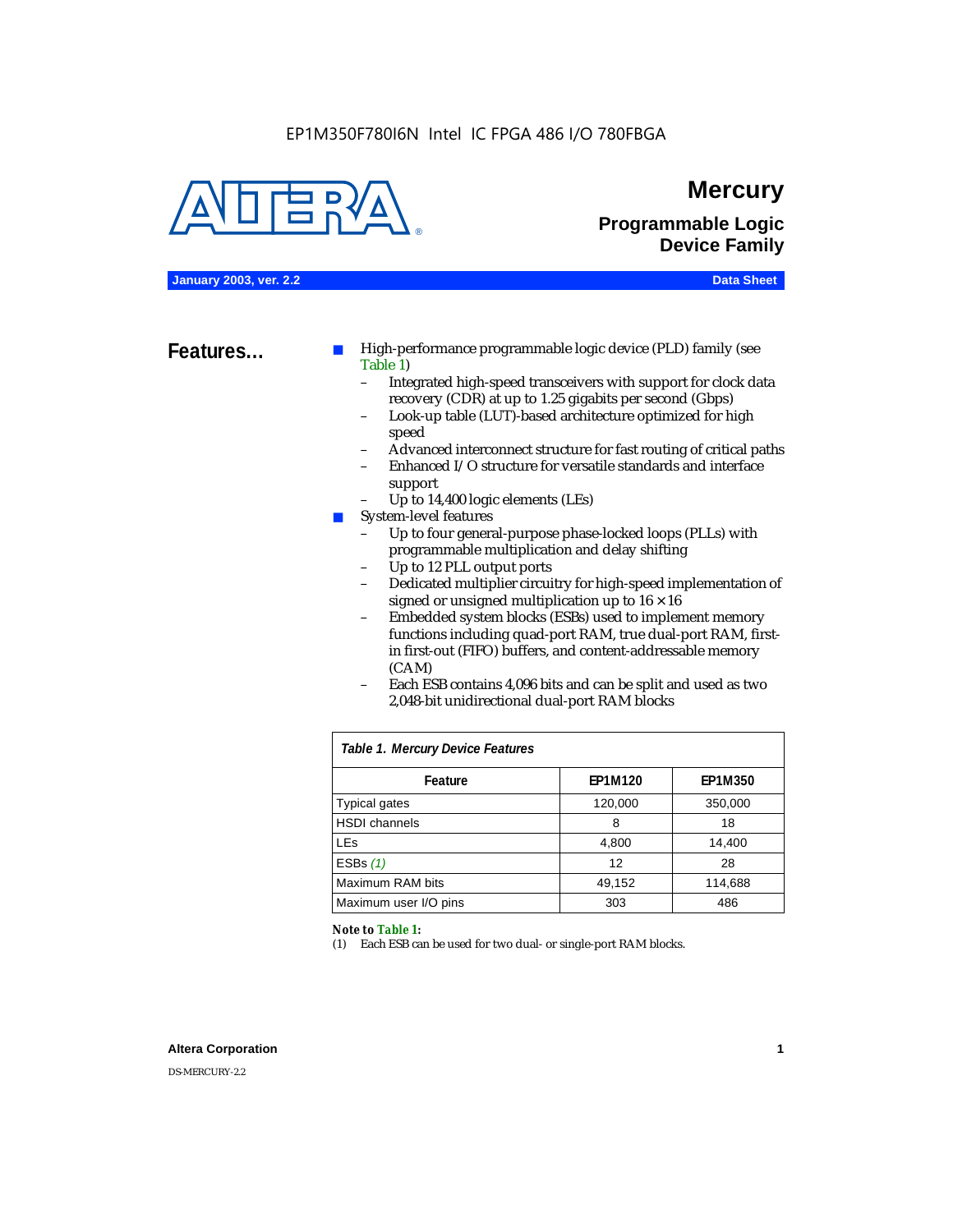| and More<br><b>Features</b> | $\mathbb{R}^n$<br>ш<br><b>COL</b> | Advanced high-speed I/O features<br>Robust I/O standard support, including LVTTL, PCI up to<br>$\qquad \qquad -$<br>66 MHz, 3.3-V AGP in 1x and 2x modes, 3.3-V SSTL-3 and 2.5-V<br>SSTL-2, GTL+, HSTL, CTT, LVDS, LVPECL, and 3.3-V PCML<br>High-speed differential interface (HSDI) with dedicated<br>$\qquad \qquad -$<br>circuitry for CDR at up to 1.25 Gbps for LVDS, LVPECL, and<br>3.3-V PCML<br>Support for source-synchronous True-LVDS™ circuitry up to<br>840 megabits per second (Mbps) for LVDS, LVPECL, and 3.3-V<br><b>PCML</b><br>Up to 18 input and 18 output dedicated differential channels of<br>high-speed LVDS, LVPECL, or 3.3-V PCML<br>Built-in 100-Ω termination resistor on HSDI data and clock<br>$\qquad \qquad -$<br>differential pairs<br>Flexible-LVDS™ circuitry provides 624-Mbps support on up to<br>100 channels with the EP1M350 device<br>Versatile three-register I/O element (IOE) supporting double<br>$\qquad \qquad -$<br>data rate I/O (DDRIO), double data-rate (DDR) SDRAM, zero<br>bus turnaround (ZBT) SRAM, and quad data rate (QDR) SRAM<br>Designed for low-power operation<br>1.8-V internal supply voltage ( $V_{\text{CCINT}}$ )<br>$\overline{\phantom{0}}$<br>MultiVolt <sup>™</sup> I/O interface voltage levels ( $V_{\text{CCIO}}$ ) compatible<br>with 1.5-V, 1.8-V, 2.5-V, and 3.3-V devices<br>5.0-V tolerant with external resistor<br>Advanced interconnect structure<br>Multi-level FastTrack® Interconnect structure providing fast,<br>predictable interconnect delays<br>Optimized high-speed Priority FastTrack Interconnect for<br>routing critical paths in a design<br>Dedicated carry chain that implements arithmetic functions such<br>$\overline{\phantom{a}}$<br>as fast adders, counters, and comparators (automatically used by<br>software tools and megafunctions)<br>FastLUT <sup>TM</sup> connection allowing high speed direct connection<br>between LEs in the same logic array block (LAB)<br>Leap lines allowing a single LAB to directly drive LEs in adjacent<br>$\overline{\phantom{a}}$<br>rows<br>The RapidLAB interconnect providing a high-speed connection<br>to a 10-LAB-wide region<br>Dedicated clock and control signal resources, including four<br>dedicated clocks, six dedicated fast global signals, and additional<br>row-global signals |
|-----------------------------|-----------------------------------|---------------------------------------------------------------------------------------------------------------------------------------------------------------------------------------------------------------------------------------------------------------------------------------------------------------------------------------------------------------------------------------------------------------------------------------------------------------------------------------------------------------------------------------------------------------------------------------------------------------------------------------------------------------------------------------------------------------------------------------------------------------------------------------------------------------------------------------------------------------------------------------------------------------------------------------------------------------------------------------------------------------------------------------------------------------------------------------------------------------------------------------------------------------------------------------------------------------------------------------------------------------------------------------------------------------------------------------------------------------------------------------------------------------------------------------------------------------------------------------------------------------------------------------------------------------------------------------------------------------------------------------------------------------------------------------------------------------------------------------------------------------------------------------------------------------------------------------------------------------------------------------------------------------------------------------------------------------------------------------------------------------------------------------------------------------------------------------------------------------------------------------------------------------------------------------------------------------------------------------------------------------------------------------------------------------------------------------------------|
|                             |                                   |                                                                                                                                                                                                                                                                                                                                                                                                                                                                                                                                                                                                                                                                                                                                                                                                                                                                                                                                                                                                                                                                                                                                                                                                                                                                                                                                                                                                                                                                                                                                                                                                                                                                                                                                                                                                                                                                                                                                                                                                                                                                                                                                                                                                                                                                                                                                                   |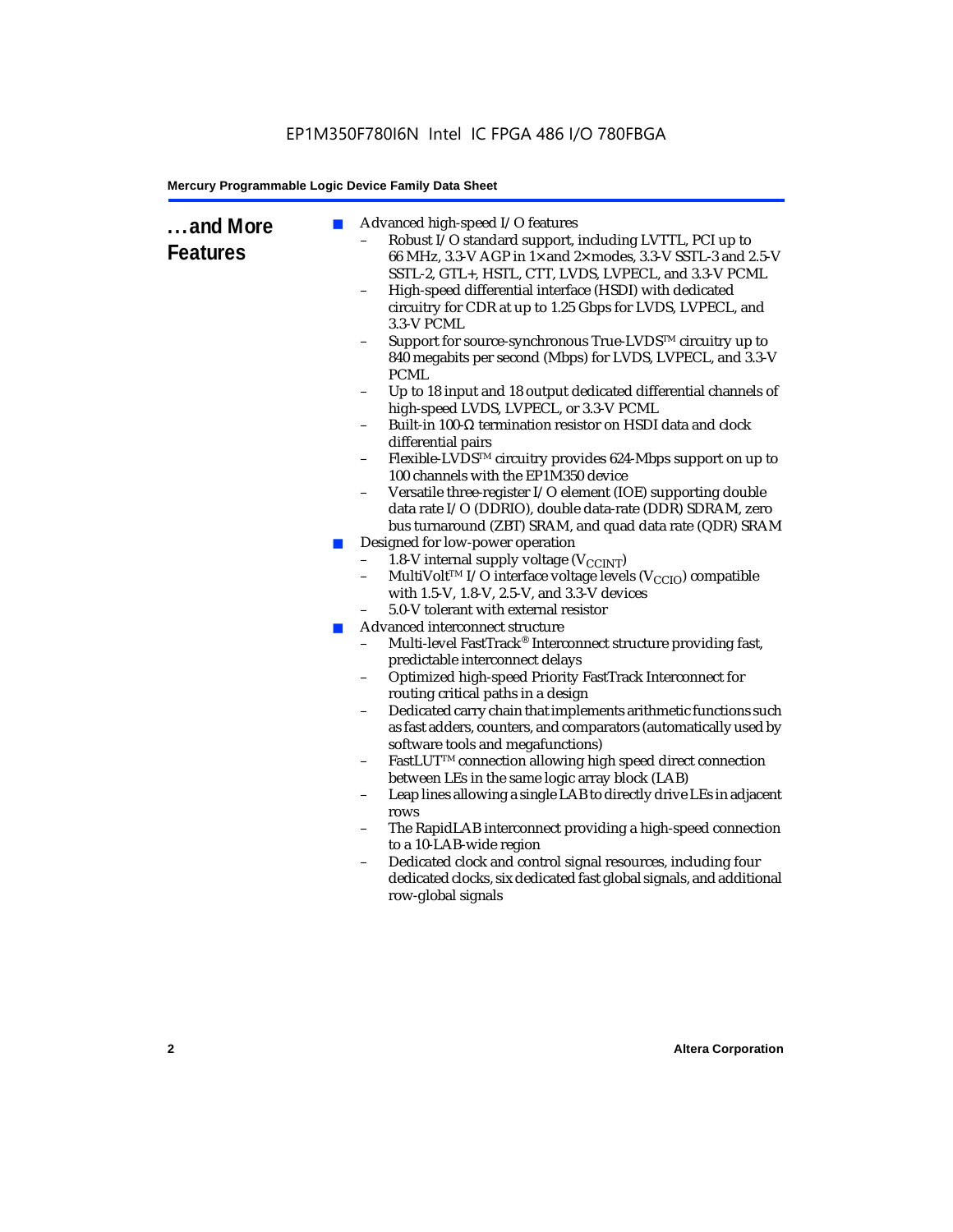Tables 2 and 3 show the Mercury<sup>TM</sup> FineLine BGA<sup>TM</sup> device package sizes, options, and I/O pin counts.

| Table 2. Mercury Package Sizes         |                                |                                |  |  |  |  |  |  |  |
|----------------------------------------|--------------------------------|--------------------------------|--|--|--|--|--|--|--|
| Feature                                | 484-Pin<br><b>FineLine BGA</b> | 780-Pin<br><b>FineLine BGA</b> |  |  |  |  |  |  |  |
| Pitch (mm)                             | 1.00                           | 1.00                           |  |  |  |  |  |  |  |
| Area (mm <sup>2</sup> )                | 529                            | 841                            |  |  |  |  |  |  |  |
| Length $\times$ width (mm $\times$ mm) | $23 \times 23$                 | $29 \times 29$                 |  |  |  |  |  |  |  |

| Table 3. Mercury Package Options & I/O Count |                                |                                |  |  |  |  |  |  |  |
|----------------------------------------------|--------------------------------|--------------------------------|--|--|--|--|--|--|--|
| Device                                       | 484-Pin<br><b>FineLine BGA</b> | 780-Pin<br><b>FineLine BGA</b> |  |  |  |  |  |  |  |
| EP1M120                                      | 303                            |                                |  |  |  |  |  |  |  |
| EP1M350                                      |                                | 486                            |  |  |  |  |  |  |  |

### **General Description**

Mercury devices integrate high-speed differential transceivers and support for CDR with a speed-optimized PLD architecture. These transceivers are implemented through the dedicated serializer, deserializer, and clock recovery circuitry in the HSDI and incorporate support for the LVDS, LVPECL, and 3.3-V PCML I/O standards. This circuitry, together with enhanced I/O elements (IOEs) and support for numerous I/O standards, allows Mercury devices to meet high-speed interface requirements.

Mercury devices are the first PLDs optimized for core performance. These LUT-based, enhanced memory devices use a network of fast routing resources to achieve optimal performance. These resources are ideal for data-path, register-intensive, mathematical, digital signal processing (DSP), or communications designs.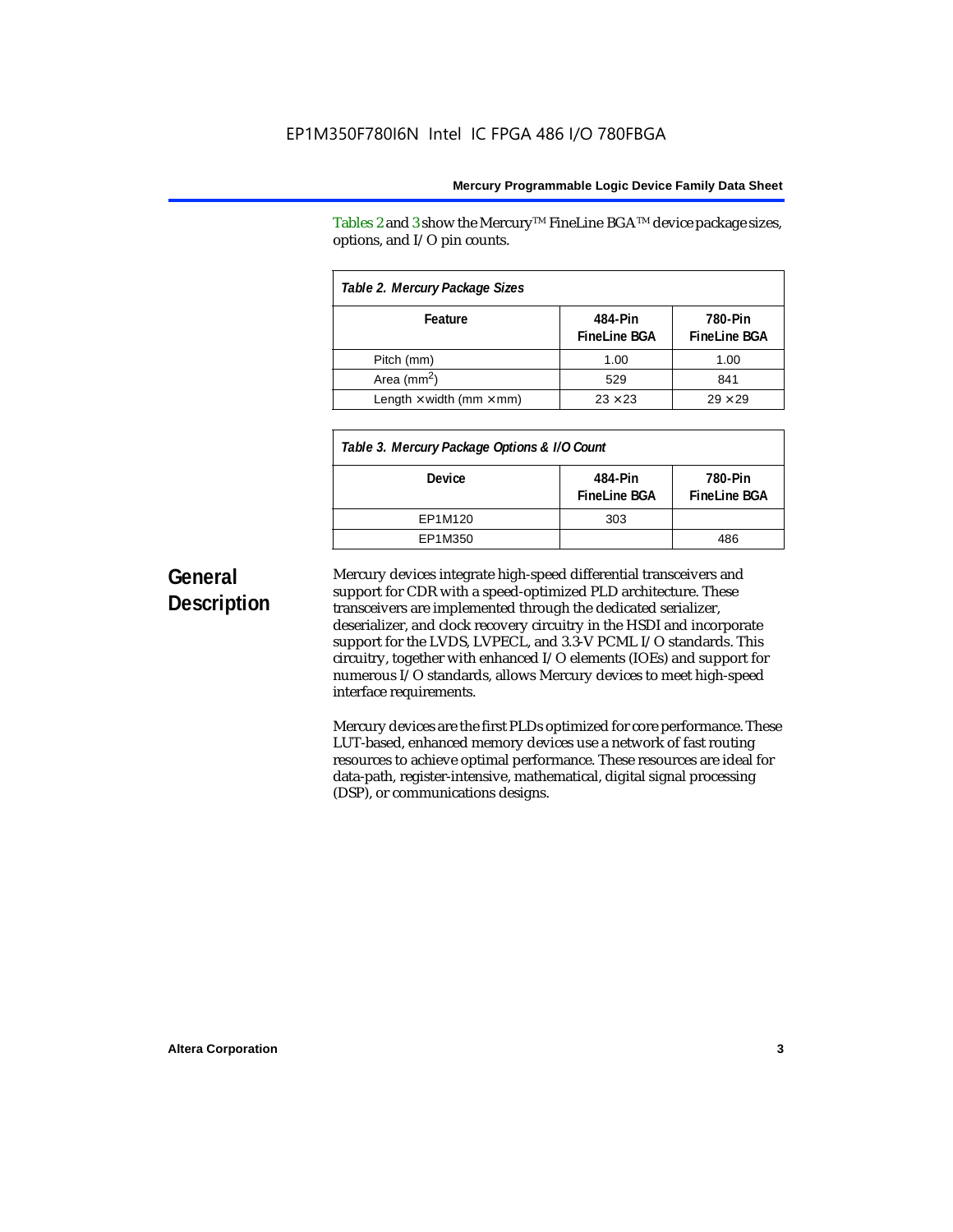Mercury devices include other features for performance such as quadport RAM, CAM, general purpose PLLs, and dedicated circuitry for implementing multiplier circuits. Table 4 shows Mercury performance.

| Table 4. Mercury Performance     |            |                       |                   |                   |                   |              |  |  |  |  |
|----------------------------------|------------|-----------------------|-------------------|-------------------|-------------------|--------------|--|--|--|--|
| Application                      |            | <b>Resources Used</b> |                   | Performance       |                   |              |  |  |  |  |
|                                  | <b>LEs</b> | <b>ESBs</b>           | -5 Speed<br>Grade | -6 Speed<br>Grade | -7 Speed<br>Grade | <b>Units</b> |  |  |  |  |
| 16-bit loadable counter (1)      | 16         | $\Omega$              | 400               | 400               | 400               | <b>MHz</b>   |  |  |  |  |
| 32-bit loadable counter (1)      | 32         | 0                     | 400               | 400               | 400               | <b>MHz</b>   |  |  |  |  |
| 32-bit accumulator (1)           | 32         | 0                     | 400               | 400               | 400               | <b>MHz</b>   |  |  |  |  |
| 32-to-1 multiplexer              | 27         | 0                     | 1.864             | 2.466             | 2.723             | ns           |  |  |  |  |
| $32 \times 64$ asynchronous FIFO | 103        | 2                     | 290               | 258               | 242               | <b>MHz</b>   |  |  |  |  |
| 8-bit, 37-tap FIR filter         | 251        | 1                     | 290               | 240               | 205               | <b>MSPS</b>  |  |  |  |  |

#### *Note to Table 4:*

(1) The clock tree supports up to 400 MHz. Although the registered performance for these designs exceed 400 MHz, they are limited by the clock tree limit.

#### **Configuration**

The logic, circuitry, and interconnects in the Mercury architecture are configured with CMOS SRAM elements. Mercury devices are reconfigurable and are 100% tested prior to shipment. As a result, test vectors do not have to be generated for fault coverage purposes. Instead, the designer can focus on simulation and design verification. In addition, the designer does not need to manage inventories of different ASIC designs; Mercury devices can be configured on the board for the specific functionality required.

Mercury devices are configured at system power-up with data stored in an Altera® serial configuration device or provided by a system controller. Altera offers in-system programmability (ISP)-capable configuration devices, which configure Mercury devices via a serial data stream. Mercury devices can be configured in under 70 ms. Moreover, Mercury devices contain an optimized interface that permits microprocessors to configure Mercury devices serially or in parallel, synchronously or asynchronously. This interface also enables microprocessors to treat Mercury devices as memory and to configure the device by writing to a virtual memory location, simplifying reconfiguration.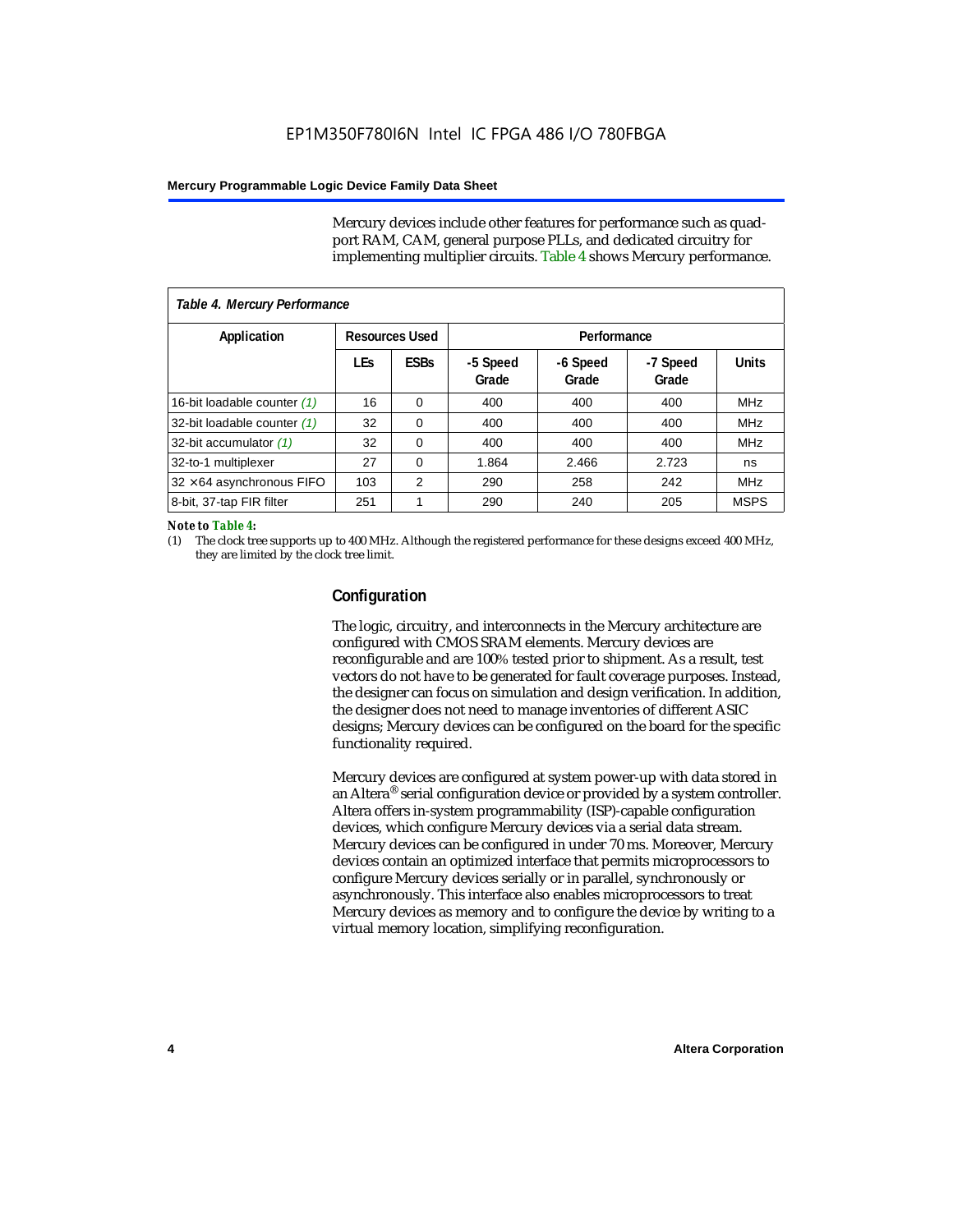After a Mercury device has been configured, it can be reconfigured in-circuit by resetting the device and loading new data. Real-time changes can be made during system operation, enabling innovative reconfigurable computing applications.

#### **Software**

Mercury devices are supported by the Altera Quartus<sup>™</sup> II development system, a single, integrated package that offers HDL and schematic design entry, compilation and logic synthesis, full simulation and worst-case timing analysis, SignalTap™ logic analysis, and device configuration. The Quartus II software also ships with Altera-specific HDL synthesis tools from Exemplar Logic and Synopsys, and Altera-specific Register Transfer Level (RTL) and timing simulation tools from Model Technology. The Quartus II software supports PCs running Windows 98, Windows NT 4.0, and Windows 2000; UNIX workstations running Solaris 2.6, 7, or 8, or HP-UX 10.2 or 11.0; and PCs running Red Hat Linux 7.1.

The Quartus II software provides NativeLink<sup>TM</sup> interfaces to other industry-standard PC- and UNIX-workstation-based EDA tools. For example, designers can invoke the Quartus II software from within the Mentor Graphics LeonardoSpectrum software, Synplicity's Synplify software, and the Synopsys FPGA *Express* software. The Quartus II software also contains built-in optimized synthesis libraries; synthesis tools can use these libraries to optimize designs for Mercury devices. For example, the Synopsys Design Compiler library, supplied with the Quartus II development system, includes DesignWare functions optimized for the Mercury architecture.

For more information on the Quartus II development system, see the *Quartus II Programmable Logic Development System & Software Data Sheet*.

### **Functional Description**

The Mercury architecture contains a row-based logic array to implement general logic and a row-based embedded system array to implement memory and specialized logic functions. Signal interconnections within Mercury devices are provided by a series of row and column interconnects with varying lengths and speeds. The priority FastTrack Interconnect structure is faster than other interconnects; the Quartus II Compiler places design-critical paths on these faster lines to improve design performance.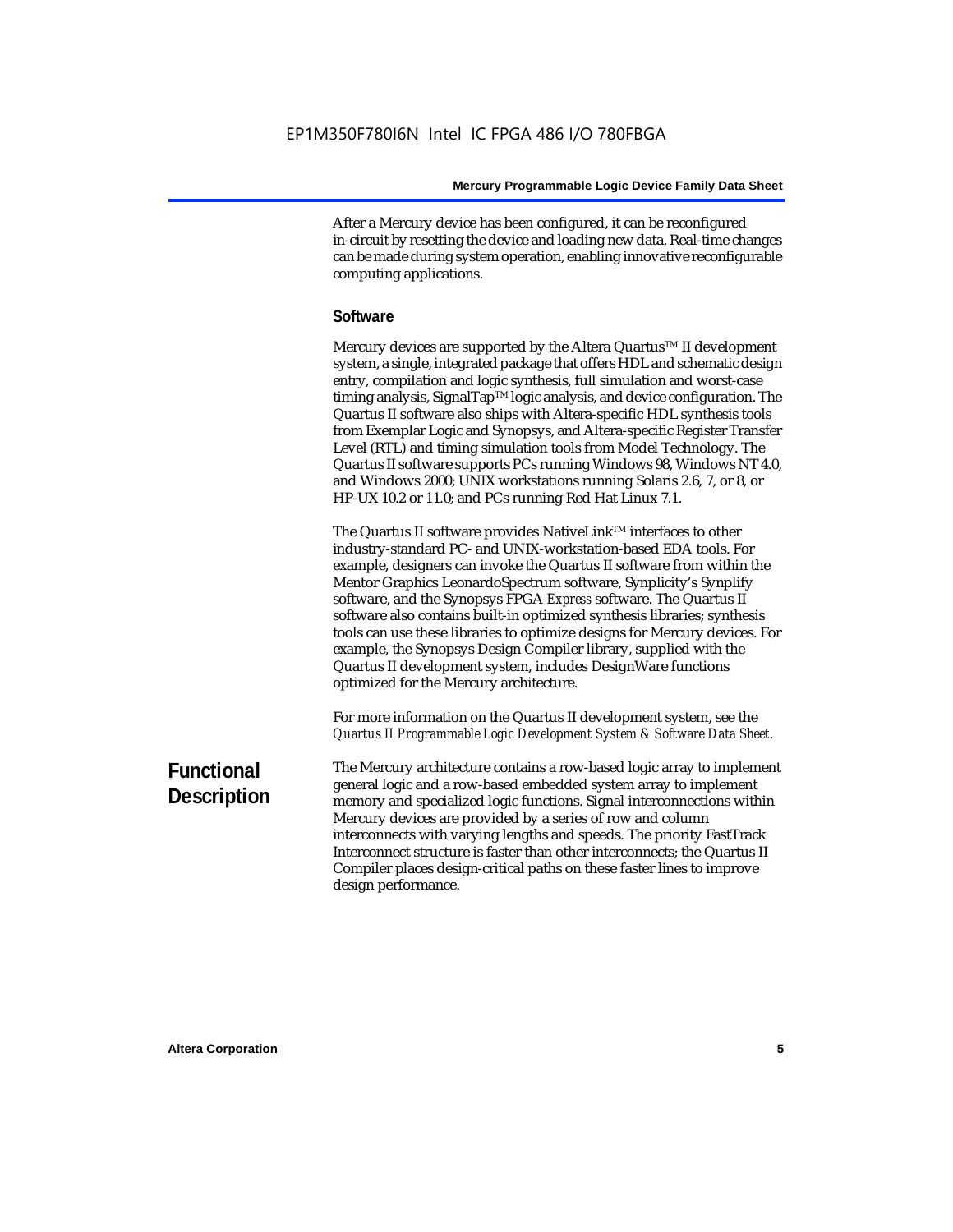Mercury device I/O pins are evenly distributed across the entire device area; other Altera device families have I/O pins placed on the device periphery. Mercury device I/O pin placement allows for higher I/O count at a given die size; pad size is no longer a limiting issue. Each I/O pin is fed by an IOE. IOEs are grouped in IOE row bands from the top to the bottom of the device. IOE row bands are separated by several LAB rows. LABs from the associated LAB row closest to the I/O row band drive IOEs through the local interconnect. This feature allows fast clock-to-output times when a pin is driven by any of the 10 LEs in the adjacent associated LAB. Each IOE contains a bidirectional buffer along with an input register, output register, output enable (OE) register, and input latch for DDR. When used with a global clock, these dedicated registers provide exceptional bidirectional I/O performance.

IOEs provide a variety of features, such as 3.3-V, 64-bit, 66-MHz PCI compliance; 3.3-V, 64-bit, 133-MHz PCI-X compliance; Joint Test Action Group (JTAG) boundary-scan test (BST) support; output drive strength control; slew-rate control; tri-state buffers; bus-hold circuitry; programmable pull-up resisters; programmable input and output delays; and open-drain outputs. Mercury devices offer enhanced I/O support, including support for 1.8-V I/O, 2.5-V I/O, LVCMOS, LVTTL, HSTL, LVPECL, 3.3-V PCML, 3.3-V PCI, PCI-X, LVDS, GTL+, SSTL-2, SSTL-3, CTT, and 3.3-V AGP I/O standards. CDR (up to 1.25 Gbps) and sourcesynchronous (up to 840 Mbps) transfers are supported with HSDI circuitry for LVDS, LVPECL, and 3.3-V PCML I/O standards.

The ESB can implement a variety of memory functions, including CAM, quad-port RAM, true dual-port RAM, dual- and single-port RAM, ROM, and FIFO functions. ESBs are grouped into two rows: one at the top and one at the bottom of the device. Embedding the memory directly into the die improves performance and reduces die area compared to distributed-RAM implementations. Moreover, the abundance of cascadable ESBs, in conjunction with the ability for one ESB to implement two separate memory blocks, ensures that the Mercury device can implement multiple wide memory blocks for high-density designs. The ESB's high speed ensures the implemention of small memory blocks without any speed penalty. The abundance of ESBs ensures that designers can create as many different-sized memory blocks as the system requires. Figure 1 shows an overview of the Mercury device.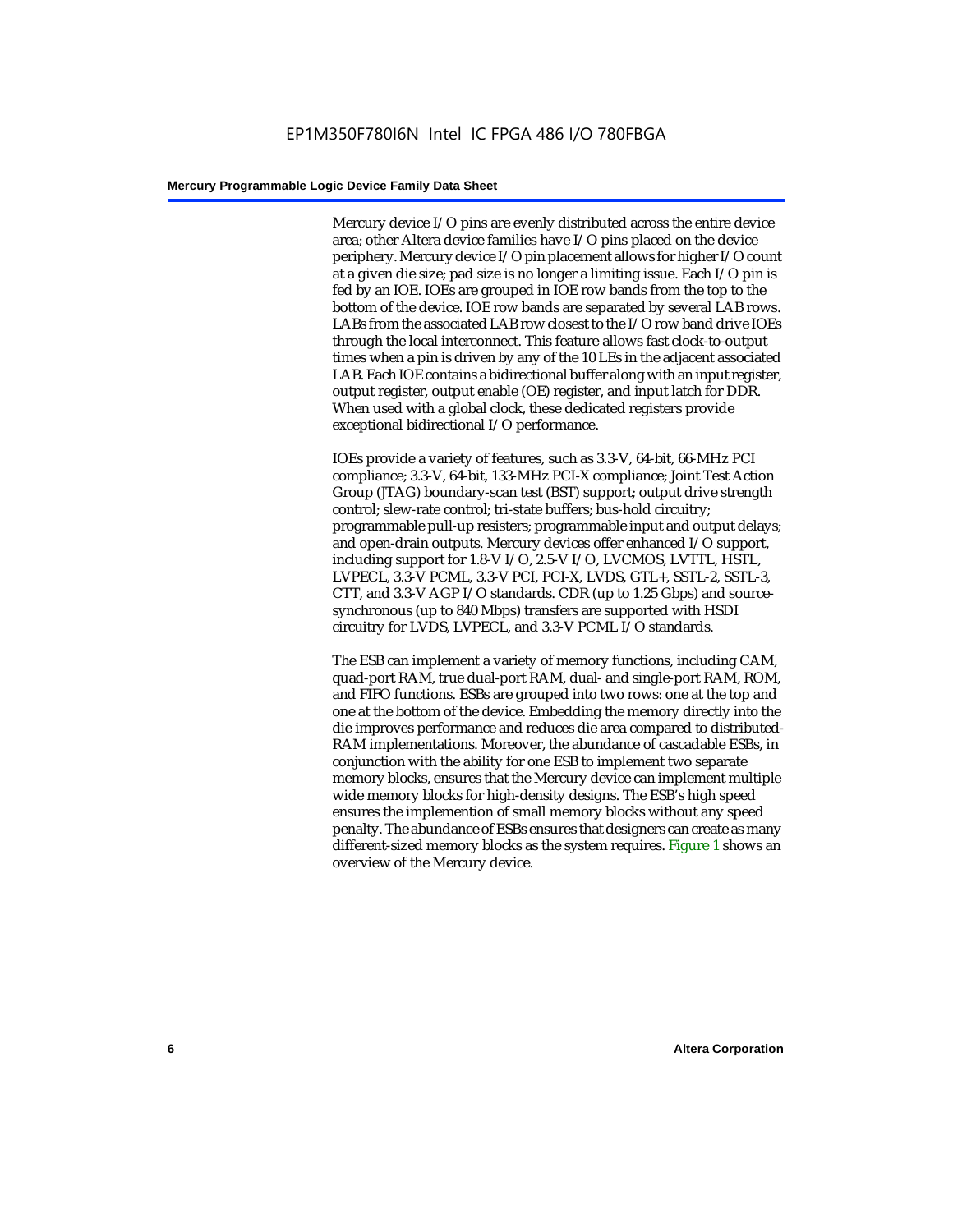

#### *Figure 1. Mercury Architecture Block Diagram Note (1)*

## *Note to Figure 1:*<br>(1) Figure 1 shove

Figure 1 shows an EP1M120 device. Mercury devices have a varying number of rows, columns, and ESBs, as shown in Table 5.

#### Table 5 lists the resources available in Mercury devices.

| Table 5. Mercury Device Resources |                 |                    |               |             |  |  |  |  |  |  |
|-----------------------------------|-----------------|--------------------|---------------|-------------|--|--|--|--|--|--|
| <b>Device</b>                     | <b>LAB Rows</b> | <b>LAB Columns</b> | I/O Row Bands | <b>ESBs</b> |  |  |  |  |  |  |
| EP1M120                           | 12              | 40                 |               | 12          |  |  |  |  |  |  |
| EP1M350                           | 18              | 80                 |               | 28          |  |  |  |  |  |  |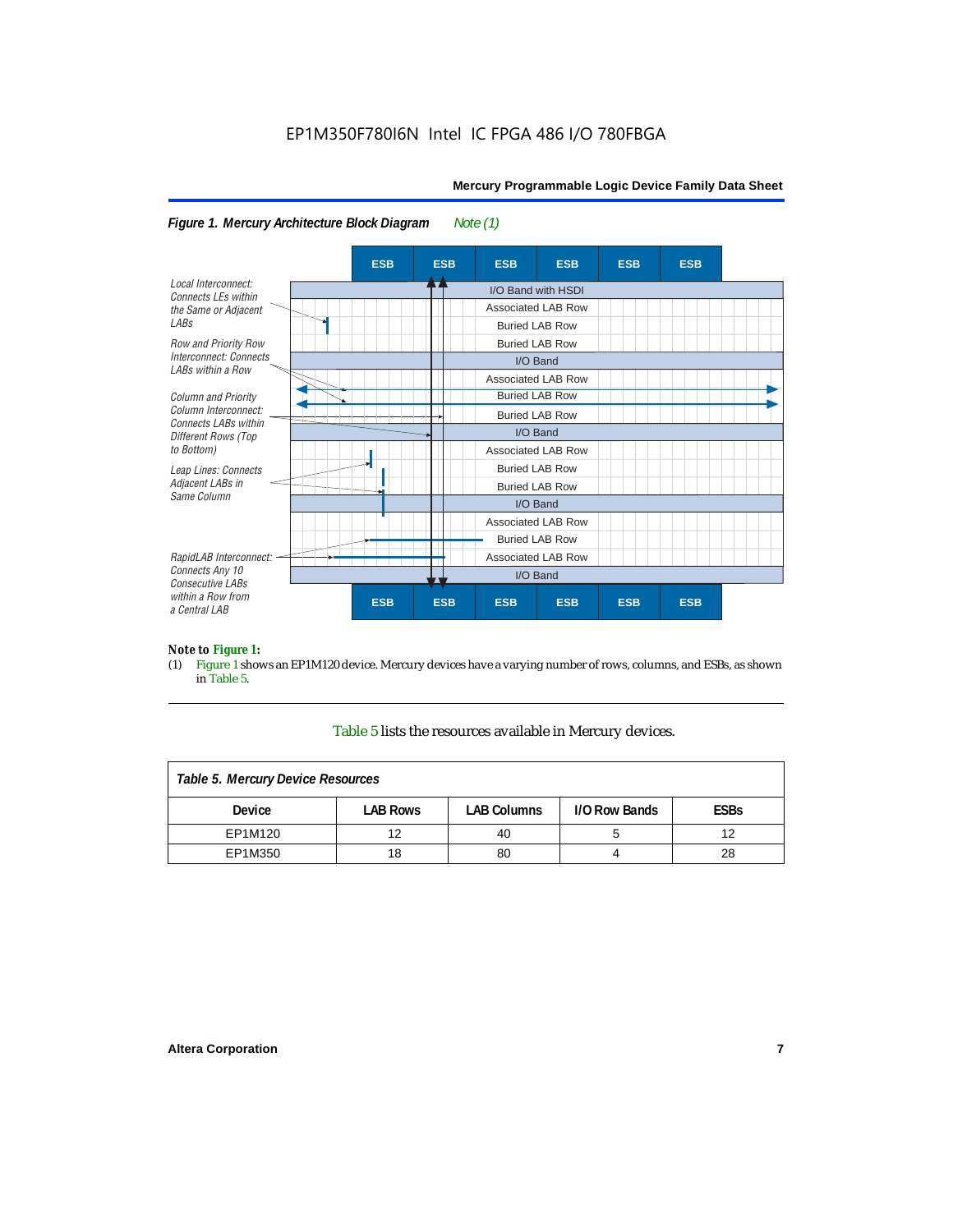|                                                       | Mercury devices provide four dedicated clock input pins and six<br>dedicated fast I/O pins that globally drive register control inputs,<br>including clocks. These signals ensure efficient distribution of high-speed,<br>low-skew control signals. The control signals use dedicated routing<br>channels to provide short delays and low skew. The dedicated fast signals<br>can also be driven by internal logic, providing an ideal solution for a clock<br>divider or internally generated asynchronous control signal with high<br>fan-out. The dedicated clock and fast I/O pins on Mercury devices can<br>also feed logic. Dedicated clocks can also be used with the Mercury<br>general purpose PLLs for clock management.                                                                      |
|-------------------------------------------------------|----------------------------------------------------------------------------------------------------------------------------------------------------------------------------------------------------------------------------------------------------------------------------------------------------------------------------------------------------------------------------------------------------------------------------------------------------------------------------------------------------------------------------------------------------------------------------------------------------------------------------------------------------------------------------------------------------------------------------------------------------------------------------------------------------------|
|                                                       | Each I/O row band also provides two additional I/O pins that can drive<br>two row-global signals. Row-global signals can drive register control<br>inputs for the LAB row associated with that particular I/O row band.                                                                                                                                                                                                                                                                                                                                                                                                                                                                                                                                                                                  |
| High-Speed<br><b>Differential</b><br><b>Interface</b> | The top I/O or HSDI band in Mercury devices contains dedicated<br>circuitry for supporting differential standards at speeds up to 1.25 Gbps.<br>Mercury devices have dedicated differential buffers and circuitry to<br>support LVDS, LVPECL, and 3.3-V PCML I/O standards. Two dedicated<br>high-speed PLLs (separate from the general purpose PLLs) multiply<br>reference clocks and drive high-speed differential serializer/deserializer<br>channels. In addition, clock recovery units (CRUs) at each receiver<br>channel enable CDR. EP1M120 devices support eight input channels,<br>eight output channels, and two dedicated clock inputs for feeding the<br>receiver and/or transmitter PLLs. EP1M350 devices support 18 input<br>channels, 18 output channels, and two dedicated clock inputs. |
|                                                       | Mercury devices have optional built-in 100- $\Omega$ termination resistors on<br>HSDI differential receiver data pins and the HSDI_CLK1 and HSDI_CLK2<br>pins.                                                                                                                                                                                                                                                                                                                                                                                                                                                                                                                                                                                                                                           |
|                                                       | Designers can use the HSDI circuitry for the following applications:                                                                                                                                                                                                                                                                                                                                                                                                                                                                                                                                                                                                                                                                                                                                     |
|                                                       | <b>Gigabit Ethernet backplanes</b><br><b>College</b><br>ATM, SONET<br><b>College</b><br>RapidIO<br><b>College</b><br><b>POS-PHY Level 4</b><br><b>College</b><br><b>Fibre Channel</b><br>п<br><b>SDTV</b><br><b>College</b>                                                                                                                                                                                                                                                                                                                                                                                                                                                                                                                                                                              |
|                                                       | The HSDI band supports one of two possible modes:                                                                                                                                                                                                                                                                                                                                                                                                                                                                                                                                                                                                                                                                                                                                                        |
|                                                       | Source-synchronous mode<br>$\mathcal{L}_{\mathcal{A}}$<br>Clock data recovery (CDR) mode<br><b>COL</b>                                                                                                                                                                                                                                                                                                                                                                                                                                                                                                                                                                                                                                                                                                   |
|                                                       |                                                                                                                                                                                                                                                                                                                                                                                                                                                                                                                                                                                                                                                                                                                                                                                                          |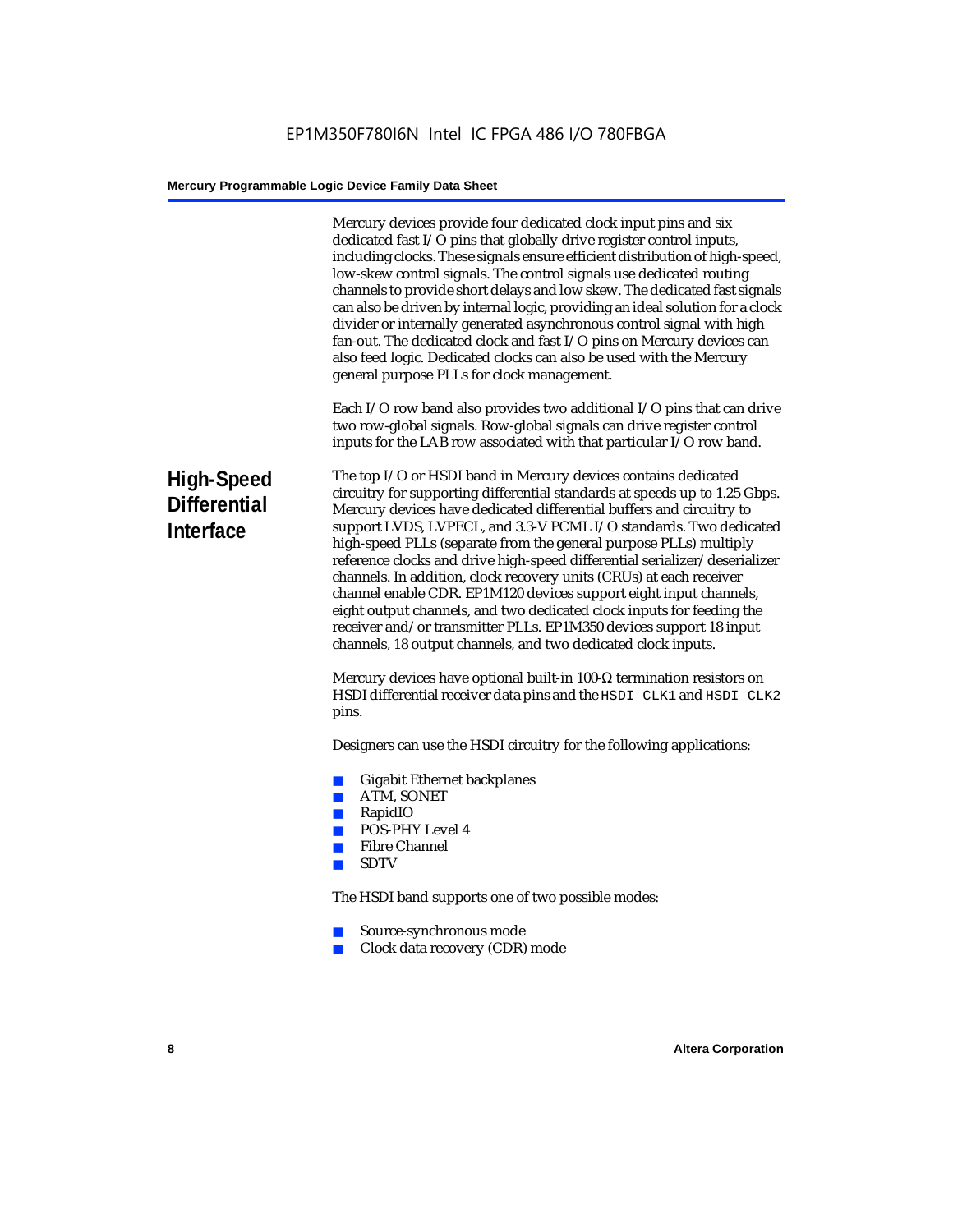In source-synchronous mode, source synchronous interfacing is supported at up to 840 Mbps. Serial channels are transmitted and received along with a low speed clock. The receiving device then multiplies the clock by a factor of 1 to 12, 14, 16, 18, or 20. The serialization/ deserialization rate can be any number from 4, 7, 8, 9 to 12, 14, 16, 18, or 20 and does not have to equal the clock multiplication value. For example, an 840-Mbps LVDS channel can be received along with a 84-MHz clock. The 84-MHz clock is multiplied by 10 to drive the serial shift register, but the register can be clocked out in parallel at 7-, 8-, 9- to 12-, 14-, 16-, 18-, or 20-bits wide at 42 to 120 MHz. See Figures 2 and 3.



### *Notes to Figure 2:*

- (1) EP1M350 devices have 18 individual receiver channels. EP1M120 devices have 8 individual receiver channels.<br>(2)  $W = 1$  to 12, 14, 16, 18, or 20
- (2) *W* = 1 to 12, 14, 16, 18, or 20 *J* = 4, 7, 8, 9 to 12, 14, 16, 18, or 20 *W* does not have to equal *J*.
- (3) This clock pin drives an HSDI PLL only. It does not drive to the core.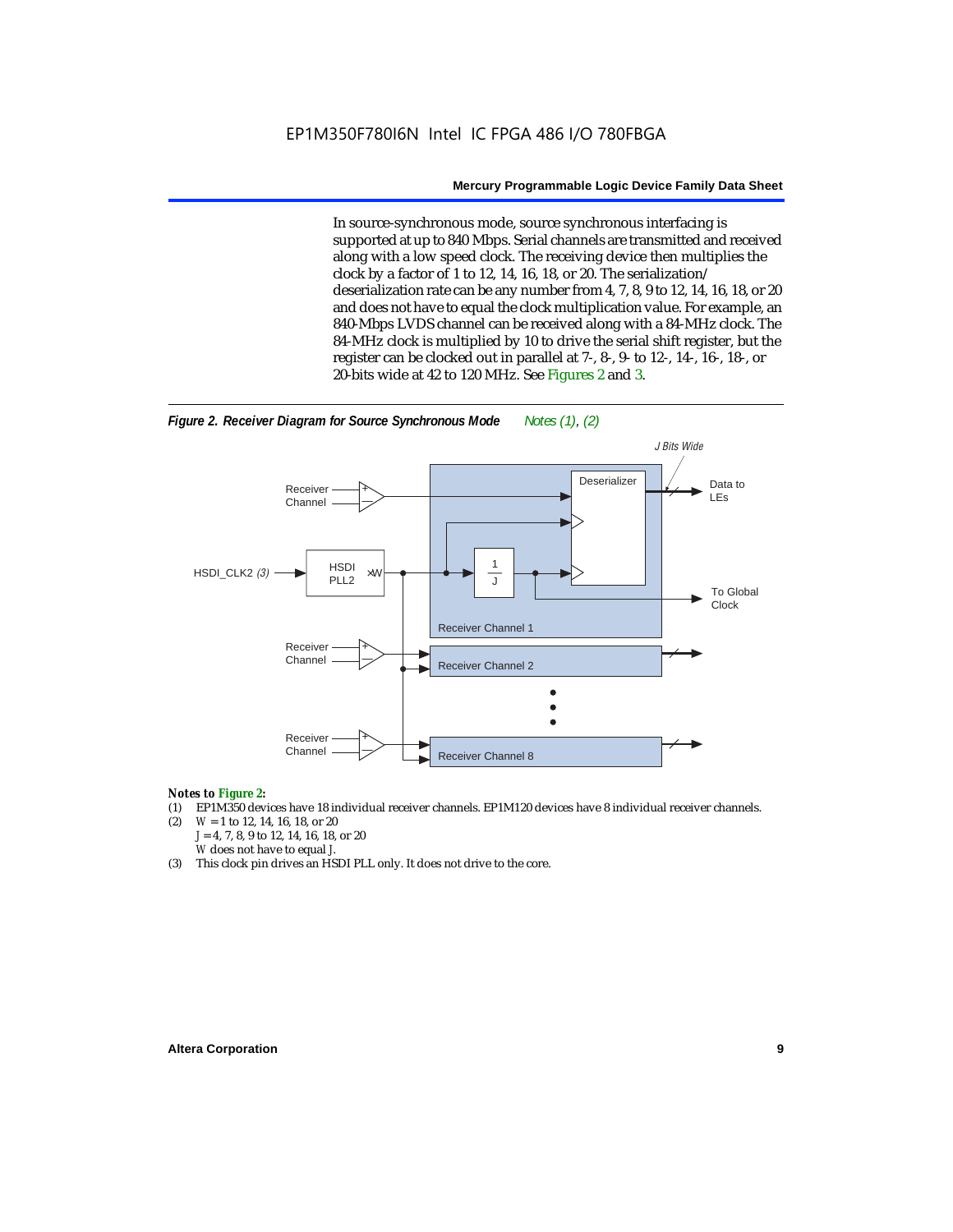

*Figure 3. Transmitter Diagram for Source Synchronous Mode Notes (1), (2)*

#### *Notes to Figure 3:*

- (1) EP1M350 devices have 18 individual transmitter channels. EP1M120 devices have 8 individual transmitter channels.
- (2) *W* = 1 to 12, 14, 16, 18, or 20 *B* = 1 to 12, 14, 16, 18, or 20 *J* = 4, 7, 8, 9 to 12, 14, 16, 18, or 20 *W*, *B*, and *J* do not have to be equal.
- (3) This clock pin drives an HSDI PLL only. It does not drive to the logic array.

The Mercury device's source-synchronous mode also supports the RapidIO interface protocol at up to 500 Mbps using the LVDS I/O standard.



For more information on source synchronous interfacing see *AN 159: Using HSDI in Source-Synchronous Mode in Mercury Devices*.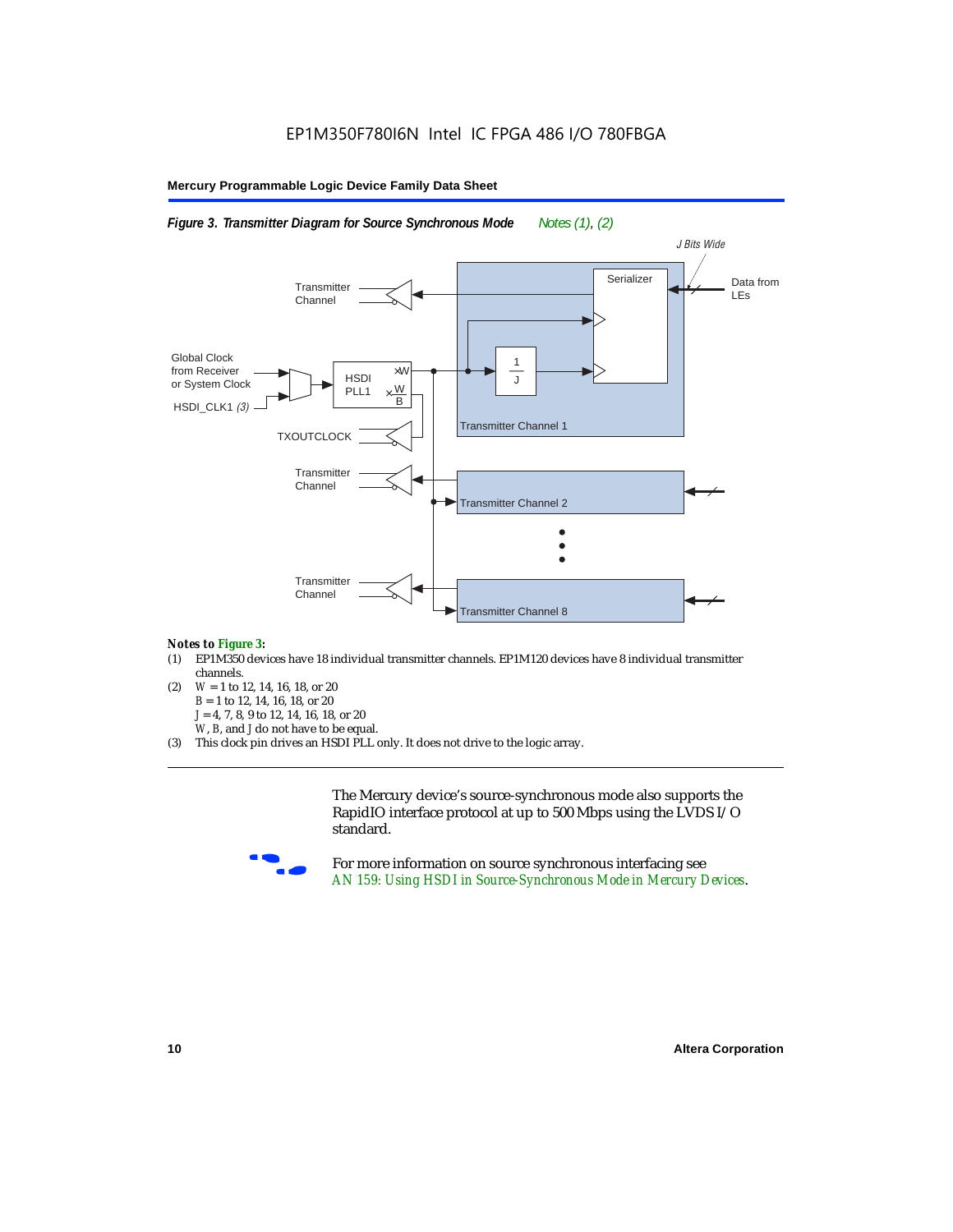Table 6 defines the support for source-synchronous mode applications.

| Table 6. Source-Synchronous Mode |       |              |            |  |  |  |  |  |  |
|----------------------------------|-------|--------------|------------|--|--|--|--|--|--|
| Data Rate                        |       | I/O Standard |            |  |  |  |  |  |  |
|                                  | I VDS | I VPFCL      | 3.3-V PCML |  |  |  |  |  |  |
| $\leq 840$ Mbps                  |       |              |            |  |  |  |  |  |  |

#### *Note to Table 6:*

(1) You can use the CDR circuit to achieve data rates for DC coupled LVDS applications. You must AC-couple the clock to a 2.2-V common mode voltage (VCM) using the AC-coupling schemes in *AN 134: Using Programmable I/O Standards in Mercury Devices*. The data channels should be DC-coupled. The byte alignment relative to the clock is lost when using the CDR circuit. Therefore, a byte-alignment circuit is required. Most Mercury source-synchronous designs already include byte-alignment logic since they usually use DDR or SDR clocks. The CDR run length requirement is waived if the reference clock and the receiver data come from the same source and have the same frequency.

In CDR mode, serial data is supported up to 1.25 Gbps per channel. The system provides a reference clock which is multiplied by the receiver or transmitter PLL to the same rate as the data is provided. For the receiver, this multiplied reference clock is used by a CRU on each receiver channel to generate a recovered clock in-phase with the received data. That recovered clock drives the programmable deserializer and synchronizer. The synchronizer is a FIFO for data transfer between the recovered clock domain and the global clock domain. The dedicated synchronizers can be bypassed if necessary. For every receiver channel in the EP1M350 and EP1M120 devices, the ÷*J* recovered clock can drive a priority column line for use as a clock. See Figure 4.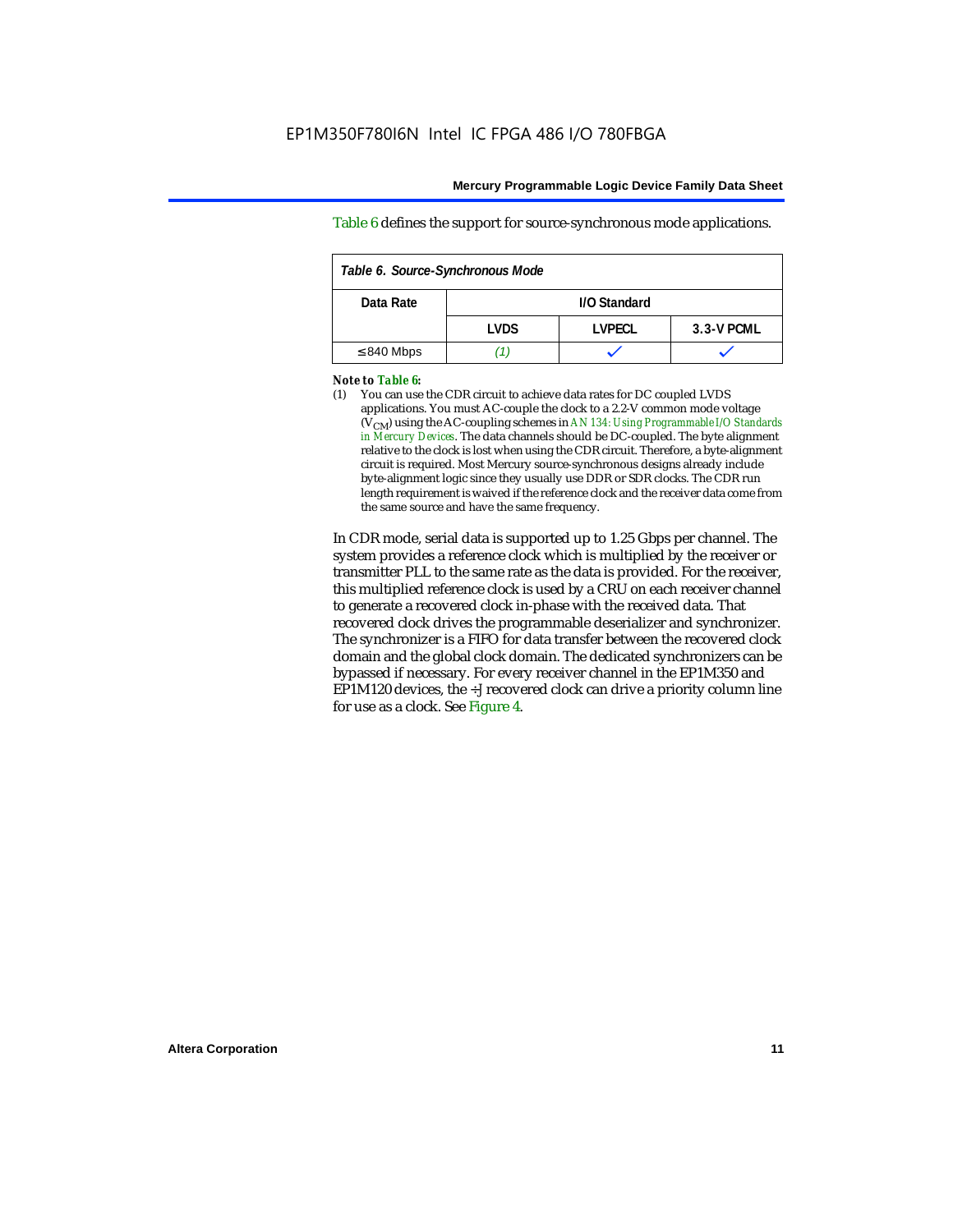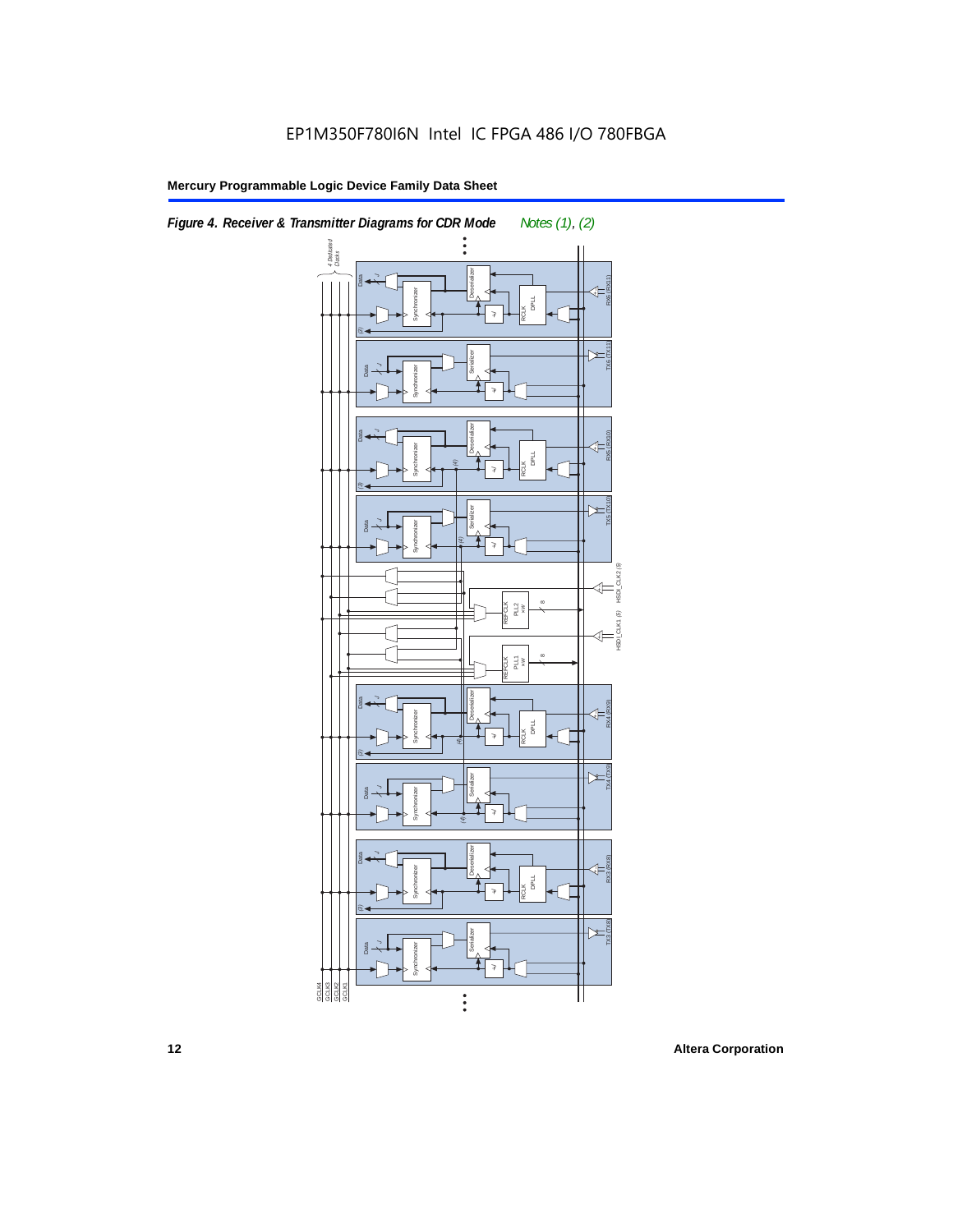#### *Notes to Figure 4:*

- (1) EP1M350 devices have 18 individual receiver and transmitter channels. EP1M120 devices have 8 individual receiver and transmitter channels. Receiver and transmitter channel numbers in parenthesis are for EP1M350 devices.
- (2) *W* = 1 to 12, 14, 16, 18, or 20 *J* = 3 to 12, 14, 16, 18, or 20 *W* does not have to equal *J*.
- (3) For every receiver channel in EP1M350 and EP1M120 devices, the ÷*J* recovered clock can drive the priority column interconnect for use as a clock.
- (4) The two center channels adjacent to the HSDI PLLs (channels 4 and 5 for EP1M120 devices, channels 9 and 10 for EP1M350 devices) can drive the Mercury device's global clocks.
- (5) HSDI\_CLK1 and HSDI\_CLK2 pins must be differential. These clock pins drive HSDI PLLs only. They do not drive to the logic array.

The multiplied reference clock is also used to synchronize and serialize at the transmitter side.

Up to two different serial data rates are supported for input channels or output channels. Received data must be non-return-to-zero (NRZ).

Table 7 defines the support for CDR-mode applications. Table 8 shows the supported data rates for each speed grade.

| Table 7. CDR-Mode Applications |                           |               |                                                           |            |                                                           |    |  |  |  |  |
|--------------------------------|---------------------------|---------------|-----------------------------------------------------------|------------|-----------------------------------------------------------|----|--|--|--|--|
| Data Rate                      | <b>CDR Mode</b>           |               |                                                           |            |                                                           |    |  |  |  |  |
|                                | DC-Coupled<br><b>LVDS</b> | <b>LVPECL</b> | DC-Coupled   DC-Coupled  <br>$ 3.3-V$ PCML $ $ LVDS $(1)$ | AC-Coupled | AC-Coupled   AC-Coupled<br><b>LVPECL</b> $(1)$ 3.3-V PCML | Π, |  |  |  |  |
| 1.0 to 1.25 Gbps               | (2)                       |               |                                                           |            |                                                           |    |  |  |  |  |
| $\leq 1.0$ Gbps                |                           |               |                                                           |            |                                                           |    |  |  |  |  |

### *Notes to Table 7:*<br>(1) The V<sub>CM</sub> ope

(1) The  $V_{CM}$  operating range for AC-coupled applications is from 0 to 0.7 V and from 1.8 to 2.4 V.<br>(2) Use AC-coupled LVDS or another I/O standard. The DC-coupled LVDS I/O standard provides

Use AC-coupled LVDS or another I/O standard. The DC-coupled LVDS I/O standard provides performance up to 1.0 Gbps.



For more information on CDR, see *AN 130: CDR in Mercury Devices*.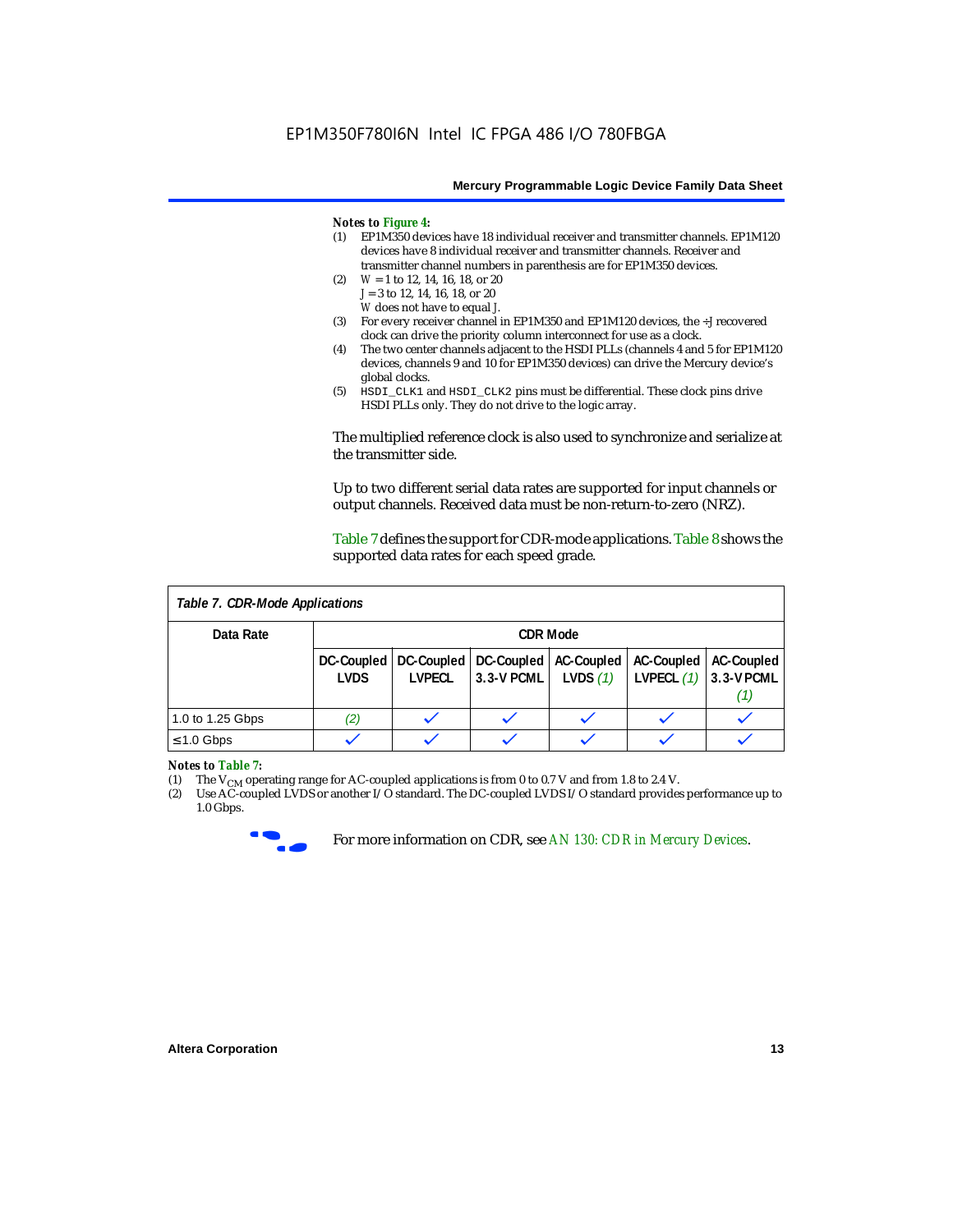**1 Mercury device HSDI performance is finalized for certain speed** grades. Also, the industrial-grade CDR specification is the same as the -6 speed grade for commercial-grade CDR specification. See Table 8.

| Table 8. CDR & Source-Synchronous Data Rates |                    |                    |                                 |                                                                  |  |  |  |  |  |  |
|----------------------------------------------|--------------------|--------------------|---------------------------------|------------------------------------------------------------------|--|--|--|--|--|--|
| Device                                       | <b>Speed Grade</b> | Number of Channels | Maximum CDR Data<br>Rate (Gbps) | <b>Maximum Source-</b><br><b>Synchronous Data</b><br>Rate (Mbps) |  |  |  |  |  |  |
| EP1M120                                      | $-5$               | 8                  | 1.25                            | 840                                                              |  |  |  |  |  |  |
|                                              | $-6(1)$            | 8                  | 1.25                            | 840                                                              |  |  |  |  |  |  |
|                                              | $-7$               | 8                  | 1.0                             | 840                                                              |  |  |  |  |  |  |
| EP1M350                                      | $-5$               | 18                 | 1.25                            | 840                                                              |  |  |  |  |  |  |
|                                              | $-6(1)$            | 8(2)               | 1.25                            | 840                                                              |  |  |  |  |  |  |
|                                              |                    | 10 $(2)$           | 1.0                             | 840                                                              |  |  |  |  |  |  |
|                                              | $-7$               | 18                 | 1.0                             | 840                                                              |  |  |  |  |  |  |

#### *Notes to Table 8:*

(1) The -6 speed grade specifications apply for both commercial and industrial devices.

(2) EP1M350 devices can support any 8 channels at 1.25 Gbps. The other 10 channels must run at 1.0 Gbps or less.

### **Logic & Interconnect**

Mercury device logic is implemented in LEs. LE resources are used differently according to specific operating modes and the type of logic function being implemented. LEs are grouped into LABs in a row-based architecture. The multi-level FastTrack Interconnect structure provides the routing connection between LEs, ESBs, and IOEs.

### **Logic Array Block**

Each LAB consists of 10 LEs, LE carry chains, multiplier circuitry, LAB control signals, local interconnect, and FastLUT connection lines. The local interconnect transfers signals between LEs within the same or adjacent LABs. FastLUT connections transfer the output of one LE to the adjacent LE for ultra-fast sequential LE connections within the same LAB. The Quartus II Compiler places associated logic within a LAB or adjacent LABs, allowing the use of fast local and FastLUT connections for high performance. Figure 5 shows the Mercury LAB structure.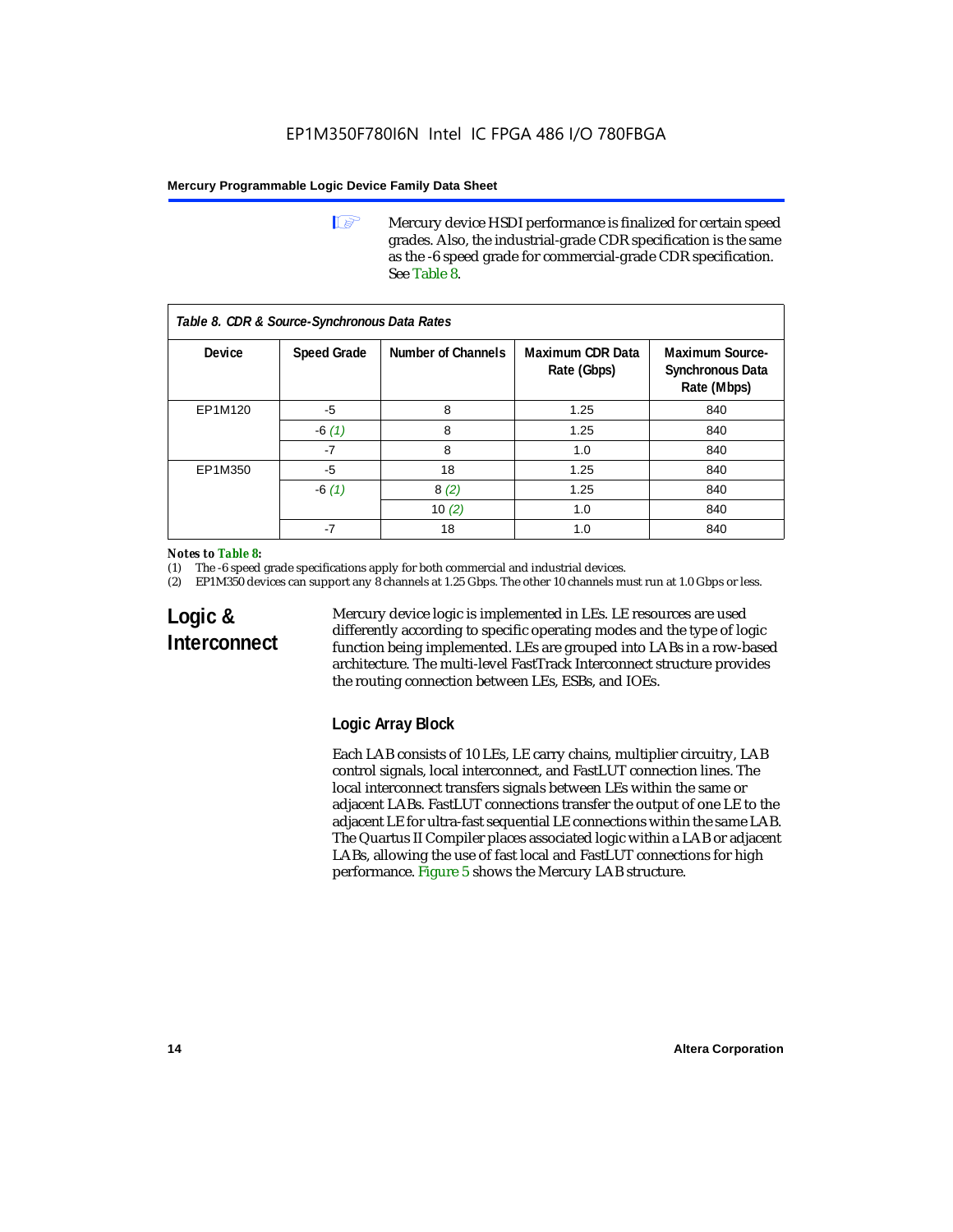

#### *Figure 5. Mercury LAB Structure*

### **Notes to Figure 5:**<br>(1) Priority colum

- Priority column lines drive priority row lines, but not other row lines.
- (2) The RapidLAB interconnect can be driven by priority column lines, but not other column lines.
- (3) In multiplier mode, the RapidLAB interconnect drives LEs directly.

Mercury devices use an interleaved LAB structure, which allows each LAB to drive two local interconnect areas. Every other LE drives to either the left or right local interconnect area, alternating by LE. The local interconnect can drive LEs within the same LAB or adjacent LABs. This feature minimizes use of the row and column interconnects, providing higher performance and flexibility. Each LAB structure can drive 30 LEs through fast local interconnects.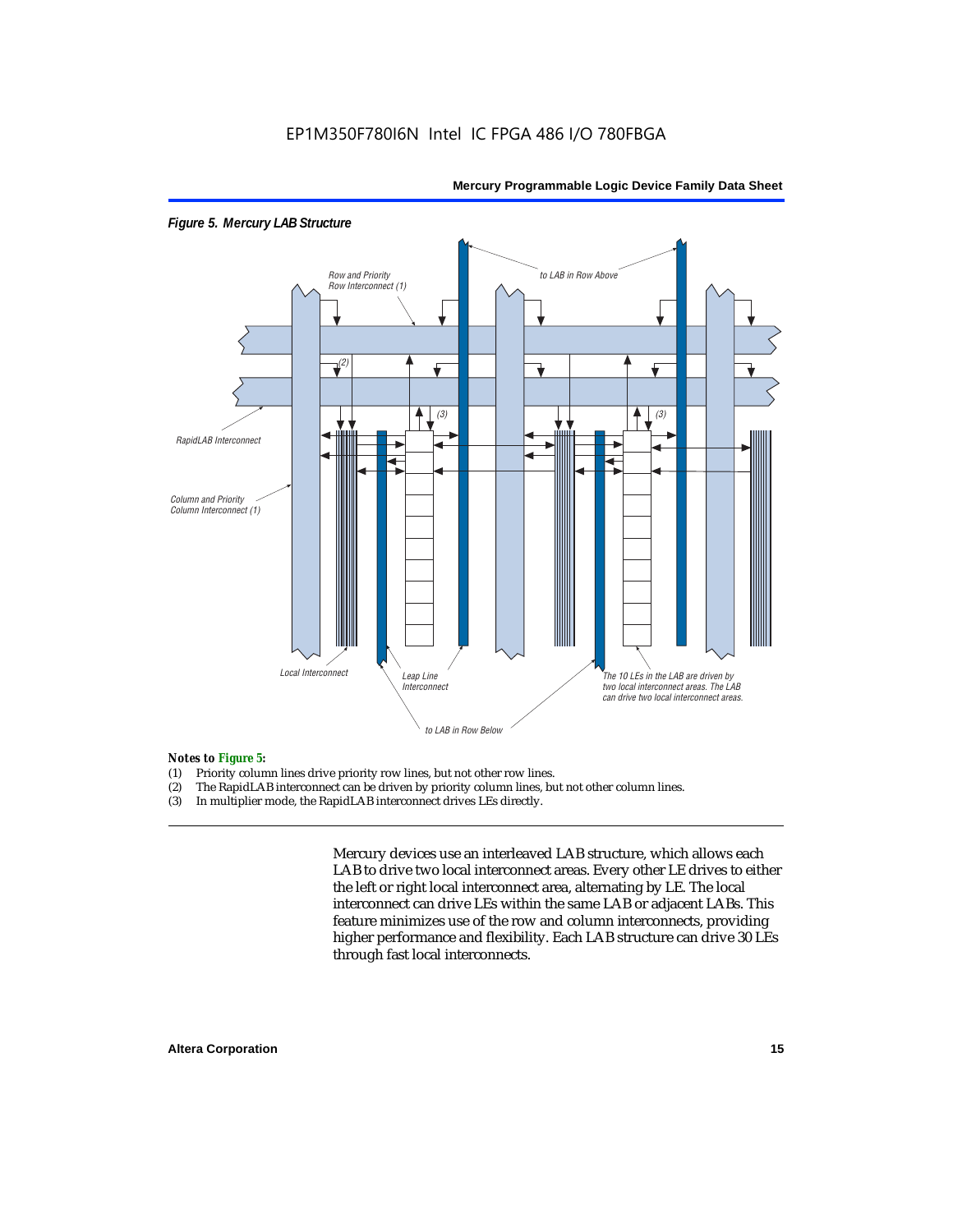Each LAB contains dedicated logic for driving control signals to its LEs. The control signals include clock, clock enable, asynchronous clear, asynchronous preset, asynchronous load, synchronous clear, and synchronous load signals. A maximum of six control signals can be used at a time. Although synchronous load and clear signals are generally used when implementing counters, they can also be used with other functions.

Each LAB can use two clocks and two clock enable signals. Each LAB's clock and clock enable signals are linked (e.g., any LE in a particular LAB using LABCLK1 will also use LABCLKENA1). In addition to LAB-wide control of clock enables, Mercury devices can also control clock enable signals on individual LEs, allowing more than two clock enables in a given LAB. The Quartus II software automatically chooses whether a clock enable is LAB-wide for individual LEs. If both the rising and falling edges of a clock are used in a LAB, both LAB-wide clock signals are used.

The LAB local interconnect, fast global signals, row-global signals, and dedicated clock pins can generate the LAB-wide control signals. The multi-level FastTrack Interconnect's inherent low skew allows it to be used for clock distribution. Figure 6 shows the LAB control signal generation circuit.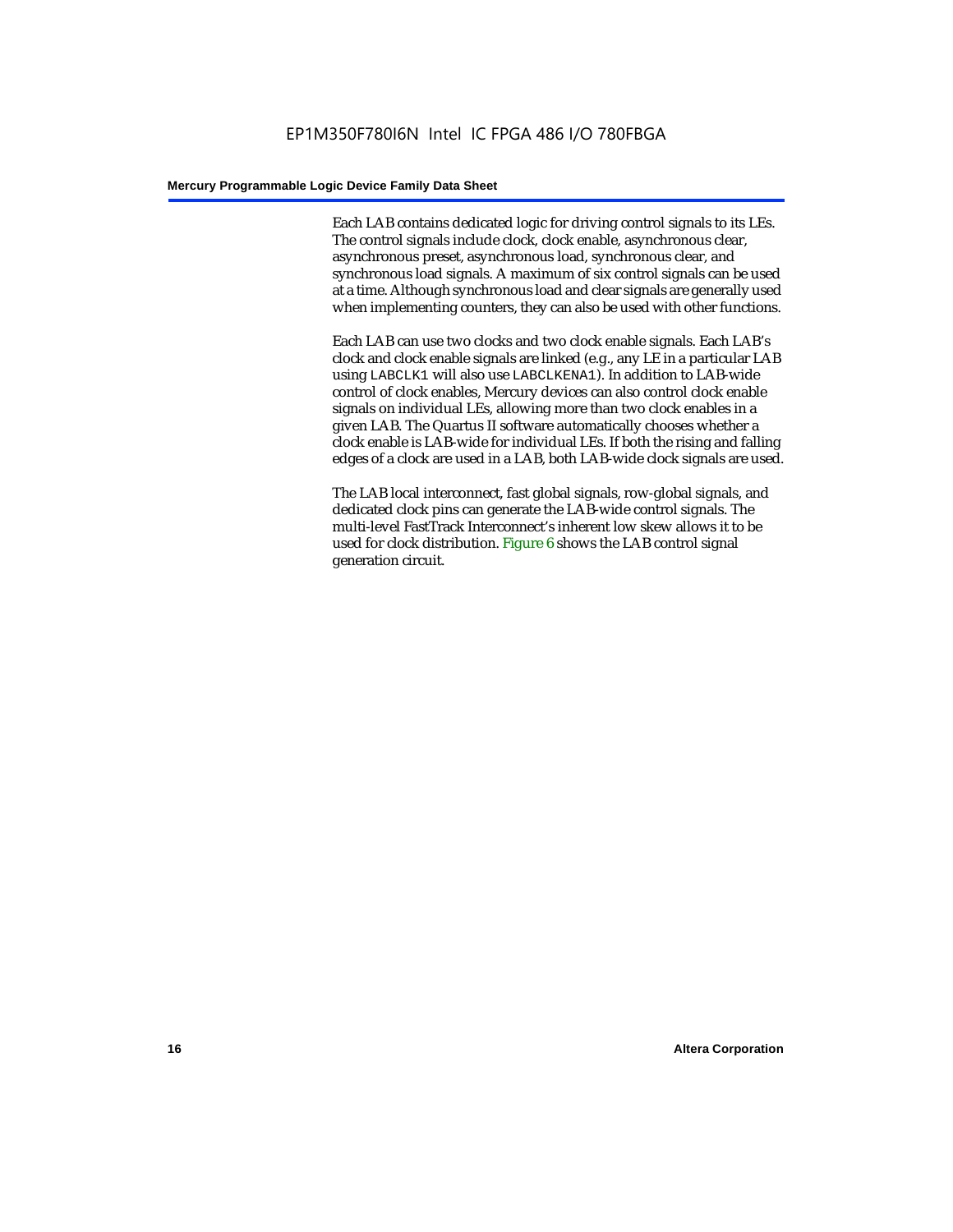

#### *Figure 6. LAB-Wide Control Signals*

### **Logic Element**

The LE, the smallest unit of logic in the Mercury architecture, is compact and provides efficient logic usage. Each LE contains a four-input LUT, which is a function generator that can quickly implement any function of four variables. In addition, each LE contains a programmable register and carry chain with carry select look ahead capability. Each LE drives all interconnect types: local interconnect, row and priority row interconnect, column and priority column interconnect, leap lines, and RapidLAB interconnect. Each LE also has the ability to drive its combinatorial output directly to the next LE in the LAB using FastLUT connections. See Figure 7.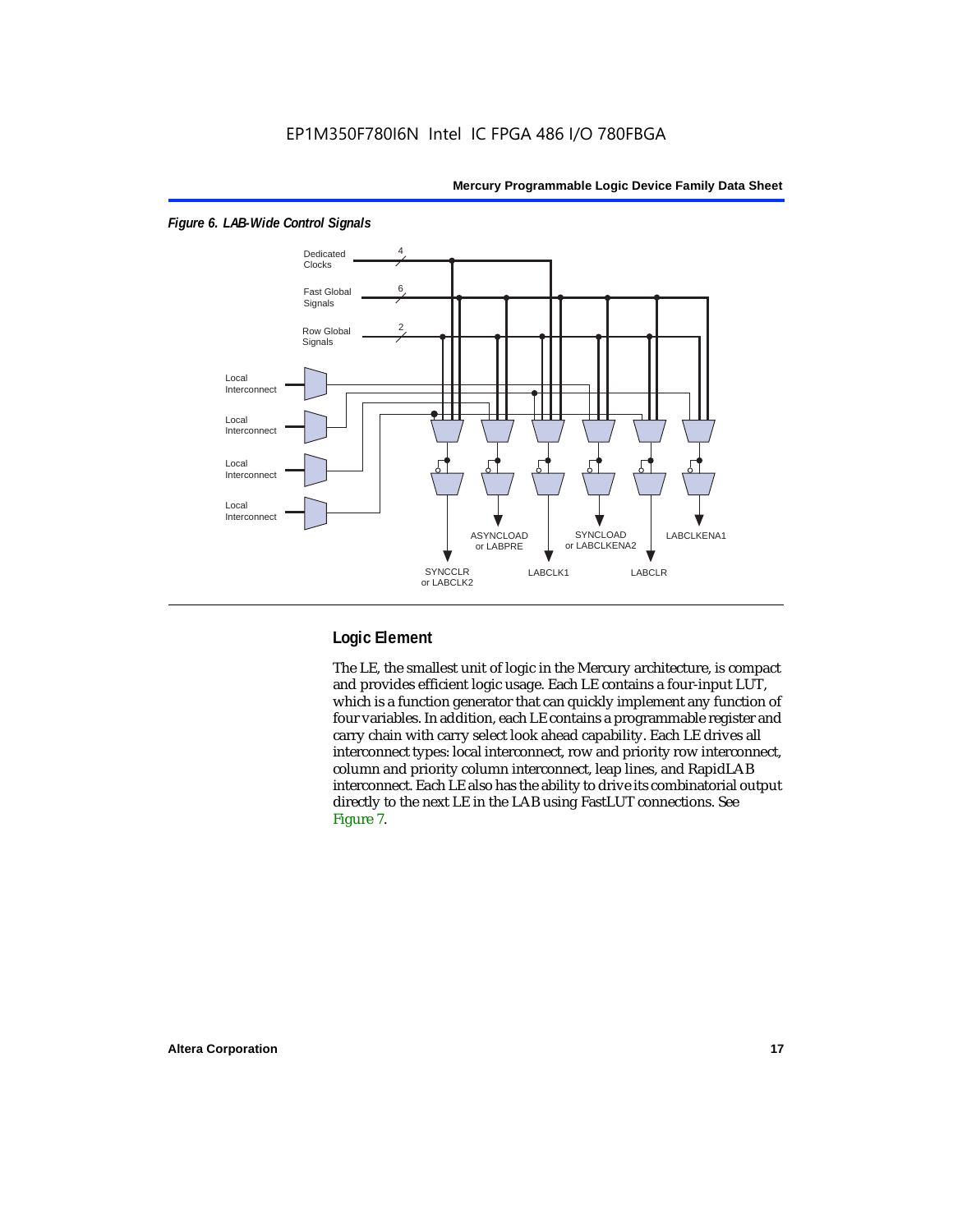#### *Figure 7. Mercury LE*



### *Notes to Figure 7:*

- FastLUT interconnect uses the data4 input.
- (2) LAB carry-out can only be generated by LE 4 and/or LE 10.

Each LE's programmable register can be configured for D, T, JK, or SR operation. The register's clock, clock enable, and clear control signals can be driven by global signals, general-purpose I/O pins, or any internal logic. For combinatorial functions, the register is bypassed and the output of the LUT drives directly to the outputs of the LE.

Each LE has four data inputs that can drive the internal LUT. One of these inputs has a shorter delay than the others, improving overall LE performance. This input is chosen automatically by the Quartus II software as appropriate.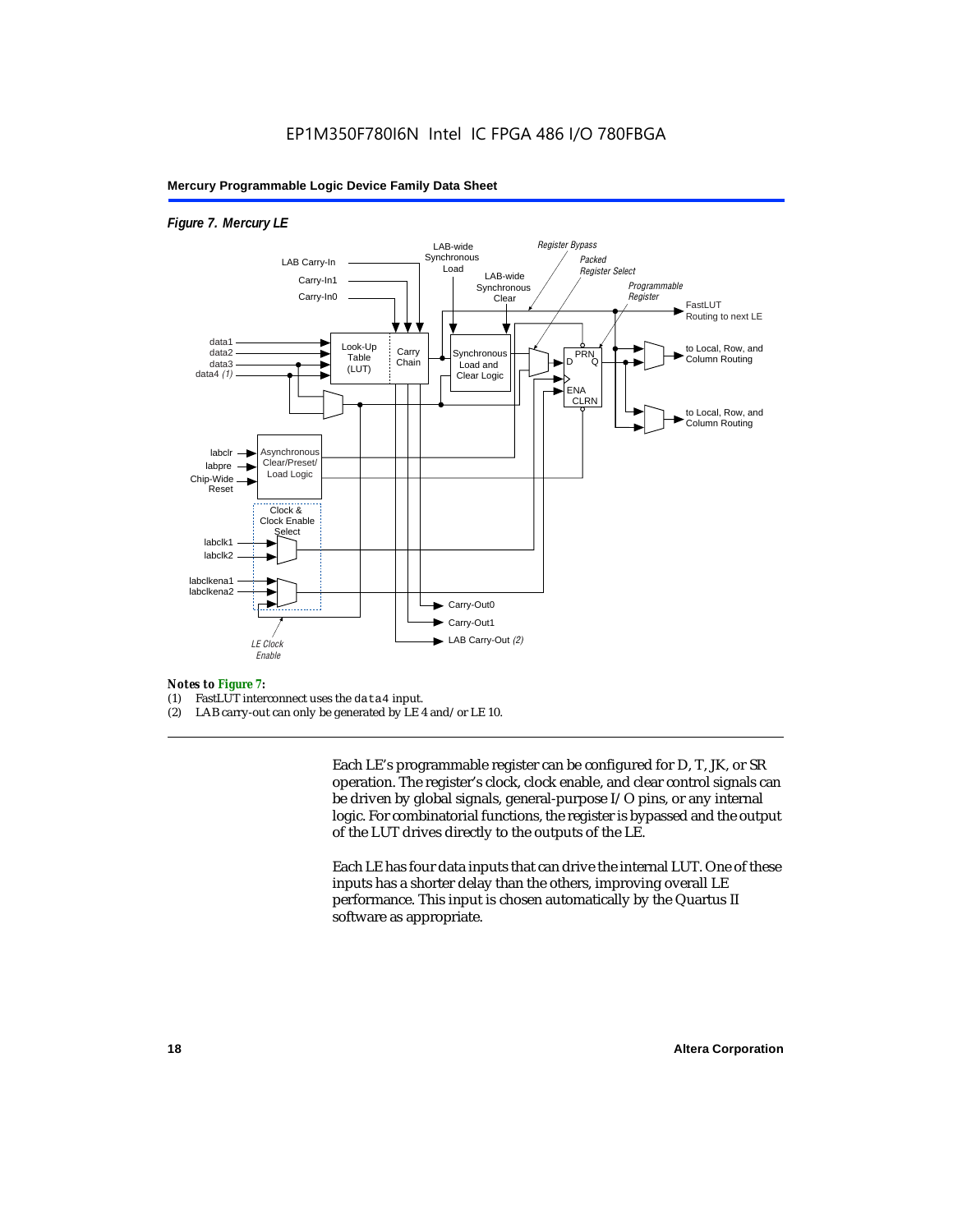Each LE has two outputs that drive the local, row, and column routing resources. Each output can be driven independently by the LUT's or register's output. For example, the LUT can drive one output, while the register drives the other output. This feature, called register packing, improves device utilization because the register and the LUT can be used for unrelated functions. The LE can also drive out registered and unregistered versions of the LUT output.

#### *LE Operating Modes*

The Mercury LE can operate in one of the following modes:

- Normal
- **Arithmetic**
- **Multiplier**

Each operating mode uses LE resources differently. In each operating mode, eight available inputs to the LE—the four data inputs from the LAB local interconnect; carry-in0, carry-in1 from the previous LE; the LAB carry-in from the previous carry-chain generation; and the FastLUT Connection input from the previous LE—are directed to different destinations to implement the desired logic function. LAB-wide signals provide clock, asynchronous clear, asynchronous preset, asynchronous load, synchronous clear, synchronous load, and clock enable control for the register. These LAB-wide signals are available in all normal and arithmetic LE modes.

The Quartus II software, in conjunction with parameterized functions such as LPM and DesignWare functions, automatically chooses the appropriate mode for common functions, such as counters, adders, and multipliers. If required, the designer can also create special-purpose functions that specify which LE operating mode to use for optimal performance.

#### **Normal Mode**

The normal mode is suitable for general logic applications and combinatorial functions. In normal mode, four data inputs from the LAB local interconnect and a single carry-in are inputs to a four-input LUT. The Quartus II Compiler automatically selects the carry-in or the data3 signal as one of the inputs to the LUT. The LUT (combinatorial) output can be driven to the FastLUT connection to the next LE in the LAB. LEs in normal mode support packed registers. Figure 8 shows an LE in normal mode.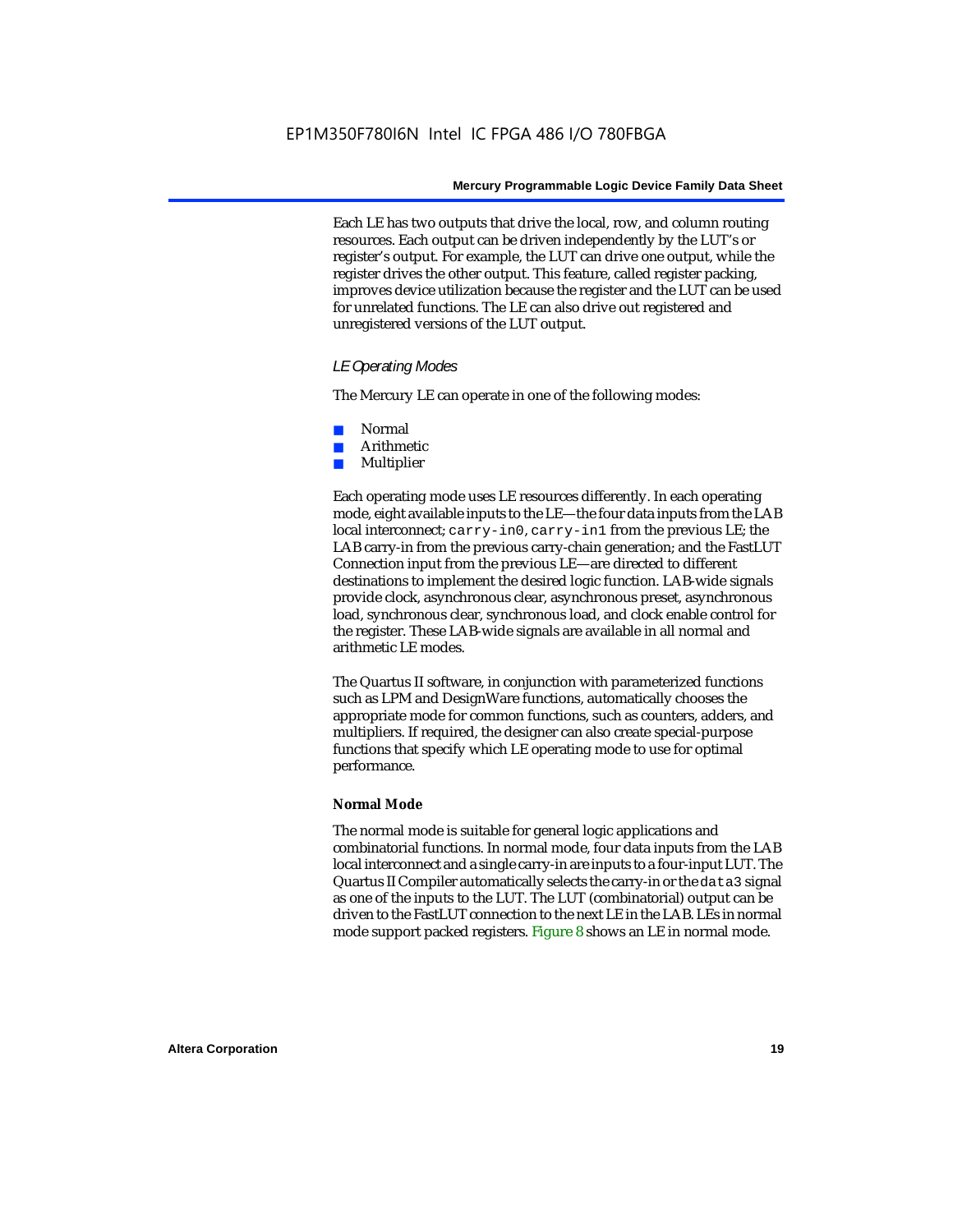



### **Notes to Figure 8:**<br>(1) LEs in normal

- (1) LEs in normal mode support register packing.<br>(2) When using the carry-in in normal mode, the i
- When using the carry-in in normal mode, the packed register feature is unavailable.
- (3) There are two LAB-wide clock enables per LAB in addition to LE-specific clock enables.

#### **Arithmetic Mode**

The arithmetic mode is ideal for implementing adders, accumulators, and comparators. A LE in arithmetic mode contains four 2-input LUTs. The first two 2-input LUTs compute two summations based on a possible carry of 1 or 0; the other two LUTs generate carry outputs for the two possible chains of the carry-select look-ahead (CSLA) circuitry. As shown in Figure 9, the LAB carry-in signal selects the appropriate carry-in chain (either carry-in0 or carry-in1). The logic level of the chain selected in turn selects which parallel sum is generated as a combinatorial or registered output. For example, when implementing an adder, this output is the signal comprised of the sum data1 + data2 + *carry*, where *carry* is 0 or 1. The other two LUTs use the data1 and data2 signals to generate two possible carry-out signals—one for a carry of 1 and the other for a carry of 0. The carry-in0 signal acts as the carry select for the carry-out0 output; carry-in1 acts as the carry select for the carry-out1 output. LEs in arithmetic mode can drive out registered and unregistered versions of the LUT output. Figure 9 shows a Mercury LE in arithmetic mode.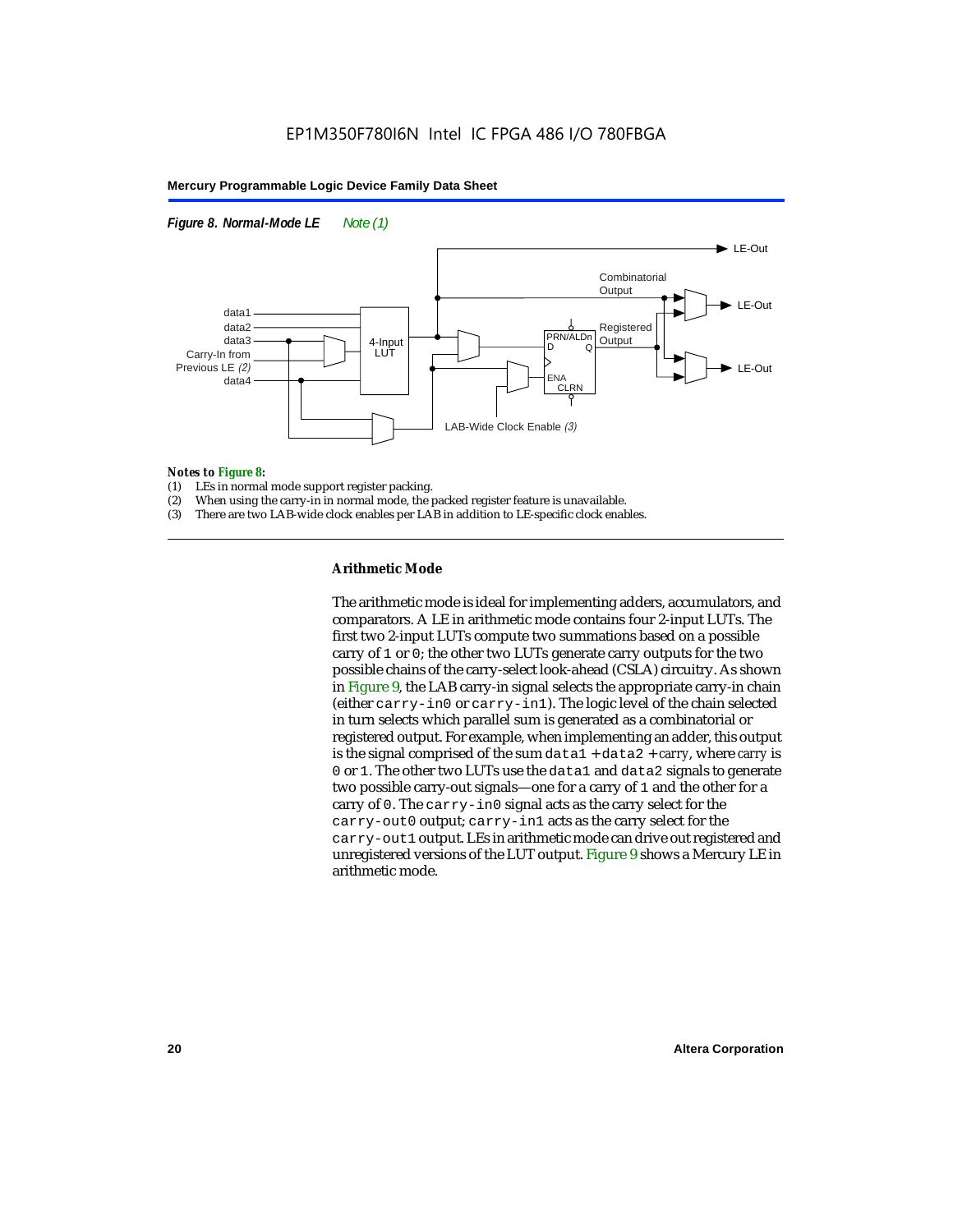The arithmetic mode also offers clock enable, counter enable, synchronous up/down control, synchronous clear, and synchronous load options. The counter enable and synchronous up/down control signals are generated from the data inputs of the LAB local interconnect. The synchronous clear and synchronous load options are LAB-wide signals that affect all registers in the LAB. Consequently, if any of the LEs in a LAB use the counter mode, other LEs in that LAB must be used as part of the same counter or be used for a combinatorial function. The Quartus II software automatically places any registers that are not used by the counter into other LABs.



#### *Figure 9. Arithmetic Mode LE*

#### **Carry-Select Look-Ahead Chain**

The CSLA chain provides a very fast carry-forward function between LEs in arithmetic mode or multiplier mode. The CSLA chain uses the redundant carry calculation to increase the speed of carry functions. The LE can calculate sum and carry values for a possible carry-in of 1 and carry-in of 0 in parallel. The carry-in0 and carry-in1 signals from a lower-order bit drive forward into the higher-order bit via the parallel carry chain and feed into both the LUT and the next portion of the CSLA chain. CSLA chains can begin in any LE within a LAB.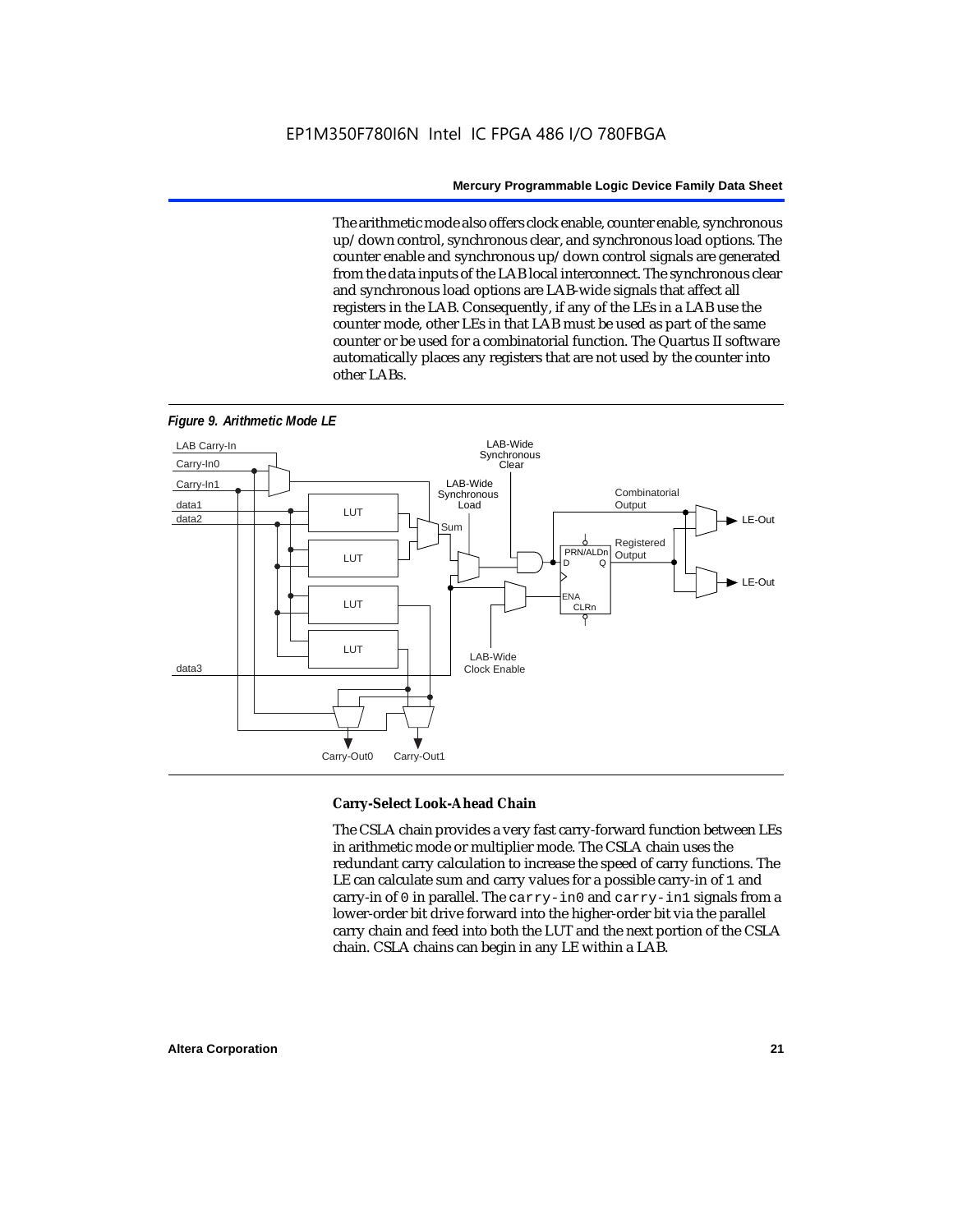The CSLA chain's speed advantage results from the parallel precomputation of carry chains. Instead of including every LUT in the critical path, only the propagation delays between LAB carry-in generation circuits (LE 4 and LE 10) make up the critical path. This feature allows the Mercury architecture to implement high-speed counters, adders, multipliers, parity functions, and comparators of arbitrary width.

Figure 10 shows the CSLA circuitry in a LAB for a 10-bit full adder. One portion of the LUT generates the sum of two bits using the input signals and the appropriate carry-in bit; the sum is routed to the output of the LE. The register can be bypassed for simple adders or used for accumulator functions. Another portion of the LUT generates carry-out bits. A labwide carry-in bit selects which chain is used for the addition of given inputs. The actual carry-in signal for that selected chain, carry-in0 or carry-in1, selects the carry-out to carry forward, which is routed to the carry-in signal of the next-higher-order bit. The final carry-out signal is routed to an LE, where it is driven to local, row, or column interconnects.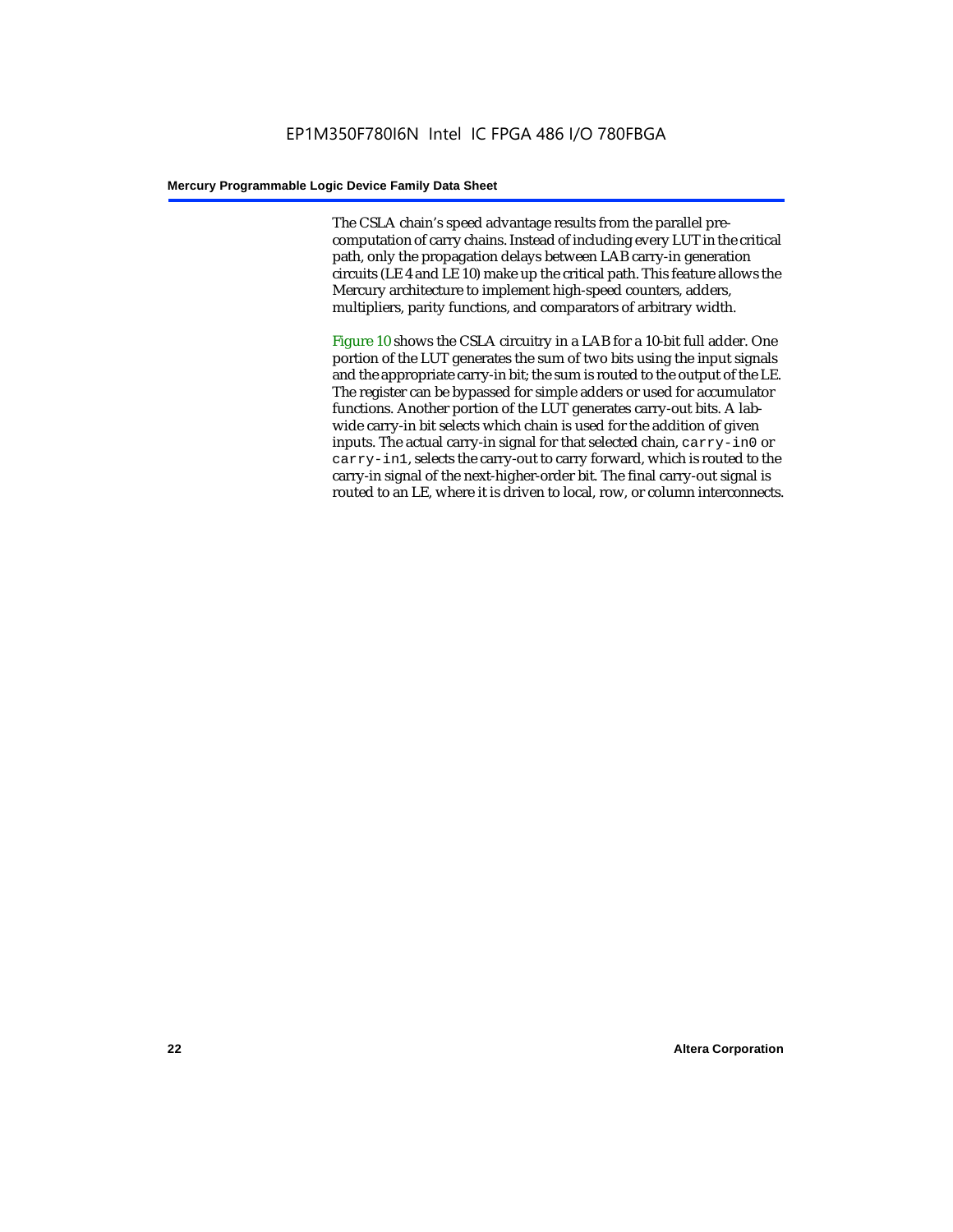

#### *Figure 10. CSLA Details*

LAB Carry-Out

The Quartus II Compiler can create CSLA logic automatically during design processing. Alternatively, the designer can create CSLA logic manually during design entry. Parameterized functions such as library of parameterized modules (LPM) and DesignWare functions automatically take advantage of carry chains for the appropriate functions.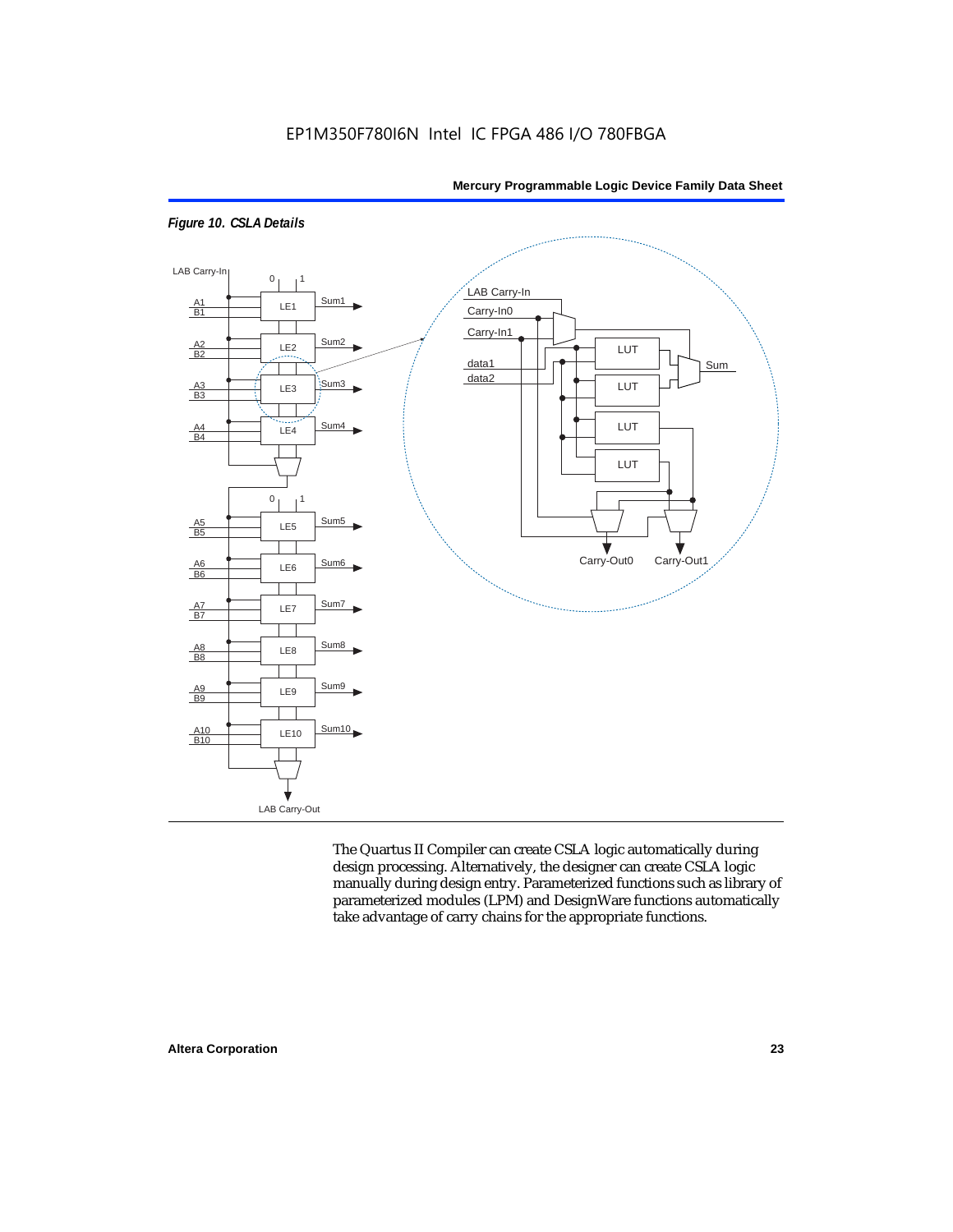The Quartus II Compiler creates carry chains longer than ten LEs by linking LABs together automatically. For enhanced fitting, a long carry chain skips intermediate LABs in a row structure. A carry chain longer than one LAB skips either from an even-numbered LAB to the next evennumbered LAB, or from an odd-numbered LAB to the next oddnumbered LAB. For example, the last LE of the first LAB in a LAB row carries to the first LE of the third LAB in the same LAB row.

#### **Multiplier Mode**

Multiplier mode is used for implementing high-speed multipliers up to  $16 \times 16$  in size. The LUT implements the partial product formation and summation in a single stage for a  $N \times M$ -bit multiply operation. A single LE can implement the summation of  $A_NB_{M+1} + A_{N+1}B_M$  for the multiplier and multiplicand inputs. To increase the speed of the multiplication, LAB wide signals are used to control the partial product sum generation. These multiplier LAB-wide signals use the LABCLKENA1 and PRESET/ASYNCLOAD resources. The multiplier mode takes advantage of the CSLA circuitry for optimized sum and carry generation in the partial product sum. There is a special CSLA circuitry mode used for the multiplier where the carry chain runs vertically between LABs in the same column. The Quartus II Compiler automatically uses this special mode for dedicated multiplier implementation only. The summation of the multiplier and multiplicand bits is driven out along with the carryout0 and carry-out1 bits. The combinatorial or registered versions of the sum can be driven out, allowing the multiplier to be pipelined.

The RapidLAB interconnect has dedicated fast connections to the LE inputs in multiplier mode, further increasing the speed of the multiplier. These dedicated connections allow RapidLAB lines to avoid delay incurred by driving onto local interconnects and then into the LE.

The Quartus II software implements parameterized functions that use the multiplier mode automatically when multiply operators are used.

Figure 11 shows a Mercury device LE in multiplier mode.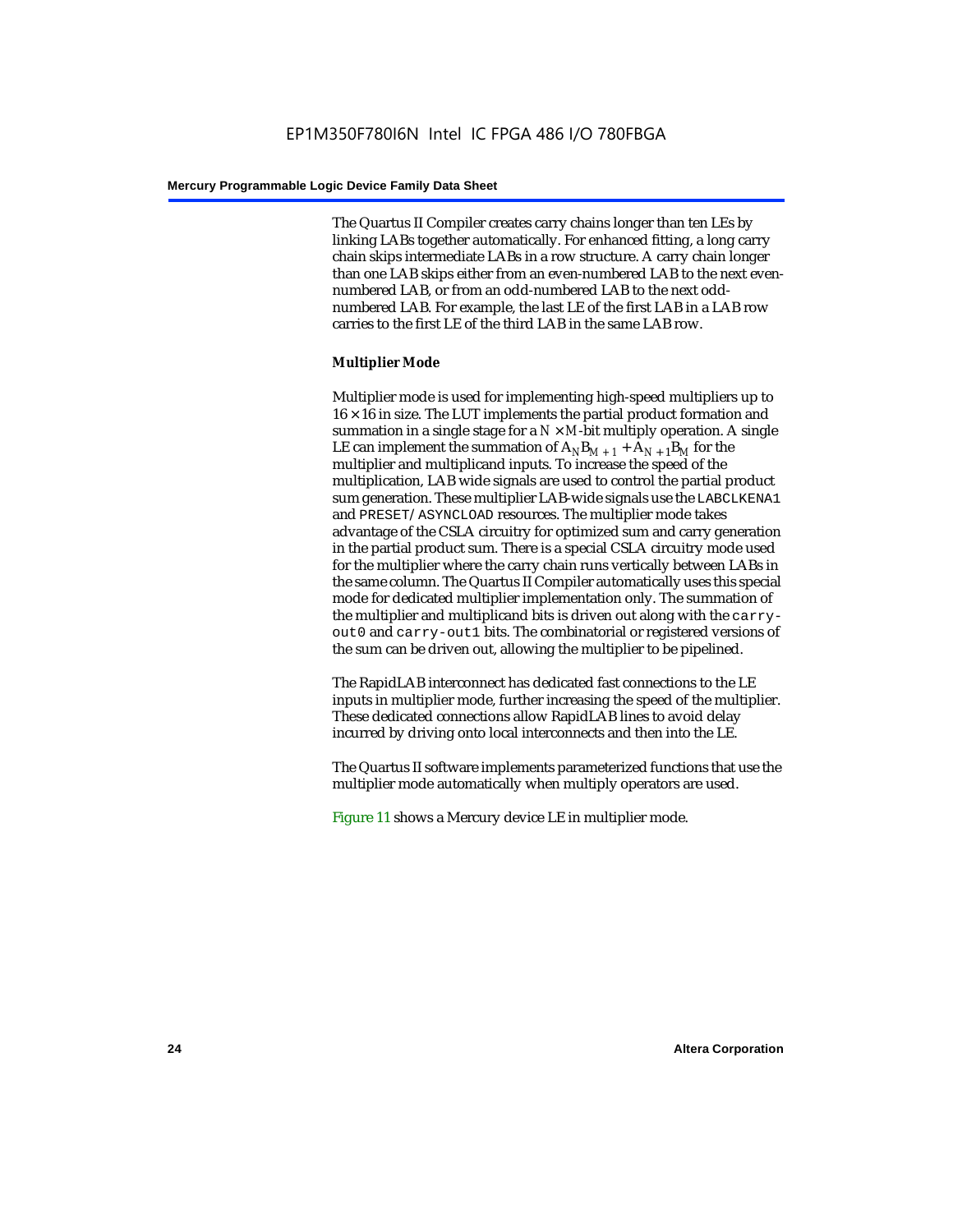#### *Figure 11. Multiplier Mode LE*



#### *Notes to Figure 11:*

- (1) LABCLKENA1 cannot be used in multiplier mode.
- (2) When the RapidLAB output is used, local interconnect outputs are unavailable.

The basis for the high-speed  $16 \times 16$ -bit multiplier in a Mercury device is the binary tree multiplier. In the first stage of the binary tree, the multiplicand bits,  $a[15:0]$ , and the multiplier bits,  $b[15:0]$ , are multiplied together. The results of the first stage are sixteen 16-bit partial products, a[15:0]b[15], a[15:0]b[14], . . . a[15:0]b[0]. The partial products are then grouped into pairs and added together in the second stage. In a similar fashion, the results of the previous stage are grouped in pairs and then added forming the binary tree structure seen in Figure 12.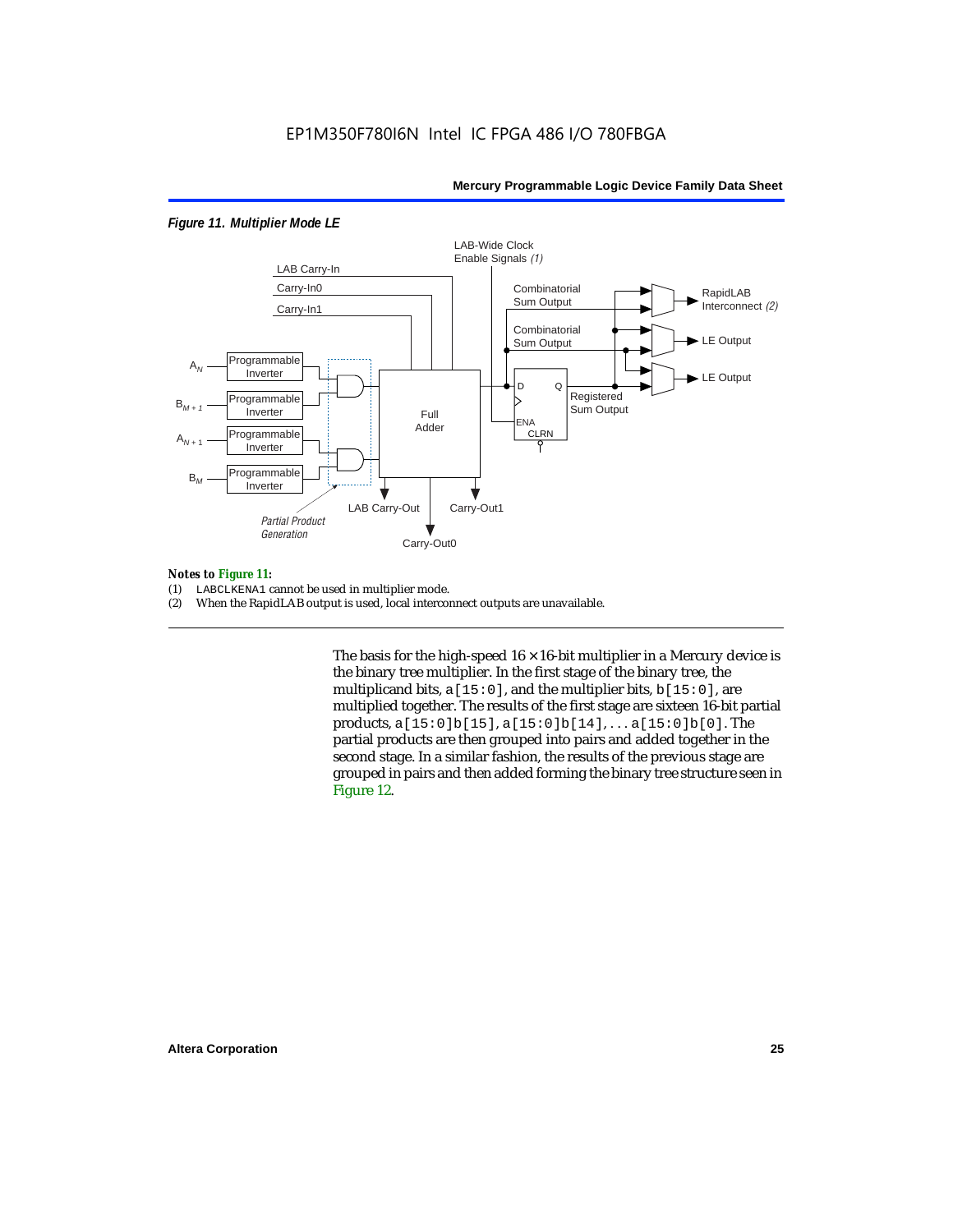*Figure 12. Partial Product Formation*

-Bit<br> $ducts$ Partial Products Sixteen 16-Bit

| <br> <br> <br> <br> <br>နှ<br>å | A:sBo A:4Bo A:3Bo A:2Bo A:1Bo A:0Bo A9Bo A9Bo A7Bo AsBo AsBo A4Bo A3Bo A:Bo A:Bo A0Bo |                                                                             |                                                                                           |                                                                                           |                                                              |                                                                              | Sixteen 16                                                       | Partial Pro                                                                 |                                                                               |                                                                                            |                                                                                           |                                                                                           |                                                                                     |                                                                                           |                                                                                                 |
|---------------------------------|---------------------------------------------------------------------------------------|-----------------------------------------------------------------------------|-------------------------------------------------------------------------------------------|-------------------------------------------------------------------------------------------|--------------------------------------------------------------|------------------------------------------------------------------------------|------------------------------------------------------------------|-----------------------------------------------------------------------------|-------------------------------------------------------------------------------|--------------------------------------------------------------------------------------------|-------------------------------------------------------------------------------------------|-------------------------------------------------------------------------------------------|-------------------------------------------------------------------------------------|-------------------------------------------------------------------------------------------|-------------------------------------------------------------------------------------------------|
| ക്                              |                                                                                       | $A_0B_2$                                                                    |                                                                                           |                                                                                           |                                                              |                                                                              |                                                                  |                                                                             |                                                                               |                                                                                            |                                                                                           |                                                                                           |                                                                                     |                                                                                           |                                                                                                 |
| ക്                              |                                                                                       |                                                                             | $A_0B_3$                                                                                  |                                                                                           |                                                              |                                                                              |                                                                  |                                                                             |                                                                               |                                                                                            |                                                                                           |                                                                                           |                                                                                     |                                                                                           |                                                                                                 |
| යි                              |                                                                                       |                                                                             | A <sub>3</sub> B <sub>3</sub> A <sub>2</sub> B <sub>3</sub> A <sub>1</sub> B <sub>3</sub> | A <sub>0</sub> B <sub>4</sub>                                                             |                                                              |                                                                              |                                                                  |                                                                             |                                                                               |                                                                                            |                                                                                           |                                                                                           |                                                                                     |                                                                                           |                                                                                                 |
| ക്                              |                                                                                       |                                                                             |                                                                                           | $A_1B_4$                                                                                  | A <sub>0</sub> B <sub>5</sub>                                |                                                                              |                                                                  |                                                                             |                                                                               |                                                                                            |                                                                                           |                                                                                           |                                                                                     |                                                                                           |                                                                                                 |
| മ്                              |                                                                                       | A16B2 A14B2 A13B2 A13B2 A11B2 A10B2 A9B2 A9B2 A7B2 A6B2 A4B2 A3B2 A2B2 A1B2 |                                                                                           | $A_2B_4$                                                                                  | A4B5 A3B5 A2B5 A1B5                                          | A <sub>0</sub> B <sub>6</sub>                                                |                                                                  |                                                                             |                                                                               |                                                                                            |                                                                                           |                                                                                           |                                                                                     |                                                                                           |                                                                                                 |
| 6                               |                                                                                       |                                                                             | AGB <sub>3</sub> A <sub>5</sub> B <sub>3</sub> A4B <sub>3</sub>                           | A <sub>5</sub> B <sub>4</sub> A <sub>4</sub> B <sub>4</sub> A <sub>3</sub> B <sub>4</sub> |                                                              | A3B <sub>6</sub> A <sub>2</sub> B <sub>6</sub> A <sub>1</sub> B <sub>6</sub> | $A_0B_7$                                                         |                                                                             |                                                                               |                                                                                            |                                                                                           |                                                                                           |                                                                                     |                                                                                           |                                                                                                 |
| മ്                              |                                                                                       |                                                                             |                                                                                           |                                                                                           |                                                              |                                                                              | $A_2B_7$ $A_1B_7$                                                | $A_0B_8$                                                                    |                                                                               |                                                                                            |                                                                                           |                                                                                           |                                                                                     |                                                                                           |                                                                                                 |
| മ്                              |                                                                                       |                                                                             |                                                                                           |                                                                                           |                                                              |                                                                              |                                                                  | $A_1B_8$                                                                    | A <sub>0</sub> B <sub>9</sub>                                                 |                                                                                            |                                                                                           |                                                                                           |                                                                                     |                                                                                           |                                                                                                 |
| $B_{10}$                        |                                                                                       |                                                                             |                                                                                           |                                                                                           |                                                              |                                                                              |                                                                  |                                                                             |                                                                               |                                                                                            |                                                                                           |                                                                                           |                                                                                     |                                                                                           |                                                                                                 |
| 모<br>민                          |                                                                                       |                                                                             |                                                                                           |                                                                                           |                                                              |                                                                              |                                                                  |                                                                             |                                                                               |                                                                                            |                                                                                           |                                                                                           |                                                                                     |                                                                                           |                                                                                                 |
| $B_{12}$                        |                                                                                       |                                                                             | A15B3 A14B3 A13B3 A12B3 A11B3 A10B3 A9B3 A9B3 A7B3                                        | A15B4 A14B4 A13B4 A12B4 A11B4 A10B4 A9B4 A8B4 A7B4 A6B4                                   | A15B5 A14B5 A13B5 A12B5 A11B5 A10B5 A9B5 A9B5 A7B5 A6B5 A5B5 | A15B6 A14B6 A13B6 A12B6 A1B6 A1B6 A3B6 A2B6 A7B6 A6B6 A5B6 A4B6              | A16B7 A14B7 A13B7 A13B7 A187 A16B7 A9B7 A2B7 A6B7 A6B7 A4B7 A3B7 | A15B8 A14B8 A13B8 A12B8 A11B8 A10B8 A9B8 A9B8 A7B8 A6B8 A5B8 A4B8 A2B8 A2B8 | A189 A189 A139 A129 A1189 A109 A99 A99 A799 A69 A69 A59 A19 A39 A39 A299 A199 | A1aB1oA14B1oA13B1oA12B1oA11B1oA10B1o A9B1o A9B1o A9B1o A9B1o A4B1o A3B1o A2B1o A1B1o A1B1o | A16B11A14B11A13B11A12B11A11B11A10B11A3B11 A3B11 A7B11 A6B11 A4B11 A3B11 A2B11 A1B11 A0B11 | AtsBtzAtuBtzAt3BtzAtzBtzAt1BtzAt0BtzAgBtz AsBtz AzBtz AsBtz AsBtz AsBtz A3Btz A1Btz A1Btz |                                                                                     |                                                                                           |                                                                                                 |
| $B_{13}$                        |                                                                                       |                                                                             |                                                                                           |                                                                                           |                                                              |                                                                              |                                                                  |                                                                             |                                                                               |                                                                                            |                                                                                           |                                                                                           |                                                                                     |                                                                                           |                                                                                                 |
| $B_{14}$                        |                                                                                       |                                                                             |                                                                                           |                                                                                           |                                                              |                                                                              |                                                                  |                                                                             |                                                                               |                                                                                            |                                                                                           |                                                                                           | АқаВқзАқ4ВқзАқзВқзАқ1ВқзАқнВқзАдВқз АдВқз АдВқз АдВқз АдВқз АдВқз АдВқз АдВқз АдВқз | A15B14A14B14A13B14A12B14A11B14A10B14A6B14 A5B14 A5B14 A5B14 A4B14 A3B14 A2B14 A1B14 A1B14 |                                                                                                 |
| $B_{15}$                        |                                                                                       |                                                                             |                                                                                           |                                                                                           |                                                              |                                                                              |                                                                  |                                                                             |                                                                               |                                                                                            |                                                                                           |                                                                                           |                                                                                     |                                                                                           | A1sB1sA14B1sA13B1sA12B1sA11B1sA10B1sA9B1s A0B1s A7B1s A6B1s A3B1s A3B1s A3B1s A2B1s A1B1s A0B1s |
| ₩<br>$\parallel$<br>$\times$    |                                                                                       |                                                                             |                                                                                           |                                                                                           |                                                              |                                                                              |                                                                  |                                                                             |                                                                               |                                                                                            |                                                                                           |                                                                                           |                                                                                     |                                                                                           |                                                                                                 |
|                                 |                                                                                       |                                                                             |                                                                                           |                                                                                           |                                                              |                                                                              |                                                                  |                                                                             |                                                                               |                                                                                            |                                                                                           |                                                                                           |                                                                                     |                                                                                           |                                                                                                 |
|                                 |                                                                                       |                                                                             |                                                                                           |                                                                                           |                                                              |                                                                              |                                                                  |                                                                             |                                                                               |                                                                                            |                                                                                           |                                                                                           |                                                                                     |                                                                                           |                                                                                                 |
|                                 |                                                                                       |                                                                             |                                                                                           |                                                                                           |                                                              |                                                                              |                                                                  |                                                                             |                                                                               |                                                                                            |                                                                                           |                                                                                           |                                                                                     |                                                                                           |                                                                                                 |
|                                 |                                                                                       |                                                                             |                                                                                           |                                                                                           |                                                              |                                                                              |                                                                  |                                                                             |                                                                               |                                                                                            |                                                                                           |                                                                                           |                                                                                     |                                                                                           |                                                                                                 |
|                                 |                                                                                       |                                                                             |                                                                                           |                                                                                           |                                                              |                                                                              |                                                                  |                                                                             |                                                                               |                                                                                            |                                                                                           |                                                                                           |                                                                                     |                                                                                           |                                                                                                 |
|                                 |                                                                                       |                                                                             |                                                                                           |                                                                                           |                                                              |                                                                              |                                                                  |                                                                             |                                                                               |                                                                                            |                                                                                           |                                                                                           |                                                                                     |                                                                                           |                                                                                                 |
|                                 |                                                                                       |                                                                             |                                                                                           |                                                                                           |                                                              |                                                                              |                                                                  |                                                                             |                                                                               |                                                                                            |                                                                                           |                                                                                           |                                                                                     |                                                                                           |                                                                                                 |
|                                 |                                                                                       |                                                                             |                                                                                           |                                                                                           |                                                              |                                                                              |                                                                  |                                                                             |                                                                               |                                                                                            |                                                                                           |                                                                                           |                                                                                     |                                                                                           |                                                                                                 |
|                                 |                                                                                       |                                                                             |                                                                                           |                                                                                           |                                                              |                                                                              |                                                                  |                                                                             |                                                                               |                                                                                            |                                                                                           |                                                                                           |                                                                                     |                                                                                           |                                                                                                 |
|                                 |                                                                                       |                                                                             |                                                                                           |                                                                                           |                                                              |                                                                              |                                                                  |                                                                             |                                                                               |                                                                                            |                                                                                           |                                                                                           |                                                                                     |                                                                                           |                                                                                                 |
|                                 |                                                                                       |                                                                             |                                                                                           |                                                                                           |                                                              |                                                                              |                                                                  |                                                                             |                                                                               |                                                                                            |                                                                                           |                                                                                           |                                                                                     |                                                                                           |                                                                                                 |
|                                 |                                                                                       |                                                                             |                                                                                           |                                                                                           |                                                              |                                                                              |                                                                  |                                                                             |                                                                               |                                                                                            |                                                                                           |                                                                                           |                                                                                     |                                                                                           |                                                                                                 |
|                                 |                                                                                       |                                                                             |                                                                                           |                                                                                           |                                                              |                                                                              |                                                                  |                                                                             |                                                                               |                                                                                            |                                                                                           |                                                                                           |                                                                                     |                                                                                           |                                                                                                 |
|                                 |                                                                                       |                                                                             |                                                                                           |                                                                                           |                                                              |                                                                              |                                                                  |                                                                             |                                                                               |                                                                                            |                                                                                           |                                                                                           |                                                                                     |                                                                                           |                                                                                                 |
|                                 |                                                                                       |                                                                             |                                                                                           |                                                                                           |                                                              |                                                                              |                                                                  |                                                                             |                                                                               |                                                                                            |                                                                                           |                                                                                           |                                                                                     |                                                                                           |                                                                                                 |
|                                 |                                                                                       |                                                                             |                                                                                           |                                                                                           |                                                              |                                                                              |                                                                  |                                                                             |                                                                               |                                                                                            |                                                                                           |                                                                                           |                                                                                     |                                                                                           |                                                                                                 |
|                                 |                                                                                       |                                                                             |                                                                                           |                                                                                           |                                                              |                                                                              |                                                                  |                                                                             |                                                                               |                                                                                            |                                                                                           |                                                                                           |                                                                                     |                                                                                           |                                                                                                 |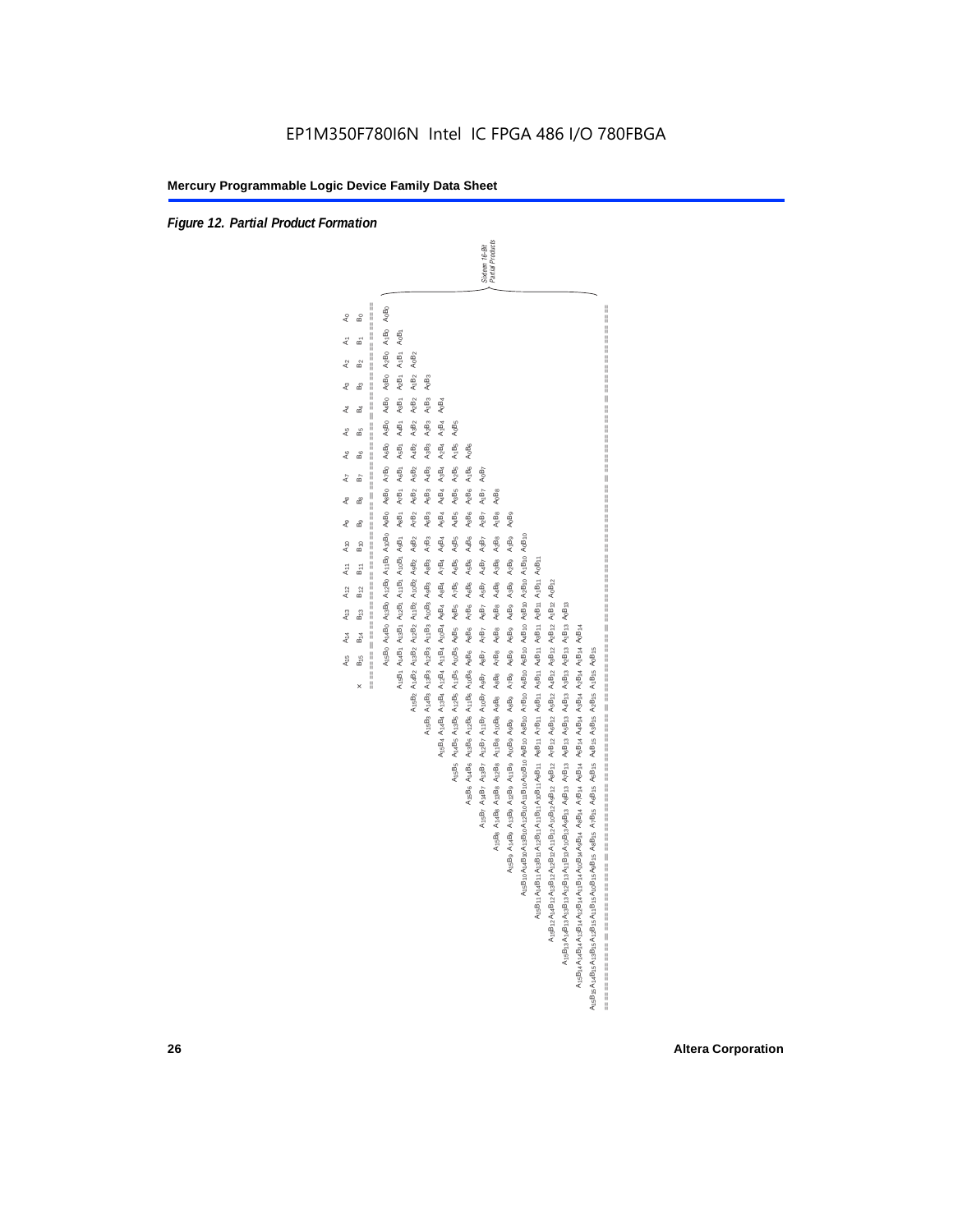For a typical  $16 \times 16$ -bit binary tree multiplier, five stages are needed to determine the final product. The Mercury LE multiplier mode allows the partial product formation stage (Stage 1) and the first sum of stages (Stage 2) to be combined in a single stage, shown in Figure 13. This feature, combined with the direct connection between RapidLAB lines and LEs in multiplier mode, allows the fast dedicated implementation of multipliers.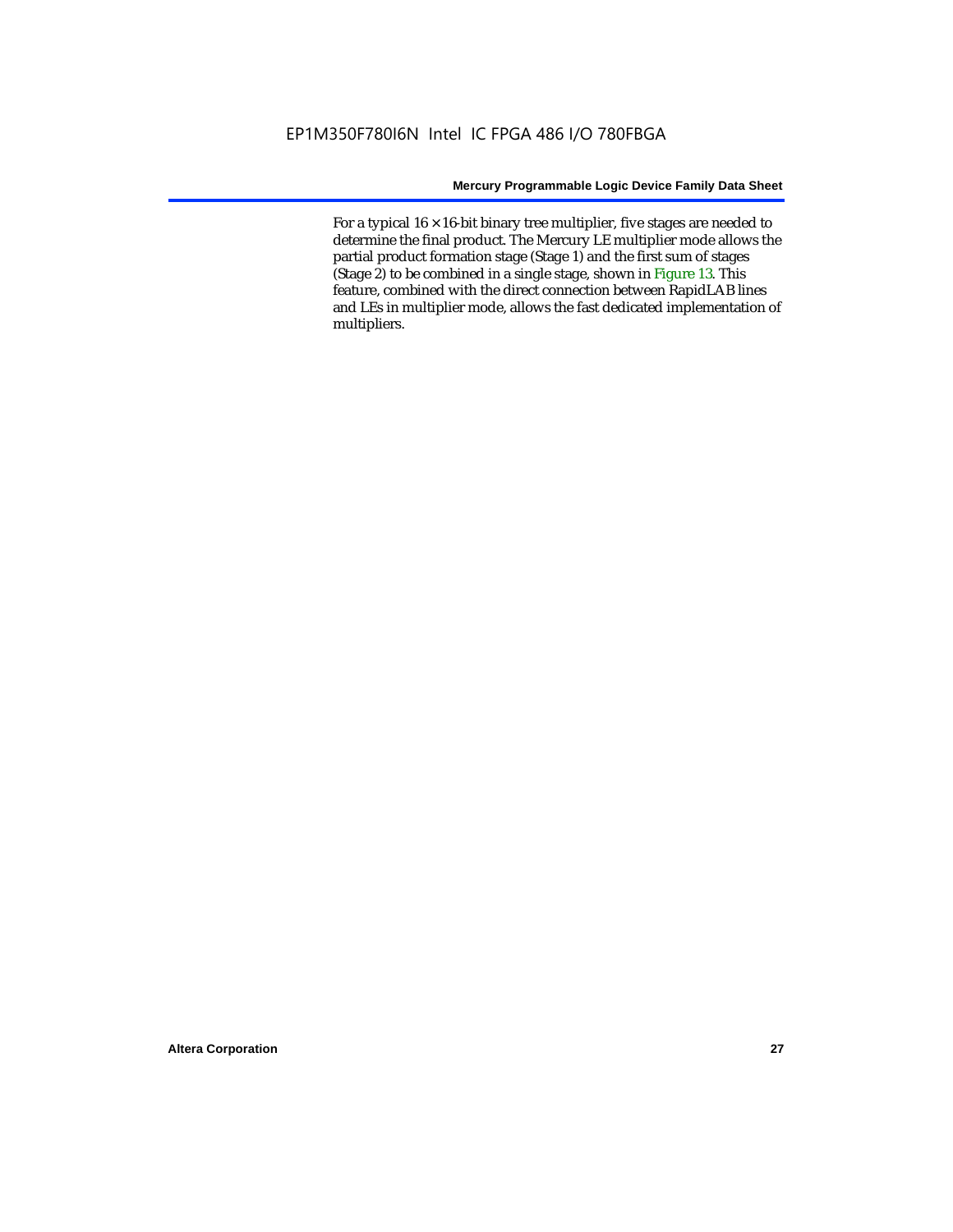

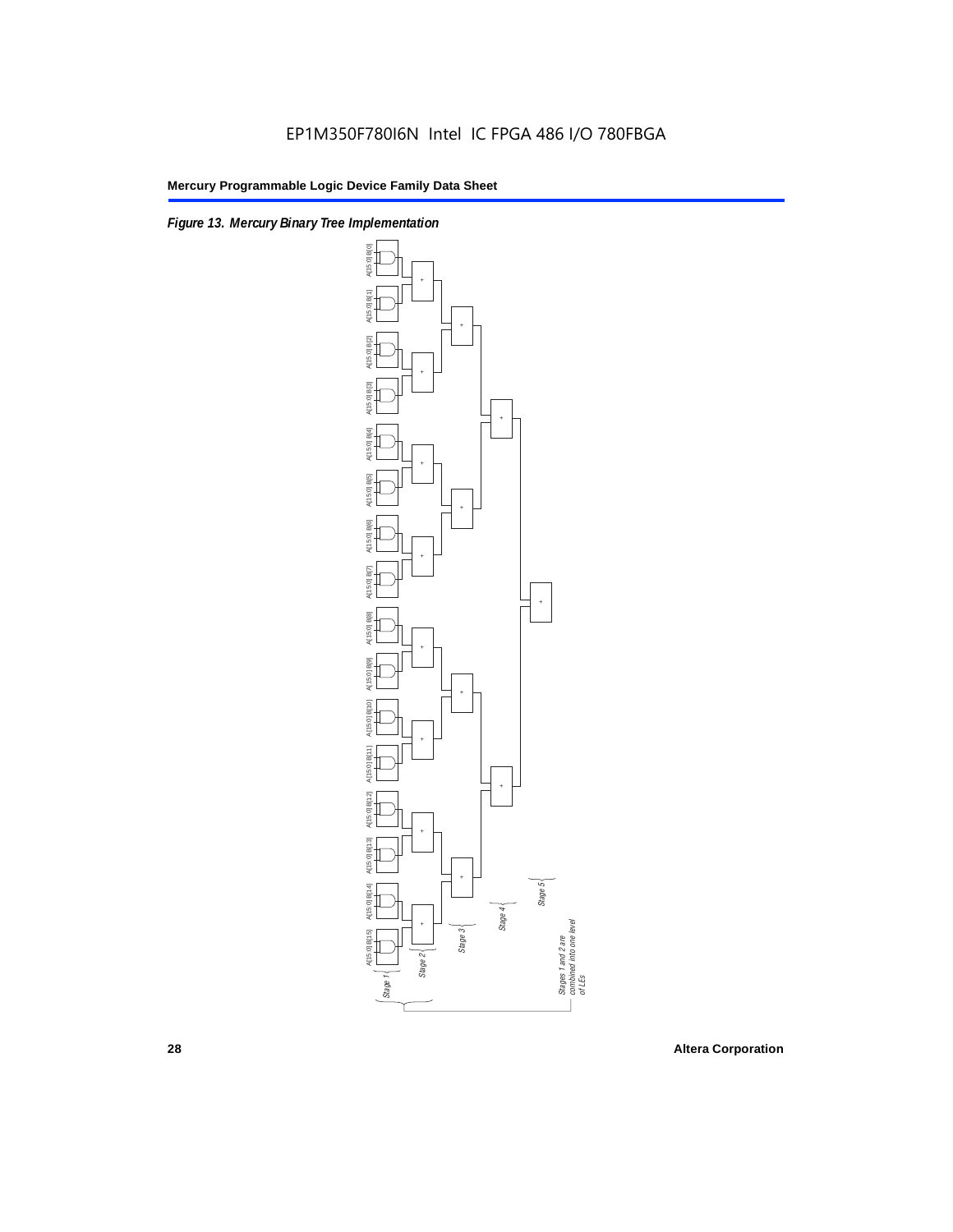#### *Clear & Preset Logic Control*

LAB-wide signals control logic for the register's clear and preset signals. The LE directly supports an asynchronous clear and preset function. The direct asynchronous preset does not require a NOT-gate push-back technique. Mercury devices support simultaneous preset, or asynchronous load, and clear. Asynchronous clear takes precedence if both signals are asserted simultaneously. Each LAB supports one clear and one preset signal. Two clears are possible in a single LAB by using a NOT-gate push-back technique on the preset port. The Quartus II Compiler automatically performs this second clear emulation.

In addition to the clear and preset ports, Mercury devices provide a chipwide reset pin (DEV\_CLRn) that resets all registers in the device. Use of this pin is controlled through an option in the Quartus II software that is set before compilation. The chip-wide reset overrides all other control signals.

#### **Multi-Level FastTrack Interconnect**

The Mercury architecture provides connections between LEs, ESBs, and device I/O pins via an innovative Multi-Level FastTrack Interconnect structure. The Multi-Level FastTrack Interconnect structure is a series of routing channels that traverse the device, providing a hierarchy of interconnect lines. Regular resources provide efficient and capable connections while priority resources and specialized RapidLAB, leap line, and FastLUT resources enhance performance by accelerating timing on critical paths. The Quartus II Compiler automatically places critical design paths on those faster lines to improve design performance.

This network of routing structures provides predictable performance, even for complex designs. In contrast, the segmented routing in FPGAs requires switch matrices to connect a variable number of routing paths, increasing the delays between logic resources and reducing performance.

The Multi-Level FastTrack Interconnect consists of regular and priority lines that traverse column and row interconnect channels to span sections and the entire device length. Each row of LABs, ESBs, and I/O bands is served by a dedicated row interconnect, which routes signals to and from LABs, ESBs, and I/O row bands in the same row. These row resources include:

- Row interconnect traversing the entire device from left to right
- Priority row interconnect for high speed access across the length of the device
- RapidLAB interconnect for horizontal routing that traverses a 10-LAB-wide region from a central LAB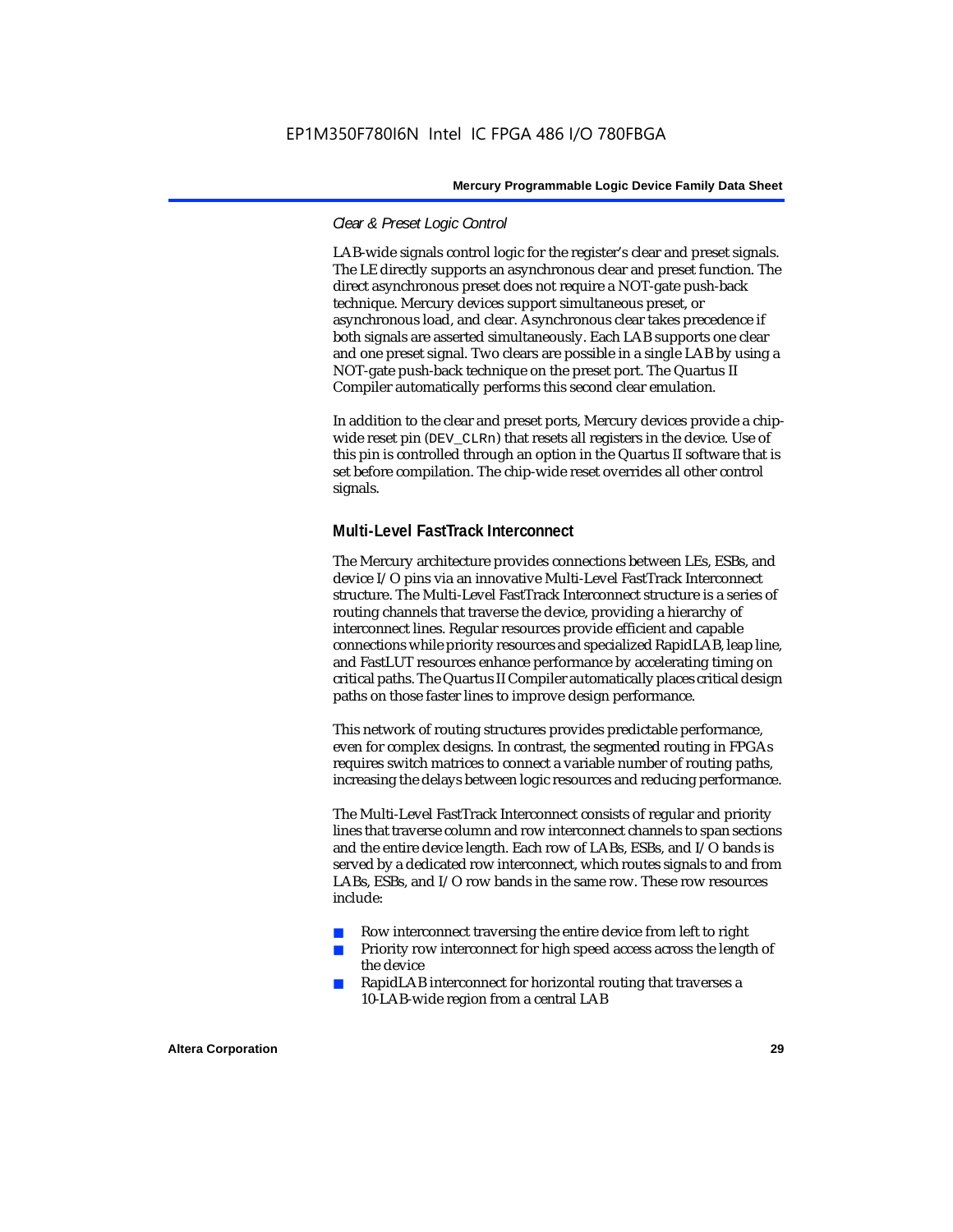The RapidLAB interconnect provides a specialized high-speed structure to allow a central LAB to drive other LABs within a 10-LAB-wide region. The RapidLAB lines drive alternating local LAB interconnect regions, allowing communication to all LABs in the 10-LAB-wide region. Even numbered LEs in a LAB directly drive a RapidLAB line that drives one set of alternating local interconnect regions, while odd-numbered LEs drive a RapidLAB line that drives the opposite set of alternating local interconnect regions. Figure 14 shows RapidLAB interconnect connections. This 10-LAB wide region of the RapidLAB interconnect is repeated for every LAB in the row. The region covered by the RapidLAB interconnect is smaller than 10 for source LABs that are four or five LABs in from either edge of the LAB row. The RapidLAB row interconnect is used for LAB-to-LAB routing; it is only used by I/O bands or ESBs indirectly through other interconnects. The RapidLAB interconnect drives an LE directly when that LE is in multiplier mode.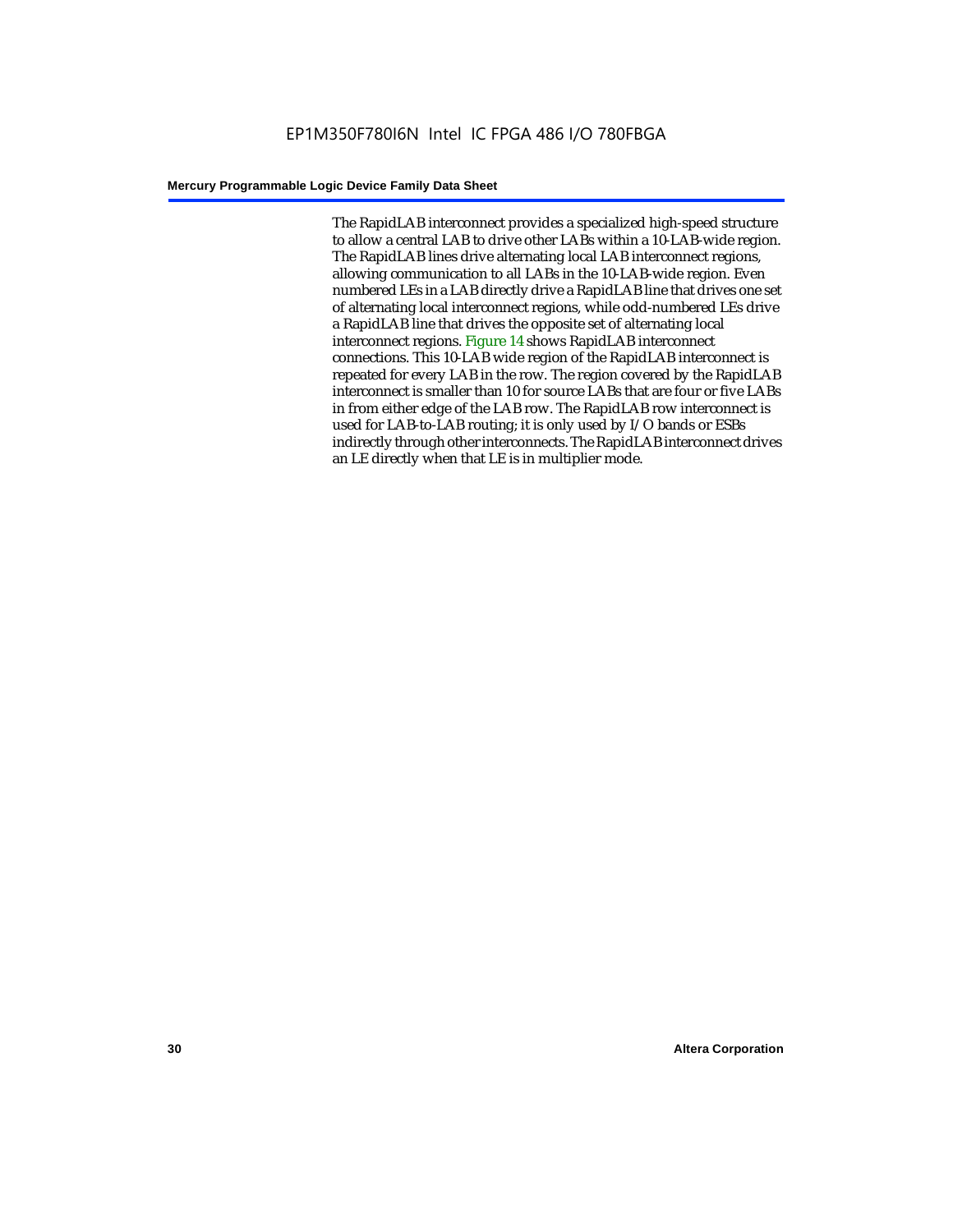

The column interconnect vertically routes signals to and from LABs, ESBs, and I/O bands. Each column of LABs is served by a dedicated column interconnect. These column resources include:

- Column interconnect traversing the entire device from top to bottom
- Priority column interconnect for high speed access across the device vertically
- Leap line interconnect for vertical routing between adjacent LAB rows and between adjacent ESP rows and LAB rows.

Leap lines are driven directly by LEs for fast access to adjacent row interconnects. LABs can drive a leap line to the row above and/or below (including ESB rows). The even-numbered LEs in a LAB drive leap lines down, while odd-numbered LEs drive leap lines up. This allows a single LAB to access row and RapidLAB interconnects within a three-row region. Figure 15 shows the leap line interconnect.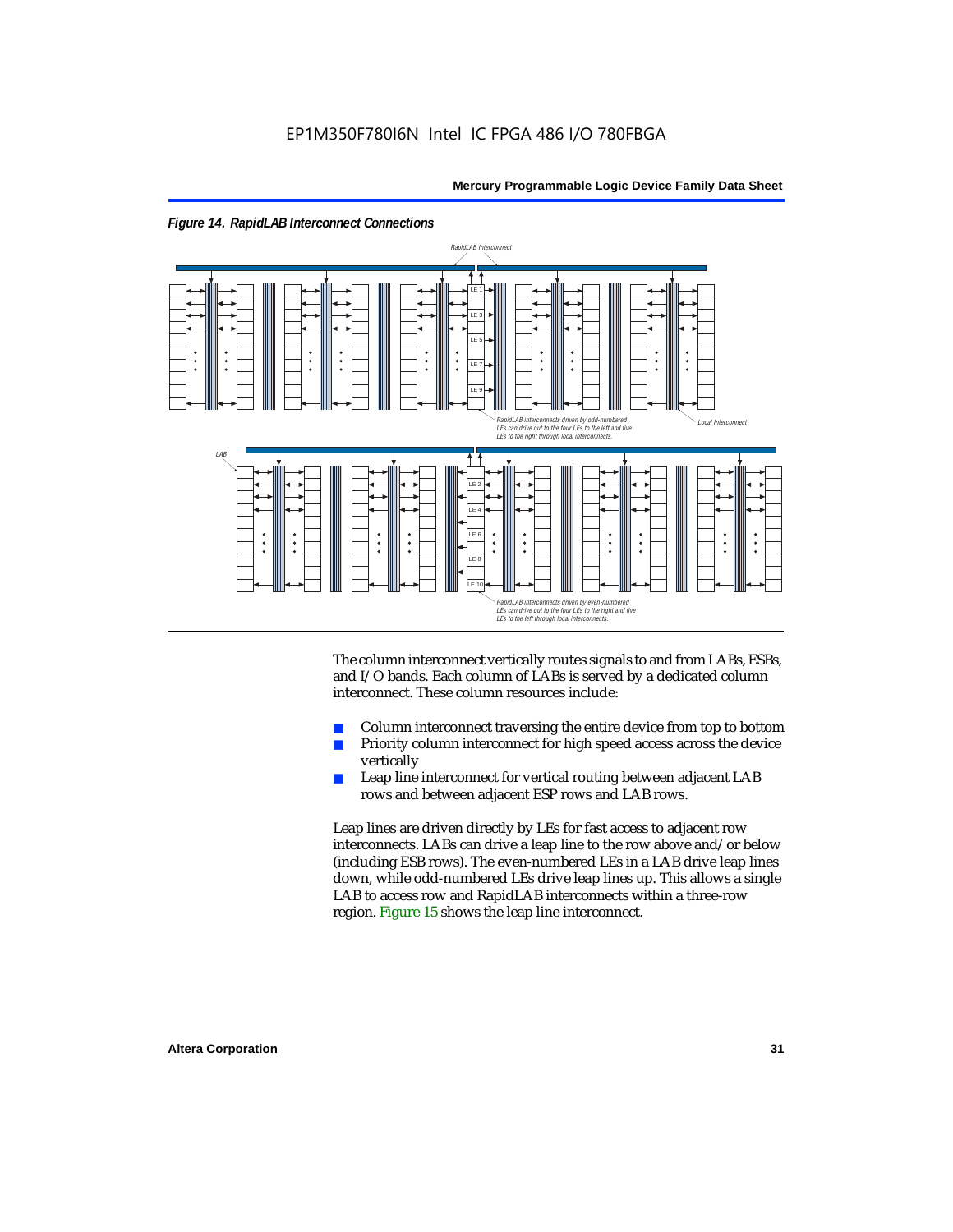

*Figure 15. Leap Line Interconnect*

### **FastLUT Interconnect**

Mercury devices include an enhanced interconnect structure within LABs for faster routing of LE output to LE input connections. The FastLUT connection allows the combinatorial output of an LE to directly drive the fast input of the LE directly below it, bypassing the local interconnect. This resource can be used as a high speed connection for wide fan-in functions from LE 1 to LE 10 in the same LAB. Figure 16 shows a FastLUT interconnect.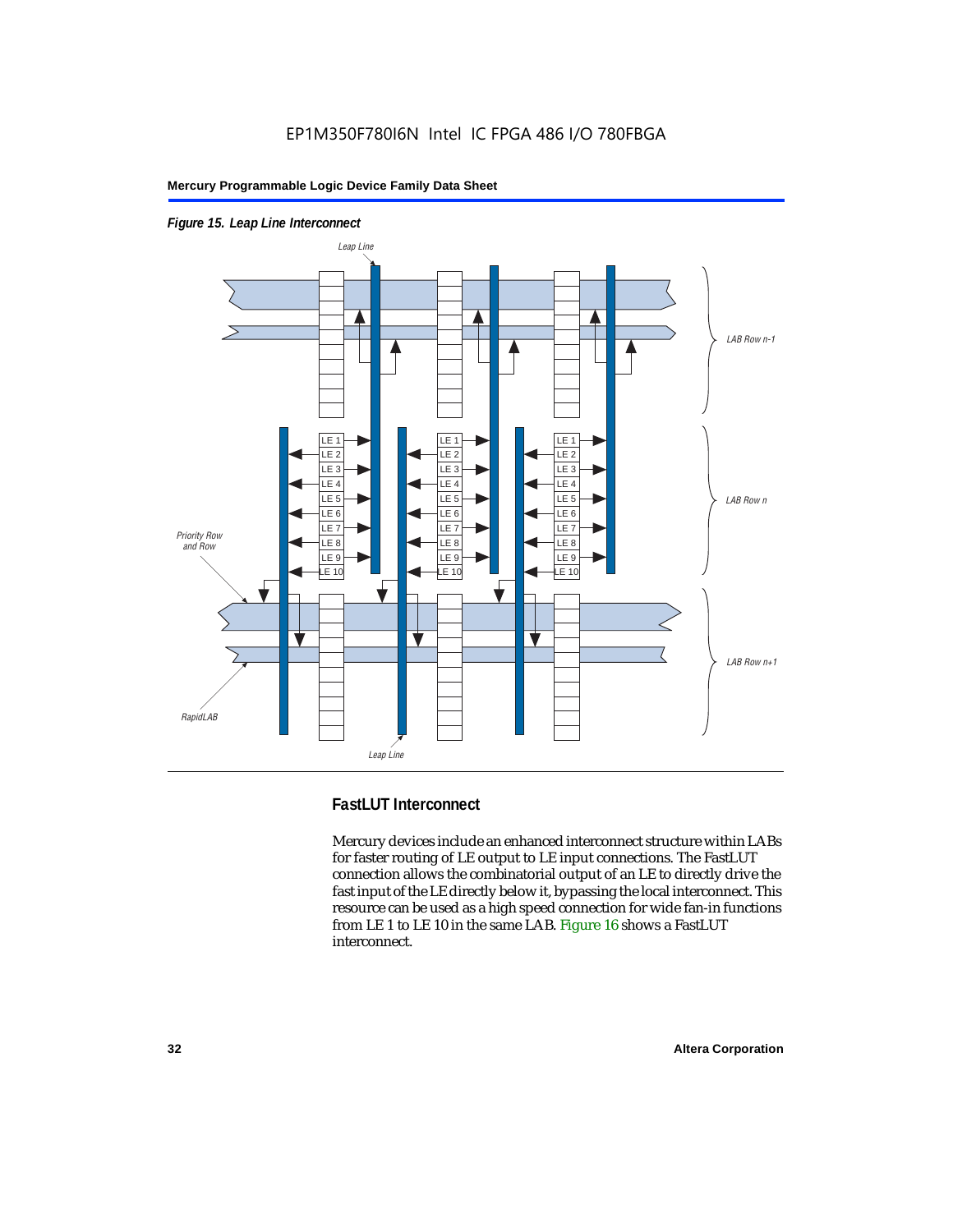



ESB rows also have their own interconnect resources to communicate horizontally and vertically with LAB rows. The ESB rows at the top and bottom of the device have their own set of row and priority row interconnect resources. For vertical communication, all LAB column interconnect lines traverse to the ESBs. This includes leap lines, which allow the adjacent LAB rows to communicate with the ESBs.

The row interconnect resources can be driven directly by LEs or ESBs in that row. Further, the column interconnect resources can drive a row line, allowing LEs, IOEs, and ESBs to drive elements in a different row via the column and row resources.

The column interconnect resources can be directly driven by LEs, IOEs, or ESBs within that column. The priority column and leap line resources can be driven directly by LEs. These lines enable high-speed vertical communication in the device for timing-critical paths. The column resources route signals between rows. A column resource can drive row resources directly, allowing fast connections between rows.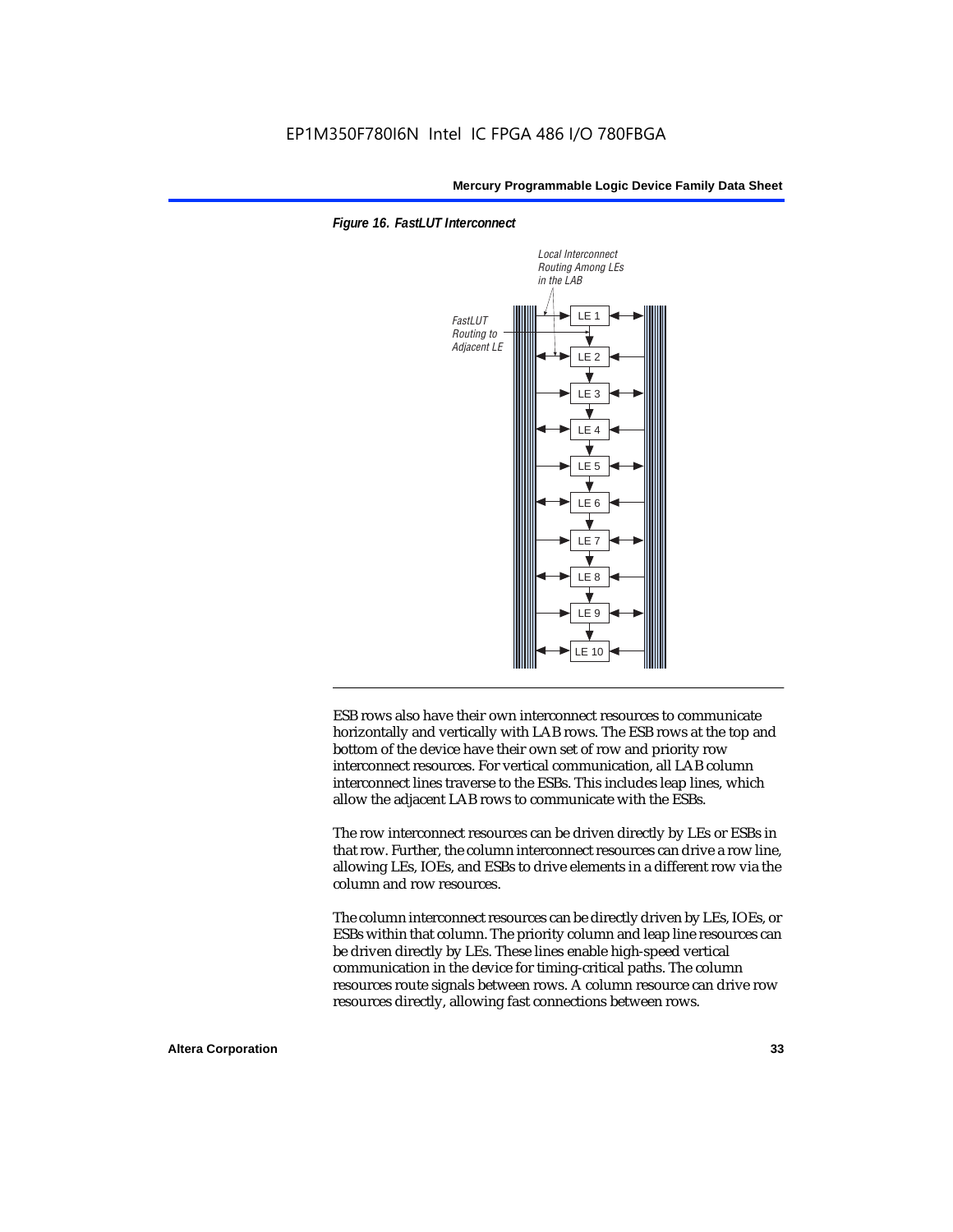Table 9 summarizes how various elements of the Mercury architecture drive each other.

|                                |                     | Table 9. Mercury Routing Scheme |              |                                |              |                     |                     |                          |              |                    |               |
|--------------------------------|---------------------|---------------------------------|--------------|--------------------------------|--------------|---------------------|---------------------|--------------------------|--------------|--------------------|---------------|
| Source                         |                     | <b>Destination</b>              |              |                                |              |                     |                     |                          |              |                    |               |
|                                | LE                  | Local<br>Interconnect           | <b>IOE</b>   | <b>ESB Row</b><br>Interconnect | ESB          | Row                 | Priority<br>Row     | RapidLAB<br>Interconnect | Column       | Priority<br>Column | Leap<br>Lines |
| LE                             | $\checkmark$<br>(1) | $\checkmark$                    |              |                                |              | $\checkmark$        | $\checkmark$        | $\checkmark$             | $\checkmark$ |                    |               |
| Local<br>Interconnect          | $\checkmark$        |                                 | $\checkmark$ |                                |              |                     |                     |                          |              |                    |               |
| <b>IOE</b>                     |                     | $\checkmark$ (2)                |              |                                |              | $\checkmark$<br>(3) | $\checkmark$<br>(3) |                          | $\checkmark$ | $\checkmark$       |               |
| <b>ESB Row</b><br>Interconnect |                     |                                 |              |                                | $\checkmark$ |                     |                     |                          |              |                    |               |
| <b>ESB</b>                     |                     |                                 |              | $\checkmark$                   |              |                     |                     |                          | $\checkmark$ | $\checkmark$       |               |
| Row                            |                     | $\checkmark$                    |              |                                |              |                     |                     |                          |              |                    |               |
| <b>Priority Row</b>            |                     | $\checkmark$                    |              |                                |              |                     |                     |                          |              |                    |               |
| RapidLAB<br>Interconnect       | $\checkmark$<br>(4) | $\checkmark$                    |              |                                |              |                     |                     |                          |              |                    |               |
| Column                         |                     |                                 |              | $\checkmark$                   |              | $\checkmark$        | $\checkmark$        |                          | $\checkmark$ |                    |               |
| Priority<br>Column             |                     |                                 |              | $\checkmark$                   |              |                     | $\checkmark$        |                          | $\checkmark$ |                    |               |
| Leap Lines                     |                     |                                 |              | $\checkmark$                   |              | $\checkmark$        |                     |                          |              |                    |               |

#### *Notes to Table 9:*

- (1) This direct connection is possible through the FastLUT connection.
- (2) IOEs can connect to the adjacent LAB's local interconnects in the associated LAB row.
- (3) IOEs can connect to row and priority row interconnects in the associated LAB row.
- (4) This connection is used for multiplier mode.

### **Embedded System Block**

The ESB can implement various types of memory blocks, including quadport, true dual-port, dual- and single-port RAM, ROM, FIFO, and CAM blocks.

The ESB includes input and output registers; the input registers synchronize reads and/or writes, and the output registers can pipeline designs to further increase system performance. The ESB offers a quad port mode, which supports up to four port operations, two reads and two writes simultaneously, with the ability for a different clock on each of the four ports. Figure 17 shows the ESB quad-port block diagram.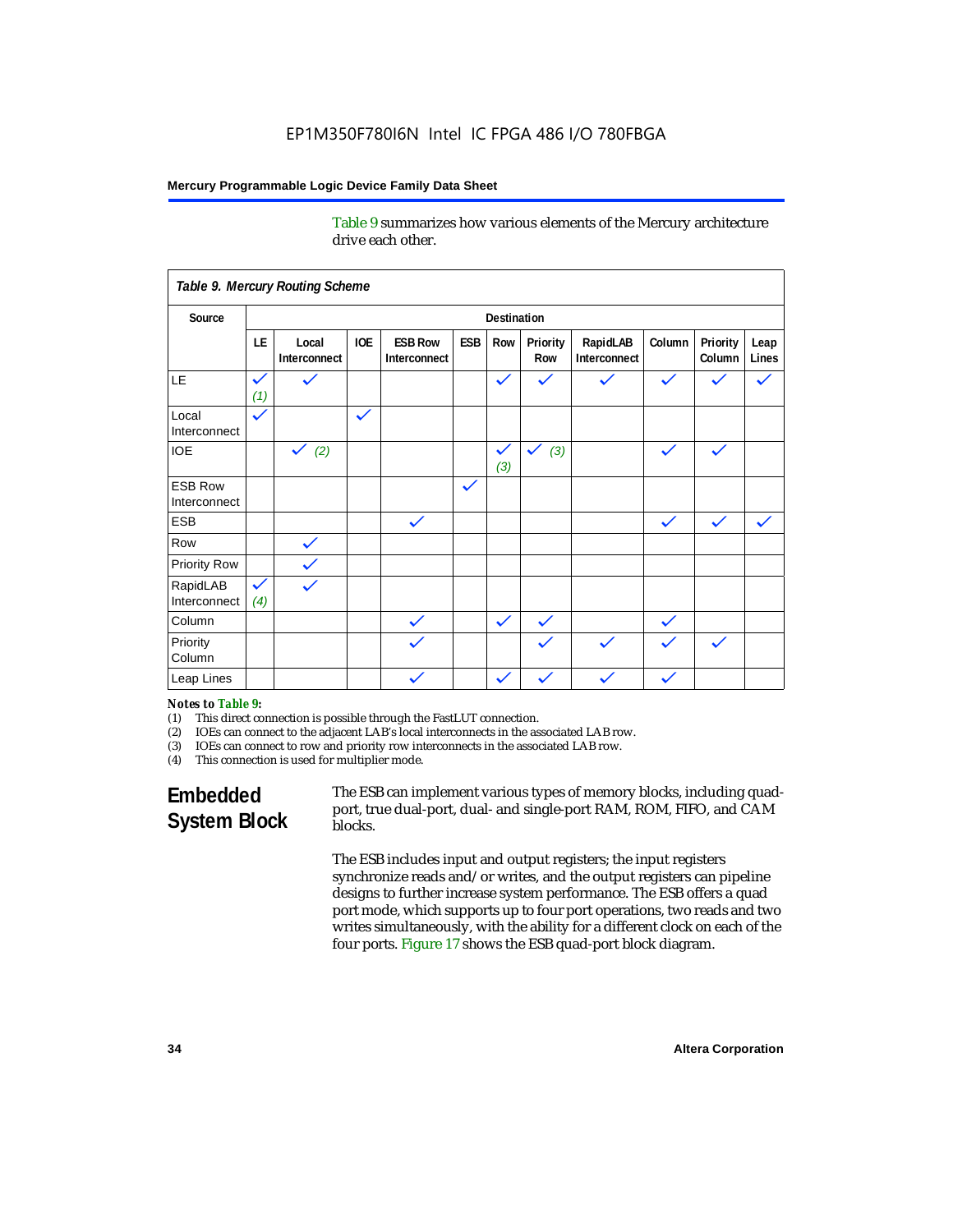

*Figure 17. ESB Quad-Port Block Diagram*

In addition to quad port memory, the ESB also supports true dual-port, dual-port, and single-port RAM. True dual-port RAM supports any combination of two port operations: two reads, two writes, or one read and one write. Dual-port memory supports a simultaneous read and write. For single-port memory, independent read and write is supported. Figure 18 shows these different RAM memory port configurations for an ESB.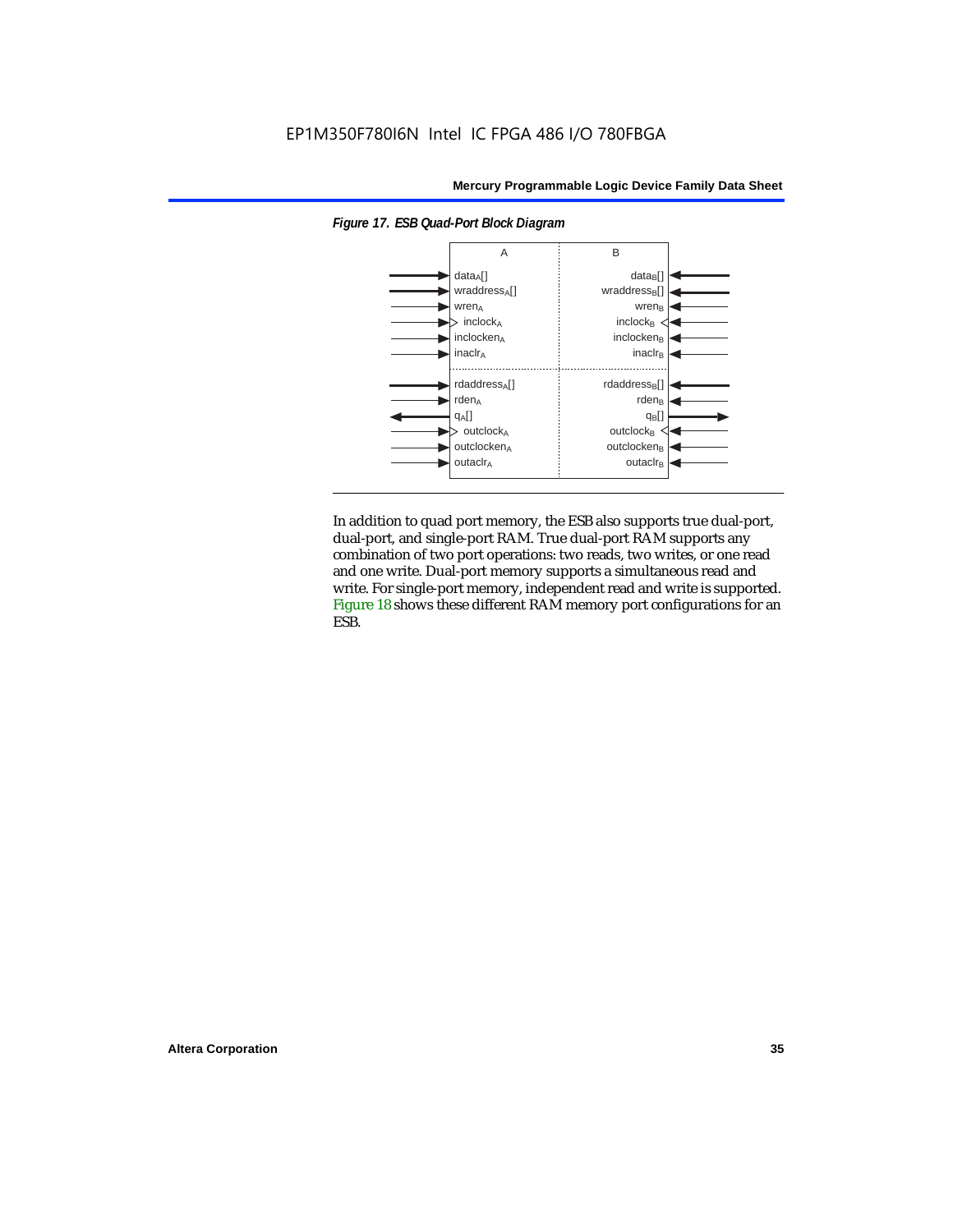

#### **True Dual-Port Memory**



(1) Two dual- or single-port memory blocks can be implemented in a single ESB.

The ESB also allows variable width data ports for reading and writing to any of the RAM ports in any RAM configuration. For example, the ESB in quad port configuration can be written in  $\times 1$  mode at port A, read in  $\times 16$ from port A, written in  $\times 4$  mode at port B, and read in  $\times 2$  mode from port B.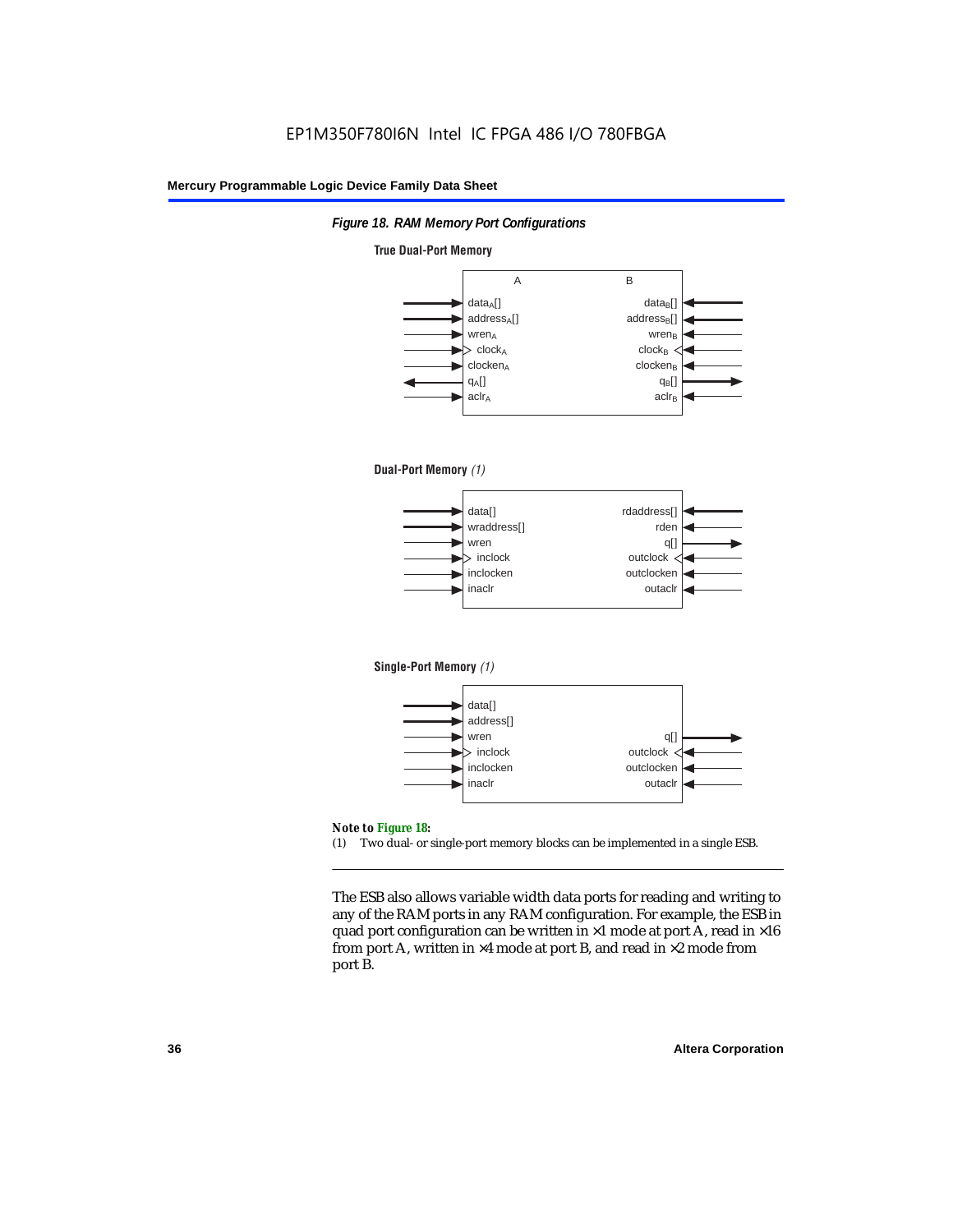ESBs can implement synchronous RAM, which is easier to use than asynchronous RAM. A circuit using asynchronous RAM must generate the RAM write enable (WE) signal while ensuring that its data and address signals meet setup and hold time specifications relative to the WE signal. In contrast, the ESB's synchronous RAM generates its own WE signal and is self-timed with respect to the global clock. Circuits using the ESB's selftimed RAM must only meet the setup and hold time specifications relative to the global clock.

ESBs are grouped together in rows at the top and bottom of the device for fast horizontal communication. The ESB row interconnect can be driven by any ESB in the row. The row interconnect drives the ESB local interconnect, which in turn drives the ESB ports. ESB outputs drive the ESB local interconnect, which can drive row interconnect as well as all types of column interconnect, including leap lines. The leap lines allow fast access between ESBs and the adjacent LAB row.

When implementing memory, each ESB can be configured in any of the following sizes for quad port and true dual-port memory modes:  $256 \times 16$ ;  $512 \times 8$ ;  $1,024 \times 4$ ;  $2,048 \times 2$ ; or  $4,096 \times 1$ . For dual-port and single-port modes, the ESB can be configured for  $128 \times 32$  in addition to the list above. For variable port width RAMs, any port width ratio combination must be 1, 2, 4, 8, or 16. For example, a RAM with data ports of width 1 and 16 or 2 and 32 will work, but not 1 and 32.

The ESB can also be split in half and used for two independent 2,048-bit single-port or dual-port RAM blocks. For example, one half of the ESB can be used as a  $128 \times 16$  memory single-port memory while the other half can be used for a  $1,024 \times 2$  dual-port memory. This effectively doubles the number of RAMs a Mercury device can implement for its given number of ESBs. The Quartus II software automatically merges two logical memory functions in a design into an ESB; the designer does not need to merge the functions manually.

By combining multiple ESBs, the Quartus II software implements larger memory blocks automatically. For example, two  $256 \times 16$  RAM blocks can be combined to form a  $256 \times 32$  RAM block, and two  $512 \times 8$  RAM blocks can be combined to form a  $512 \times 16$  RAM block. Memory performance does not degrade for memory blocks up to 4,096 words deep. Each ESB can implement a 4,096-word-deep memory; the ESBs are used in parallel, eliminating the need for any external control logic and its associated delays. To create a high-speed memory block more than 4,096 words deep, the Quartus II software will automatically combine ESBs with LE control logic.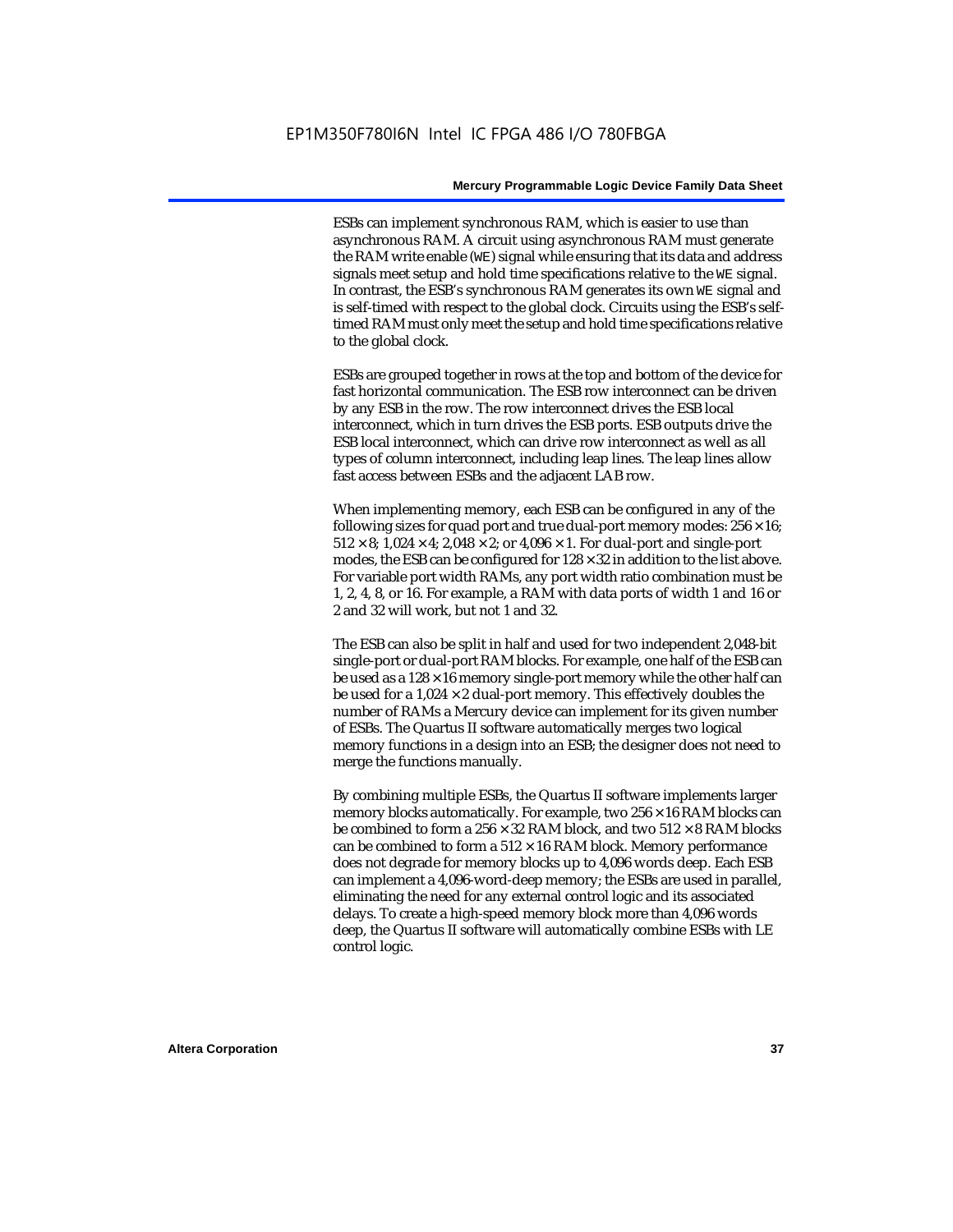The ESB implements two forms of clocking modes for quad-port and dual-port memory—read/write clock mode and input/output clock mode.

### **Read/Write Clock Mode**

An ESB implementing quad-port memory in read/write clock mode can use up to four clocks. For port A, one clock controls all registers associated with writing: data input, WE, and write address. The other clock controls all registers associated with reading: read enable (RE), read address, and data output. Another set of clocks can be used for port B of the RAM, or the same clocks can be used. Each ESB port, A or B, also supports independent read clock enable, write clock enable, and asynchronous clear signals. Read/write clock mode is commonly used for applications where reads and writes occur at different system frequencies. Figure 19 shows the ESB in read/write clock mode.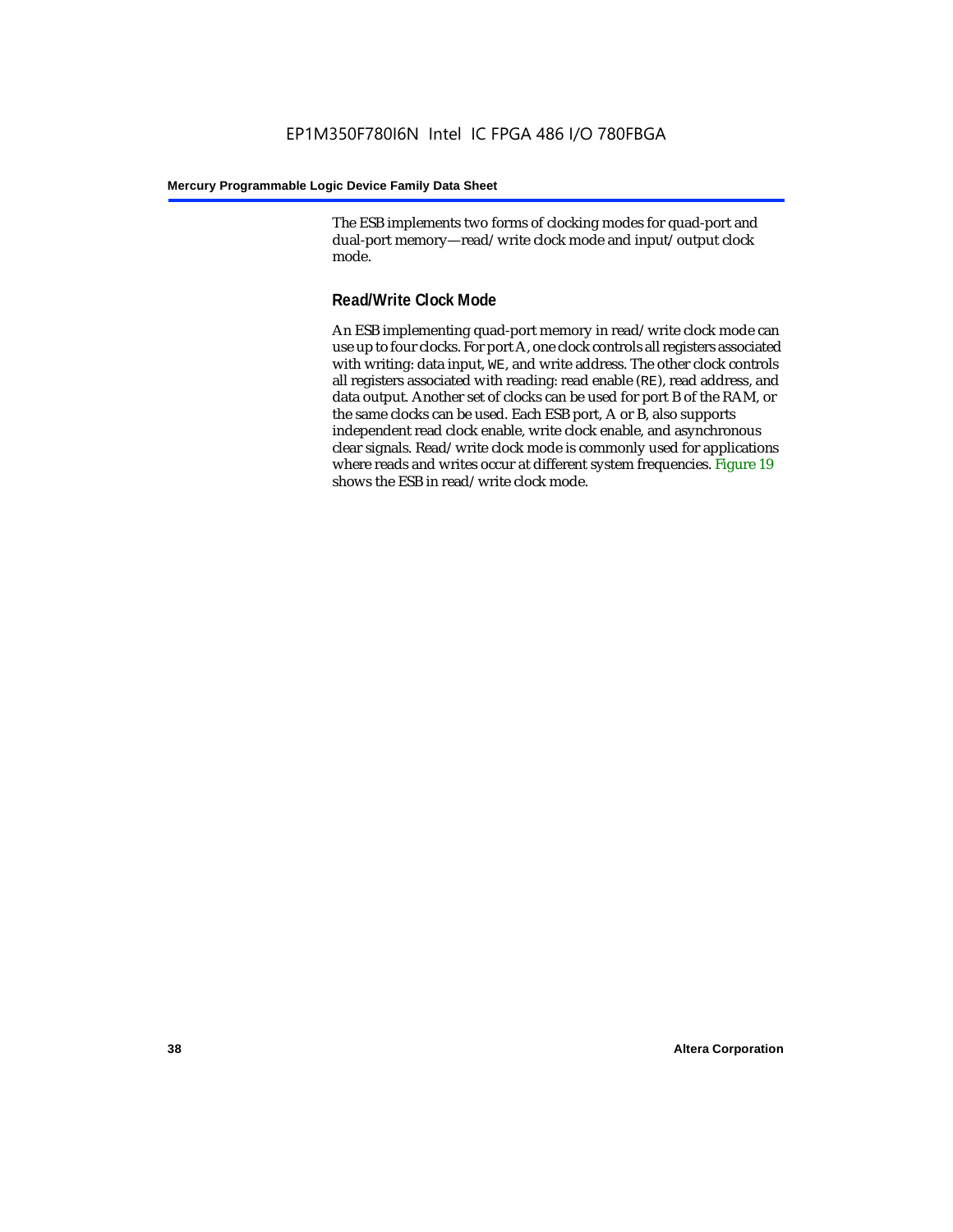

### *Notes to Figure 19:*

- (1) Only half of the ESB, either A or B, is used for dual-port configuration.
- (2) All registers can be asynchronously cleared by ESB local interconnect signals, global signals, or the chip-wide reset.
- 

### **Altera Corporation 39**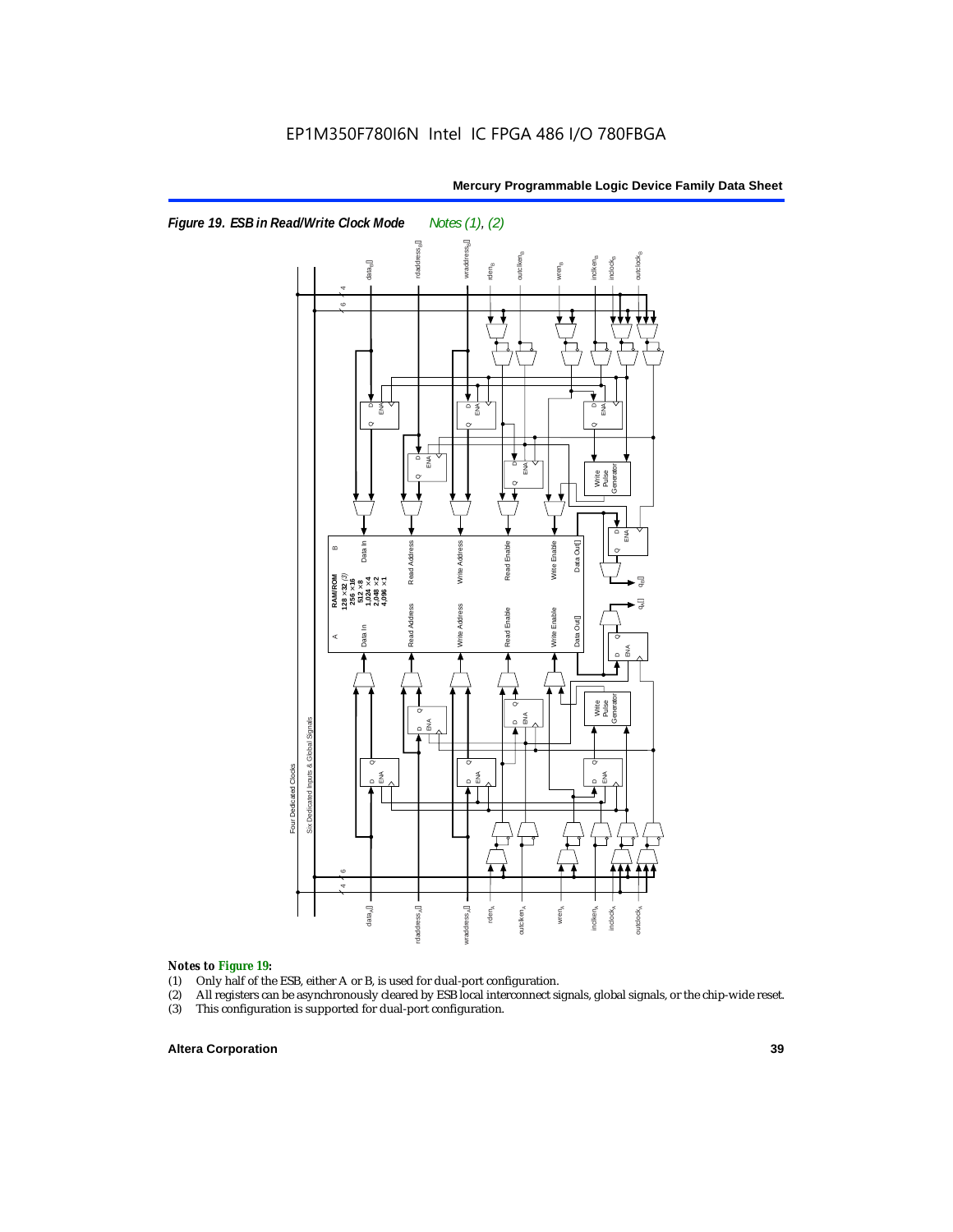### **Input/Output Clock Mode**

An ESB using input/output clock mode can also use up to four clocks. On each of the two ports, A or B, one clock controls all registers for inputs into the ESB: data input, WE, RE, read address, and write address. The other clock controls the ESB data output registers. Each ESB port, A or B, also supports independent read clock enable, write clock enable, and asynchronous clear signals. Input/output clock mode is commonly used for applications where the reads and writes occur at the same system frequency, but require different clock enable signals for the input and output registers. Figure 20 shows the ESB in input/output clock mode.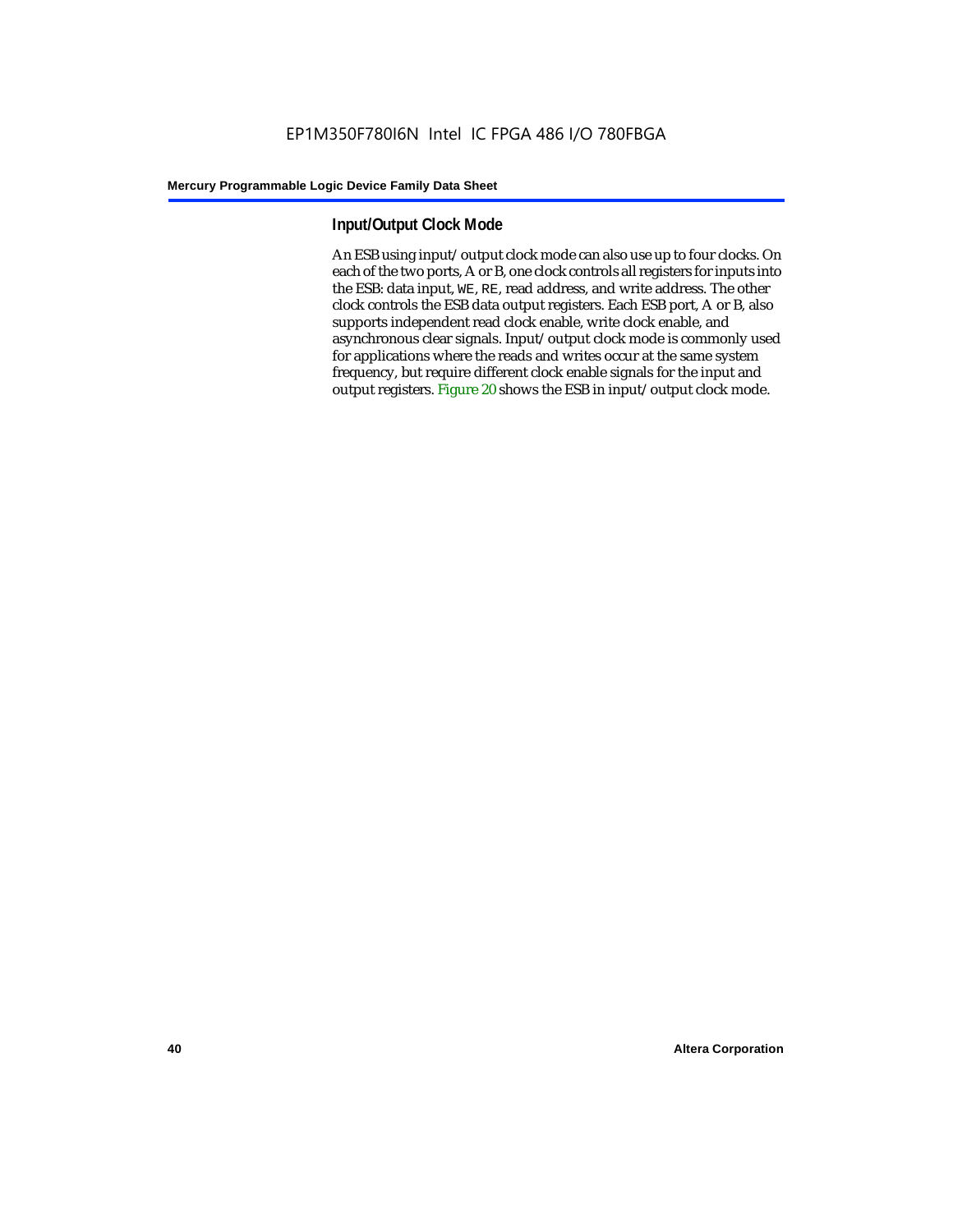

# **Notes to Figure 20:**<br>(1) Only half of the

- (1) Only half of the ESB, either A or B, is used for dual-port configuration.<br>(2) All registers can be asynchronously cleared by ESB local interconnect si
- All registers can be asynchronously cleared by ESB local interconnect signals, global signals, or the chip-wide reset.<br>This configuration is supported for dual-port configuration.
- 

### **Altera Corporation 41**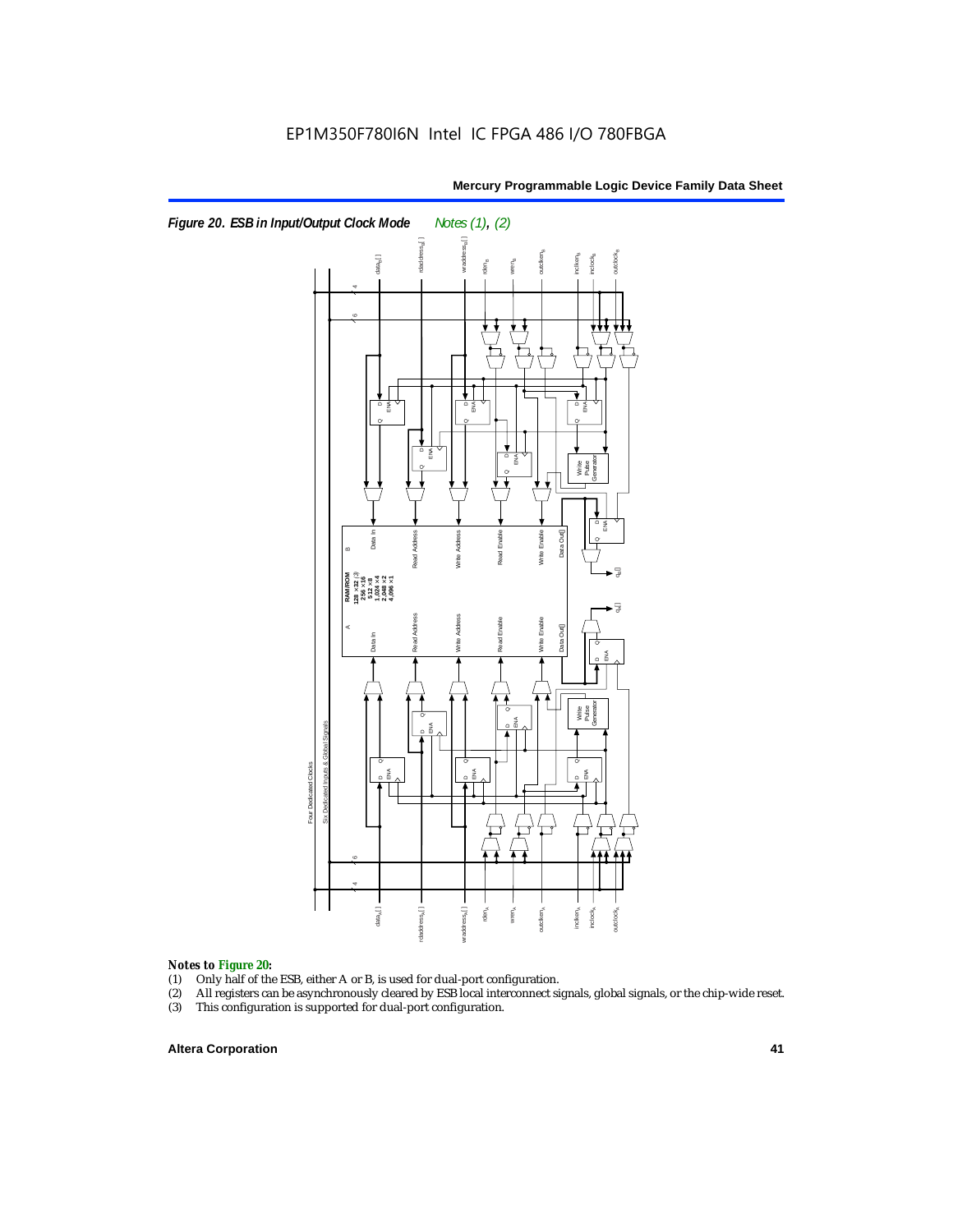### **Single-Port Mode**

The Mercury device's ESB also supports a single-port mode, which is used when simultaneous reads and writes are not required. See Figure 21. A single ESB can support up to two single-port mode RAMs.



#### *Notes to Figure 21:*

- (1) All registers can be asynchronously cleared by ESB local interconnect signals, global signals, or chip-wide reset.
- (2) If there is only one single-port RAM block in an ESB, it can support the following configurations:  $4,096 \times 1$ ;  $2,048 \times 2$ ;  $1.028 \times 4$ ;  $512 \times 8$ ;  $256 \times 16$ ; or  $128 \times 32$ .

### **Content-Addressable Memory**

Mercury devices can implement CAM in ESBs. CAM can be thought of as the inverse of RAM. RAM stores data in a specific location; when the system submits an address, the RAM block provides the data. Conversely, when the system submits data to CAM, the CAM block provides the address where the data is found. For example, if the data FA12 is stored in address 14, the CAM outputs 14 when FA12 is driven into it.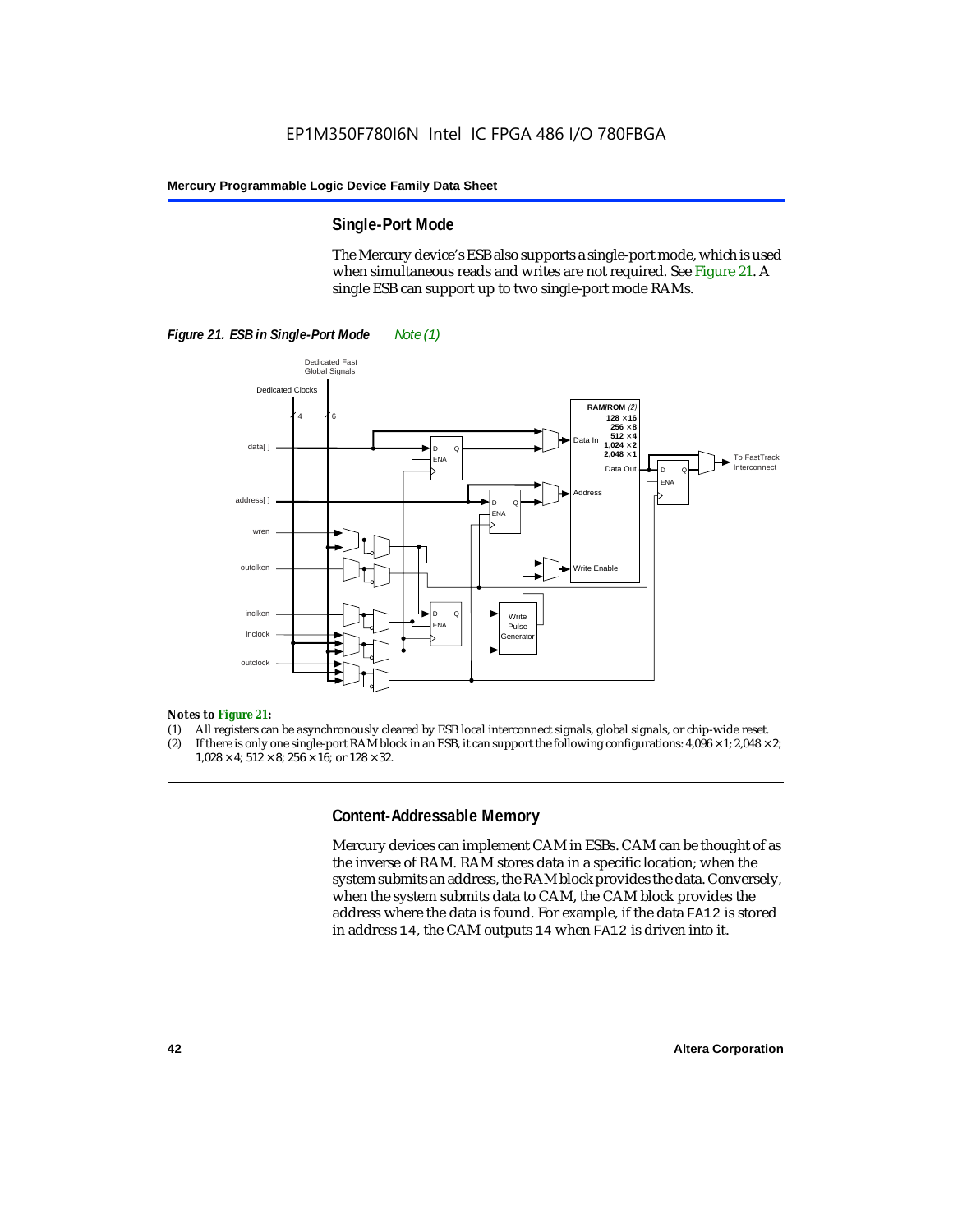CAM is used for high-speed search operations. When searching for data within a RAM block, the search is performed serially. Thus, finding a particular data word can take many cycles. CAM searches all addresses in parallel and outputs the address storing a particular word. When a match is found, a match flag is set high. CAM is ideally suited for applications such as Ethernet address lookup, data compression, pattern recognition, cache tags, fast routing table lookup, and high-bandwidth address filtering. Figure 22 shows the CAM block diagram.

#### *Figure 22. CAM Block Diagram*



The Mercury on-chip CAM provides faster system performance than traditional discrete CAM. Integrating CAM and logic into the Mercury device eliminates off-chip and on-chip delays, improving system performance.

When in CAM mode, the ESB implements a 32-word, 32-bit CAM. Wider or deeper CAM, such as a 32-word, 64-bit or 128-word, 32-bit block, can be implemented by combining multiple CAM blocks with some ancillary logic implemented in LEs. The Quartus II software automatically combines ESBs and LEs to create larger CAM blocks.

CAM supports writing "don't care" bits into words of the memory. The don't-care bit can be used as a mask for CAM comparisons; any bit set to don't-care has no effect on matches.

CAM can generate outputs in three different modes: single-match mode, multiple-match mode, and fast multiple-match mode. In each mode, the ESB outputs the matched data's location as an encoded or unencoded address. When encoded, the ESB outputs an encoded address of the data's location. For instance, if the data is located in address 12, the ESB output is 12. When unencoded, each ESB port uses its 16 outputs to show the location of the data over two clock cycles. In this case, if the data is located in address 12, the 12th output line goes high. Figures 22 and 23 show the encoded CAM outputs and unencoded CAM outputs, respectively.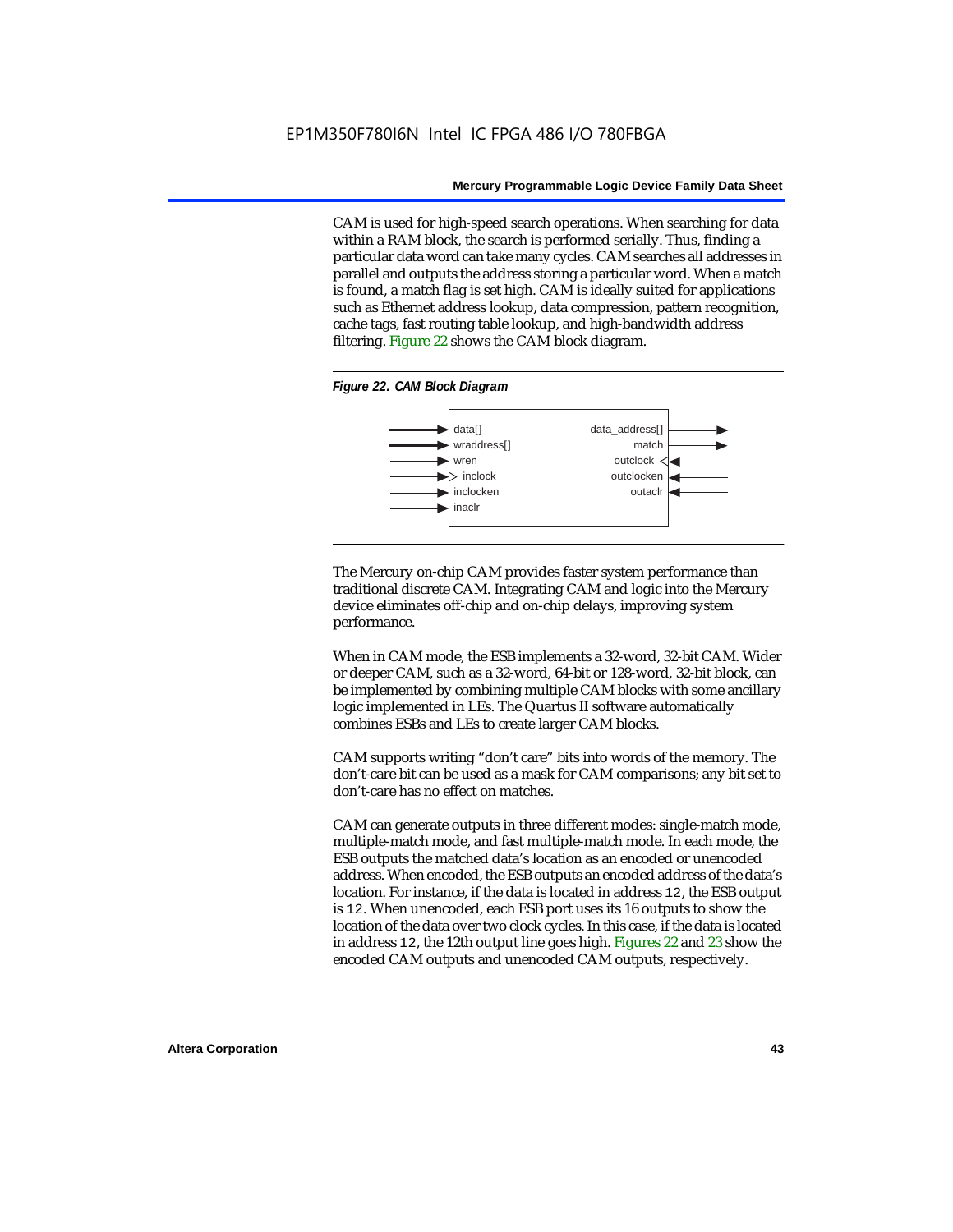*Figure 23. Encoded CAM Address Outputs*

### **Mercury Programmable Logic Device Family Data Sheet**







#### *Notes to Figure 24:*

- (1) For an unencoded output, the ESB only supports 31 input data bits. One input bit is used by the select line to choose one of the two banks of 16 outputs.
- (2) If the select input is a 1, then CAM outputs odd words between 1 through 15. If the select input is a 0, CAM outputs words even words between 0 through 14.

In single-match mode, it takes two clock cycles to write into CAM, but only one clock cycle to read from CAM. In this mode, both encoded and unencoded outputs are available without external logic. Single-match mode is better suited for designs without duplicate data in the memory.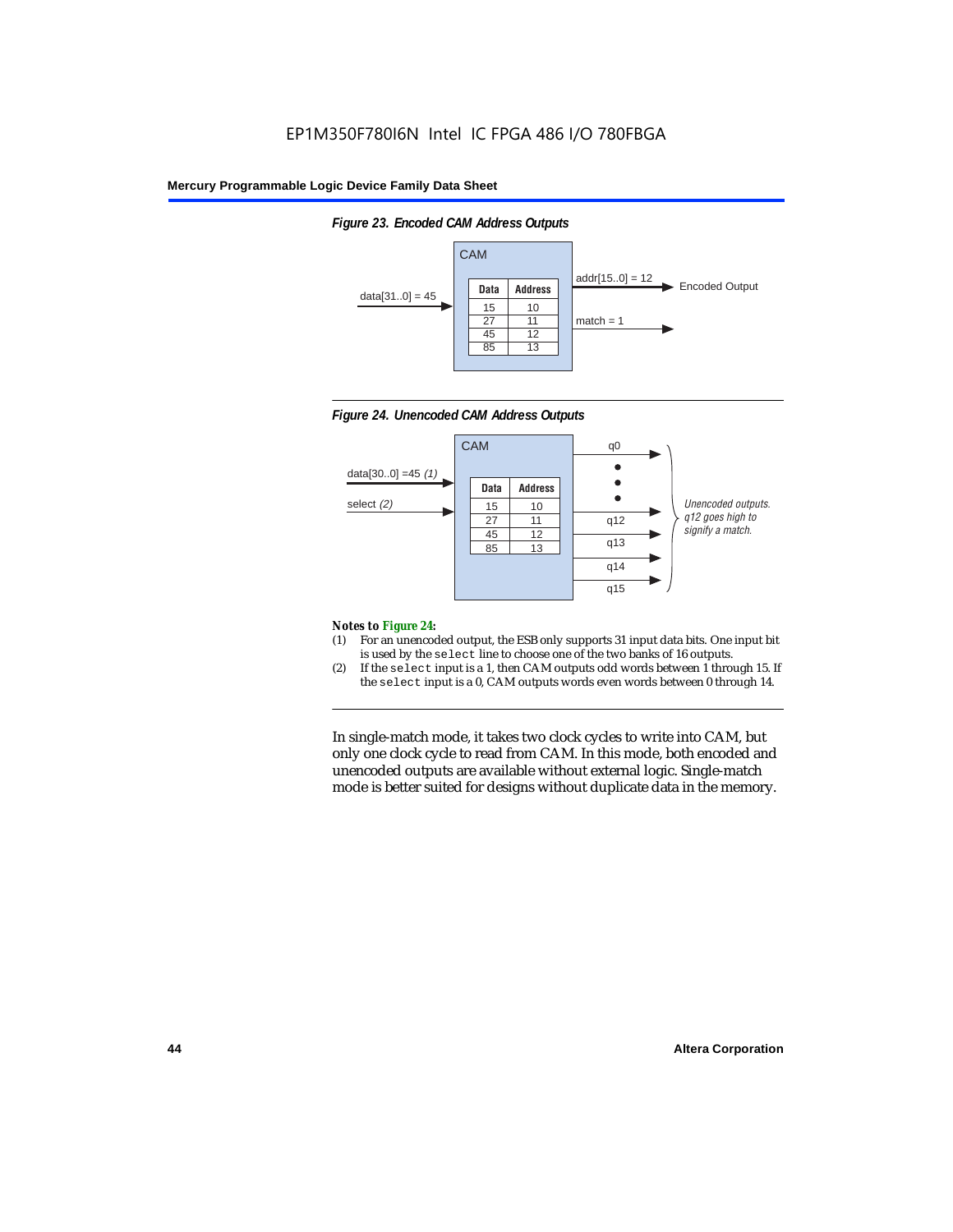If the same data is written into multiple locations in the memory, a CAM block can be used in multiple-match or fast multiple-match modes. The ESB outputs the matched data's locations as an encoded or unencoded address. In multiple-match mode, it takes two clock cycles to write into a CAM block. For reading, there are 16 outputs from each ESB at each clock cycle. Therefore, it takes two clock cycles to represent the 32 words from a single ESB port. In this mode, encoded and unencoded outputs are available. To implement the encoded version, the Quartus II software adds a priority encoder with LEs. Fast multiple-match is identical to the multiple-match mode, however, it only takes one clock cycle to read from a CAM block and generate valid outputs. To do this, the entire ESB is used to represent 16 outputs. In fast multiple-match mode, the ESB can implement a maximum CAM block size of 16 words.

A CAM block can be pre-loaded with data during configuration, or it can be written during system operation. In most cases, two clock cycles are required to write each word into CAM. When don't-care bits are used, a third clock cycle is required.



f For more information on CAM, see *Application Note 119 (Implementing High-Speed Search Applications with APEX CAM)*.

### **Driving into ESBs**

ESBs provide flexible options for driving control signals. Different clocks can be used for the ESB inputs and outputs. Registers can be inserted independently on the data input, data output, read address, write address, WREN, and RDEN signals on each port of the ESB. The fast global signals and ESB local interconnect can drive the WREN and RDEN signals. The fast global signals, dedicated clock pins, and ESB local interconnect can drive the ESB clock signals. The ESB local interconnect is driven by the ESB row interconnects which, in turn, are driven by all types of column interconnects, including high-speed leap lines. Because the LEs drive the column interconnect to the ESB local interconnect, the LEs can control the WREN and RDEN signals and the ESB clock, clock enable, and asynchronous clear signals. Figure 25 shows the ESB control signal generation logic.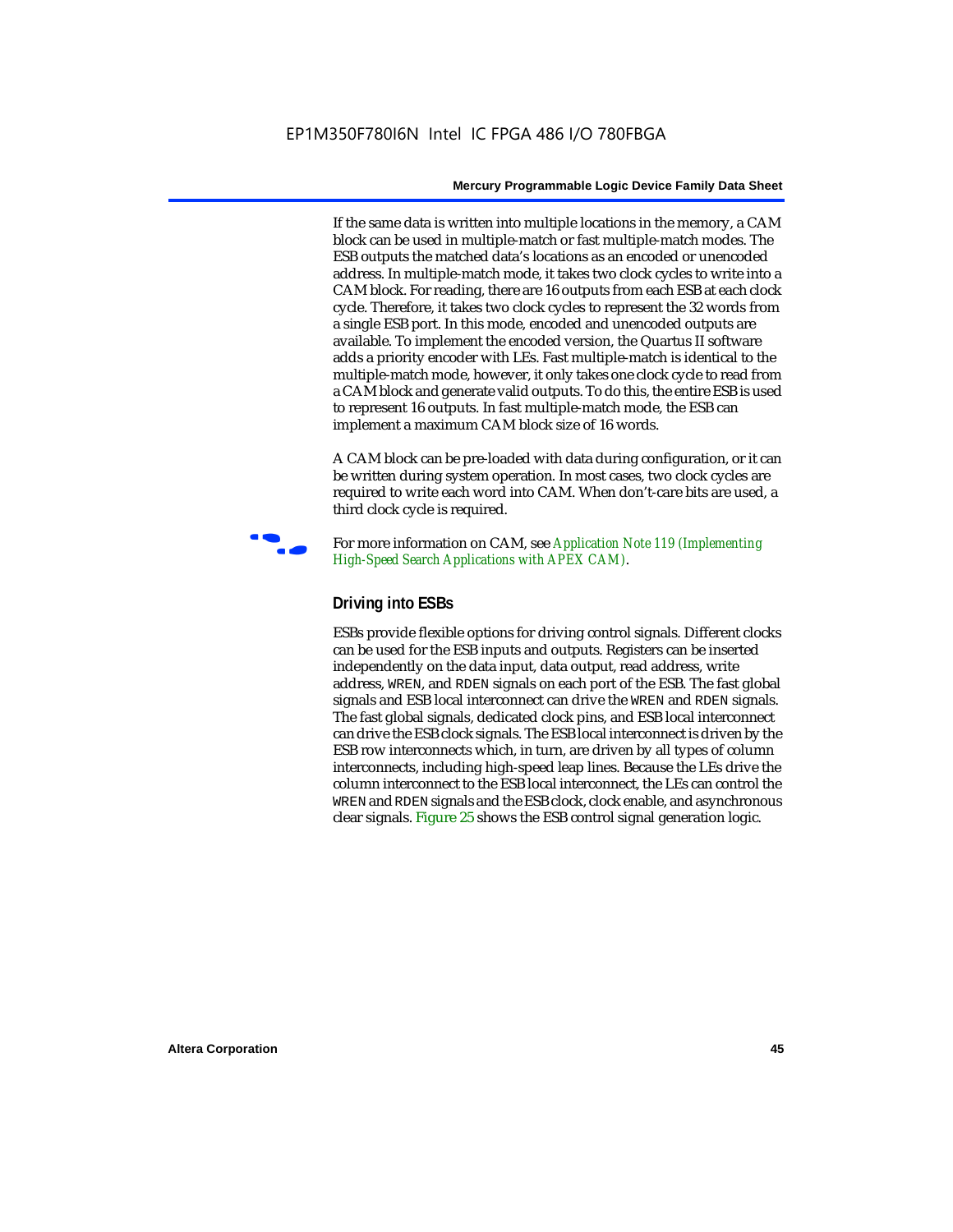

### *Figure 25. ESB Control Signal Generation*

The ESB can drive row interconnects within its own ESB row and can directly drive all the column interconnects: column, priority column, and leap lines.

### **Implementing Logic in ROM**

In addition to implementing RAM functions, the ESB can implement logic functions when it is programmed with a read-only pattern during configuration, creating a large LUT. With LUTs, combinatorial functions are implemented by looking up the results, rather than by computing them. This implementation of combinatorial functions can be faster than using algorithms implemented in general logic, a performance advantage further enhanced by the fast access times of ESBs. The large capacity of ESBs enables designers to implement complex functions in one logic level without the routing delays associated with linked LEs or distributed RAM blocks. Parameterized functions such as LPM functions can take advantage of the ESB automatically. Further, the Quartus II software can implement portions of a design with ESBs where appropriate.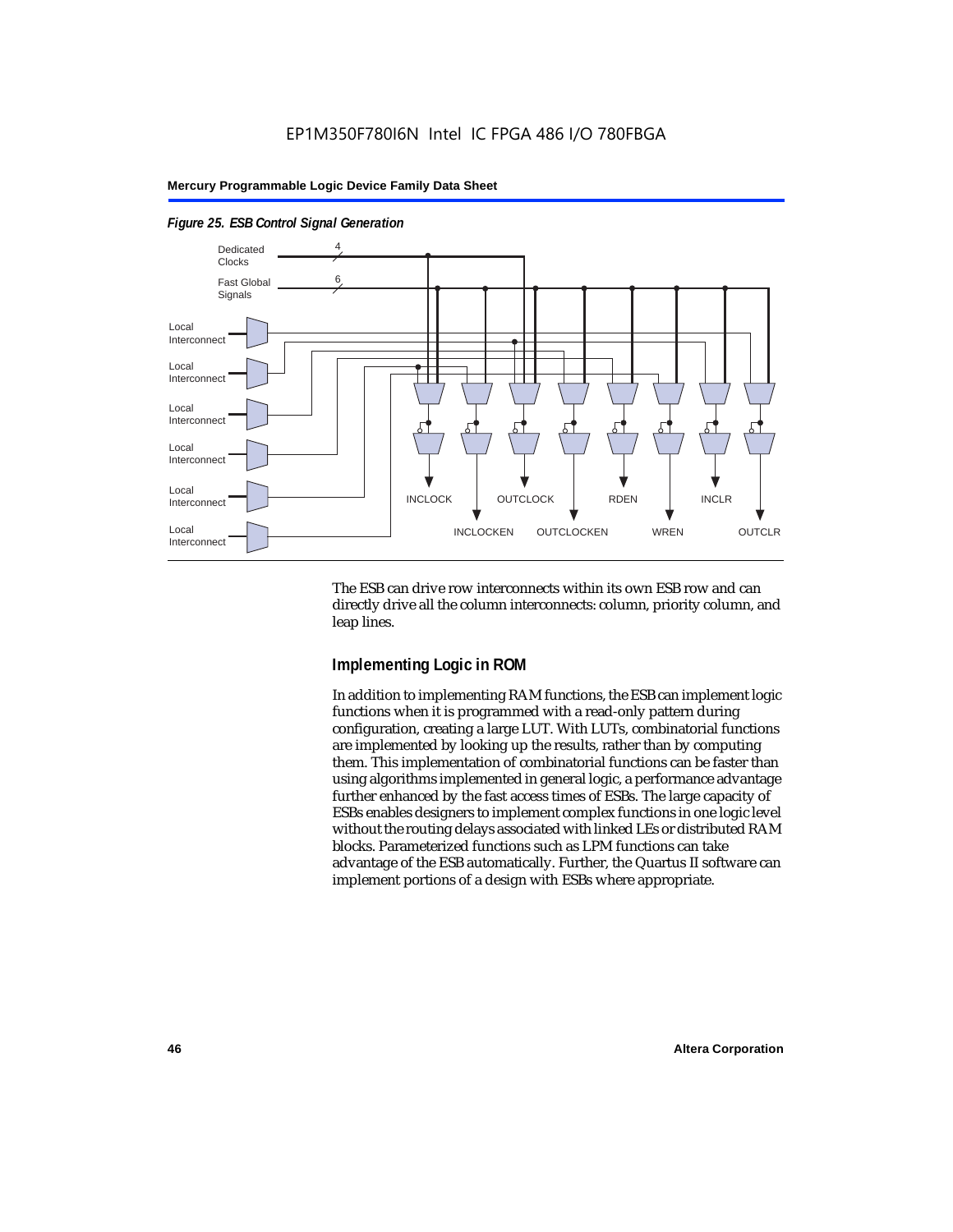### **Programmable Speed/Power Control**

Mercury device ESBs offer the Turbo Bit<sup>TM</sup> option, a high-speed mode that supports fast operation on an ESB-by-ESB basis. When high speed is not required, the Turbo Bit option can be turned off to reduce power dissipation by up to 50%. ESBs that run at low power incur a nominal timing delay adder. An ESB that is not used will be powered down so it does not consume DC current.

Designers can program each ESB in the Mercury device for either highspeed or low-power operation. As a result, speed-critical paths in the design can run at high speed, while the remaining paths operate at reduced power.

**I/O Structure** The IOE in Mercury devices contains a bidirectional I/O buffer and three registers for a complete embedded bidirectional IOE. The IOE contains individual input, output, and output enable registers. The input register can be used for external data requiring fast setup times. The output register can be used for data requiring fast clock-to-output performance. The output enable (OE) register can be used for fast clock-to-output enable timing. The Quartus II software automatically duplicates a single OE register that controls multiple output or bidirectional pins.

> For normal bidirectional operation, the input register can have its own clock input separate from the OE and output registers. The OE and output register share the same clock source. Each register can have its own clock enable signal from local interconnect in the associated LAB, fast global signals, or row global signals.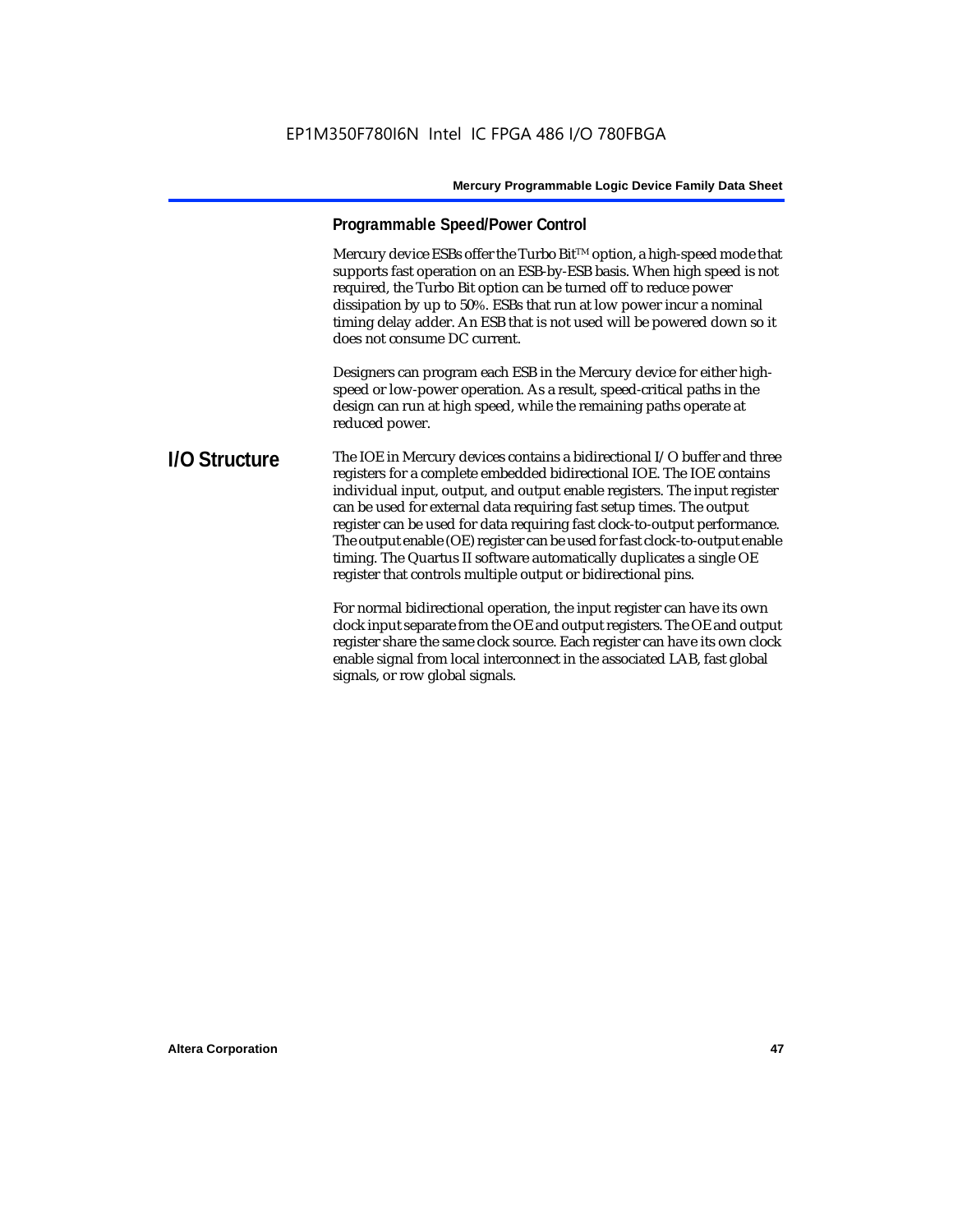The Mercury IOE includes programmable delays that can be activated to ensure zero hold times, minimum clock-to-output times, input IOE register-to-core register transfers, or core-to-output IOE register transfers. A path in which a pin directly drives a register may require the delay to ensure zero hold time, whereas a path in which a pin drives a register through combinatorial logic may not require the delay. Programmable delays exist for decreasing input pin to core and IOE input register delays. The Quartus II Compiler can program these delays automatically to minimize setup time while providing a zero hold time. Delays are also programmable for increasing the register to pin delays for output and/or output enable registers. A programmable delay exists for increasing the  $t_{zx}$  delay to the output pin, which is required for ZBT interfaces. Table 10 shows the programmable delays for Mercury devices.

| Table 10. Mercury Programmable Delay Chain   |                                        |  |  |  |
|----------------------------------------------|----------------------------------------|--|--|--|
| Programmable Delays                          | <b>Quartus II Logic Option</b>         |  |  |  |
| Input pin to core delay $(1)$                | Decrease input delay to internal cells |  |  |  |
| Input pin to input register delay            | Decrease input delay to input register |  |  |  |
| Output propagation delay                     | Increase delay to output pin           |  |  |  |
| Output enable register t <sub>CO</sub> delay | Increase delay to OE pin               |  |  |  |
| Output $t_{zx}$ delay                        | Increase $t_{zx}$ delay to output pin  |  |  |  |

#### *Note to Table 10:*

(1) This delay has four settings: off and three levels of delay.

The IOE registers in Mercury devices share the same source for clear or preset. Use of the preset/clear is programmable for each individual IOE. The register(s) can be programmed to power up high or low after configuration is complete. If programmed to power up low, an asynchronous clear can control the register(s). If programmed to power up high, an asynchronous preset can control the register(s). This feature prevents the inadvertent activation of another device's active-low input upon power-up. Figure 26 shows the IOE for Mercury devices.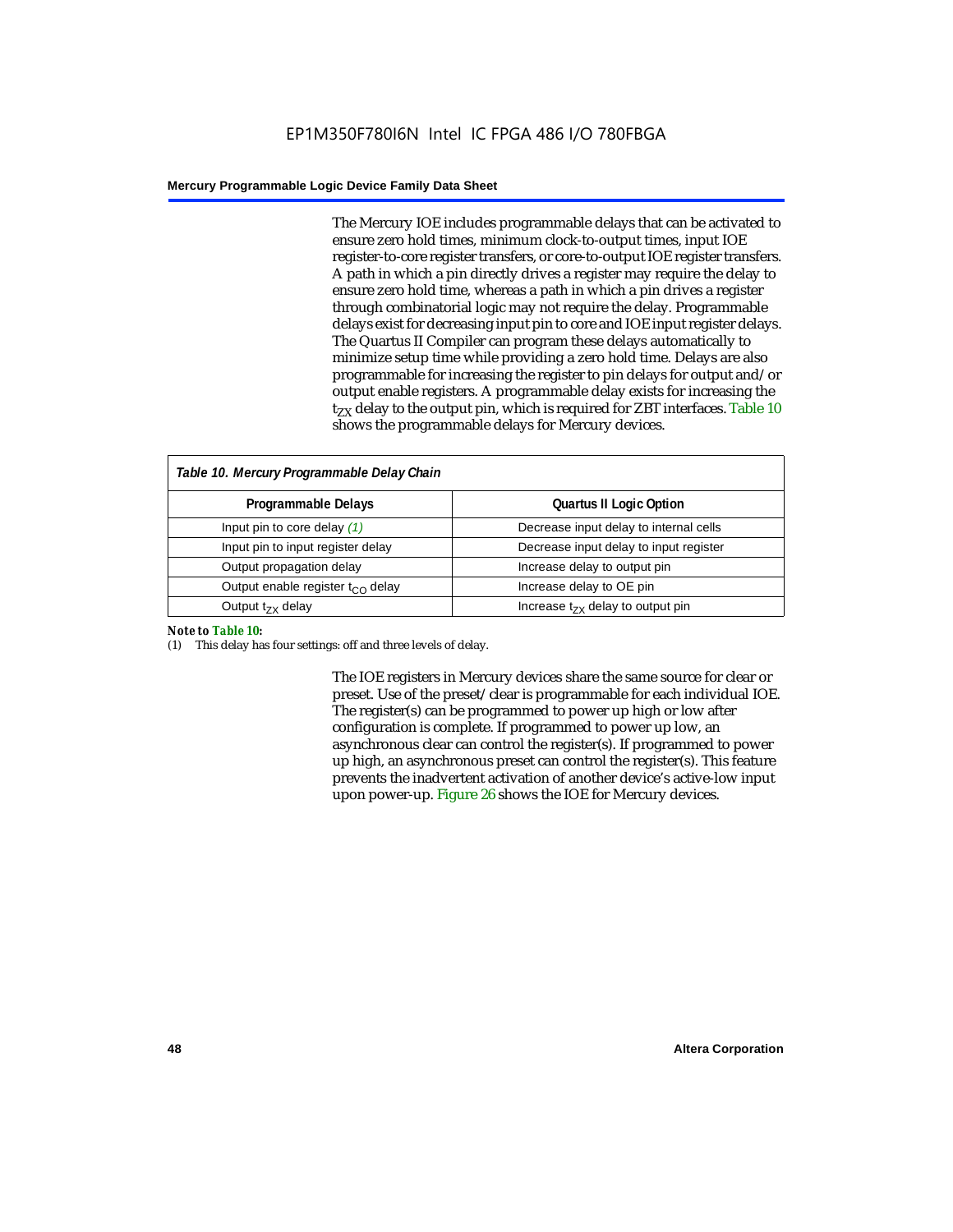

### *Figure 26. Mercury IOE*

#### *Note to Figure 26:*

(1) This programmable delay has four settings: off and three levels of delay.

### **Double Data Rate I/O**

Mercury device's have three register IOEs to support the DDRIO feature, which makes double data rate interfaces possible by clocking data on both positive and negative clock edges. The IOE in Mercury devices supports double data rate input and double data rate output modes.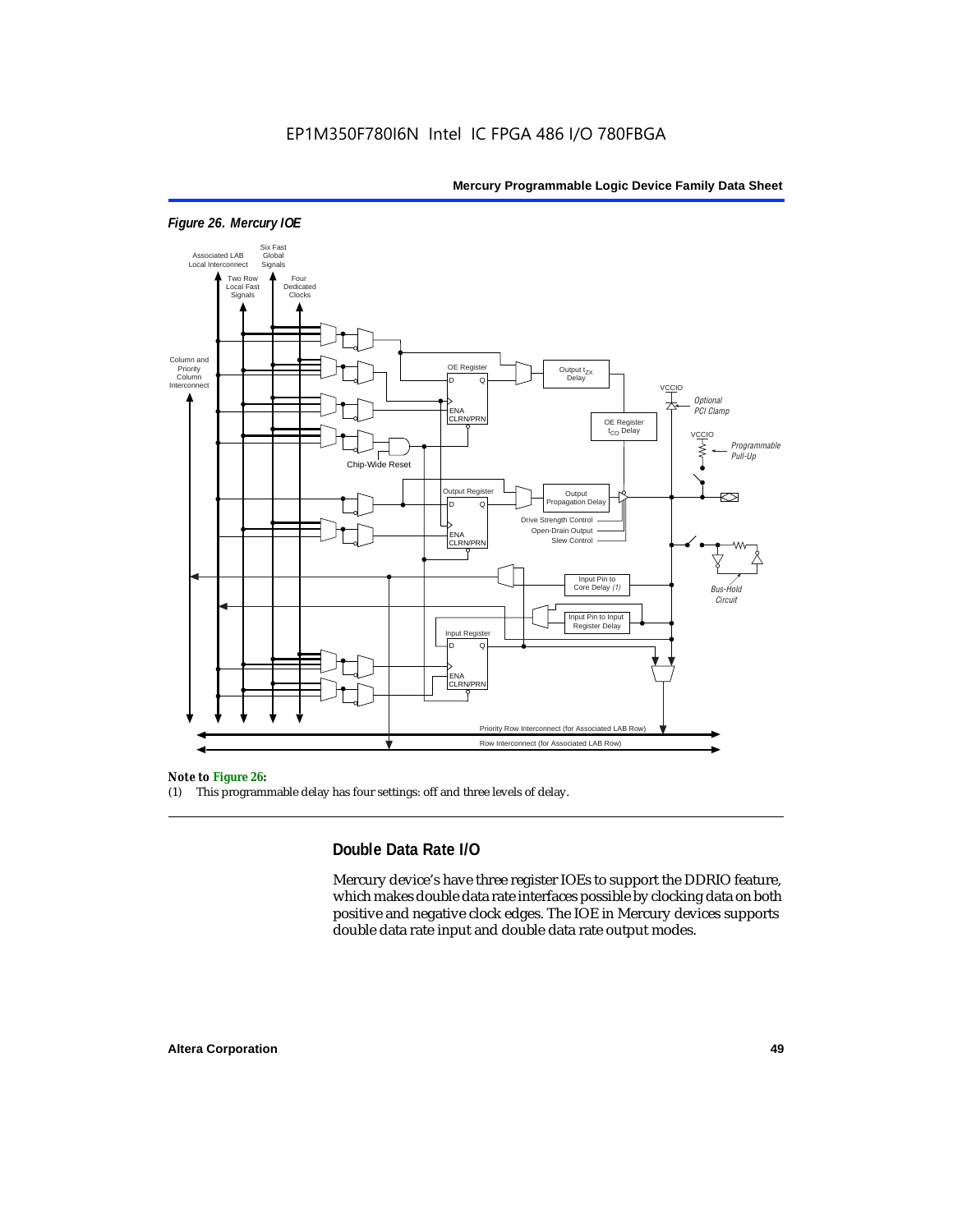In Mercury device IOEs, the OE register is a multi-purpose register available as a second input or output register. When using the IOE for double data rate inputs, the input register and OE register are automatically configured as input registers to clock input double rate data on alternating edges. An input latch is also used within the IOE for DDR input acquisition. The latch holds the data that is present during the clock high times, driving it to the OE register. This allows the OE register and input register to clock both bits of data into LEs, synchronous to the same clock edge (either rising or falling). Figure 27 shows an IOE configured for DDR input.



*Figure 27. IOE Configured for DDR Input*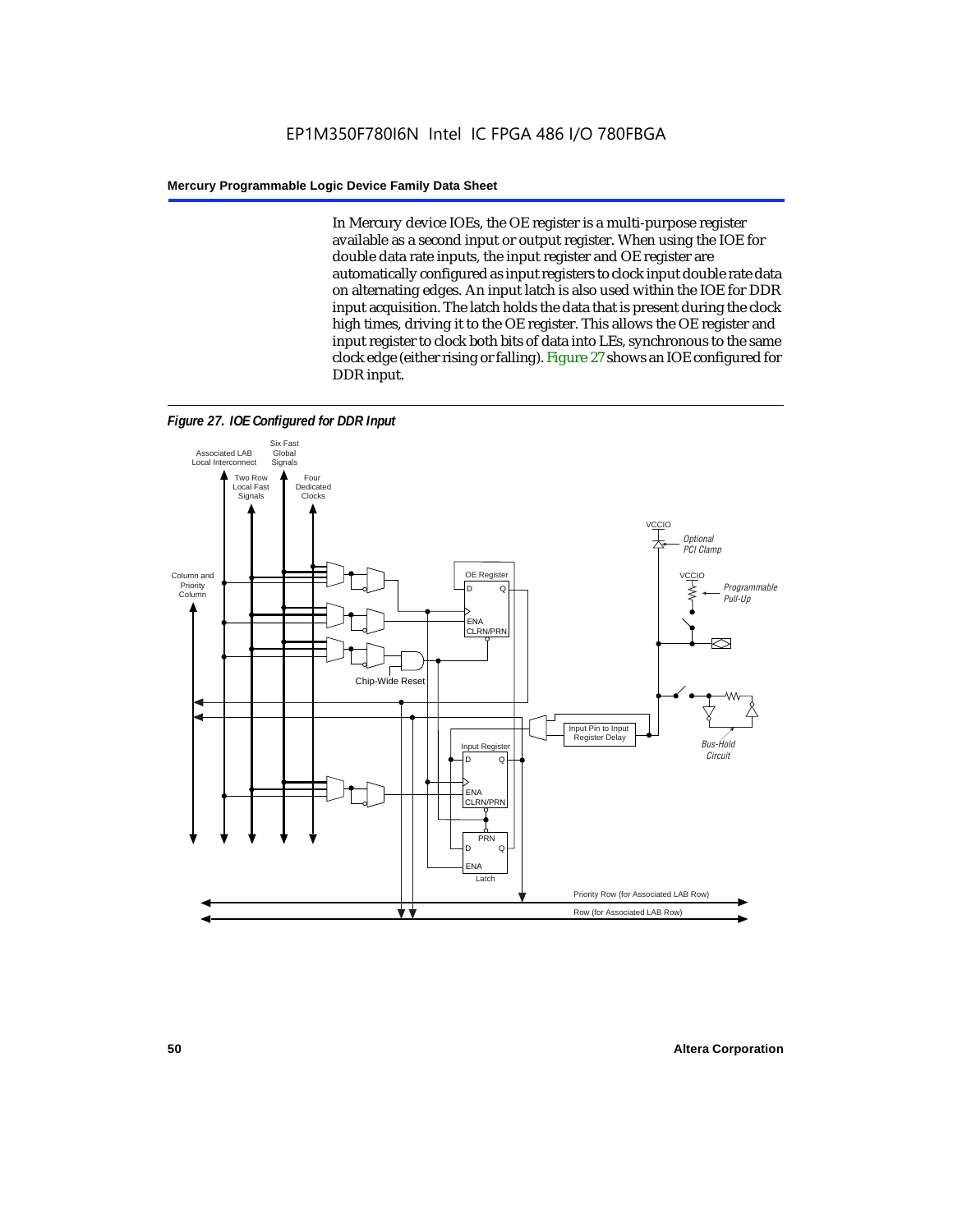When using the IOE for double data rate outputs, the output register and OE register are automatically configured to clock two data paths from LEs on rising clock edges. These register outputs are multiplexed by the clock to drive the output pin at a  $\times$ 2 rate. The output register clocks the first bit out on the clock high time, while the OE register clocks the second bit out on the clock low time. Figure 28 shows the IOE configured for DDR output.

*Figure 28. IOE Configured for DDR Output*



Bidirectional DDR on an I/O pin is possible by using the IOE for DDR output and using LEs to acquire the double data rate input. Bidirectional DDR I/O pins support double data rate synchronous DRAM (DDR SDRAM) at 166 MHz (334 Mbps), which transfer data on a double data rate bidirectional bus. QDR SRAMs are also supported with DDR I/O pins on separate read and write ports.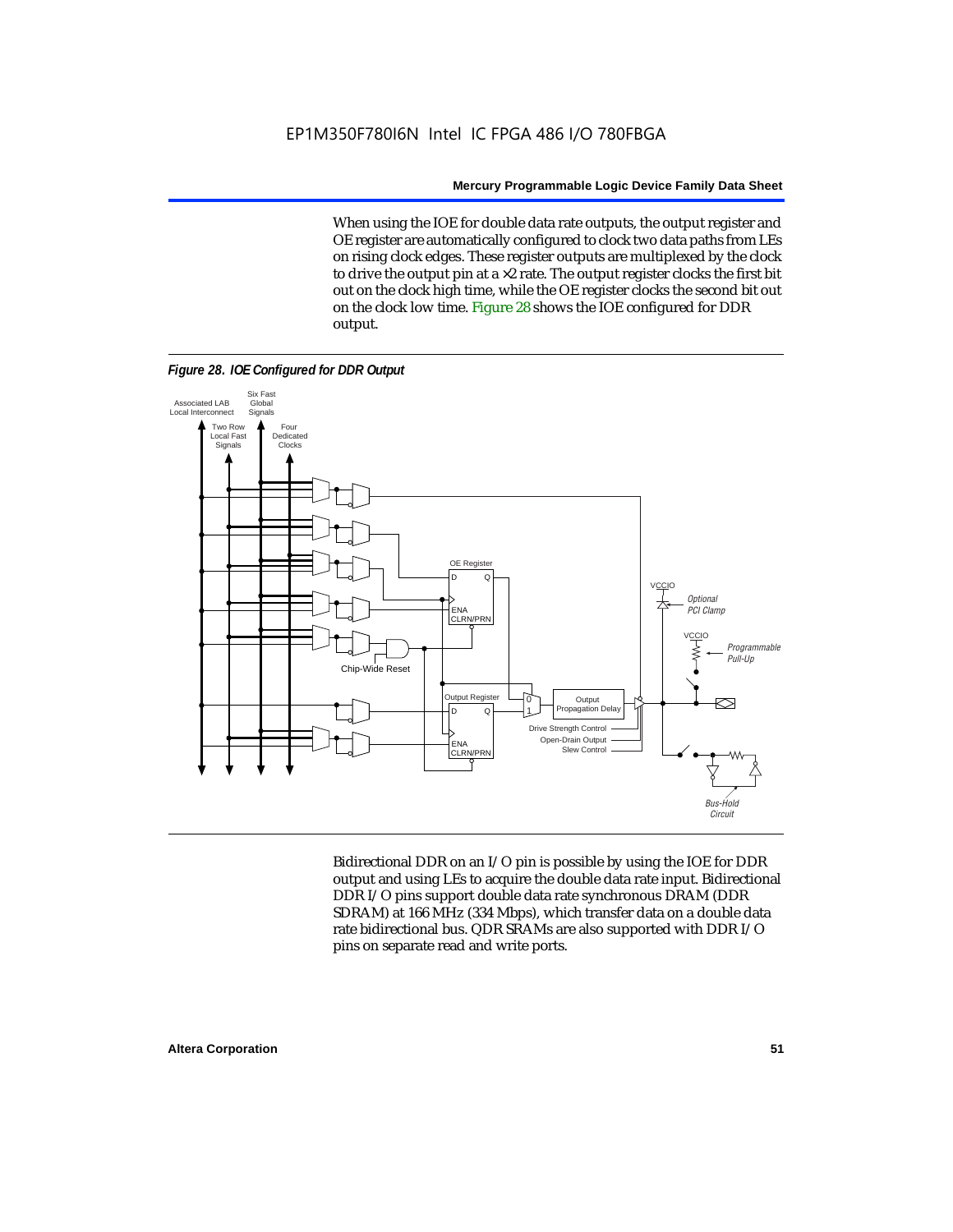### **Zero Bus Turnaround SRAM Interface Support**

In addition to DDR SDRAM support, Mercury device I/O pins also support interfacing with ZBT SRAM blocks at up to 200 MHz. ZBT SRAM blocks are designed to eliminate dead bus cycles when turning a bidirectional bus around between reads and writes, or writes and reads. ZBT allows for 100% bus utilization because ZBT SRAM can read or write on every clock cycle.

To avoid bus contention, the output  $t_{ZX}$  delay ensures that the clock-tolow-impedance time  $(t_{zx})$  is greater than the clock-to-high-impedance time  $(t_{\text{XZ}})$ . Time delay control of clocks to the OE/output and input register, using a single general purpose PLL, enable the Mercury device to meet ZBT **t<sub>CO</sub>** and **t**<sub>SU</sub> times.

### **Programmable Drive Strength**

The output buffer for each Mercury device I/O pin has a programmable drive strength control for certain I/O standards. The LVTTL standard has several levels of drive strength that can be controlled by the user. SSTL-3 class I and II, SSTL-2 class I and II, HSTL class I and II, and 3.3-V GTL+ support a minimum or maximum setting. The minimum setting is the lowest drive strength that guarantees the  $I_{OH}/I_{OL}$  of the standard. The maximum setting provides higher drive strength that allows for faster switching and is the default setting. Using settings below the maximum provides signal slew-rate control to reduce system noise and signal overshoot. Table 11 shows the possible settings for the I/O standards with drive strength control.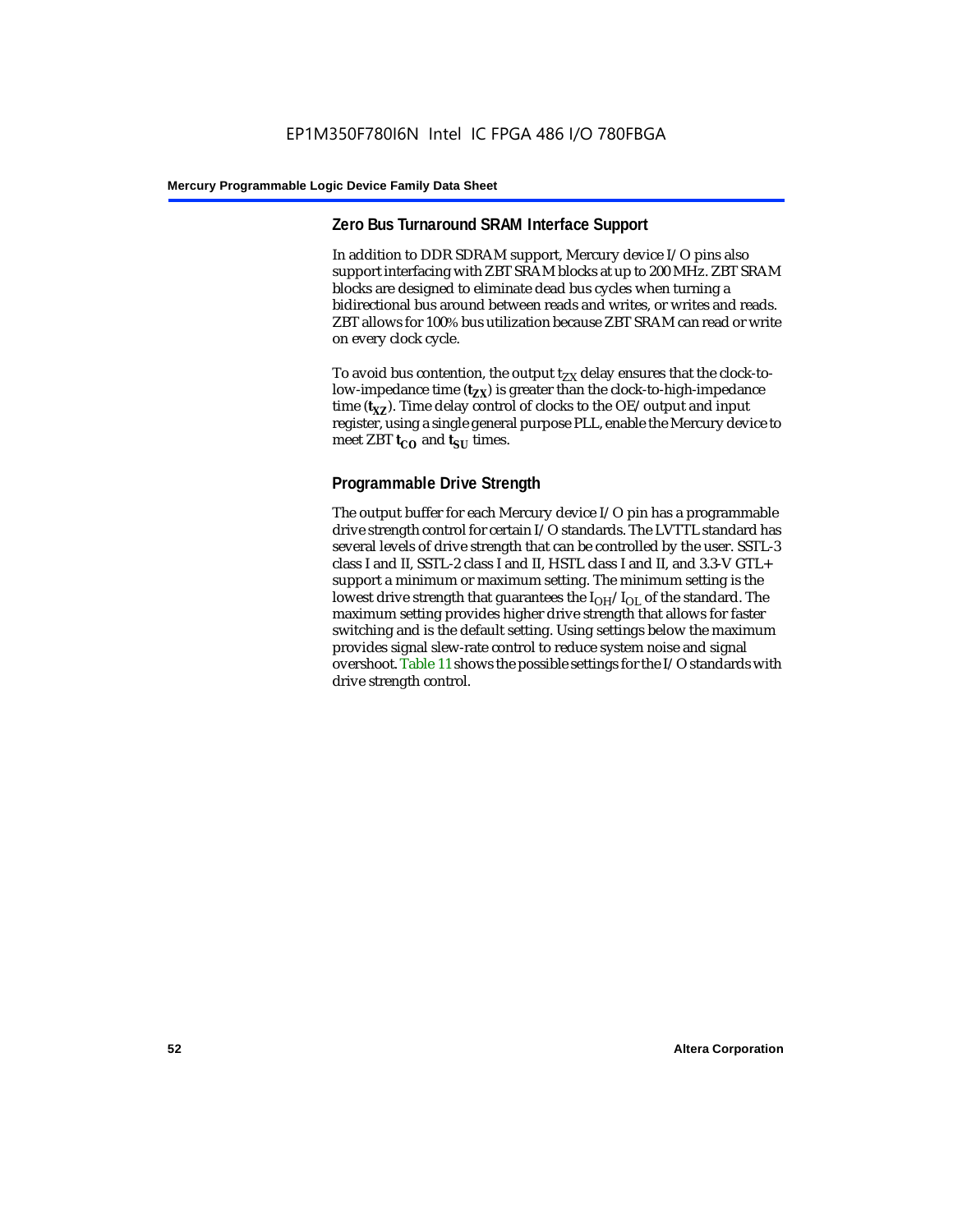| Table 11. Programmable Drive Strength               |                                                              |  |  |
|-----------------------------------------------------|--------------------------------------------------------------|--|--|
| I/O Standard                                        | I <sub>OH</sub> /I <sub>OL</sub> Current Strength<br>Setting |  |  |
| LVTTL (3.3 V)                                       | 4 mA                                                         |  |  |
|                                                     | 8 mA                                                         |  |  |
|                                                     | $12 \text{ mA}$                                              |  |  |
|                                                     | $16 \text{ mA}$                                              |  |  |
|                                                     | 24 mA (default)                                              |  |  |
| LVTTL (2.5 V)                                       | 4 mA                                                         |  |  |
|                                                     | 8 mA                                                         |  |  |
|                                                     | $12 \text{ mA}$                                              |  |  |
|                                                     | 16 mA (default)                                              |  |  |
| LVTTL (1.8 V)                                       | 2 <sub>m</sub> A                                             |  |  |
|                                                     | 4 mA (default)                                               |  |  |
| SSTL-3 class I and II                               | Minimum                                                      |  |  |
| SSTL-2 class I and II<br><b>HSTL class I and II</b> | Maximum (default)                                            |  |  |
| GTL+ (3.3 V)                                        |                                                              |  |  |

### **Open-Drain Output**

Mercury devices provide an optional open-drain (equivalent to an opencollector) output for each I/O pin. This open-drain output enables the device to provide system-level control signals (e.g., interrupt and write enable signals) that can be asserted by any of several devices.

### **Slew-Rate Control**

The output buffer for each Mercury device I/O pin has a programmable output slew rate control that can be configured for low-noise or highspeed performance. A faster slew rate provides high-speed transitions for high-performance systems. However, these fast transitions may introduce noise transients into the system. A slow slew rate reduces system noise, but adds a nominal delay to rising and falling edges. Each I/O pin has an individual slew rate control, allowing the designer to specify the slew rate on a pin-by-pin basis. The slew rate control affects both the rising and falling edges.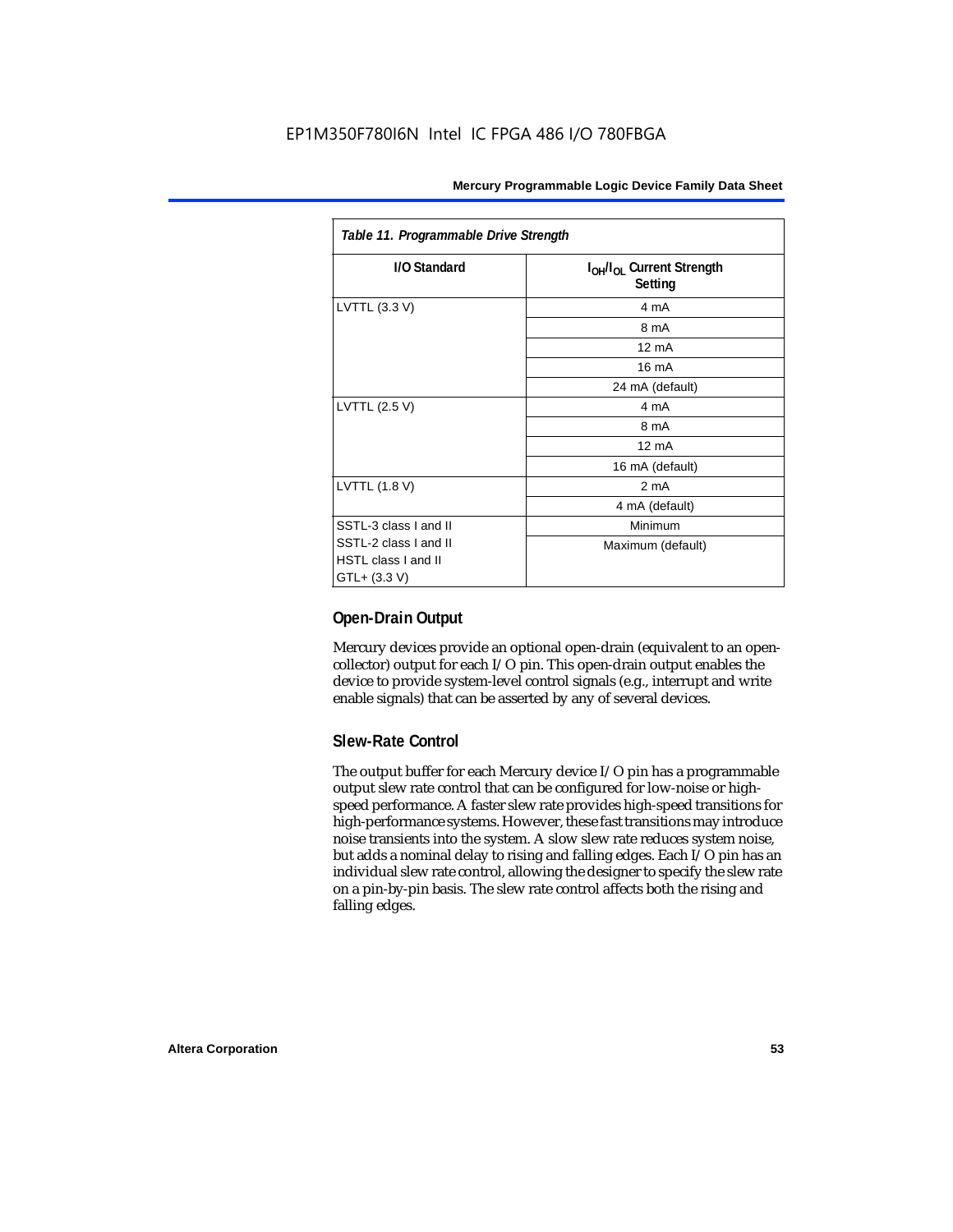### **Bus Hold**

Each Mercury device I/O pin provides an optional bus-hold feature. When this feature is enabled for an I/O pin, the bus-hold circuitry weakly holds the signal at its last driven state. By holding the last driven state of the pin until the next input signal is present, the bus-hold feature eliminates the need to add external pull-up or pull-down resistors to hold a signal level when the bus is tri-stated. The bus-hold circuitry also pulls undriven pins away from the input threshold voltage where noise can cause unintended high-frequency switching. This feature can be selected individually for each I/O pin. The bus-hold output will drive no higher than  $V_{CCIO}$  to prevent overdriving signals. If the bus-hold feature is enabled, the programmable pull-up option cannot be used. The bus-hold feature should also be disabled if open-drain outputs are used with the GTL+ I/O standard.

The bus-hold circuitry weakly pulls the signal level to the last driven state through a resistor with a nominal resistance  $(R_{BH})$  of approximately 8 kΩ. Table 42 gives specific sustaining current that will be driven through this resistor and overdrive current that will identify the next driven input level. This information is provided for each  $V_{CCIO}$  voltage level.

The bus-hold circuitry is active only after configuration. When going into user mode, the bus-hold circuit captures the value on the pin present at the end of configuration.

### **Programmable Pull-Up Resistor**

Each Mercury device I/O pin provides an optional programmable pullup resistor during user mode. When this feature is enabled for an I/O pin, the pull-up resistor (50 kΩ) weakly holds the output to the  $V_{CCIO}$  level of the bank that the output pin resides in.

### **I/O Row Bands**

The I/O row bands are one of the advanced features of the Mercury architecture. All IOEs are grouped in I/O row bands across the device. The number of I/O row bands depends on the Mercury device size. The I/O row bands are designed for flip-chip technology, allowing I/O pins to be distributed across the entire chip, not only in the periphery. This array driver technology allows higher I/O pin density (I/O pins per device area) than peripheral I/O pins.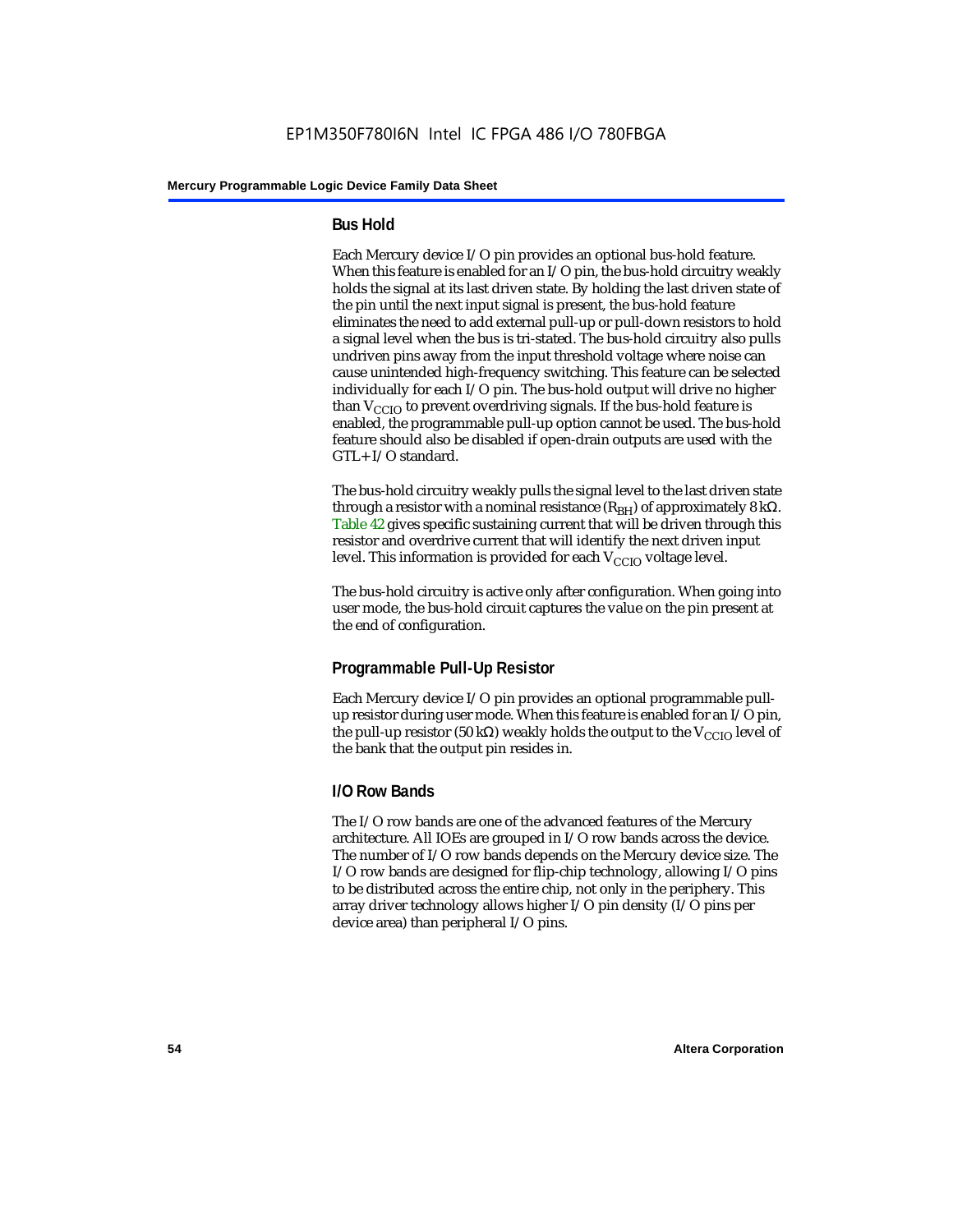Each row of I/O pins has an associated LAB row for driving to and from the core of the Mercury device. For a given I/O band row, its associated LAB row is located below it with the exception of the bottom I/O band row. The bottom I/O band is located at the bottom periphery of the device, hence its associated LAB row is located above it. Figure 29 shows an example of an I/O band to associated LAB row interconnect in a Mercury device.

There is a maximum of two IOEs associated with each LAB in the associated LAB row. The local interconnect of the associated LAB drives the IOEs. Since local interconnect is shared with the LAB neighbor, any given LAB can directly drive up to four IOEs. The local interconnect drives the data and OE signals when the IOE is used as an output or bidirectional pin.





#### *Note to Figure 29:*

(1) IN<sub>A</sub>: unregistered input; IN<sub>B</sub>: registered/unregistered input; IN<sub>C</sub>: registered/unregistered input or OE register output in DDR mode.

> The IOEs drive registered or combinatorial versions of input data into the device. The unregistered input data can be driven to the local interconnect (for fast input setup), row and priority row interconnect, and column and priority column interconnects. The registered data can also be driven to the same row and column resources. The OE register output can be fed back through column and row interconnects to implement DDR I/O pins.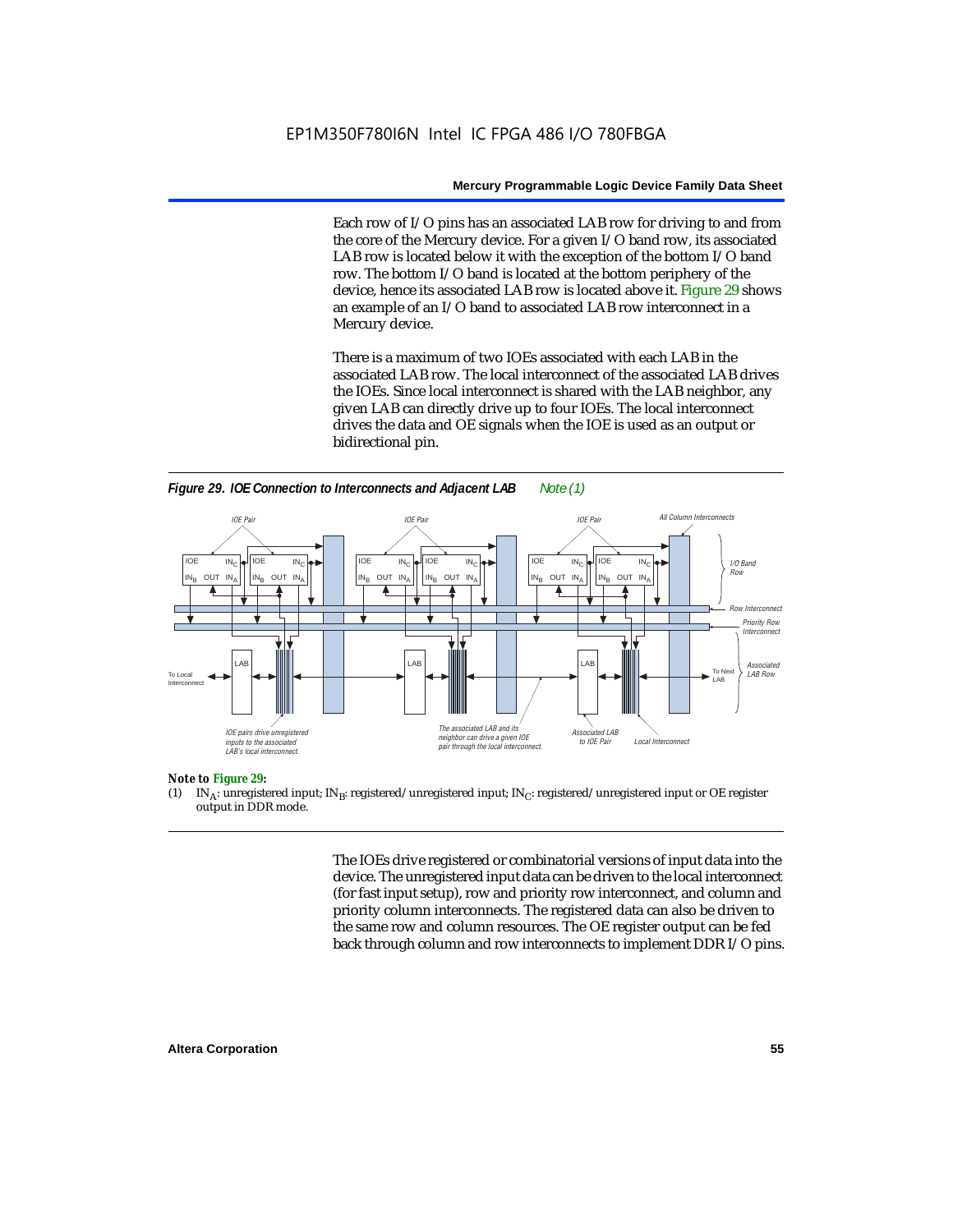### **Dedicated Fast Lines & I/O Pins**

Mercury devices incorporate dedicated bidirectional pins for signals with high internal fanout, such as PCI control signals. These pins are called dedicated fast I/O pins (FAST1, FAST2, FAST3, FAST4, FAST5, and FAST6) and can drive the six global fast lines throughout the device, ideal for fast clock, clock enable, clear, preset, or high fanout logic signal distribution. The dedicated fast I/O pins have the same IOE as a regular I/O pin. The dedicated fast lines can also be driven by a LE local interconnect to generate internal global signals.

In addition to the device global fast lines, each LAB row has two dedicated fast lines local to the row. This is ideal for high fanout control signals for a section of a design that may fit into a single LAB row. Each I/O band (with the exception of the top I/O band) has two dedicated row-global fast I/O pins to drive the row-global fast resources for the associated LAB. The dedicated local fast I/O pins have the same IOE as a regular I/O pin. The LE local interconnect can drive dedicated row-global fast lines to generate internal global signals specific to a row. There are no pin connections for buried LAB rows; LE local interconnects drive the rowglobal signals in those rows.

### **I/O Standard Support**

Mercury device IOEs support the following I/O standards:

- LVTTL
- **LVCMOS**
- $1.8-V$
- 2.5-V
- 3.3-V PCI
- $\blacksquare$  3.3-V PCI-X
- $3.3-V$  AGP (1 $\times$ , 2 $\times$ )
- LVDS
- LVPECL
- $\blacksquare$  3.3-V PCML
- $GTL +$
- HSTL class I and II
- SSTL-3 class I and II
- SSTL-2 class I and II
- CTT<sub></sub>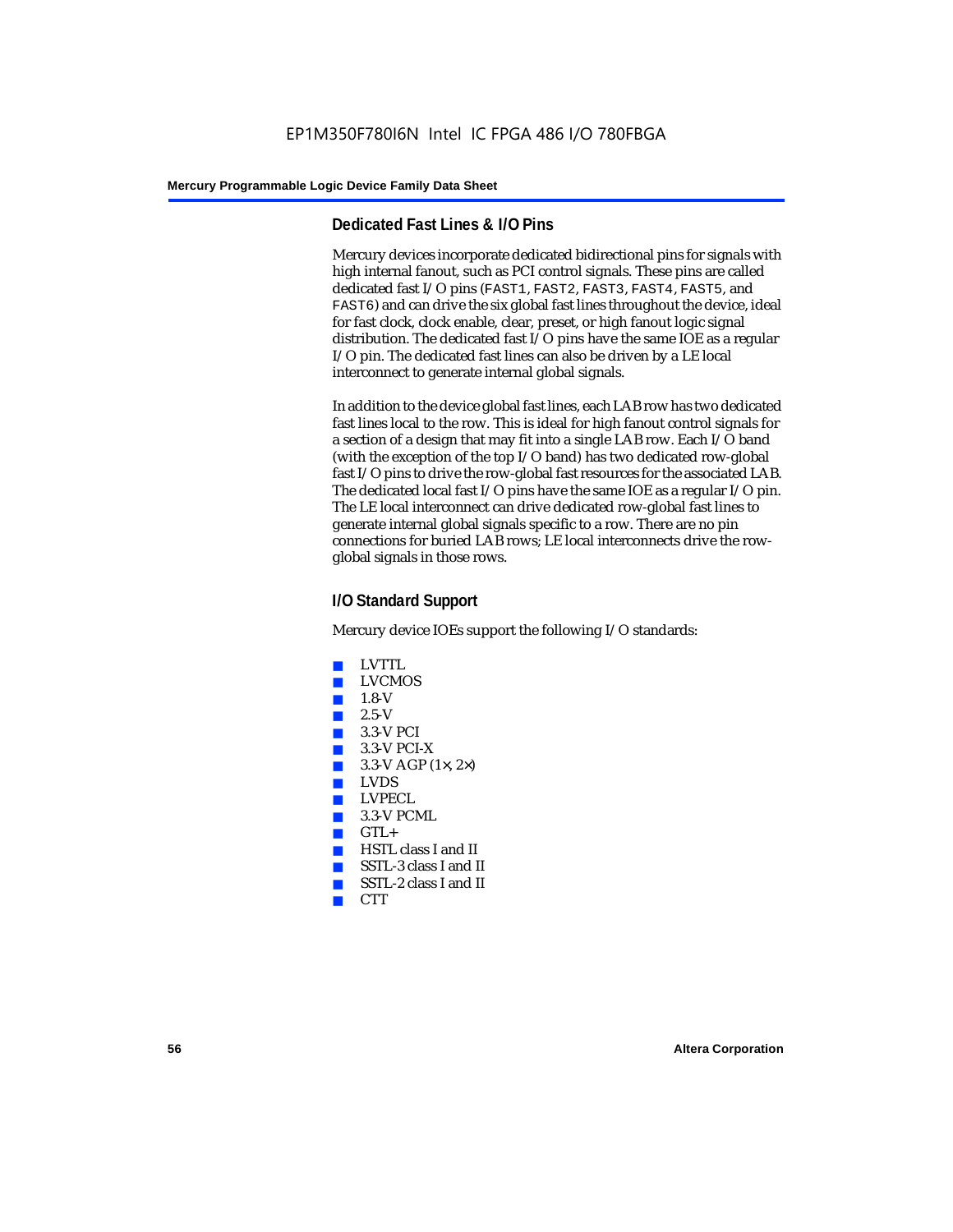| Table 12. Mercury Supported I/O Standards |                     |                                                          |                                                               |                                                                 |  |
|-------------------------------------------|---------------------|----------------------------------------------------------|---------------------------------------------------------------|-----------------------------------------------------------------|--|
| I/O Standard                              | <b>Type</b>         | Input<br>Reference<br>Voltage (V <sub>REF</sub> )<br>(V) | Output<br><b>Supply</b><br>Voltage<br>$(V_{\text{CCIO}})$ (V) | <b>Board</b><br><b>Termination</b><br>Voltage<br>$(V_{TT})$ (V) |  |
| LVTTL                                     | Single-ended        | N/A                                                      | 3.3                                                           | N/A                                                             |  |
| <b>LVCMOS</b>                             | Single-ended        | N/A                                                      | 3.3                                                           | N/A                                                             |  |
| 2.5V                                      | Single-ended        | N/A                                                      | 2.5                                                           | N/A                                                             |  |
| 1.8V                                      | Single-ended        | N/A                                                      | 1.8                                                           | N/A                                                             |  |
| 3.3-V PCI                                 | Single-ended        | N/A                                                      | 3.3                                                           | N/A                                                             |  |
| 3.3-V PCI-X                               | Single-ended        | N/A                                                      | 3.3                                                           | N/A                                                             |  |
| <b>LVDS</b>                               | <b>Differential</b> | N/A                                                      | 3.3                                                           | N/A                                                             |  |
| <b>LVPECL</b>                             | Differential        | N/A                                                      | 3.3                                                           | N/A                                                             |  |
| 3.3-V PCML                                | <b>Differential</b> | N/A                                                      | 3.3                                                           | 3.3                                                             |  |
| GTL+                                      | Voltage referenced  | 1.0                                                      | N/A                                                           | 1.5                                                             |  |
| <b>HSTL class I and II</b>                | Voltage referenced  | 0.75                                                     | 1.5                                                           | 0.75                                                            |  |
| SSTL-2 class I and II                     | Voltage referenced  | 1.25                                                     | 2.5                                                           | 1.25                                                            |  |
| SSTL-3 class I and II                     | Voltage referenced  | 1.5                                                      | 3.3                                                           | 1.5                                                             |  |
| <b>AGP</b>                                | Voltage referenced  | 1.32                                                     | 3.3                                                           | N/A                                                             |  |
| <b>CTT</b>                                | Voltage referenced  | 1.5                                                      | 3.3                                                           | 1.5                                                             |  |

### Table 12 describes the I/O standards supported by Mercury devices.

Each regular I/O band row contains two I/O banks. The number of I/O banks in a Mercury device depends on the number of I/O band rows. The top I/O band contains four regular I/O banks specifically designed for HSDI. The top I/O band banks and dedicated clock inputs support LVDS, LVPECL, and 3.3-V PCML. 3.3-V PCML is an open-drain standard and therefore requires external termination to 3.3 V. All other standards are supported by all I/O banks. The top I/O banks 1, 2, 3, and 4 only support non-HSDI I/O pins if the design does not use HSDI circuitry. If the design uses any HSDI channel, banks 1, 2, 3, and 4 all do not support regular I/O pins.

Additionally, the EP1M350 device includes the Flexible-LVDS feature, providing support for up to 100 LVDS channels on all regular I/O banks. Regular I/O banks in EP1M350 devices include dedicated LVDS input and output buffers that do not require any external components except for 100-Ω termination resistors on receiver channels.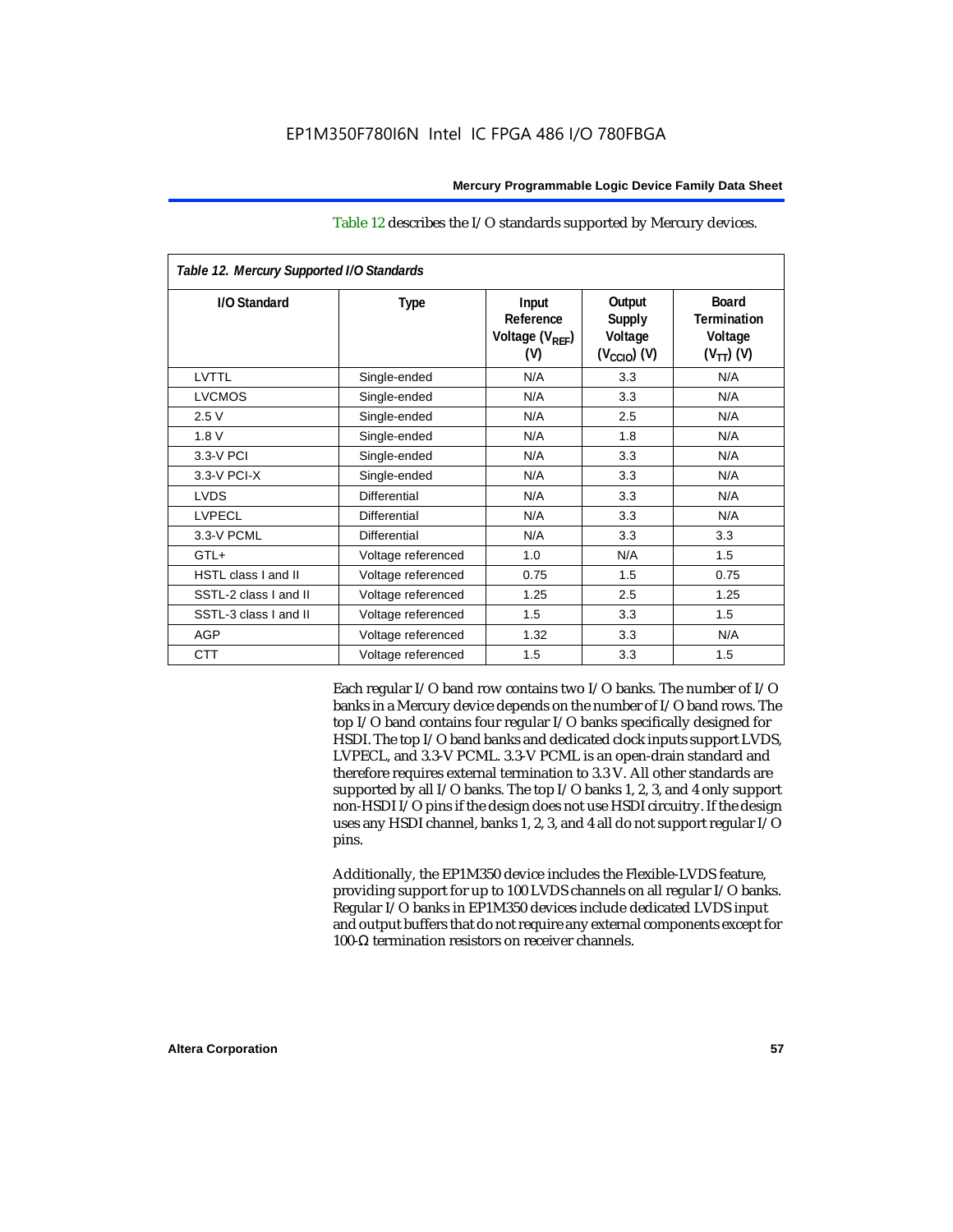For the HSDI I/O band, half of the dedicated banks support LVDS, 3.3-V PCML or LVPECL, and receiver inputs, while the other half support LVDS, PCML or LVPECL, and transmitter outputs. A single device can support 1.5-V, 1.8-V, 2.5-V, and 3.3-V interfaces; each bank can support a  $V_{\text{CCIO}}$  standard independently. Each bank can also use a separate  $V_{\text{RFE}}$ level so that each bank can support any of the terminated standards (such as SSTL-3) independently. A bank can support a single  $V_{REF}$  level. Each bank contains a fixed VREF pin for voltage referenced standards. This pin can be used as a regular I/O if a  $V_{REF}$  standard is not used. Table 13 shows the number of I/O banks in each Mercury device.

| Table 13. Number of I/O Banks per Device |                   |                            |  |  |
|------------------------------------------|-------------------|----------------------------|--|--|
| <b>Device</b>                            | Regular I/O Banks | <b>HSDI Band I/O Banks</b> |  |  |
| EP1M120                                  |                   |                            |  |  |
| EP1M350                                  | 1つ                |                            |  |  |

Each bank can support multiple standards with the same  $V_{\text{CCIO}}$  for output pins. For EP1M120 devices, each bank can support one voltage-referenced I/O standard, but can support multiple I/O standards with the same  $V_{\text{CCIO}}$  and  $V_{\text{REF}}$  voltage levels. For example, when  $V_{\text{CCIO}}$  is 3.3 V, a bank can support LVTTL, LVCMOS, 3.3-V PCI, and SSTL-3 for inputs and outputs. Figure 30 shows the I/O bank layout for an EP1M120 device. For EP1M350 devices, each bank can support two voltage-reverenced I/O standards; each I/O bank is split into two voltage-referenced sub-banks. When using the two HSDI transmitter banks as regular I/O banks in a non-HSDI mode, those two banks require the same  $V_{CCIO}$  level. However, each HSDI transmitter bank supports its own  $V_{REF}$  level.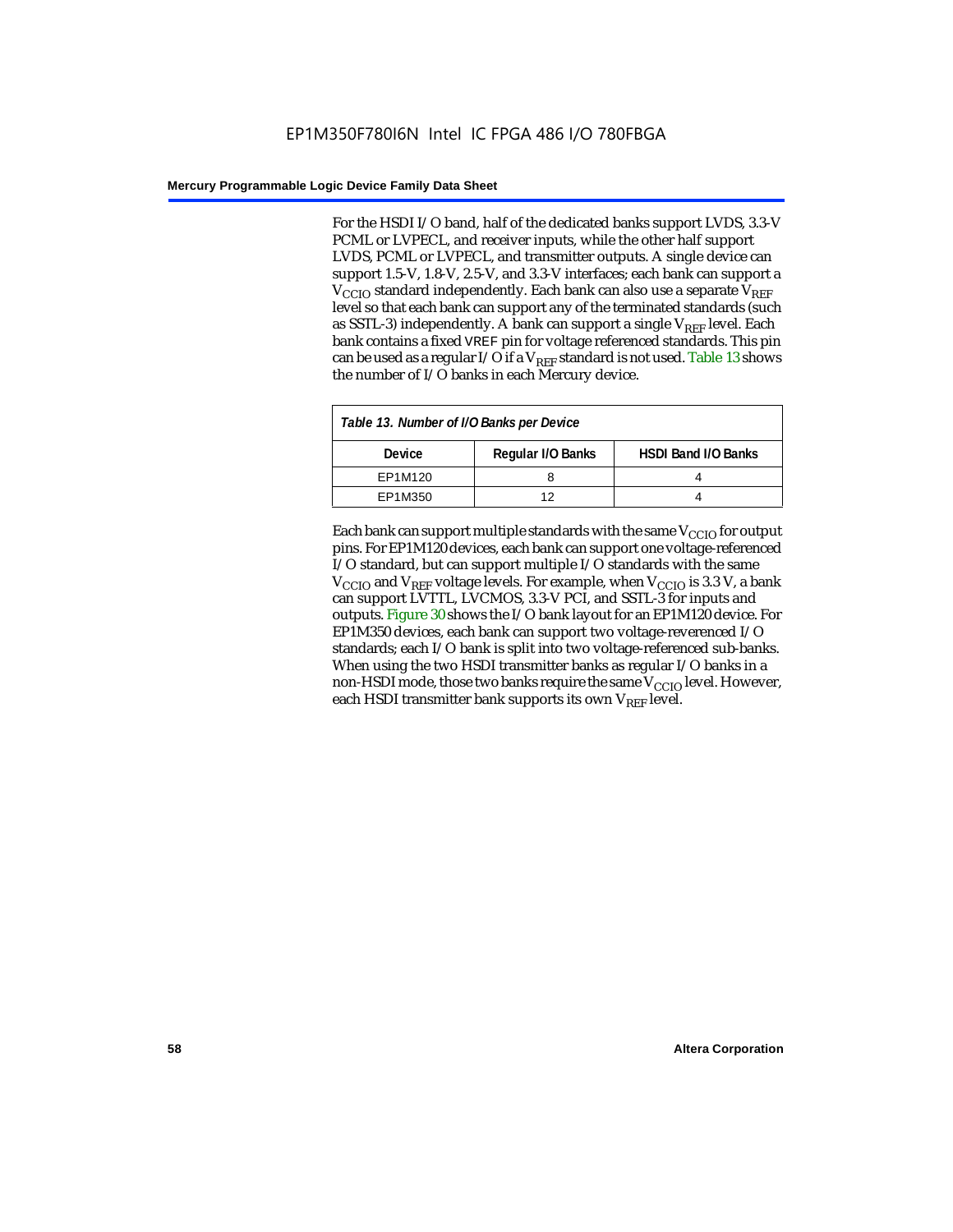

#### *Figure 30. I/O Bank Layout*

# *Notes to Figure 30:*<br>(1) If HSDI I/O ch

- (1) If HSDI I/O channels are not used, the HSDI banks can be used as regular I/O banks.<br>(2) When used as regular I/O banks, these banks must be set to the same  $V_{\text{CCIO}}$  level, but of
- When used as regular I/O banks, these banks must be set to the same  $V_{\text{CCIO}}$  level, but can have separate V<sub>REF</sub> bank settings.



**For more information on I/O standards, see Application Note 117 (Using** *Selectable I/O Standards in Altera Devices)*.

### **MultiVolt I/O Interface**

The Mercury architecture supports the MultiVolt I/O interface feature, which allows Mercury devices in all packages to interface with devices with different supply voltages. The devices have one set of VCC pins for internal operation and input buffers (VCCINT), and another set for I/O output drivers (VCCIO).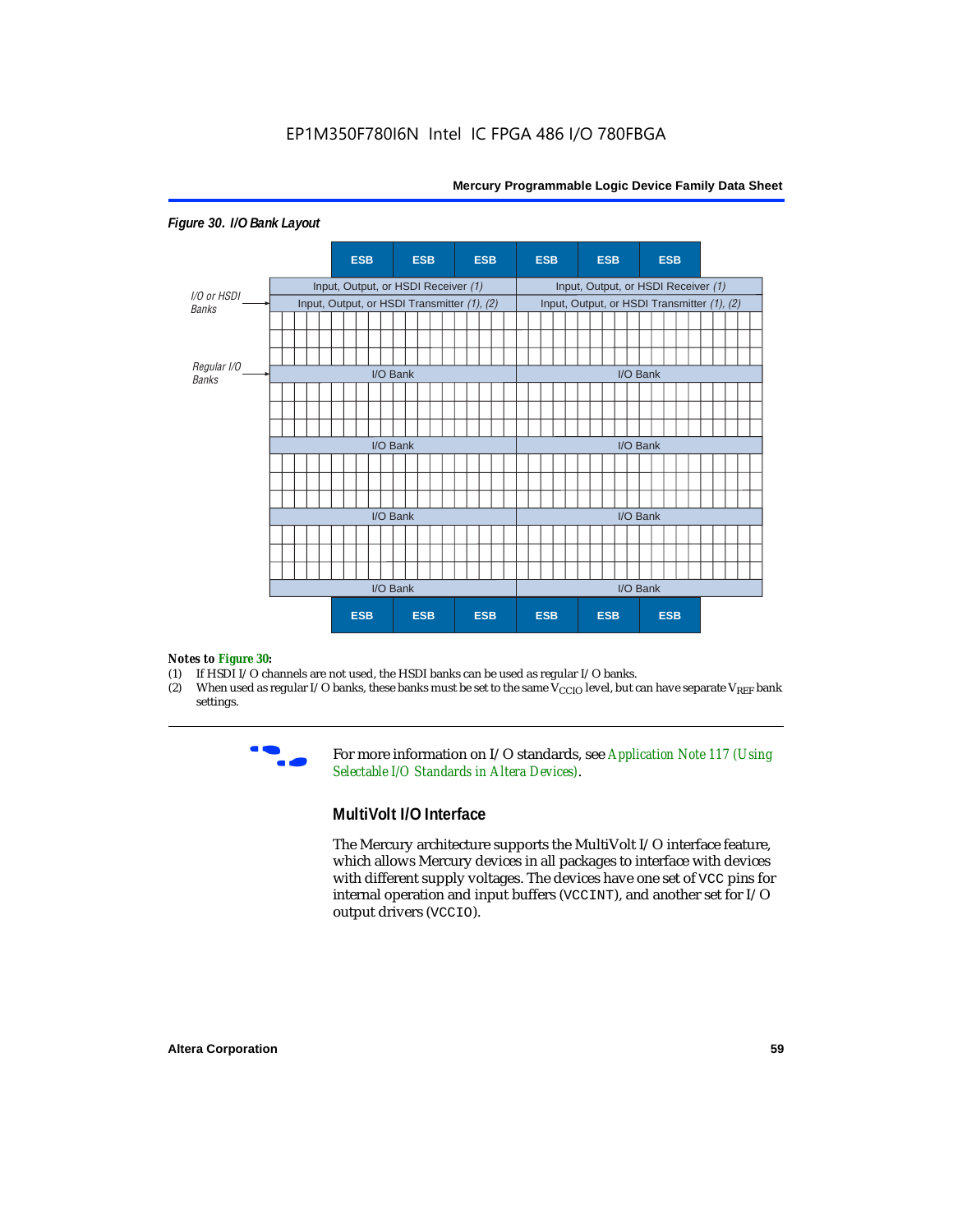The Mercury VCCINT pins must always be connected to a 1.8-V power supply. With a 1.8-V  $V_{\text{CCINT}}$  level, input pins are 1.8-V, 2.5-V and 3.3-V tolerant. The VCCIO pins can be connected to either a 1.5-V, 1.8-V, 2.5-V or 3.3-V power supply, depending on the output requirements. When VCCIO pins are connected to a 1.5-V power supply, the output levels are compatible with HSTL systems. When VCCIO pins are connected to a 1.8-V power supply, the output levels are compatible with 1.8-V systems. When VCCIO pins are connected to a 2.5-V power supply, the output levels are compatible with 2.5-V systems. When the VCCIO pins are connected to a 3.3-V power supply, the output high is 3.3 V and is compatible with 3.3-V or 5.0-V systems.

### Table 14 summarizes Mercury MultiVolt I/O support.

| Note $(1)$<br>Table 14. Mercury MultiVolt I/O Support |                     |      |              |              |      |      |      |                      |      |      |
|-------------------------------------------------------|---------------------|------|--------------|--------------|------|------|------|----------------------|------|------|
| V <sub>CCIO</sub>                                     | <b>Input Signal</b> |      |              |              |      |      |      | <b>Output Signal</b> |      |      |
| (V)                                                   | 1.5V                | 1.8V | 2.5V         | 3.3V         | 5.0V | 1.5V | 1.8V | 2.5V                 | 3.3V | 5.0V |
| 1.5                                                   |                     |      |              |              |      |      |      |                      |      |      |
| 1.8                                                   | (2)                 |      |              |              |      |      | (3)  |                      |      |      |
| 2.5                                                   | (2)                 | (2)  | $\checkmark$ | $\checkmark$ |      |      | (4)  |                      |      |      |
| 3.3                                                   | (2)                 | (2)  | (2)          |              | (6)  |      |      | (5)                  |      |      |

#### *Notes to Table 14:*

- (1) The PCI clamping diode must be disabled to drive an input with voltages higher than  $V_{CCIO}$  unless an external resistor is used.
- (2) These input levels are only available if the input standard is set to any  $V_{REF}$ -based input standard (SSTL-2, SSTL-3, HSTL, GTL+, AGP 2×). The input buffers are powered from  $V_{CCTNT}$  when using  $V_{REF}$ -based input standards. LVTTL, PCI, PCI-X, AGP 1× input buffers are powered by V<sub>CCIO</sub>. Therefore, these standards cannot be driven with input levels below the V<sub>CCIO</sub> setting except for when V<sub>CCIO</sub> = 3.3 V and the input voltage (V<sub>I</sub>) = 2.5 V.
- (3) When  $V_{\text{CCIO}} = 1.8 \text{ V}$ , the Mercury device can drive a 1.5-V device with 1.8-V tolerant inputs.
- (4) When  $V_{\text{CCIO}} = 2.5$  V, the Mercury device can drive a 1.8-V device with 2.5-V tolerant inputs.
- (5) When  $V_{\text{CCIO}} = 3.3$  V, the Mercury device can drive a 2.5-V device with 3.3-V tolerant inputs.<br>(6) Designers can set Mercury devices to be 5.0-V tolerant by adding an external resistor and enab
- (6) Designers can set Mercury devices to be 5.0-V tolerant by adding an external resistor and enabling the PCI clamping diode.

### **Power Sequencing & Hot-Socketing**

Because Mercury devices can be used in a mixed-voltage environment, the devices are designed specifically to tolerate any possible power-up sequence. Therefore, the VCCIO and VCCINT power supplies may be powered in any order.

Signals can be driven into Mercury devices before and during power-up without damaging the device. In addition, Mercury devices do not drive out during power-up. Once operating conditions are reached and the device is configured, Mercury devices operate as specified by the user.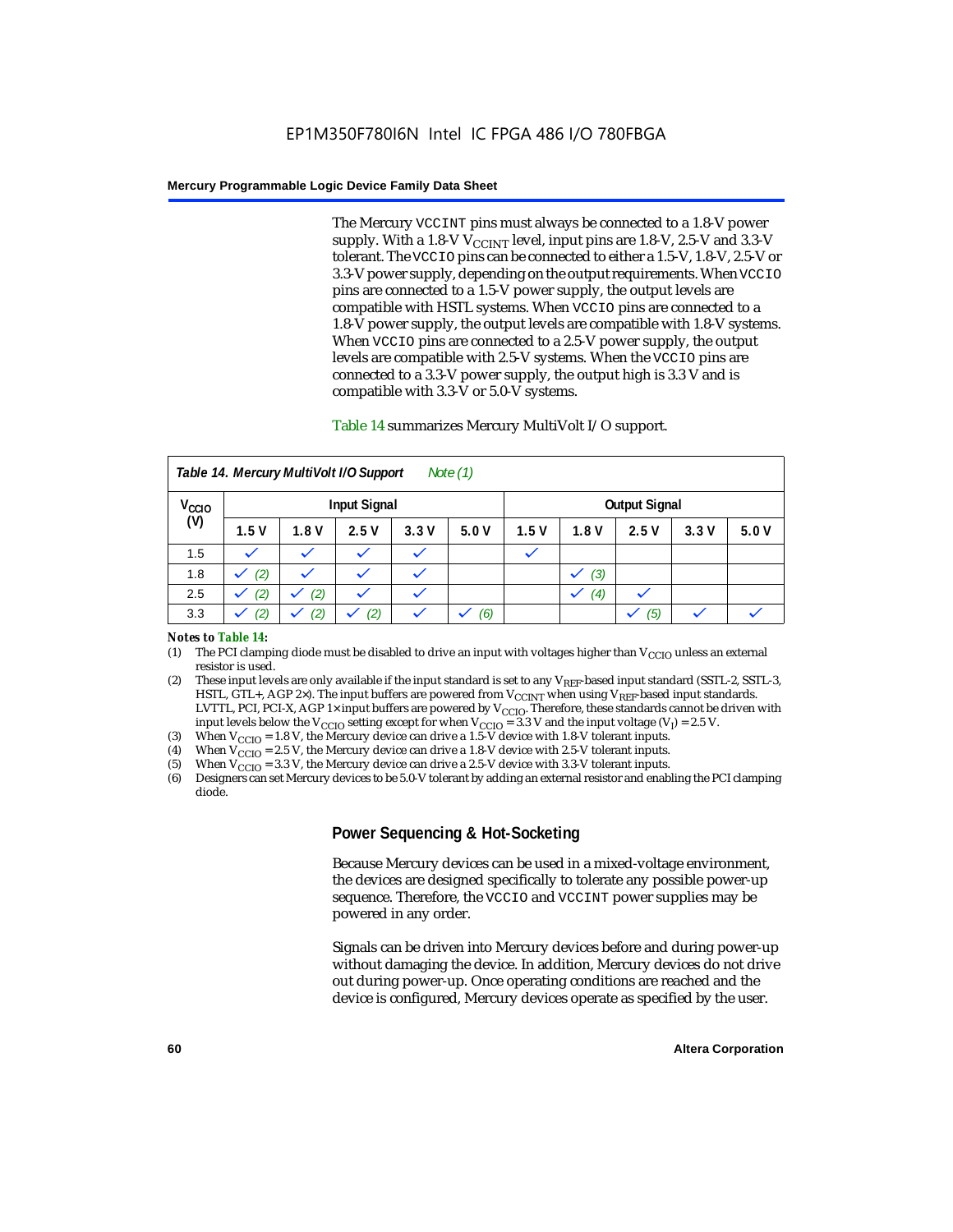| General            | Mercury devices have ClockLock™, ClockBoost™, and advanced                 |
|--------------------|----------------------------------------------------------------------------|
|                    | ClockShift™ features, which use up to four general-purpose PLLs            |
| <b>Purpose PLL</b> | (separate from the two HSDI PLLs) to province clock management and         |
|                    | clock-frequency synthesis. EP1M120 devices contain two general purpose     |
|                    | PLLs; EP1M350 devices contain four general purpose PLLs. These PLLs        |
|                    | allow designers to increase performance and provide clock-frequency        |
|                    | synthesis. The PLL reduces the clock delay within a device. This reduction |
|                    | minimizes clock-to-output and setup times while maintaining zero hold      |
|                    | times. The PLLs, which provide programmable multiplication, allow the      |
|                    | designer to distribute a low-speed clock and multiply that clock on-       |
|                    | device. Mercury devices include a high-speed clock tree: unlike ASICs, the |
|                    | user does not have to design and optimize the clock tree. The PLLs work    |
|                    | in conjunction with the Mercury device's high-speed clock to provide       |
|                    | significant improvements in system performance and bandwidth.              |
|                    | Table 15 shows the general purpose PLL features for Mercury devices.       |
|                    | Figure 31 shows a Mercury PLL.                                             |

| Table 15. Mercury General Purpose PLL Features |                |                                    |                                            |                                     |                               |  |
|------------------------------------------------|----------------|------------------------------------|--------------------------------------------|-------------------------------------|-------------------------------|--|
| <b>Device</b>                                  | Number of PLLs | <b>ClockBoost</b><br>Feature $(1)$ | Number of External<br><b>Clock Outputs</b> | Number of<br><b>Feedback Inputs</b> | Advanced<br><b>ClockShift</b> |  |
| EP1M120                                        |                | $m/(n \times k, p, q, v)$          |                                            |                                     |                               |  |
| EP1M350                                        |                | $m/(n \times k, p, q, v)$          |                                            |                                     |                               |  |

*Note to Table 15:*<br>(1) *n* represents t

(1) *n* represents the prescale divider for the PLL input. *k*, *p*, *q*, and *v* represent the different post scale dividers for the four possible PLL outputs. *m*, *k*, *p*, and *q* are integers that range from 1 to 160. *n* and *v* are integers that can range from 1 to 16.

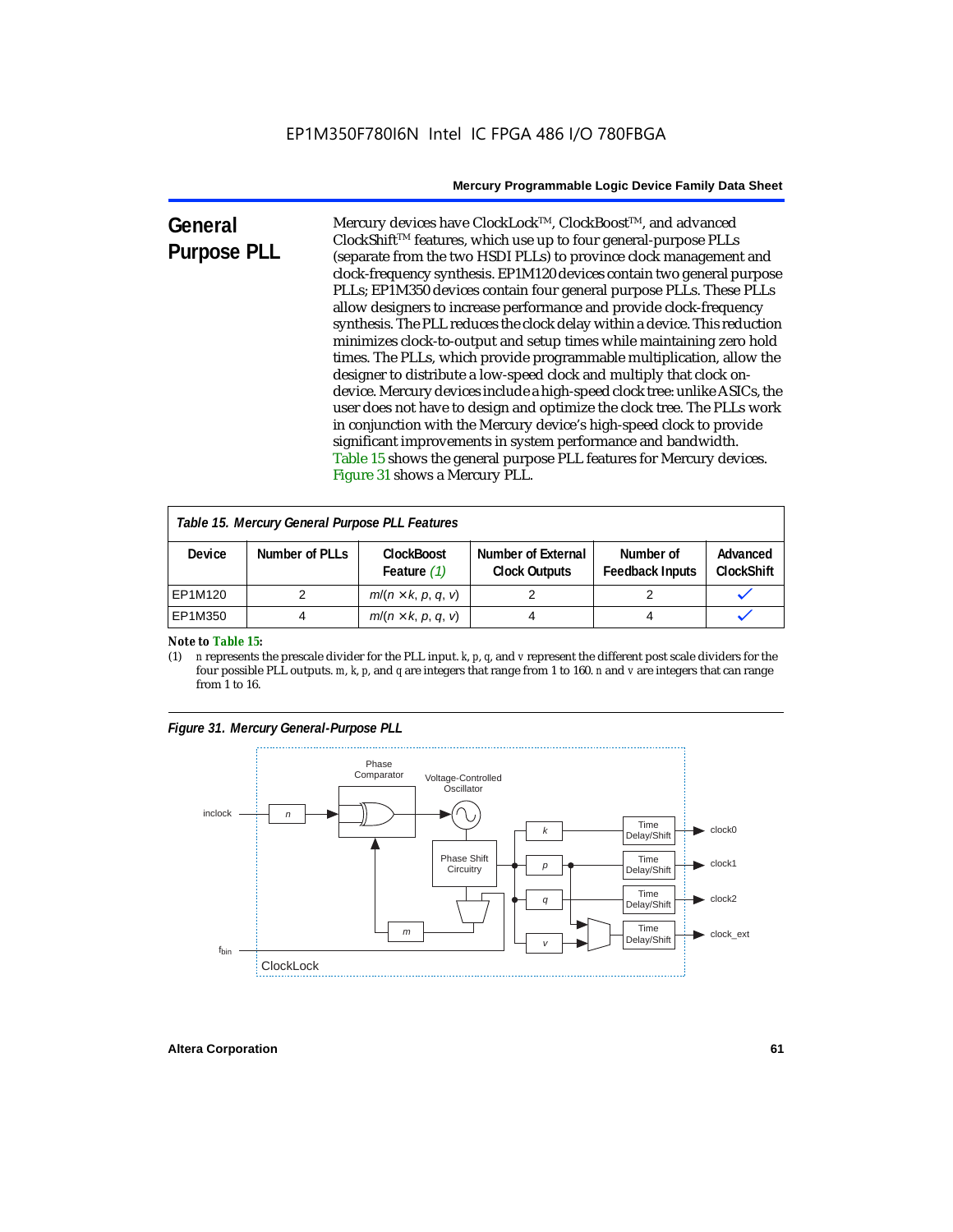The PLLs in Mercury devices are enabled through the Quartus II software. External devices are not required to use these features.

### **Advanced ClockBoost Multiplication & Division**

Each Mercury PLL includes circuitry that provides clock synthesis for up to four outputs (three internal outputs and one external output) using  $m/(n \times$  output divider) scaling. When a PLL is locked, the locked output clock aligns to the rising edge of the input clock. The closed loop equation for Figure 31 gives an output frequency  $f_{clock0} = (m/(n \times k)) f_{IN}$ ,  $f_{clock1} = (m/(n \times p))f_{IN}$ ,  $f_{clock2} = (m/(n \times q))f_{IN}$ , and  $f_{clock\_ext} = (m/(n \times v))f_{IN}$  or  $f_{clock1}$ . These equations allow the multiplication or division of clocks by a programmable number. The Quartus II software automatically chooses the appropriate scaling factors according to the frequency, multiplication, and division values entered.

A single PLL in a Mercury device allows for multiple user-defined multiplication and division ratios that are not possible even with multiple delay-locked loops (DLLs). For example, if a frequency scaling factor of 3.75 is needed for a given input clock, a multiplication factor of 15 and a division factor of 4 can be entered. This advanced multiplication scaling can be performed with a single PLL, making it unnecessary to cascade PLL outputs.

### **External Clock Outputs**

Mercury devices have four low-jitter external clocks available for external clock sources. Other devices on the board can use these outputs as clock sources.

There are three modes for external clock outputs. Multiplication is allowed in all external clock output modes.

- Zero Delay Buffer: The external clock output pin is phase aligned with the clock input pin for zero delay. Programmable phase shift and time delay shift are not allowed in this configuration. Multiplication is allowed with the zero delay buffer mode. The MegaWizard interface for altclklock should be used to verify possible clock settings.
- External Feedback: The external feedback input pin is phase aligned with clock input pin. By aligning these clocks, you can actively remove clock delay and skew between devices. Multiplication is allowed with the external feedback mode. This mode has the same restrictions as zero delay buffer mode.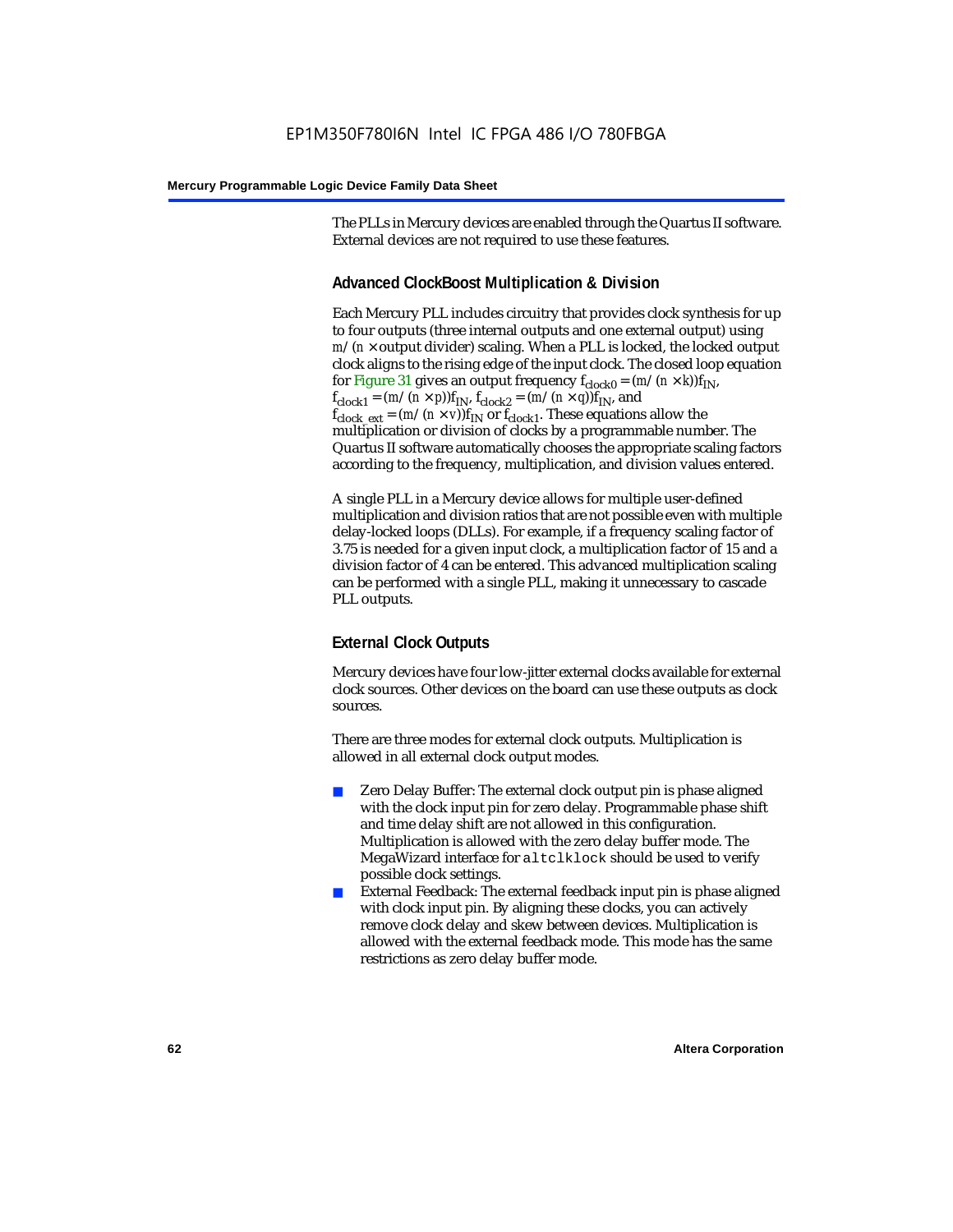Normal Mode: The external clock output pin will have phase delay relative to the clock input pin. If an internal clock is used in this mode, the IOE register clock will be phase aligned to the input clock pin. Multiplication is allowed with the normal mode.

### **Advanced ClockShift Circuitry**

General purpose PLLs in Mercury devices have advanced ClockShift™ circuitry that provides programmable phase shift and fine tune time delay shift. For phase shifting, users can enter a phase shift (in degrees or time units) that affects all PLL outputs. Phase shifts of 90, 180, and 270 can be implemented exactly. Other values of phase shifting, or delay shifting in time units, are allowed with a resolution range of 0.3 ns to 1.0 ns. This resolution varies with frequency input and the user-entered multiplication and division factors. The phase shift ability is only possible on a multiplied or divided clock if the input and output frequency have an integer multiple relationship (i.e.,  $f_{IN}/f_{OUT}$  or  $f_{OUT}/f_{IN}$  must be an integer).

In addition to the phase shift feature that affects all outputs, there is an advanced fine time delay shift control on each of the four PLL outputs. Each PLL output can be shifted in 250-ps increments for a range of –2.0 ns to +2.0 ns. This ability can be used in conjunction with the phase shifting ability that affects all outputs.  $f_{IN}/f_{OIII}$  does not need to have an integer relationship for the advanced fine time delay shift control.

### **Clock Enable Signal**

Mercury PLLs have a CLKLK\_ENA pin for enabling/disabling all of the device PLLs. When the CLKLK\_ENA pin is high, the PLL drives a clock to all its output ports. When the CLKLK\_ENA pin is low, the clock0, clock1, clock2 and extclock ports are driven by GND and all of the PLLs go out of lock. When the CLKLK ENA pin goes high again, the PLL must relock.

The individual enable port for each general purpose PLL is programmable. If more than one general-purpose PLL is instantiated, each one does not have to use the clock enable. To enable/disable the device PLLs with the CLKLK\_ENA pin, the inclocken port on the altclklock instance must be connected to the CLKLK\_ENA input pin.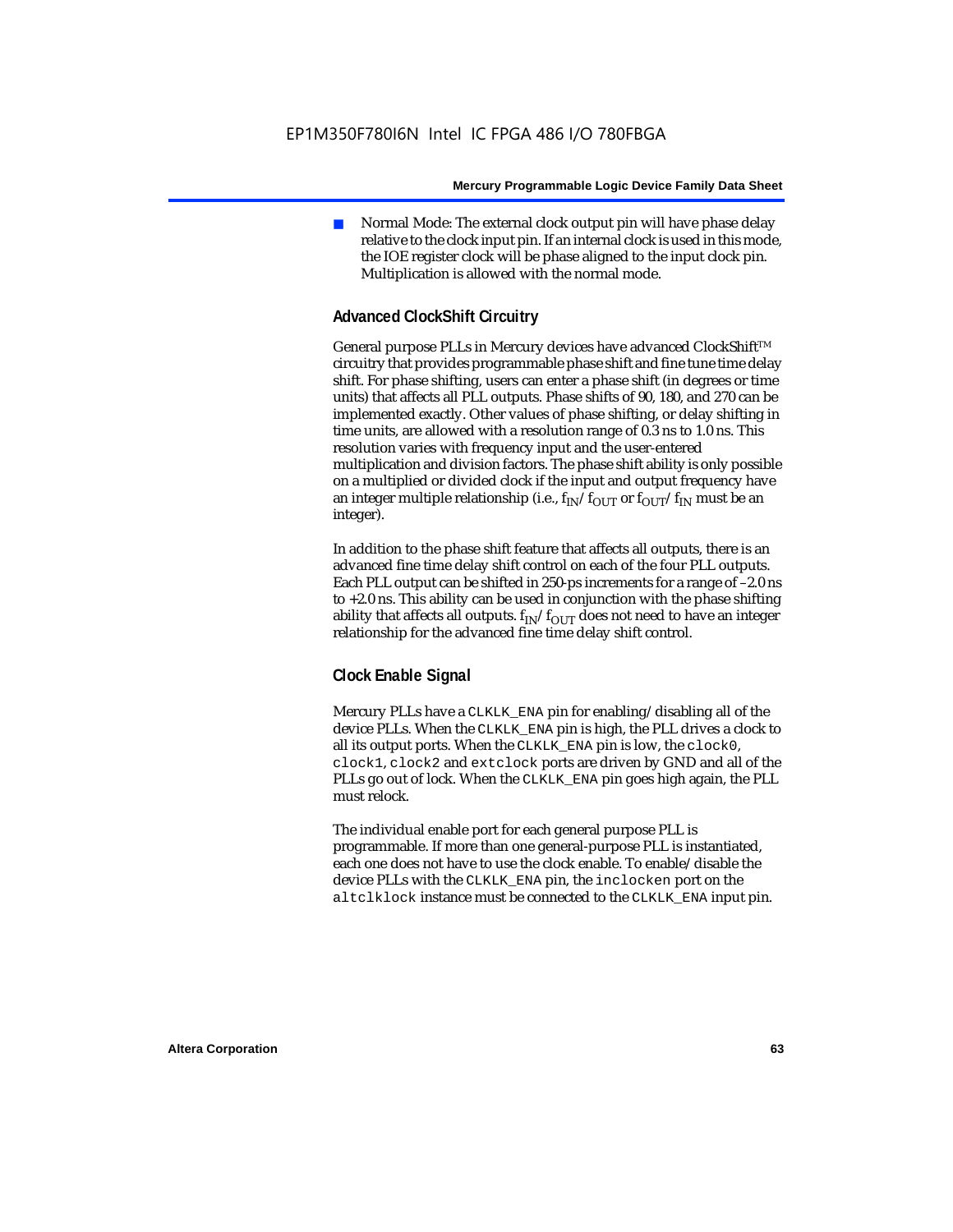## **Lock Signals**

|                                                                             | The Mercury device general purpose PLL circuits support individual<br>LOCK signals. The LOCK signal drives high when the PLL has locked onto<br>the input clock. Lock remains high as long as the input remains within<br>specification. It will go low if the input is out of specification. A LOCK pin<br>is optional for each PLL used in the Mercury devices; when not used, they<br>are I/O pins. This signal is not available internally; if it is used in the core,<br>it must be fed back in with an input pin.                                                                                                                                                   |
|-----------------------------------------------------------------------------|---------------------------------------------------------------------------------------------------------------------------------------------------------------------------------------------------------------------------------------------------------------------------------------------------------------------------------------------------------------------------------------------------------------------------------------------------------------------------------------------------------------------------------------------------------------------------------------------------------------------------------------------------------------------------|
| <b>SignalTap</b><br><b>Embedded</b><br><b>Logic Analyzer</b>                | Mercury devices include device enhancements to support the SignalTap<br>embedded logic analyzer. By including this circuitry, the Mercury device<br>provides the ability to monitor design operation over a period of time<br>through the IEEE Std. 1149.1 JTAG circuitry; a designer can analyze<br>internal logic at speed without bringing internal signals to the I/O pins.<br>This feature is particularly important for advanced packages such as<br>FineLine BGA packages, because it can be difficult to add a connection to<br>a pin during the debugging process after a board is designed and<br>manufactured.                                                 |
| <b>IEEE Std.</b><br>1149.1 (JTAG)<br><b>Boundary-Scan</b><br><b>Support</b> | All Mercury devices provide JTAG BST circuitry that complies with the<br>IEEE Std. 1149.1-1990 specification. JTAG boundary-scan testing can be<br>performed before or after configuration, but not during configuration.<br>Mercury devices can also use the JTAG port for configuration with the<br>Quartus II software or with hardware using either Jam Standard Test and<br>Programming Language (STAPL) Files (.jam) or Jam STAPL Byte-Code<br>Files (.jbc). Mercury devices also use the JTAG port to monitor the logic<br>operation of the device with the SignalTap embedded logic analyzer.<br>Mercury devices support the JTAG instructions shown in Table 16. |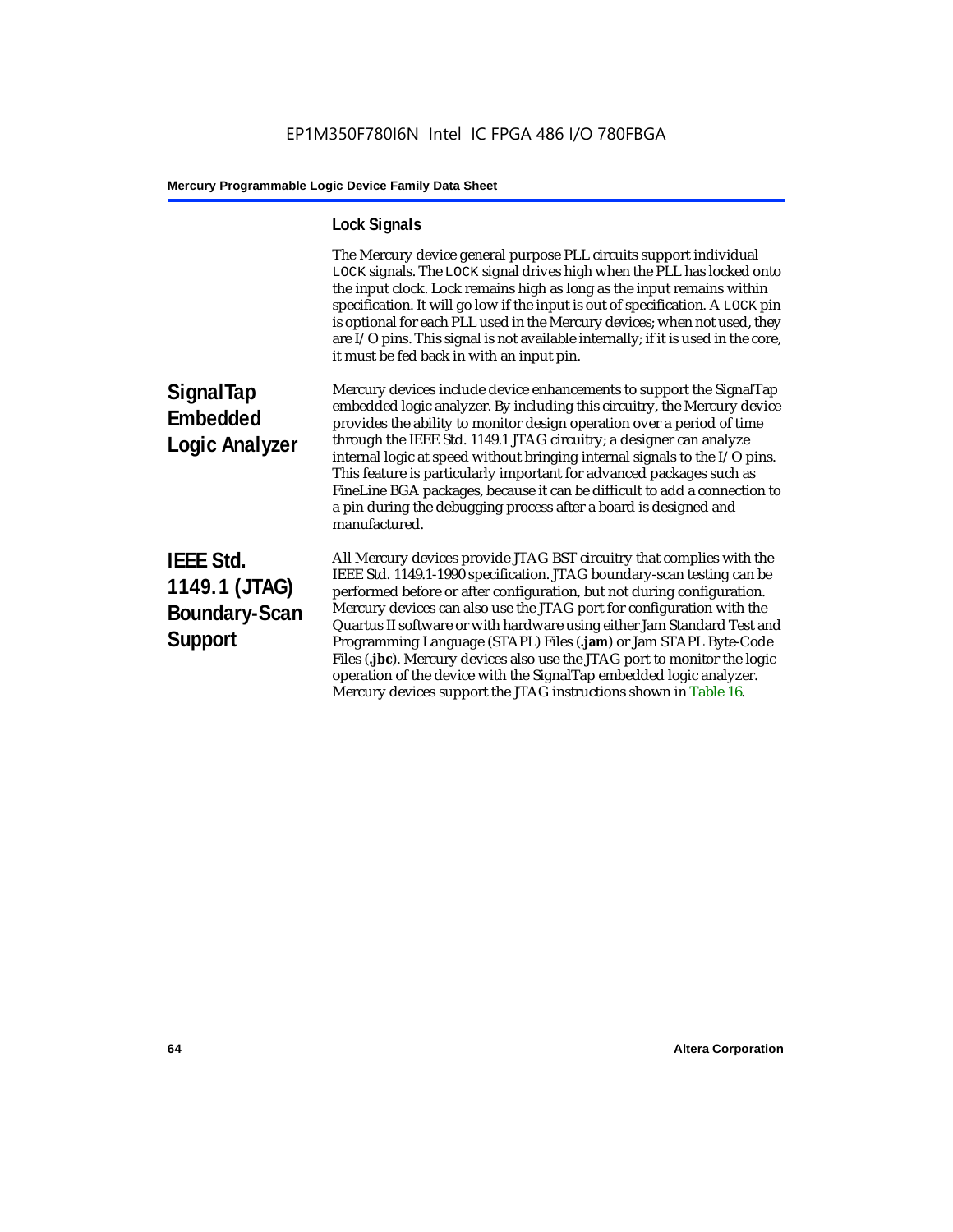| Table 16. Mercury JTAG Instructions |                                                                                                                                                                                                                                           |  |  |
|-------------------------------------|-------------------------------------------------------------------------------------------------------------------------------------------------------------------------------------------------------------------------------------------|--|--|
| <b>JTAG Instruction</b>             | <b>Description</b>                                                                                                                                                                                                                        |  |  |
| SAMPLE/PRELOAD                      | Allows a snapshot of signals at the device pins to be captured and examined during<br>normal device operation and permits an initial data pattern to be output at the device pins.<br>Also used by the SignalTap embedded logic analyzer. |  |  |
| <b>EXTEST</b>                       | Allows the external circuitry and board-level interconnections to be tested by forcing a test<br>pattern at the output pins and capturing test results at the input pins.                                                                 |  |  |
| <b>BYPASS</b>                       | Places the 1-bit bypass register between the TDI and TDO pins, which allows the BST data<br>to pass synchronously through selected devices to adjacent devices during normal device<br>operation.                                         |  |  |
| <b>USERCODE</b>                     | Selects the 32-bit USERCODE register and places it between the TDI and TDO pins,<br>allowing the USERCODE to be serially shifted out of TDO.                                                                                              |  |  |
| <b>IDCODE</b>                       | Selects the IDCODE register and places it between TDI and TDO, allowing the IDCODE<br>to be serially shifted out of TDO.                                                                                                                  |  |  |
| <b>ICR Instructions</b>             | These instructions are used when configuring a Mercury device via the JTAG port with a<br>ByteBlasterMV™ download cable, or using a Jam STAPL or Jam Byte-Code file via an<br>embedded processor.                                         |  |  |
| SignalTap<br>Instructions           | These instructions monitor internal device operation with the SignalTap embedded logic<br>analyzer.                                                                                                                                       |  |  |

The Mercury device instruction register length is 10 bits. The Mercury device USERCODE register length is 32 bits. Tables 17 and 18 show the boundary-scan register length and device IDCODE information for Mercury devices.

| Table 17. Mercury Boundary-Scan Register Length |                                      |  |  |
|-------------------------------------------------|--------------------------------------|--|--|
| <b>Device</b>                                   | Boundary-Scan Register Length (Bits) |  |  |
| EP1M120                                         | 1.125                                |  |  |
| EP1M350                                         | 1.695                                |  |  |
|                                                 |                                      |  |  |

### *Table 18. 32-Bit Mercury Device IDCODE*

| <b>Device</b> | IDCODE $(32 \text{ Bits})$ $(1)$     |                       |                                                     |                 |  |  |
|---------------|--------------------------------------|-----------------------|-----------------------------------------------------|-----------------|--|--|
|               | <b>Version</b><br>$(4 \text{ Bits})$ | Part Number (16 Bits) | <b>Manufacturer Identity</b><br>$(11 \text{ bits})$ | 1 (1 Bit) $(2)$ |  |  |
| EP1M120       | 0000                                 | 0011 0000 0000 0000   | 000 0110 1110                                       |                 |  |  |
| EP1M350       | 0000                                 | 0011 0000 0000 0001   | 000 0110 1110                                       |                 |  |  |

#### *Notes to Table 18:*

(1) The most significant bit (MSB) is on the left.

(2) The IDCODE's least significant bit (LSB) is always 1.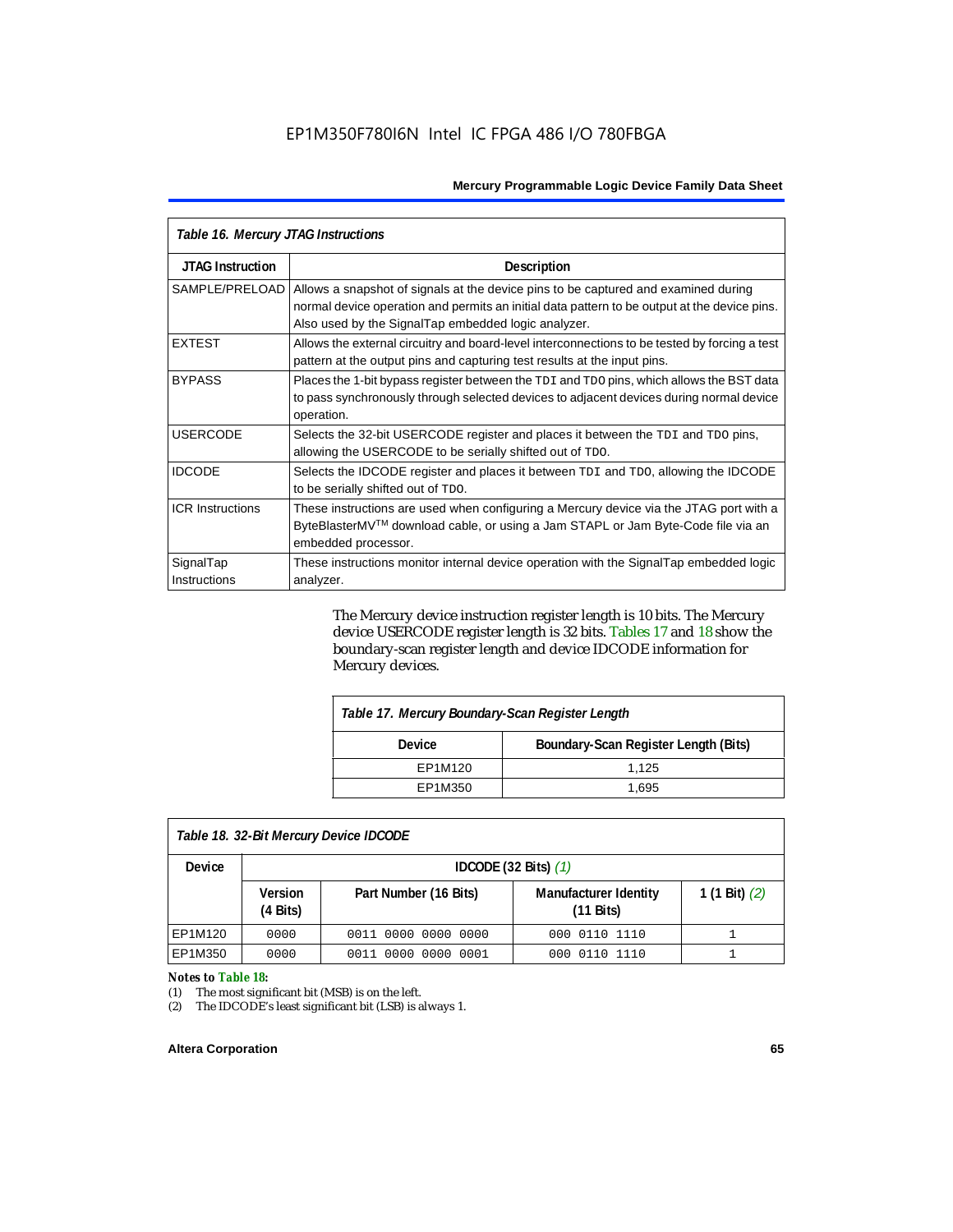TDO

Signal<br>to Be<br>Captured

Signal to Be Driven

TCK

Figure 32 shows the timing requirements for the JTAG signals.



 $t_{JPZX}$  **t**<sub>JPCO</sub>

**tJSSU tJSH**

*Figure 32. Mercury JTAG Waveforms*

**tJSZX**

Table 19 shows the JTAG timing parameters and values for Mercury devices.

**t**<sub>JSCO</sub> **t**<sub>JSXZ</sub>

| Table 19. Mercury JTAG Timing Parameters & Values |                                                |     |     |      |  |
|---------------------------------------------------|------------------------------------------------|-----|-----|------|--|
| Symbol                                            | Parameter                                      | Min | Max | Unit |  |
| $t_{JCP}$                                         | <b>TCK clock period</b>                        | 100 |     | ns   |  |
| $\mathfrak{t}_{\mathsf{JCH}}$                     | <b>TCK clock high time</b>                     | 50  |     | ns   |  |
| tjcl                                              | <b>TCK clock low time</b>                      | 50  |     | ns   |  |
| t <sub>JPSU</sub>                                 | JTAG port setup time                           | 20  |     | ns   |  |
| t <sub>JPH</sub>                                  | JTAG port hold time                            | 45  |     | ns   |  |
| <sup>t</sup> JPCO                                 | JTAG port clock to output                      |     | 25  | ns   |  |
| t <sub>JPZX</sub>                                 | JTAG port high impedance to valid output       |     | 25  | ns   |  |
| tjpxz                                             | JTAG port valid output to high impedance       |     | 25  | ns   |  |
| tjssu                                             | Capture register setup time                    | 20  |     | ns   |  |
| $t_{\mathsf{JSH}}$                                | Capture register hold time                     | 45  |     | ns   |  |
| tjsco                                             | Update register clock to output                |     | 35  | ns   |  |
| t <sub>JSZX</sub>                                 | Update register high impedance to valid output |     | 35  | ns   |  |
| t <sub>JSXZ</sub>                                 | Update register valid output to high impedance |     | 35  | ns   |  |

**t JPXZ**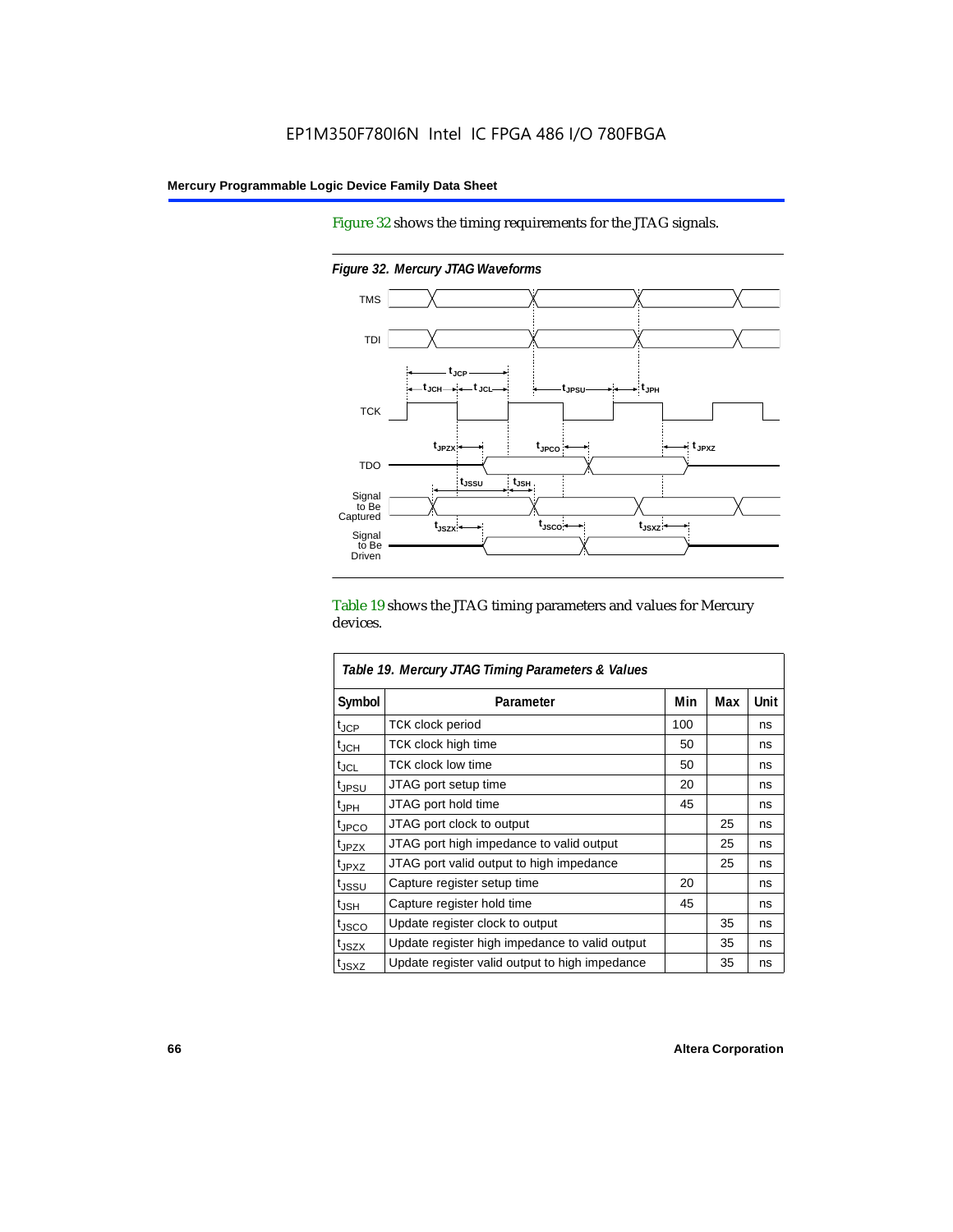|                        | Mercury Programmable Logic Device Family Data Sheet                                                                                                                                                             |
|------------------------|-----------------------------------------------------------------------------------------------------------------------------------------------------------------------------------------------------------------|
|                        | For more information, see the following documents:                                                                                                                                                              |
|                        | Application Note 39 (IEEE Std. 1149.1 (JTAG) Boundary-Scan Testing in<br><b>Altera Devices</b> )<br>Jam Programming & Test Language Specification                                                               |
| <b>Generic Testing</b> | Each Mercury device is functionally tested. Complete testing of each<br>configurable static random access memory (SRAM) bit and all logic<br>functionality ensures 100% yield. AC test measurements for Mercury |
|                        | devices are made under conditions equivalent to those shown in<br>Figure 33. Multiple test patterns can be used to configure devices during<br>all stages of the production flow.                               |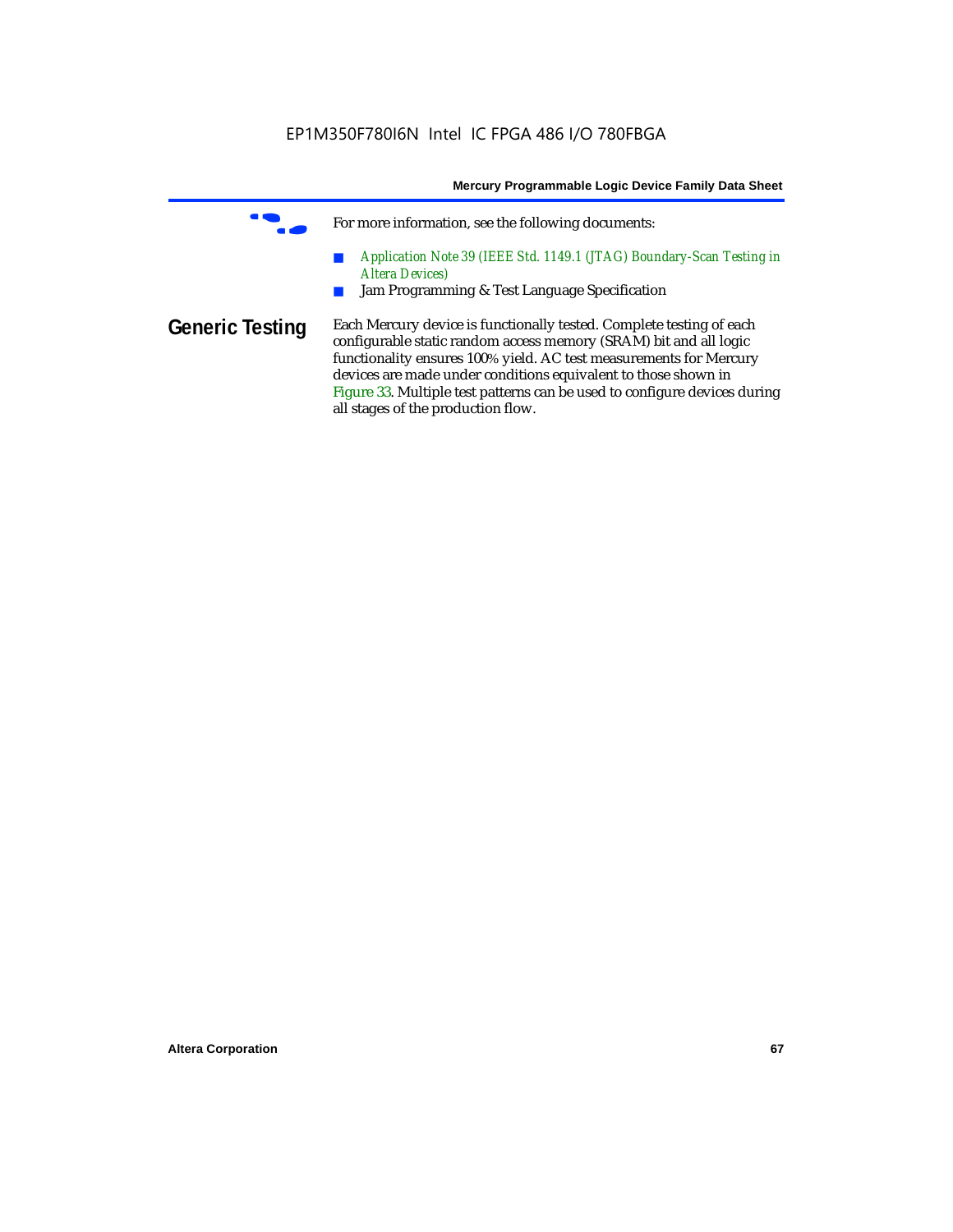#### *Figure 33. Mercury AC Test Conditions*

*Power supply transients can affect AC measurements. Simultaneous transitions of multiple outputs should be avoided for accurate measurement. Threshold tests must not be performed under AC conditions. Large-amplitude, fast-groundcurrent transients normally occur as the device outputs discharge the load capacitances. When these transients flow through the parasitic inductance between the device ground pin and the test system ground, significant reductions in observable noise immunity can result.*



# **Operating Conditions**

Table 20 through 43 provide information on absolute maximum ratings, recommended operating conditions, DC operating conditions, and capacitance for 1.8-V Mercury devices.

| Table 20. Mercury Device Absolute Maximum Ratings<br>Note $(1)$ |                            |                              |                |                |              |  |
|-----------------------------------------------------------------|----------------------------|------------------------------|----------------|----------------|--------------|--|
| Symbol                                                          | Parameter                  | <b>Conditions</b>            | <b>Minimum</b> | <b>Maximum</b> | Unit         |  |
| <b>V<sub>CCINT</sub></b>                                        | Supply voltage             | With respect to ground $(2)$ | $-0.5$         | 2.5            | V            |  |
| V <sub>CCIO</sub>                                               |                            |                              | $-0.5$         | 4.6            | V            |  |
| $V_{I}$                                                         | DC input voltage           |                              | $-0.5$         | 4.6            | V            |  |
| <b>I</b> OUT                                                    | DC output current, per pin |                              | $-34$          | 34             | mA           |  |
| $\mathsf{T}_{\textsf{STG}}$                                     | Storage temperature        | No bias                      | $-65$          | 150            | $^{\circ}$ C |  |
| $\mathsf{T}_{\mathsf{AMB}}$                                     | Ambient temperature        | Under bias                   | $-65$          | 135            | $^{\circ}$ C |  |
| T,                                                              | Junction temperature       | BGA packages under bias      |                | 135            | $^{\circ}$ C |  |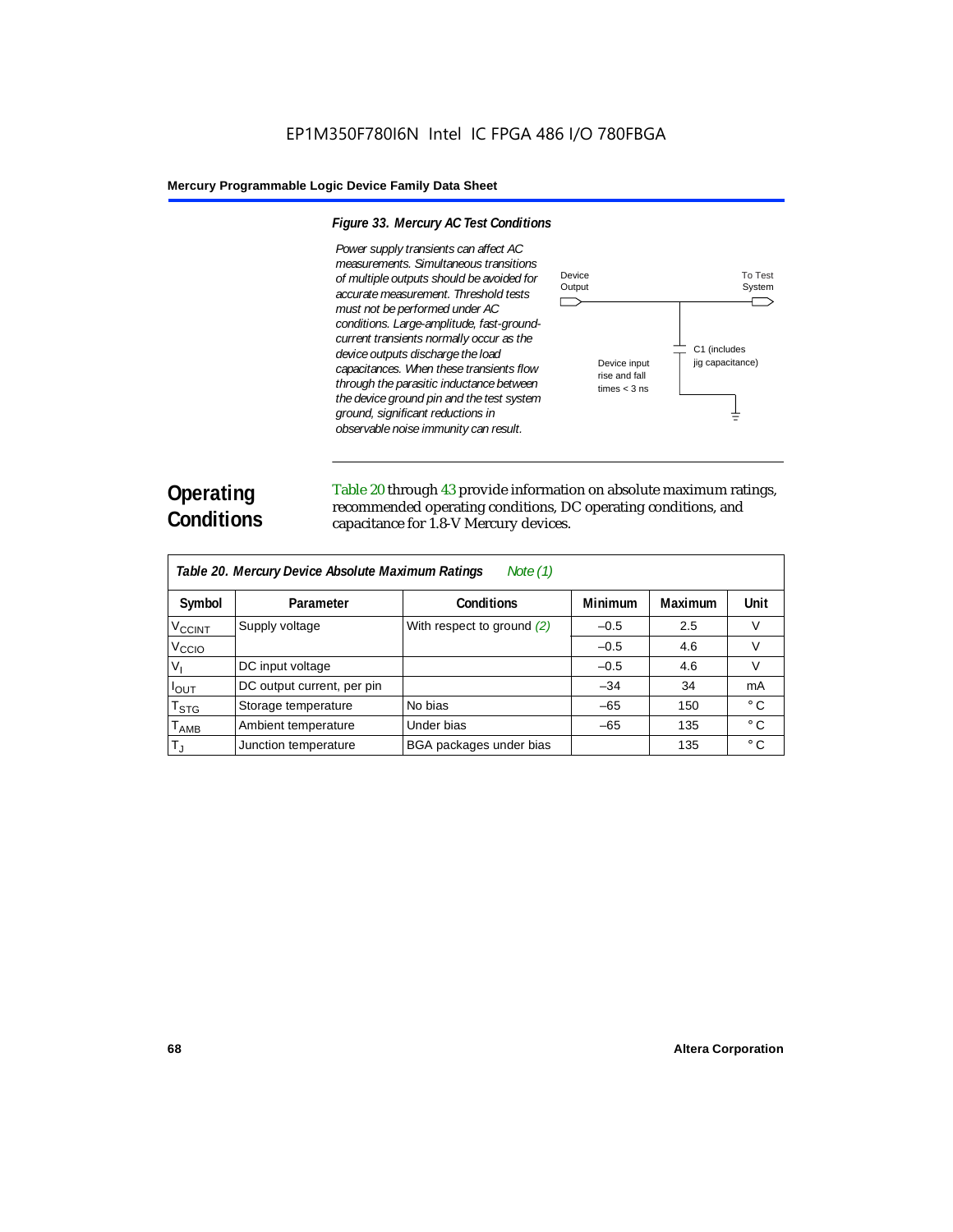| Table 21. Mercury Device Recommended Operating Conditions |                                                        |                       |                |                   |              |  |
|-----------------------------------------------------------|--------------------------------------------------------|-----------------------|----------------|-------------------|--------------|--|
| Symbol                                                    | Parameter                                              | <b>Conditions</b>     | <b>Minimum</b> | Maximum           | Unit         |  |
| <b>V<sub>CCINT</sub></b>                                  | Supply voltage for internal logic<br>and input buffers | (3)                   | 1.71           | 1.89              | V            |  |
| V <sub>CCIO</sub>                                         | Supply voltage for output buffers,<br>3.3-V operation  | (3), (4)              | 3.00(3.135)    | 3.60(3.465)       | $\vee$       |  |
|                                                           | Supply voltage for output buffers,<br>2.5-V operation  | (3)                   | 2.375          | 2.625             | $\vee$       |  |
|                                                           | Supply voltage for output buffers,<br>1.8-V operation  | (3)                   | 1.71           | 1.89              | V            |  |
|                                                           | Supply voltage for output buffers,<br>1.5-V operation  | (3)                   | 1.4            | 1.6               | $\vee$       |  |
| $\mathsf{V}_{\mathsf{I}}$                                 | Input voltage                                          | (2), (5)              | $-0.5$         | 4.1               | V            |  |
| $V_{\rm O}$                                               | Output voltage                                         |                       | $\Omega$       | V <sub>CCIO</sub> | V            |  |
| $\mathsf{T}_\mathrm{J}$                                   | Operating temperature                                  | For commercial<br>use | $\Omega$       | 85                | $^{\circ}$ C |  |
|                                                           |                                                        | For industrial use    | $-40$          | 100               | $^{\circ}$ C |  |
| $t_{\mathsf{R}}$                                          | Input rise time                                        |                       |                | 40                | ns           |  |
| $t_{\mathsf{F}}$                                          | Input fall time                                        |                       |                | 40                | ns           |  |

| Table 22. Mercury Device DC Operating Conditions<br>Note (6), (7) |                                                             |                                                |                |                |                |      |
|-------------------------------------------------------------------|-------------------------------------------------------------|------------------------------------------------|----------------|----------------|----------------|------|
| Symbol                                                            | Parameter                                                   | <b>Conditions</b>                              | <b>Minimum</b> | <b>Typical</b> | <b>Maximum</b> | Unit |
| ı,                                                                | Input pin leakage<br>current                                | $V_1 = V_{\text{CCIOmax}}$ to 0 V (5)          | $-10$          |                | 10             | μA   |
| $I_{OZ}$                                                          | Tri-stated I/O pin<br>leakage current                       | $V_{\Omega}$ = V <sub>CCIOmax</sub> to 0 V (5) | $-10$          |                | 10             | μA   |
| $I_{CC0}$                                                         | $V_{CC}$ supply current<br>(standby) for<br>EP1M120 devices | For commercial use $(8)$                       |                | 30             |                | mA   |
|                                                                   |                                                             | For Industrial use $(8)$                       |                | 40             |                | mA   |
|                                                                   | $V_{CC}$ supply current<br>(standby) for<br>EP1M350 devices | For commercial use $(8)$                       |                | 50             |                | mA   |
|                                                                   |                                                             | For Industrial use $(8)$                       |                | 60             |                | mA   |
| R <sub>CONF</sub>                                                 | Value of I/O pin pull-                                      | $V_{\text{CCIO}} = 3.0 V (9)$                  | 20             |                | 50             | kΩ   |
|                                                                   | up resistor before                                          | $V_{\text{CCIO}} = 2.375 \text{ V } (9)$       | 30             |                | 80             | kΩ   |
|                                                                   | and during<br>configuration                                 | $V_{\text{CCIO}} = 1.71 \text{ V } (9)$        | 60             |                | 150            | kΩ   |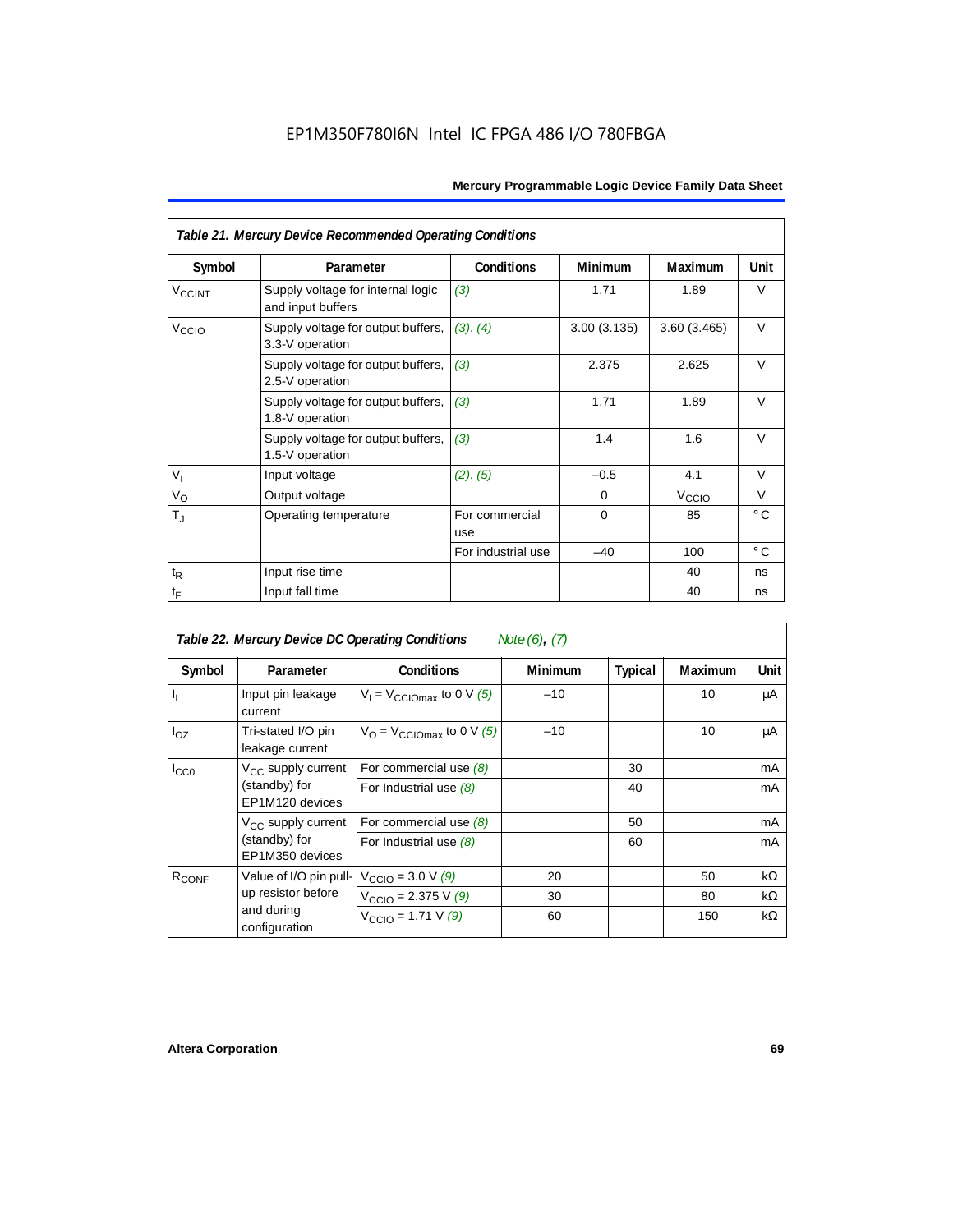### EP1M350F780I6N Intel IC FPGA 486 I/O 780FBGA

### **Mercury Programmable Logic Device Family Data Sheet**

| Table 23. LVTTL Specifications<br>Note (10) |                           |                              |                |                |              |  |  |
|---------------------------------------------|---------------------------|------------------------------|----------------|----------------|--------------|--|--|
| Symbol                                      | Parameter                 | <b>Conditions</b>            | <b>Minimum</b> | <b>Maximum</b> | <b>Units</b> |  |  |
| V <sub>CCIO</sub>                           | Output supply voltage     |                              | 3.0            | 3.6            | v            |  |  |
| Уιн                                         | High-level input voltage  |                              | 1.7            | 4.1            |              |  |  |
| $V_{IL}$                                    | Low-level input voltage   |                              | $-0.5$         | 0.7            |              |  |  |
|                                             | Input pin leakage current | $V_{IN} = 0$ V or $V_{CCIO}$ | $-10$          | 10             | μA           |  |  |
| V <sub>OH</sub>                             | High-level output voltage | $I_{OH} = -4$ mA             | 2.4            |                | V            |  |  |
| $V_{OL}$                                    | Low-level output voltage  | $I_{OL} = 4 mA$              |                | 0.45           |              |  |  |

### *Table 24. LVCMOS Specifications*

| Symbol            | Parameter                  | <b>Conditions</b>                                             | <b>Minimum</b>          | <b>Maximum</b> | <b>Units</b> |
|-------------------|----------------------------|---------------------------------------------------------------|-------------------------|----------------|--------------|
| V <sub>CCIO</sub> | Power supply voltage range |                                                               | 3.0                     | 3.6            | v            |
| ۷ін               | High-level input voltage   |                                                               | 1.7                     | 4.1            | V            |
| $V_{IL}$          | Low-level input voltage    |                                                               | $-0.5$                  | 0.7            | V            |
|                   | Input pin leakage current  | $V_{IN}$ = 0 V or $V_{C CIO}$                                 | $-10$                   | 10             | μA           |
| Ѵ <sub>он</sub>   | High-level output voltage  | $V_{\text{CCIO}} = 3.0,$<br>$I_{\text{OH}} = -0.1 \text{ mA}$ | $V_{\text{CCIO}} - 0.2$ |                | V            |
| $V_{OL}$          | Low-level output voltage   | $V_{\text{CCIO}} = 3.0,$<br>$I_{\text{OL}} = 0.1 \text{ mA}$  |                         | 0.2            |              |

### *Table 25. 2.5-V I/O Specifications Note (10)*

| Symbol            | Parameter                 | <b>Conditions</b>            | <b>Minimum</b> | <b>Maximum</b> | <b>Units</b> |
|-------------------|---------------------------|------------------------------|----------------|----------------|--------------|
| V <sub>ccio</sub> | Output supply voltage     |                              | 2.375          | 2.625          | V            |
| $V_{\text{IH}}$   | High-level input voltage  |                              | 1.7            | 4.1            | V            |
| $V_{IL}$          | Low-level input voltage   |                              | $-0.5$         | 0.7            | V            |
| J,                | Input pin leakage current | $V_{IN}$ = 0 V or $V_{CCIO}$ | 10             | 10             | μA           |
| V <sub>OH</sub>   | High-level output voltage | $I_{OH} = -0.1$ mA           | 2.1            |                | V            |
|                   |                           | $I_{OH} = -1$ mA             | 2.0            |                | $\vee$       |
|                   |                           | $I_{OH} = -2 mA$             | 1.7            |                | V            |
| $V_{OL}$          | Low-level output voltage  | $I_{OL} = 0.1$ mA            |                | 0.2            | V            |
|                   |                           | $I_{OH} = 1$ mA              |                | 0.4            | $\vee$       |
|                   |                           | $I_{OH} = 2 mA$              |                | 0.7            | V            |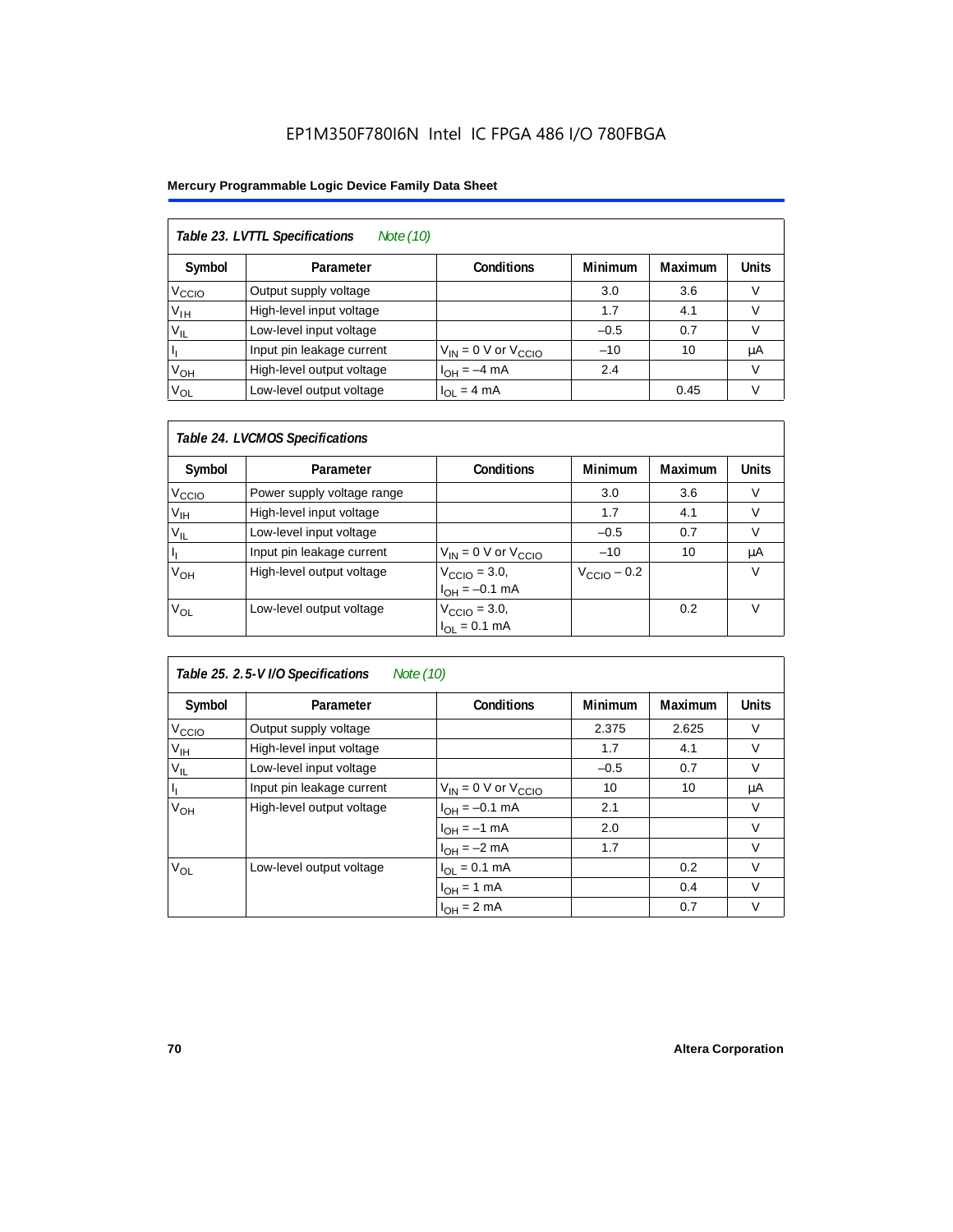| Table 26. 1.8-V I/O Specifications<br>Note (10) |                           |                              |                               |                               |              |  |  |
|-------------------------------------------------|---------------------------|------------------------------|-------------------------------|-------------------------------|--------------|--|--|
| Symbol                                          | Parameter                 | <b>Conditions</b>            | <b>Minimum</b>                | Maximum                       | <b>Units</b> |  |  |
| Vccio                                           | Output supply voltage     |                              | 1.71                          | 1.89                          |              |  |  |
| V <sub>IН</sub>                                 | High-level input voltage  |                              | $0.65 \times V_{\text{CCIO}}$ | 4.1                           |              |  |  |
| $V_{IL}$                                        | Low-level input voltage   |                              | $-0.5$                        | $0.35 \times V_{\text{CCIO}}$ |              |  |  |
|                                                 | Input pin leakage current | $V_{IN} = 0$ V or $V_{CCIO}$ | $-10$                         | 10                            | μA           |  |  |
| V <sub>OH</sub>                                 | High-level output voltage | $I_{OH} = -2$ mA             | $VCCIO - 0.45$                |                               |              |  |  |
| V <sub>OL</sub>                                 | Low-level output voltage  | $I_{OL} = 2 mA$              |                               | 0.45                          | v            |  |  |

Figures 34 and 35 show receiver input and transmitter output waveforms, respectively, for all differential I/O standards (LVPECL, 3.3-V PCML, LVDS, and HyperTransport technology).





**Differential Waveform**

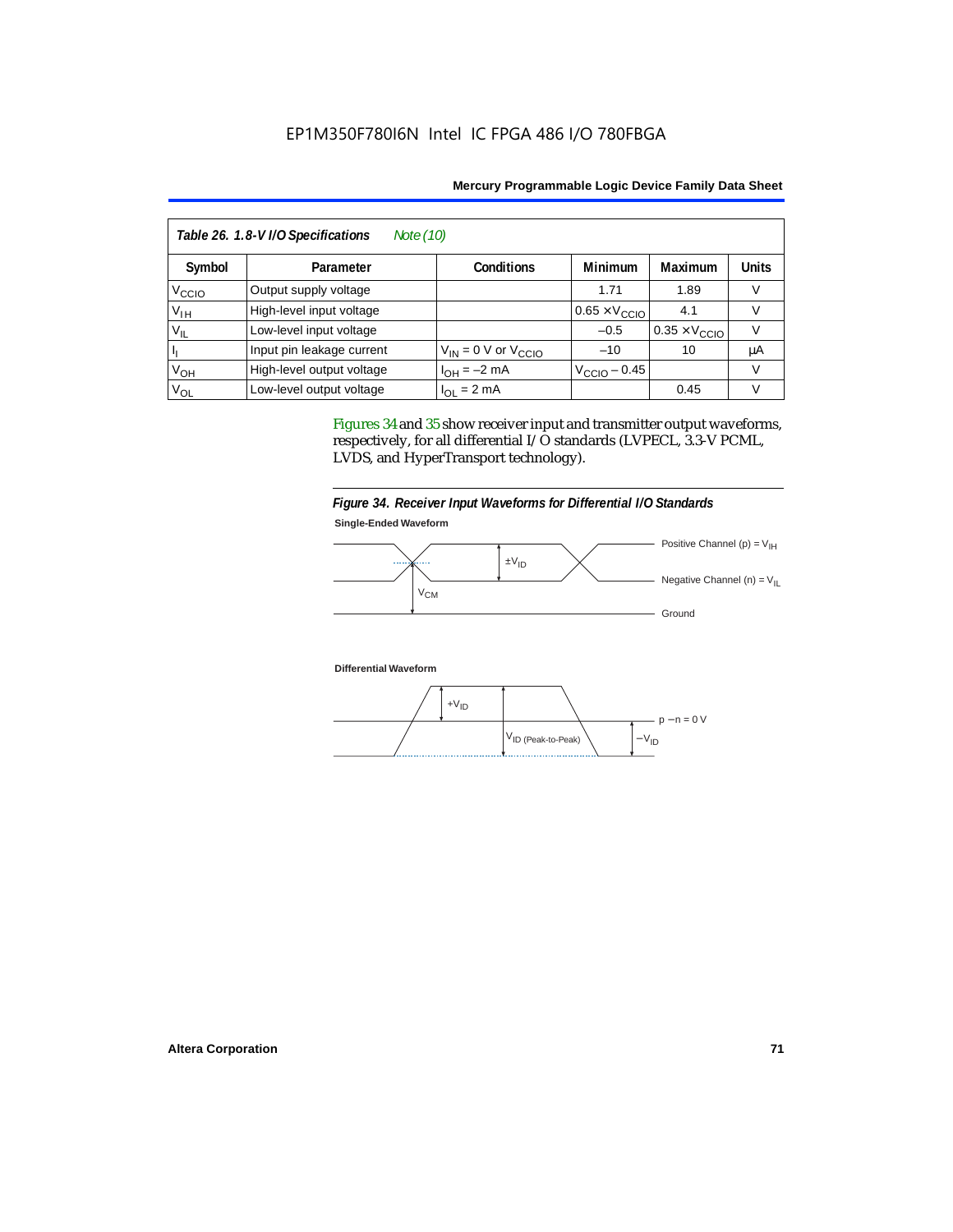# **Single-Ended Waveform** Positive Channel (p) =  $V_{OH}$  $\pm V_{OD}$ ... - Negative Channel (n) =  $V_{OL}$ **V<sub>CM</sub>** - Ground **Differential Waveform**  $+V<sub>OD</sub>$ p − n = 0 V  $V_{OD}$  (Peak-to-Peak)  $-V_{OD}$

*Figure 35. Transmitter Output Waveforms for Differential I/O Standards*

| Table 27. 3.3-V LVDS I/O Specifications |                                                                          |                    |                |         |                |              |  |  |
|-----------------------------------------|--------------------------------------------------------------------------|--------------------|----------------|---------|----------------|--------------|--|--|
| Symbol                                  | Parameter                                                                | <b>Conditions</b>  | <b>Minimum</b> | Typical | <b>Maximum</b> | <b>Units</b> |  |  |
| V <sub>ccio</sub>                       | I/O supply voltage                                                       |                    | 3.135          | 3.3     | 3.465          | $\vee$       |  |  |
| V <sub>OD</sub>                         | Differential output voltage                                              | $R_1 = 100 \Omega$ | 250            | 510     | 600            | mV           |  |  |
| $\Delta$ V <sub>OD</sub>                | Change in $V_{OD}$ between<br>high and low                               | $R_1 = 100 \Omega$ |                |         | 50             | mV           |  |  |
| $V_{OS}$                                | Output offset voltage                                                    | $R_1 = 100 \Omega$ | 1.125          | 1.25    | 1.375          | $\vee$       |  |  |
| $\Delta V_{OS}$                         | Change in $V_{OS}$ between<br>high and low                               | $R_1 = 100 \Omega$ |                |         | 50             | mV           |  |  |
| V <sub>TH</sub>                         | Differential input threshold                                             | $V_{CM}$ = 1.2 V   | $-100$         |         | 100            | mV           |  |  |
| $V_{IN}$                                | Receiver input voltage<br>range                                          |                    | 0.0            |         | 2.4            | $\vee$       |  |  |
| $R_{\rm L}$                             | Receiver differential input<br>resistor (external to<br>Mercury devices) |                    | 90             | 100     | 110            | Ω            |  |  |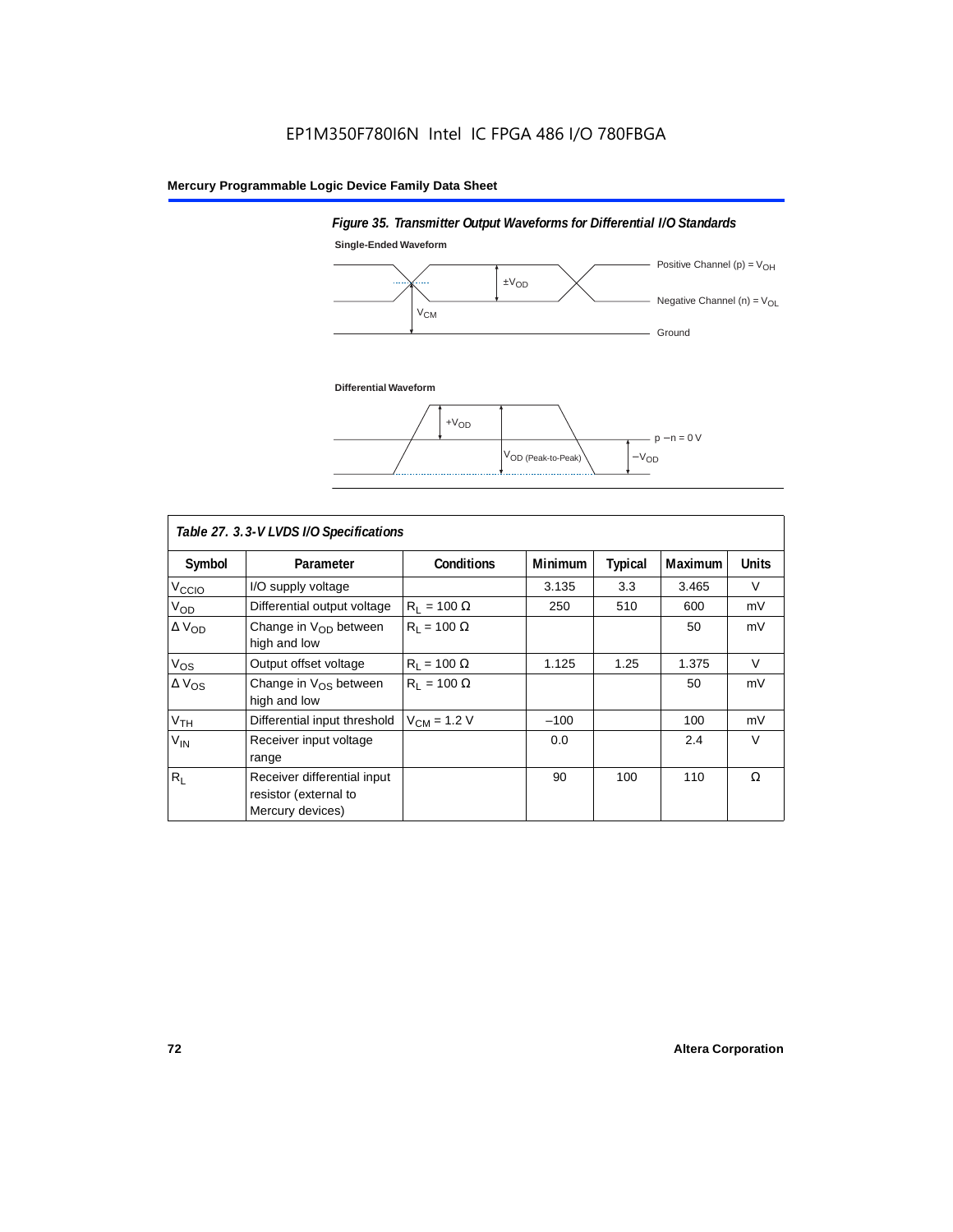| Table 28. 3.3-V PCML Specifications |                                         |                   |                               |                   |                            |              |  |
|-------------------------------------|-----------------------------------------|-------------------|-------------------------------|-------------------|----------------------------|--------------|--|
| Symbol                              | Parameter                               | <b>Conditions</b> | <b>Minimum</b>                | <b>Typical</b>    | Maximum                    | <b>Units</b> |  |
| V <sub>CCIO</sub>                   | I/O supply voltage                      |                   | 3.135                         | 3.3               | 3.465                      | V            |  |
| $V_{IL}$                            | Low-level input voltage                 |                   |                               |                   | $V_{\text{CCIO}}$ –<br>0.4 | $\vee$       |  |
| $V_{\text{IH}}$                     | High-level input voltage                |                   | V <sub>CCIO</sub>             |                   |                            | $\vee$       |  |
| VOL                                 | Low-level output voltage                |                   |                               |                   | $V_{\text{CCIO}}$ –<br>0.4 | $\vee$       |  |
| V <sub>OH</sub>                     | High-level output voltage               |                   | $V_{\text{CCI}\underline{O}}$ |                   |                            | $\vee$       |  |
| $V_T$                               | Output termination voltage              |                   |                               | V <sub>CCIO</sub> |                            | $\vee$       |  |
| $V_{ID}$                            | Differential input voltage              |                   | 400                           |                   | 800                        | mV           |  |
| $V_{OD}$                            | Differential output voltage             |                   | 400                           | 700               | 800                        | mV           |  |
| $\mathfrak{t}_{\mathsf{R}}$         | Rise time (20 to 80%)                   |                   |                               |                   | 200                        | ps           |  |
| $t_{\mathsf{F}}$                    | Fall time (20 to 80%)                   |                   |                               |                   | 200                        | ps           |  |
| t <sub>DSKEW</sub>                  | Differential skew                       |                   |                               |                   | 25                         | ps           |  |
| $R_1(11)$                           | Output load                             |                   | 90                            | 100               | 110                        | Ω            |  |
| $R_2(11)$                           | Receiver differential input<br>resistor |                   | 45                            | 50                | 55                         | Ω            |  |

| Table 29. LVPECL Specifications |                                         |                   |                |         |                |              |  |  |
|---------------------------------|-----------------------------------------|-------------------|----------------|---------|----------------|--------------|--|--|
| Symbol                          | Parameter                               | <b>Conditions</b> | <b>Minimum</b> | Typical | <b>Maximum</b> | <b>Units</b> |  |  |
| V <sub>CCIO</sub>               | I/O supply voltage                      |                   | 3.135          | 3.3     | 3.465          | $\vee$       |  |  |
| V <sub>IL</sub>                 | Low-level input voltage                 |                   | 0              |         | 2,000          | mV           |  |  |
| $V_{\text{IH}}$                 | High-level input voltage                |                   | 400            |         | 2,470          | mV           |  |  |
| V <sub>OL</sub>                 | Low-level output voltage                |                   | 1,400          |         | 1,650          | mV           |  |  |
| V <sub>OH</sub>                 | High-level output voltage               |                   | 2,275          |         | 2,470          | mV           |  |  |
| V <sub>ID</sub>                 | Differential input voltage              |                   | 400            | 600     | 1,200          | mV           |  |  |
| V <sub>OD</sub>                 | Differential output voltage             |                   | 525            | 1,050   | 1,200          | mV           |  |  |
| t <sub>R</sub>                  | Rise time (20 to 80%)                   |                   | 85             |         | 325            | ps           |  |  |
| t⊧                              | Fall time (20 to 80%)                   |                   | 85             |         | 325            | ps           |  |  |
| t <sub>DSKEW</sub>              | Differential skew                       |                   |                |         | 25             | ps           |  |  |
| Rı.                             | Receiver differential input<br>resistor |                   |                | 100     |                | Ω            |  |  |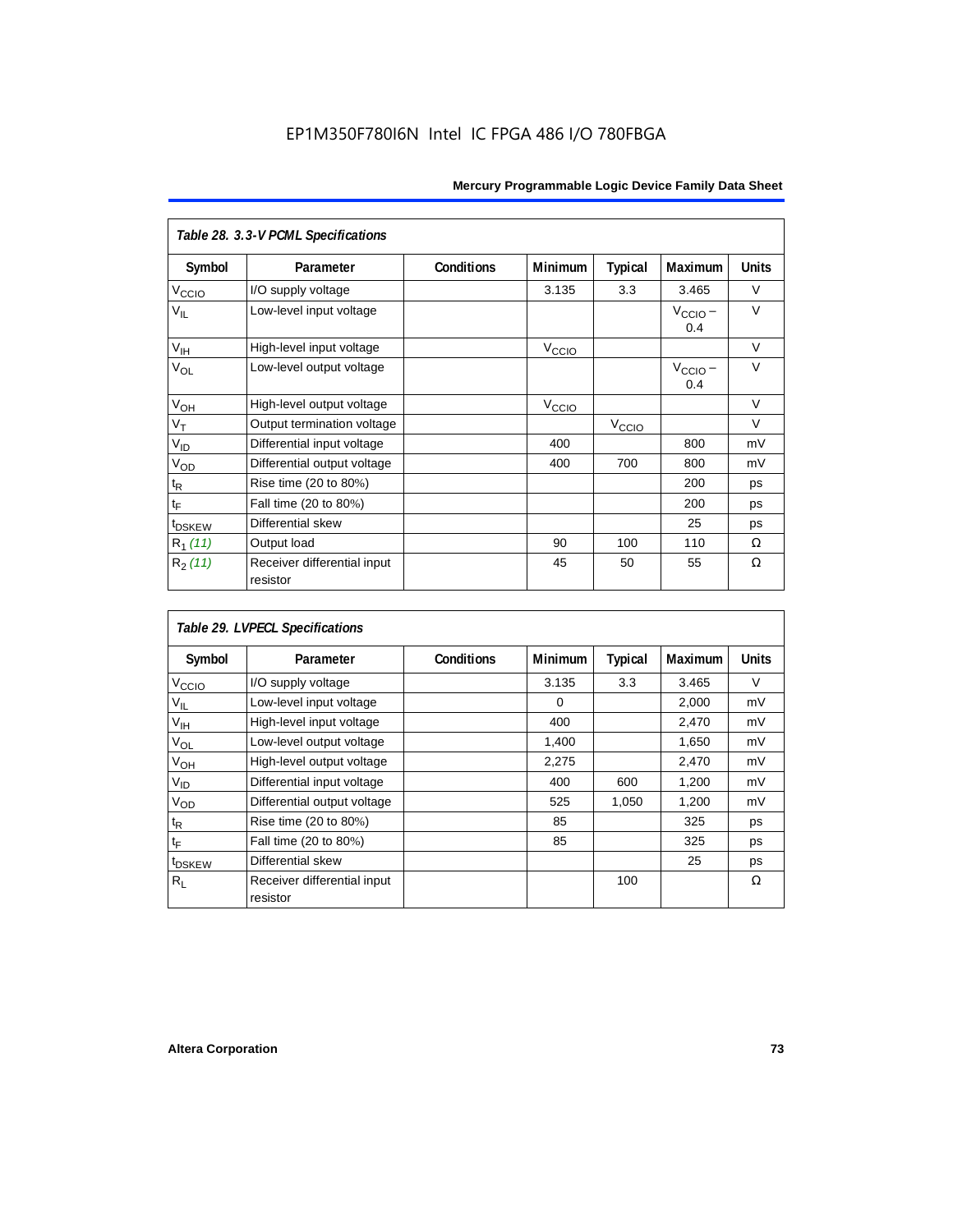#### **Mercury Programmable Logic Device Family Data Sheet**

| Table 30. 3.3-V PCI Specifications |                           |                         |                   |         |                     |              |  |  |
|------------------------------------|---------------------------|-------------------------|-------------------|---------|---------------------|--------------|--|--|
| Symbol                             | Parameter                 | <b>Conditions</b>       | <b>Minimum</b>    | Typical | Maximum             | <b>Units</b> |  |  |
| V <sub>CCIO</sub>                  | I/O supply voltage        |                         | 3.0               | 3.3     | 3.6                 | V            |  |  |
| V <sub>IH</sub>                    | High-level input voltage  |                         | $0.5 \times$      |         | $V_{\text{CCIO}} +$ | V            |  |  |
|                                    |                           |                         | V <sub>CCIO</sub> |         | 0.5                 |              |  |  |
| $V_{IL}$                           | Low-level input voltage   |                         | $-0.5$            |         | $0.3 \times$        | $\vee$       |  |  |
|                                    |                           |                         |                   |         | V <sub>CCIO</sub>   |              |  |  |
| h                                  | Input pin leakage current | $0 < V_{IN} < V_{CCIO}$ | $-10$             |         | 10                  | μA           |  |  |
| $V_{OH}$                           | High-level output voltage | $I_{OUIT} = -500 \mu A$ | $0.9 \times$      |         |                     | V            |  |  |
|                                    |                           |                         | V <sub>CCIO</sub> |         |                     |              |  |  |
| $V_{OL}$                           | Low-level output voltage  | $I_{OUT} = 1,500 \mu A$ |                   |         | $0.1 \times$        | $\vee$       |  |  |
|                                    |                           |                         |                   |         | V <sub>ccio</sub>   |              |  |  |

| Table 31. PCI-X Specifications |                           |                               |                                   |         |                                    |              |  |  |
|--------------------------------|---------------------------|-------------------------------|-----------------------------------|---------|------------------------------------|--------------|--|--|
| Symbol                         | Parameter                 | <b>Conditions</b>             | <b>Minimum</b>                    | Typical | Maximum                            | <b>Units</b> |  |  |
| V <sub>C</sub> CO              | I/O supply voltage        |                               | 3.0                               |         | 3.6                                | $\vee$       |  |  |
| $V_{\text{IH}}$                | High-level input voltage  |                               | $0.5 \times$<br>V <sub>ccio</sub> |         | $V_{\text{CCIO}} +$<br>0.5         | $\vee$       |  |  |
| $V_{IL}$                       | Low-level input voltage   |                               | $-0.5$                            |         | $0.35 \times$<br>V <sub>CCIO</sub> | $\vee$       |  |  |
| V <sub>IPU</sub>               | Input pull-up voltage     |                               | $0.7 \times$<br>V <sub>CCIO</sub> |         |                                    | $\vee$       |  |  |
| $I_{\parallel L}$              | Input leakage current     | $0 < V_{IN} < V_{CCIO}$       | $-10$                             |         | 10                                 | μA           |  |  |
| $V_{OH}$                       | High-level output voltage | $I_{\text{OUT}} = -500 \mu A$ | $0.9 \times$<br>V <sub>CCIO</sub> |         |                                    | V            |  |  |
| $V_{OL}$                       | Low-level output voltage  | $I_{OUT} = 1,500 \mu A$       |                                   |         | $0.1 \times$<br>V <sub>CCIO</sub>  | $\vee$       |  |  |
| L <sub>PIN</sub>               | Pin inductance            |                               |                                   |         | 15                                 | nH           |  |  |

| Note (10)<br>Table 32. GTL+ I/O Specifications |                          |                   |                 |         |                 |              |  |
|------------------------------------------------|--------------------------|-------------------|-----------------|---------|-----------------|--------------|--|
| Symbol                                         | Parameter                | <b>Conditions</b> | <b>Minimum</b>  | Typical | <b>Maximum</b>  | <b>Units</b> |  |
| $V_{TT}$                                       | Termination voltage      |                   | 1.35            | 1.5     | 1.65            |              |  |
| $V_{REF}$                                      | Reference voltage        |                   | 0.88            | 1.0     | 1.12            |              |  |
| V <sub>IH</sub>                                | High-level input voltage |                   | $V_{REF}$ + 0.1 |         |                 |              |  |
| $\rm V_{\rm IL}$                               | Low-level input voltage  |                   |                 |         | $V_{RFF}$ – 0.1 | V            |  |
| $V_{OL}$                                       | Low-level output voltage | $I_{OL}$ = 34 mA  |                 |         | 0.65            |              |  |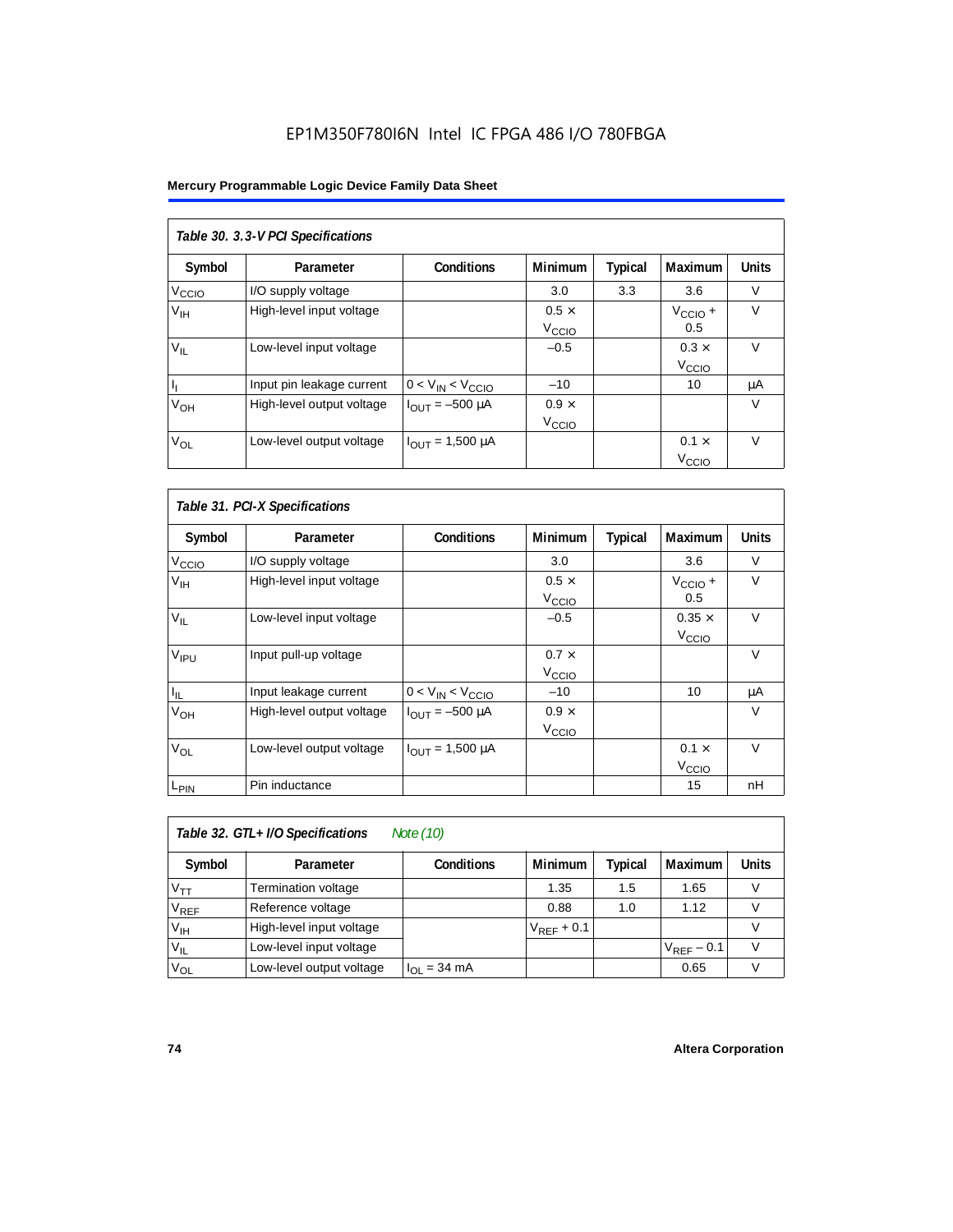|                   | Table 33. SSTL-2 Class I Specifications<br>Note (10) |                           |                  |           |                  |              |  |  |  |
|-------------------|------------------------------------------------------|---------------------------|------------------|-----------|------------------|--------------|--|--|--|
| Symbol            | Parameter                                            | <b>Conditions</b>         | <b>Minimum</b>   | Typical   | Maximum          | <b>Units</b> |  |  |  |
| V <sub>ccio</sub> | I/O supply voltage                                   |                           | 2.375            | 2.5       | 2.625            | v            |  |  |  |
| $V_{TT}$          | <b>Termination voltage</b>                           |                           | $V_{REF}$ – 0.04 | $V_{REF}$ | $V_{REF}$ + 0.04 | $\vee$       |  |  |  |
| V <sub>REF</sub>  | Reference voltage                                    |                           | 1.15             | 1.25      | 1.35             | V            |  |  |  |
| $V_{\text{IH}}$   | High-level input voltage                             |                           | $V_{REF}$ + 0.18 |           | 3.0              | $\vee$       |  |  |  |
| $V_{IL}$          | Low-level input voltage                              |                           | $-0.3$           |           | $V_{RFF}$ – 0.18 | v            |  |  |  |
| V <sub>OH</sub>   | High-level output voltage                            | $I_{OH} = -7.6$ mA        | $V_{TT} + 0.57$  |           |                  | $\vee$       |  |  |  |
| $V_{OL}$          | Low-level output voltage                             | $I_{OL} = 7.6 \text{ mA}$ |                  |           | $V_{TT}$ – 0.57  | V            |  |  |  |

#### *Table 34. SSTL-2 Class II Specifications Note (10)*

| Symbol            | Parameter                 | <b>Conditions</b>   | <b>Minimum</b>   | <b>Typical</b>              | Maximum          | <b>Units</b> |
|-------------------|---------------------------|---------------------|------------------|-----------------------------|------------------|--------------|
| V <sub>ccio</sub> | I/O supply voltage        |                     | 2.3              | 2.5                         | 2.7              | V            |
| $V_{TT}$          | Termination voltage       |                     | $V_{REF}$ – 0.04 | $\mathsf{V}_{\mathsf{REF}}$ | $V_{RFF}$ + 0.04 | v            |
| $V_{REF}$         | Reference voltage         |                     | 1.15             | 1.25                        | 1.35             |              |
| $V_{\text{IH}}$   | High-level input voltage  |                     | $V_{RFF}$ + 0.18 |                             | $VCCIO + 0.3$    | v            |
| $V_{IL}$          | Low-level input voltage   |                     | $-0.3$           |                             | $V_{REF}$ – 0.18 | V            |
| $V_{OH}$          | High-level output voltage | $I_{OH} = -15.2$ mA | $V_{TT} + 0.76$  |                             |                  | v            |
| $V_{OL}$          | Low-level output voltage  | $I_{OL}$ = 15.2 mA  |                  |                             | $V_{TT} - 0.76$  | V            |

### *Table 35. SSTL-3 Class I Specifications Note (10)*

| Symbol                 | Parameter                  | <b>Conditions</b>       | <b>Minimum</b>   | Typical                     | Maximum                 | <b>Units</b>  |
|------------------------|----------------------------|-------------------------|------------------|-----------------------------|-------------------------|---------------|
| Vccio                  | I/O supply voltage         |                         | 3.0              | 3.3                         | 3.6                     |               |
| $V_{TT}$               | <b>Termination voltage</b> |                         | $V_{RFF}$ – 0.05 | $\mathsf{V}_{\mathsf{REF}}$ | $V_{RFF}$ + 0.05        |               |
| <b>V<sub>REF</sub></b> | Reference voltage          |                         | 1.3              | 1.5                         | 1.7                     |               |
| V <sub>IH</sub>        | High-level input voltage   |                         | $V_{REF}$ + 0.2  |                             | $V_{\text{CCIO}} + 0.3$ | $\mathcal{U}$ |
| $V_{IL}$               | Low-level input voltage    |                         | $-0.3$           |                             | $V_{REF}$ – 0.2         |               |
| V <sub>OH</sub>        | High-level output voltage  | $I_{OH} = -8$ mA        | $V_{TT} + 0.6$   |                             |                         |               |
| $V_{OL}$               | Low-level output voltage   | $I_{OL} = 8 \text{ mA}$ |                  |                             | $V_{\texttt{TT}}$ — 0.6 |               |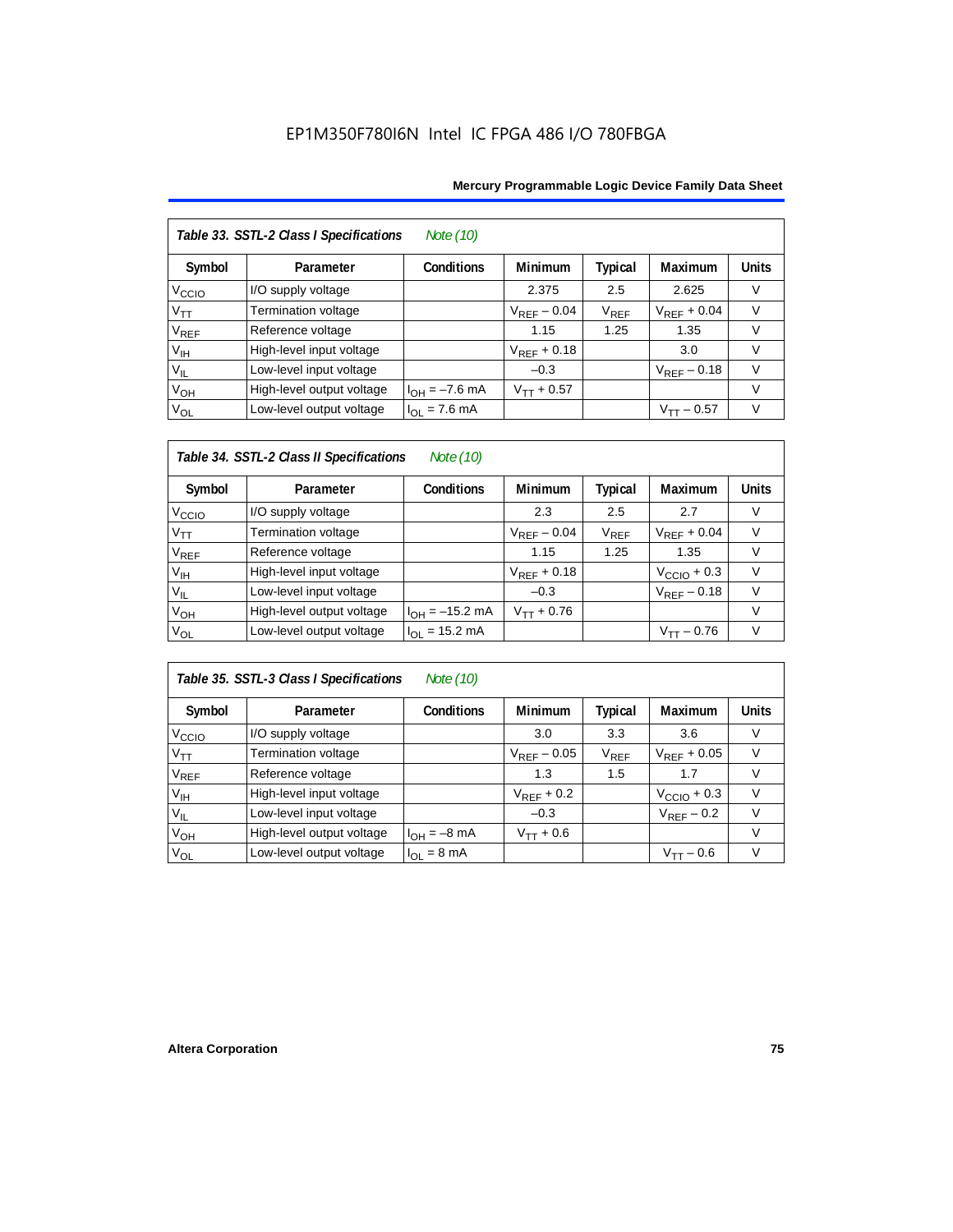#### **Mercury Programmable Logic Device Family Data Sheet**

|                        | Table 36. SSTL-3 Class II Specifications<br>Note (10) |                   |                  |           |                         |              |  |  |  |
|------------------------|-------------------------------------------------------|-------------------|------------------|-----------|-------------------------|--------------|--|--|--|
| Symbol                 | Parameter                                             | <b>Conditions</b> | <b>Minimum</b>   | Typical   | Maximum                 | <b>Units</b> |  |  |  |
| V <sub>CCIO</sub>      | I/O supply voltage                                    |                   | 3.0              | 3.3       | 3.6                     | V            |  |  |  |
| $V_{\mathsf{TT}}$      | Termination voltage                                   |                   | $V_{RFF}$ – 0.05 | $V_{REF}$ | $V_{RFF}$ + 0.05        | $\vee$       |  |  |  |
| <b>V<sub>REF</sub></b> | Reference voltage                                     |                   | 1.3              | 1.5       | 1.7                     | V            |  |  |  |
| $V_{\text{IH}}$        | High-level input voltage                              |                   | $V_{RFF}$ + 0.2  |           | $V_{\text{CCIO}} + 0.3$ | $\vee$       |  |  |  |
| $V_{IL}$               | Low-level input voltage                               |                   | $-0.3$           |           | $V_{RFF}$ – 0.2         | V            |  |  |  |
| $V_{OH}$               | High-level output voltage                             | $I_{OH} = -16$ mA | $V_{TT}$ + 0.8   |           |                         | V            |  |  |  |
| $V_{OL}$               | Low-level output voltage                              | $I_{OL}$ = 16 mA  |                  |           | $V_{TT} - 0.8$          | $\vee$       |  |  |  |

#### *Table 37. 3.3-V AGP -2X Specifications*

| Symbol                      | Parameter                        | <b>Conditions</b>            | <b>Minimum</b>                | <b>Typical</b> | Maximum                       | <b>Units</b> |
|-----------------------------|----------------------------------|------------------------------|-------------------------------|----------------|-------------------------------|--------------|
| V <sub>CCIO</sub>           | I/O supply voltage               |                              | 3.15                          | 3.3            | 3.45                          | V            |
| $\mathsf{V}_{\mathsf{REF}}$ | Reference voltage                |                              | $0.39 \times V_{\text{CCIO}}$ |                | $0.41 \times V_{\text{CCIO}}$ | V            |
| $V_{\text{IH}}$             | High-level input voltage<br>(12) |                              | $0.5 \times V_{\text{CCIO}}$  |                | $VCCIO + 0.5$                 | V            |
| $V_{IL}$                    | Low-level input voltage<br>(12)  |                              |                               |                | $0.3 \times V_{\text{CCIO}}$  | V            |
| $V_{OH}$                    | High-level output voltage        | $I_{\text{OUT}} = -20 \mu A$ | $0.9 \times V_{\text{CCIO}}$  |                | 3.6                           | v            |
| V <sub>OL</sub>             | Low-level output voltage         | $I_{OUIT}$ = 20 µA           |                               |                | $0.1 \times V_{\text{CCIO}}$  | V            |
|                             | Input pin leakage current        | $0 < V_{IN} < V_{CCIO}$      |                               |                | ±10                           | μA           |

| Table 38. 3.3-V AGP -1X Specifications |                                  |                              |                              |                |                              |              |  |  |
|----------------------------------------|----------------------------------|------------------------------|------------------------------|----------------|------------------------------|--------------|--|--|
| Symbol                                 | Parameter                        | <b>Conditions</b>            | <b>Minimum</b>               | <b>Typical</b> | <b>Maximum</b>               | <b>Units</b> |  |  |
| V <sub>ccio</sub>                      | I/O supply voltage               |                              | 3.15                         | 3.3            | 3.45                         | V            |  |  |
| V <sub>IH</sub>                        | High-level input voltage<br>(12) |                              | $0.5 \times V_{\text{CCIO}}$ |                | $VCCIO + 0.5$                | V            |  |  |
| $V_{IL}$                               | Low-level input voltage<br>(12)  |                              |                              |                | $0.3 \times V_{\text{CCIO}}$ | V            |  |  |
| V <sub>OH</sub>                        | High-level output voltage        | $I_{\text{OUT}} = -20 \mu A$ | $0.9 \times V_{\text{CCIO}}$ |                | 3.6                          | V            |  |  |
| $V_{OL}$                               | Low-level output voltage         | $I_{OUT}$ = 20 $\mu$ A       |                              |                | $0.1 \times V_{\text{CCIO}}$ | $\vee$       |  |  |
| h                                      | Input pin leakage current        | $0 < V_{IN} < V_{CCIO}$      |                              |                | ±10                          | μA           |  |  |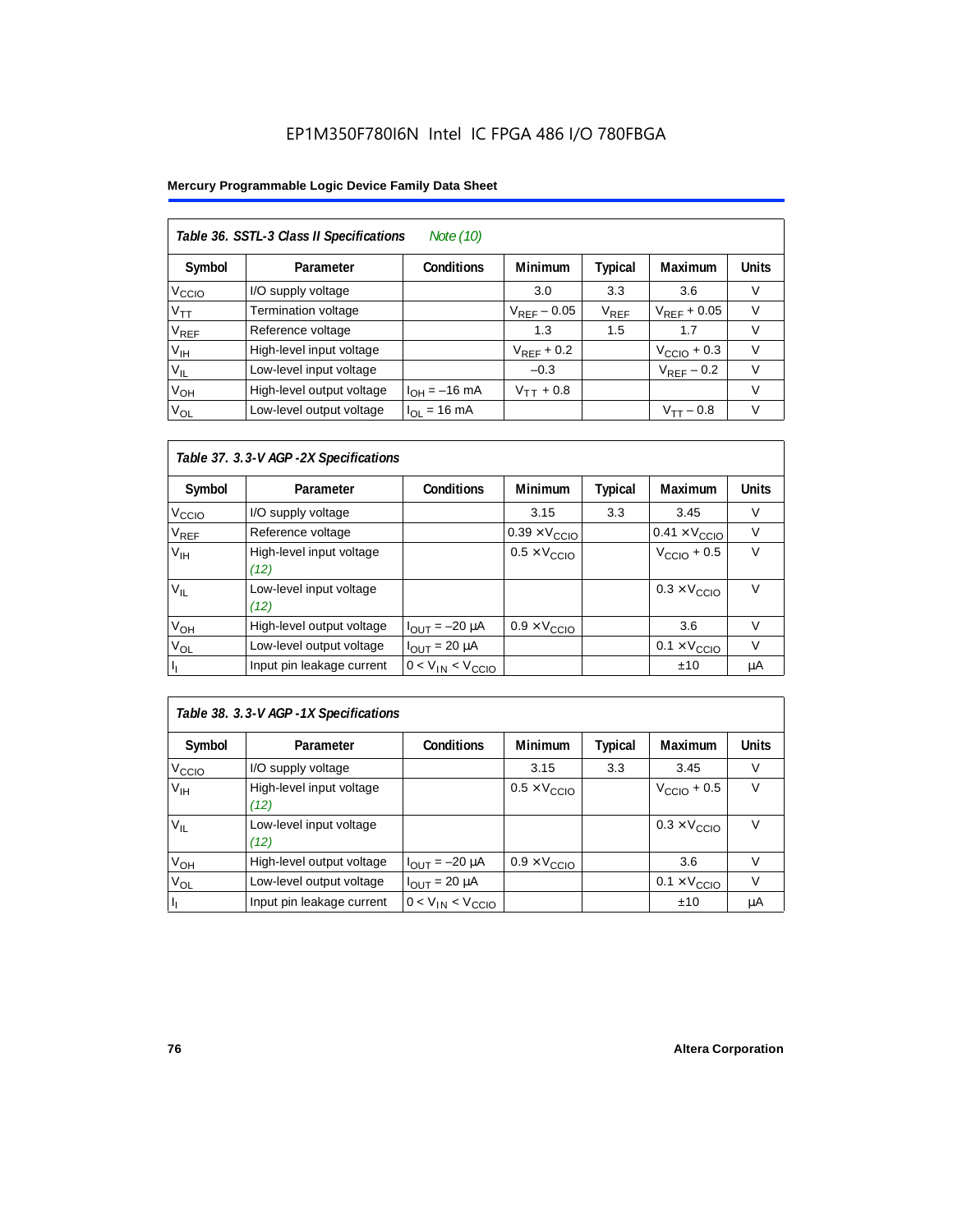| Table 39. 1.5-V HSTL Class I Specifications<br>Note (10) |                             |                         |                         |                |                 |              |  |  |
|----------------------------------------------------------|-----------------------------|-------------------------|-------------------------|----------------|-----------------|--------------|--|--|
| Symbol                                                   | Parameter                   | Conditions              | <b>Minimum</b>          | <b>Typical</b> | Maximum         | <b>Units</b> |  |  |
| V <sub>CCIO</sub>                                        | I/O supply voltage          |                         | 1.4                     | 1.5            | 1.6             | v            |  |  |
| $\rm V_{REF}$                                            | Input reference voltage     |                         | 0.68                    | 0.75           | 0.9             | V            |  |  |
| $V_{TT}$                                                 | Termination voltage         |                         | 0.7                     | 0.75           | 0.8             | $\vee$       |  |  |
| $V_{IH}$ (DC)                                            | DC high-level input voltage |                         | $V_{REF}$ + 0.1         |                |                 | $\vee$       |  |  |
| $V_{II}$ (DC)                                            | DC low-level input voltage  |                         | $-0.3$                  |                | $V_{RFF}$ – 0.1 | $\vee$       |  |  |
| $V_{IH}$ (AC)                                            | AC high-level input voltage |                         | $V_{REF}$ + 0.2         |                |                 | $\vee$       |  |  |
| $V_{IL}$ (AC)                                            | AC low-level input voltage  |                         |                         |                | $V_{RFF}$ – 0.2 | $\vee$       |  |  |
| $V_{OH}$                                                 | High-level output voltage   | $I_{OH} = 8 \text{ mA}$ | $V_{\text{CCIO}} - 0.4$ |                |                 | $\vee$       |  |  |
| $V_{OL}$                                                 | Low-level output voltage    | $I_{OH} = -8$ mA        |                         |                | 0.4             | $\vee$       |  |  |

### *Table 40. 1.5-V HSTL Class II Specifications Note (10)*

| Symbol                      | Parameter                   | <b>Conditions</b>        | <b>Minimum</b>  | <b>Typical</b> | Maximum         | <b>Units</b> |
|-----------------------------|-----------------------------|--------------------------|-----------------|----------------|-----------------|--------------|
| V <sub>CCIO</sub>           | I/O supply voltage          |                          | 1.4             | 1.5            | 1.6             | V            |
| $\mathsf{V}_{\mathsf{REF}}$ | Input reference voltage     |                          | 0.68            | 0.75           | 0.9             | $\vee$       |
| $V_{TT}$                    | Termination voltage         |                          | 0.7             | 0.75           | 0.8             | $\vee$       |
| $V_{IH}$ (DC)               | DC high-level input voltage |                          | $V_{RFF}$ + 0.1 |                |                 | V            |
| $V_{II}$ (DC)               | DC low-level input voltage  |                          | $-0.3$          |                | $V_{RFF}$ – 0.1 | $\vee$       |
| $V_{IH}$ (AC)               | AC high-level input voltage |                          | $V_{RFF}$ + 0.2 |                |                 | V            |
| $V_{II}$ (AC)               | AC low-level input voltage  |                          |                 |                | $V_{RFF}$ – 0.2 | $\vee$       |
| $V_{OH}$                    | High-level output voltage   | $I_{OH} = 16 \text{ mA}$ | $VCCIO - 0.4$   |                |                 | V            |
| $V_{OL}$                    | Low-level output voltage    | $I_{OH} = -16$ mA        |                 |                | 0.4             | V            |

## *Table 41. CTT I/O Specifications*

| Symbol            | Parameter                  | <b>Conditions</b>        | <b>Minimum</b>  | Typical | Maximum         | <b>Units</b> |
|-------------------|----------------------------|--------------------------|-----------------|---------|-----------------|--------------|
| V <sub>ccio</sub> | I/O supply voltage         |                          | 3.0             | 3.3     | 3.6             | V            |
| $V_{TT}/V_{REF}$  | Termination and input      |                          | 1.35            | 1.5     | 1.65            | $\vee$       |
|                   | reference voltage          |                          |                 |         |                 |              |
| V <sub>IH</sub>   | High-level input voltage   |                          | $V_{RFF}$ + 0.2 |         |                 | v            |
| $V_{IL}$          | Low-level input voltage    |                          |                 |         | $V_{RFF}$ – 0.2 | V            |
| h                 | Input pin leakage current  | $0 < V_{IN} < V_{CCIO}$  |                 |         | ±10             | μA           |
| $V_{OH}$          | High-level output voltage  | $I_{OH} = -8$ mA         | $V_{RFF}$ + 0.4 |         |                 | V            |
| $V_{OL}$          | Low-level output voltage   | $I_{OL} = 8 \text{ mA}$  |                 |         | $V_{RFF}$ – 0.4 | V            |
| I <sub>O</sub>    | Output leakage current     | GND ð V <sub>OUT</sub> ð |                 |         | ±10             | μA           |
|                   | (when output is high $Z$ ) | V <sub>CCIO</sub>        |                 |         |                 |              |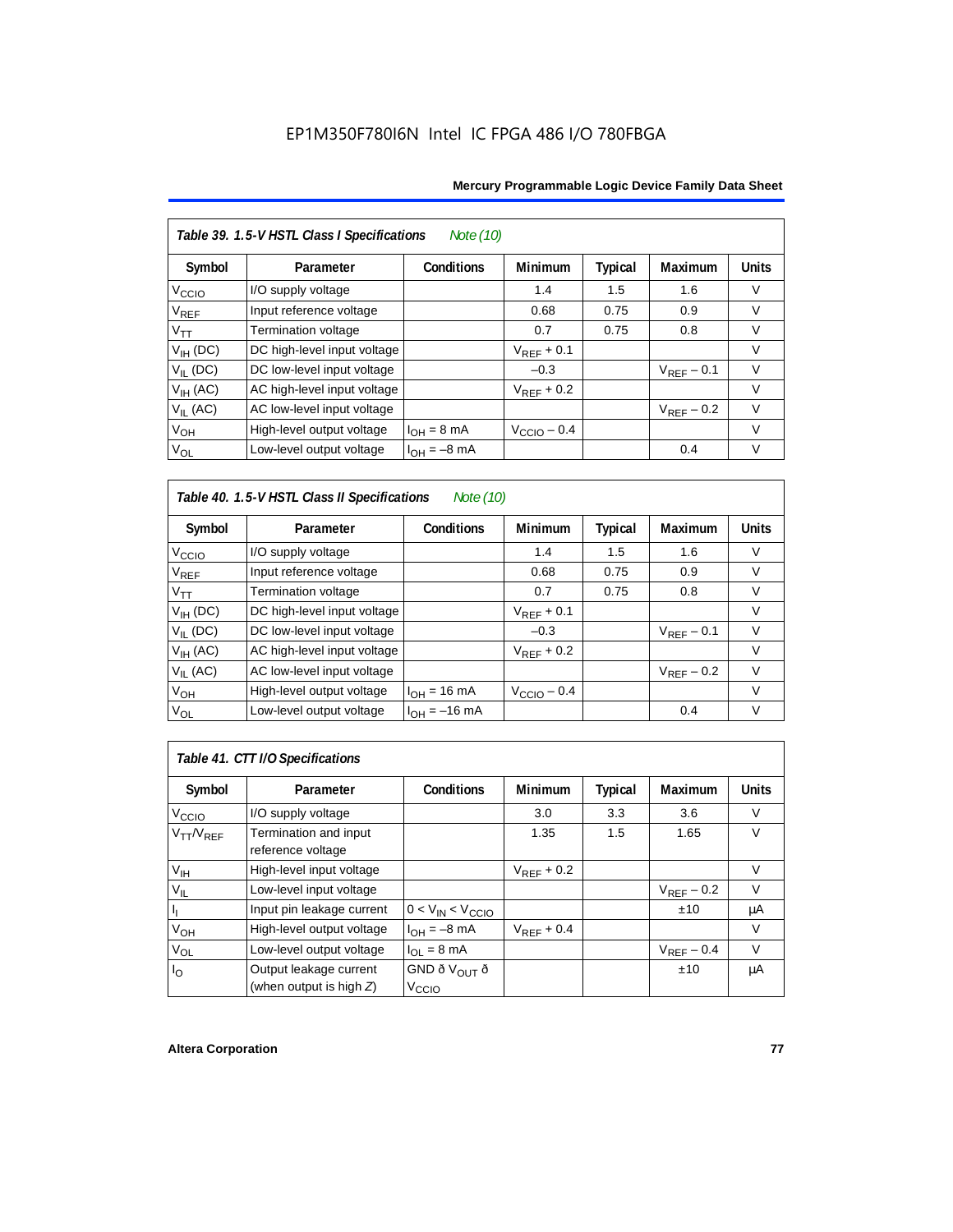#### **Mercury Programmable Logic Device Family Data Sheet**

| Table 42, Bus Hold Parameters |                                            |                    |                      |                |         |         |                |              |
|-------------------------------|--------------------------------------------|--------------------|----------------------|----------------|---------|---------|----------------|--------------|
| Parameter                     | <b>Conditions</b>                          | <b>VCCIO Level</b> |                      |                |         |         |                | <b>Units</b> |
|                               |                                            |                    | 1.8V<br>2.5V<br>3.3V |                |         |         |                |              |
|                               |                                            | <b>Minimum</b>     | <b>Maximum</b>       | <b>Minimum</b> | Maximum | Minimum | <b>Maximum</b> |              |
| Low sustaining<br>current     | $V_{IN}$ > $V_{II}$<br>(maximum)           | 30                 |                      | 50             |         | 70      |                | μA           |
| High sustaining<br>current    | $V_{IN}$ < $V_{IH}$<br>(minimum)           | $-30$              |                      | $-50$          |         | $-70$   |                | μA           |
| Low overdrive<br>current      | 0 V < V <sub>IN</sub><br>V <sub>CCIO</sub> |                    | 200                  |                | 300     |         | 500            | μA           |
| High overdrive<br>current     | $0 V < V_{IN}$<br>V <sub>CCIO</sub>        |                    | $-200$               |                | $-300$  |         | $-500$         | μA           |

| Table 43. Mercury Device Capacitance<br>Note (13) |                                                        |                |                |         |      |  |  |  |
|---------------------------------------------------|--------------------------------------------------------|----------------|----------------|---------|------|--|--|--|
| Symbol                                            | Parameter                                              | <b>Minimum</b> | <b>Typical</b> | Maximum | Unit |  |  |  |
| $C_{10}$                                          | I/O pin capacitance                                    |                | 13.5           |         | pF   |  |  |  |
| $C_{CLK}$                                         | Input capacitance on CLK[41] pins                      |                | 16.9           |         | pF   |  |  |  |
| $C_{\mathsf{RXHSDI}}$                             | Input capacitance on HSDI receiver pins                |                | 8.0            |         | pF   |  |  |  |
| $C_{TXHSDI}$                                      | Input capacitance on HSDI transmitter pins             |                | 18.0           |         | pF   |  |  |  |
| C <sub>CLKHSDI</sub>                              | Input capacitance on HSDI clock pins                   |                | 7.5            |         | pF   |  |  |  |
| C <sub>FLEXLVDSRX</sub>                           | Input capacitance on flexible LVDS receiver<br>pins    |                | 13.4           |         | pF   |  |  |  |
| CFLEXLVDSTX                                       | Input capacitance on flexible LVDS<br>transmitter pins |                | 13.4           |         | pF   |  |  |  |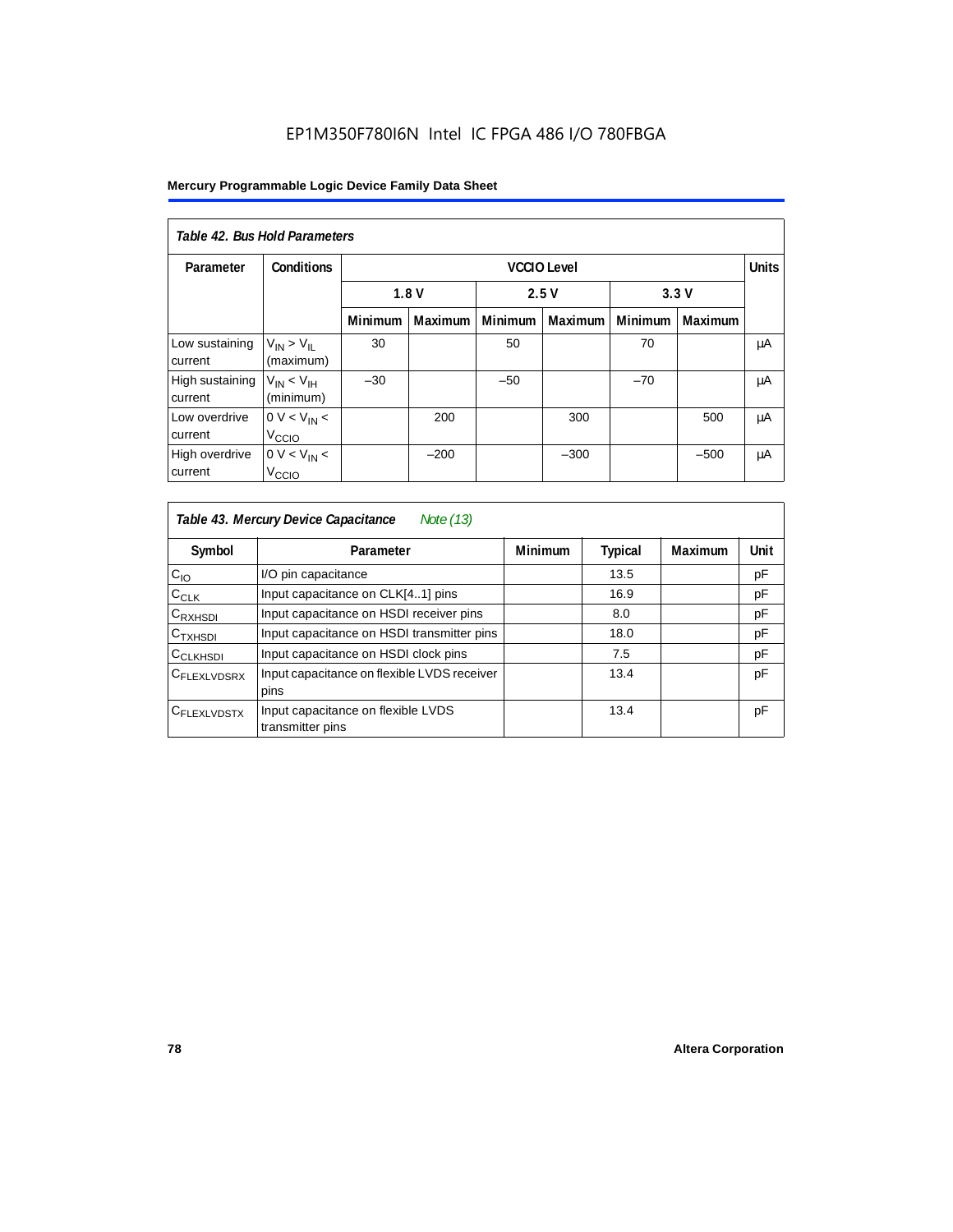#### *Notes to Tables 20* – *43.:*

- (1) See the *Operating Requirements for Altera Devices Data Sheet.*
- Minimum DC input is –0.5 V. During transitions, the inputs may undershoot to –0.5 V or overshoot to 4.1 V for input currents less than 100 mA and periods shorter than 20 ns.
- (3) Maximum  $V_{CC}$  rise time is 100 ms, and  $V_{CC}$  must rise monotonically.<br>(4)  $V_{CC}$  maximum and minimum conditions for LVPECL, LVDS, Rapic
- V<sub>CCIO</sub> maximum and minimum conditions for LVPECL, LVDS, RapidIO, and 3.3-V PCML are shown in parentheses.
- (5) All pins, including dedicated inputs, clock, I/O, and JTAG pins, may be driven before V<sub>CCINT</sub> and V<sub>CCIO</sub> are powered.
- (6) Typical values are for  $T_A = 25^\circ$  C,  $V_{CCINT} = 1.8$  V, and  $V_{CCIO} = 1.8$  V, 2.5 V, and 3.3 V.<br>(7) These values are specified under the Mercury Device Recommended Operating Cond
- These values are specified under the Mercury Device Recommended Operating Conditions shown in Table 3 on page 3.
- (8) Input pins are grounded. In the test design, internal logic does not toggle. The test design does not use PLL or HSDI circuitry. All ESBs are in power-down mode.
- (9) Pin pull-up resistance values will lower if an external source drives the pin higher than  $V_{\text{CCIO}}$ .
- (10) Drive strength is programmable according to values in Table 11 on page 53.
- (11) For more information on termination, see *AN 134: Using Programmable I/O Standards in Mercury Devices* or *AN 159: Using HSDI in Source-Synchronous Mode in Mercury Devices*.
- (12)  $V_{REF}$  specifies the center point of the switching range.
- (13) Capacitance is sample-tested only. Capacitance is measured using time-domain reflections (TDR). Measurement accuracy is within ±5%.

**Timing Model** The high-performance multi-level FastTrack Interconnect routing resources ensure predictable performance, accurate simulation, and accurate timing analysis. The predictable performance of Mercury devices offer an advantage over FPGAs, which use a segmented connection scheme and therefore have unpredictable performance.

> Figure 36 shows the timing model for bidirectional IOE pin timing. All registers are within the IOE.



*Figure 36. Synchronous Bidirectional Pin External Timing Model*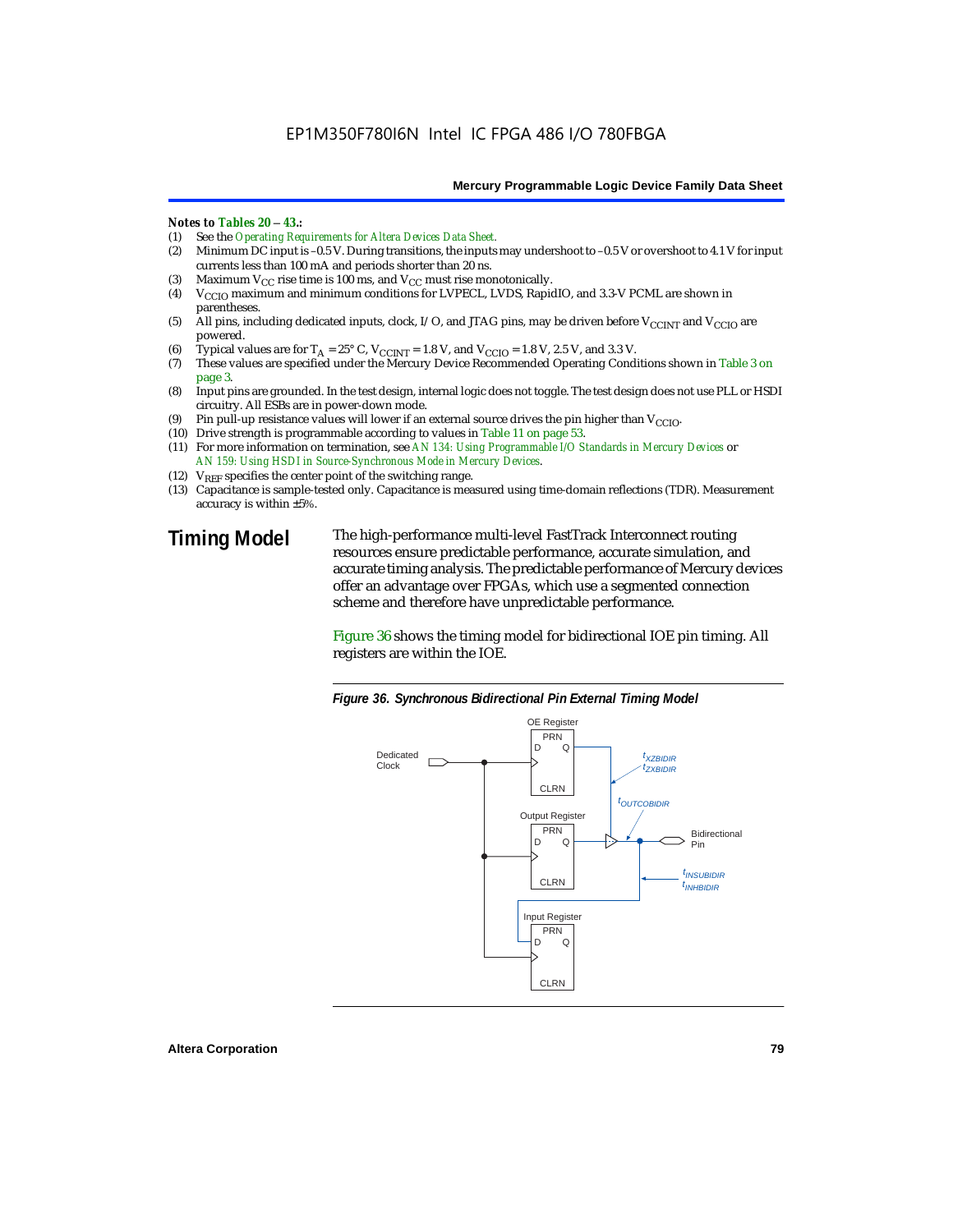Tables 44 and 45 describe the Mercury device's external timing parameters.

| Table 44. Mercury External Timing Parameters<br>Notes (1), (2) |                                                             |                   |  |  |  |  |
|----------------------------------------------------------------|-------------------------------------------------------------|-------------------|--|--|--|--|
| Symbol                                                         | Parameter                                                   | <b>Conditions</b> |  |  |  |  |
| <sup>t</sup> insu                                              | Setup time with global clock at IOE register                |                   |  |  |  |  |
| $t_{INH}$                                                      | Hold time with global clock at IOE register                 |                   |  |  |  |  |
| toutco                                                         | Clock-to-output delay with global clock at IOE register     | $C1 = 35 pF$      |  |  |  |  |
| <sup>t</sup> INSUPLL                                           | Setup time with PLL clock at IOE input register             |                   |  |  |  |  |
| <sup>t</sup> INHPLL                                            | Hold time with PLL clock at IOE input register              |                   |  |  |  |  |
| <b><i>LOUTCOPLL</i></b>                                        | Clock-to-output delay with PLL clock at IOE output register | $C1 = 35 pF$      |  |  |  |  |

*Table 45. Mercury External Bidirectional Timing Parameters Notes (1), (2)*

| Symbol                    | Parameter                                                                                | <b>Conditions</b> |
|---------------------------|------------------------------------------------------------------------------------------|-------------------|
| <sup>I</sup> INSUBIDIR    | Setup time for bidirectional pins with gobal clock at IOE input register                 |                   |
| <sup>I</sup> INHBIDIR     | Hold time for bidirectional pins with global clock at IOE input register                 |                   |
| <b><i>LOUTCOBIDIR</i></b> | Clock-to-output delay for bidirectional pins with global clock at IOE<br>output register | $C1 = 35 pF$      |
| <sup>T</sup> XZBIDIR      | Synchronous IOE output enable register to output buffer disable delay                    | $C1 = 35 pF$      |
| <sup>t</sup> ZXBIDIR      | Synchronous IOE output enable register output buffer enable delay                        | $C1 = 35 pF$      |
| <sup>I</sup> INSUBIDIRPLL | Setup time for bidirectional pins with PLL clock at IOE input register                   |                   |
| <sup>T</sup> INHBIDIRPLL  | Hold time for bidirectional pins with PLL clock at IOE input register                    |                   |
| <b>FOUTCOBIDIRPLL</b>     | Clock-to-output delay for bidirectional pins with PLL clock at IOE output<br>register    | $C1 = 35 pF$      |
| <sup>t</sup> XZBIDIRPLL   | Synchronous IOE output enable register to output buffer disable delay<br>with PLL        | $C1 = 35 pF$      |
| <sup>T</sup> ZXBIDIRPLL   | Synchronous IOE output enable register output buffer enable delay<br>with PLL            | $C1 = 35 pF$      |

*Notes to Tables 44 and 45:*

(1) These timing parameters are sample-tested only.

(2) All timing parameters are either to and/or from pins, including global clock pins.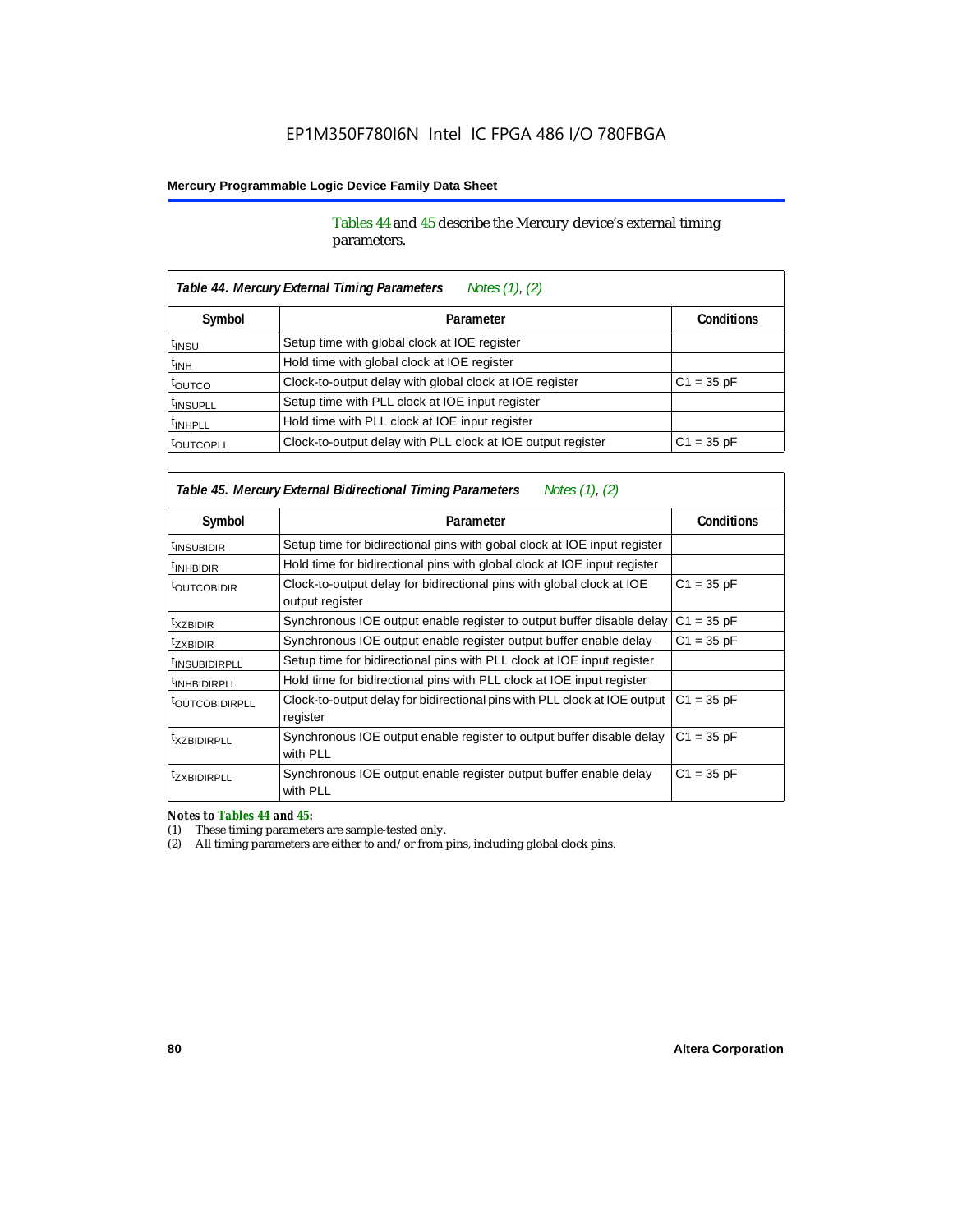Tables 46 through 51 show external timing parameters for Mercury devices.

| Table 46. EP1M120 External Timing Parameters<br>Note $(1)$ |                |      |      |                |      |                |      |  |
|------------------------------------------------------------|----------------|------|------|----------------|------|----------------|------|--|
| Symbol                                                     | -5 Speed Grade |      |      | -6 Speed Grade |      | -7 Speed Grade | Unit |  |
|                                                            | Min            | Max  | Min  | Max            | Min  | Max            |      |  |
| t <sub>INSU</sub>                                          | 0.67           |      | 0.70 |                | 0.73 |                | ns   |  |
| $t_{\text{INH}}$                                           | 0.00           |      | 0.00 |                | 0.00 |                | ns   |  |
| toutco                                                     | 2.00           | 3.30 | 2.00 | 3.32           | 2.00 | 3.49           | ns   |  |
| <sup>t</sup> INSUPLL                                       | 0.59           |      | 0.64 |                | 0.62 |                | ns   |  |
| <sup>t</sup> INHPLL                                        | 0.00           |      | 0.00 |                | 0.00 |                | ns   |  |
| <b>toutcopll</b>                                           | 0.50           | 2.08 | 0.50 | 2.08           | 0.50 | 2.15           | ns   |  |

*Table 47. EP1M120 External Bidirectional Timing Parameters Note (1)*

| Symbol                           |      | -5 Speed Grade |      | -6 Speed Grade |      | -7 Speed Grade |    |
|----------------------------------|------|----------------|------|----------------|------|----------------|----|
|                                  | Min  | Max            | Min  | Max            | Min  | Max            |    |
| <sup>t</sup> INSUBIDIR           | 0.67 |                | 0.70 |                | 0.73 |                | ns |
| <sup>t</sup> INHBIDIR            | 0.00 |                | 0.00 |                | 0.00 |                | ns |
| <sup>t</sup> outcobidir          | 2.00 | 3.30           | 2.00 | 3.32           | 2.00 | 3.49           | ns |
| <sup>t</sup> xzbidir             |      | 3.52           |      | 3.53           |      | 3.74           | ns |
| $t_{ZXBIDIR}$ (2)                |      | 3.52           |      | 3.53           |      | 3.74           | ns |
| $t_{ZXBIDIR}$ (3)                |      | 3.72           |      | 3.73           |      | 3.99           | ns |
| <sup>t</sup> INSUBIDIRPLL        | 0.59 |                | 0.64 |                | 0.62 |                | ns |
| <sup>t</sup> INHBIDIRPLL         | 0.00 |                | 0.00 |                | 0.00 |                | ns |
| <b><sup>t</sup>OUTCOBIDIRPLL</b> | 0.50 | 2.08           | 0.50 | 2.08           | 0.50 | 2.15           | ns |
| <sup>t</sup> xzbidirpll          |      | 2.29           |      | 2.29           |      | 2.39           | ns |
| $t_{ZXBIDIRPLL}$ (2)             |      | 2.29           |      | 2.29           |      | 2.39           | ns |
| $t_{ZXBIDIRPLL}$ (3)             |      | 2.49           |      | 2.49           |      | 2.64           | ns |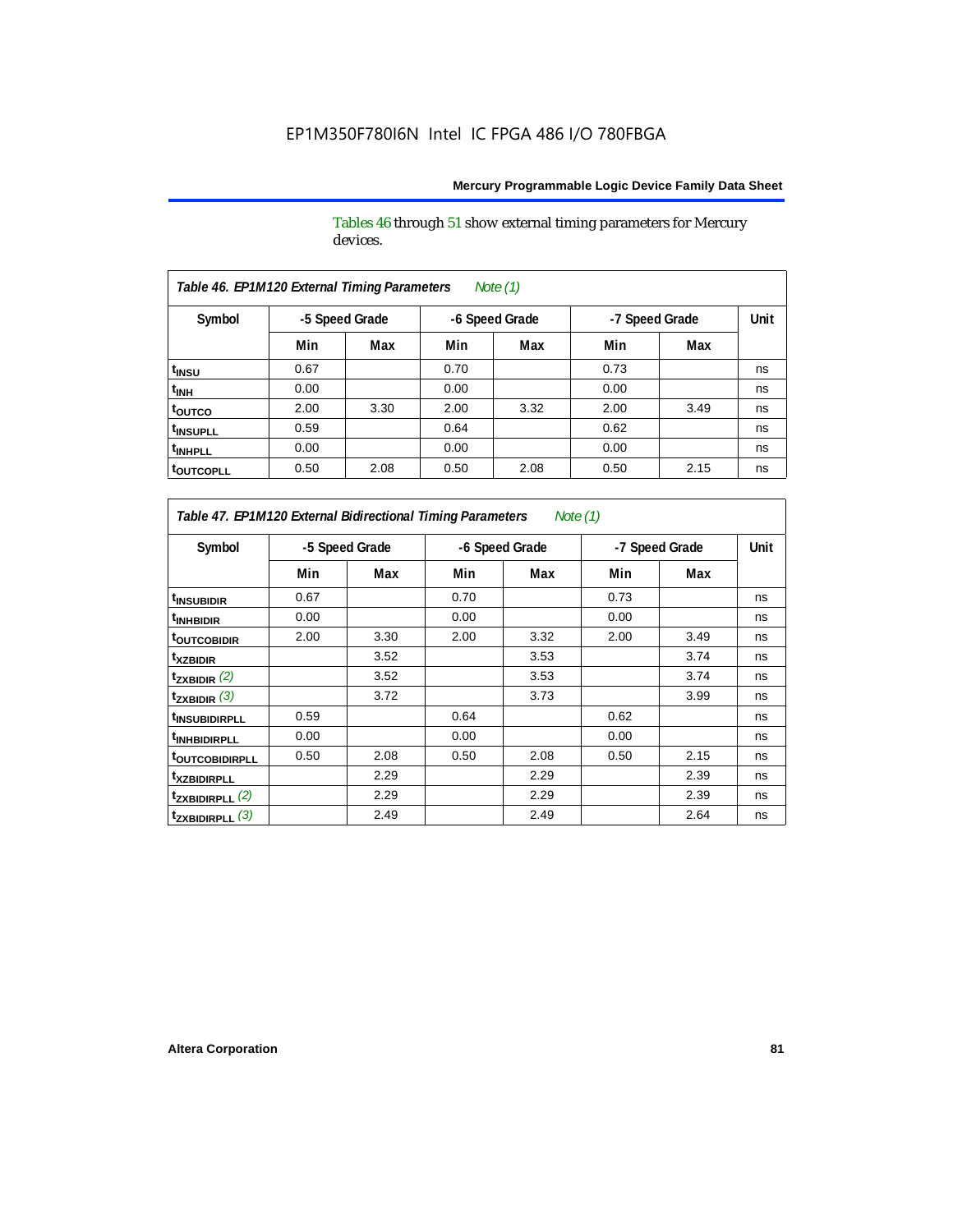#### **Mercury Programmable Logic Device Family Data Sheet**

| Table 48. EP1M120 External Timing Parameters<br>Note $(1)$ |      |                 |                 |      |    |  |  |  |
|------------------------------------------------------------|------|-----------------|-----------------|------|----|--|--|--|
| Symbol                                                     |      | -7A Speed Grade | -8A Speed Grade | Unit |    |  |  |  |
|                                                            | Min  | Max             | Min             | Max  |    |  |  |  |
| t <sub>insu</sub>                                          | 0.74 |                 | 0.79            |      | ns |  |  |  |
| $t_{\text{INH}}$                                           | 0.00 |                 | 0.00            |      | ns |  |  |  |
| toutco                                                     | 2.00 | 3.50            | 2.00            | 4.10 | ns |  |  |  |
| <sup>t</sup> INSUPLL                                       | 0.62 |                 | 0.75            |      | ns |  |  |  |
| <sup>t</sup> INHPLL                                        | 0.00 |                 | 0.00            |      | ns |  |  |  |
| <sup>T</sup> OUTCOPLL                                      | 0.50 | 2.15            | 0.50            | 2.43 | ns |  |  |  |

| Table 49. EP1M120 External Bidirectional Timing Parameters<br>Note (1) |      |                 |      |                 |    |  |  |  |
|------------------------------------------------------------------------|------|-----------------|------|-----------------|----|--|--|--|
| Symbol                                                                 |      | -7A Speed Grade |      | -8A Speed Grade |    |  |  |  |
|                                                                        | Min  | Max             | Min  | Max             |    |  |  |  |
| <sup>t</sup> INSUBIDIR                                                 | 0.74 |                 | 0.79 |                 | ns |  |  |  |
| <sup>t</sup> INHBIDIR                                                  | 0.00 |                 | 0.00 |                 | ns |  |  |  |
| <b>toutcobidir</b>                                                     | 2.00 | 3.50            | 2.00 | 4.10            | ns |  |  |  |
| <sup>t</sup> xzbidir                                                   |      | 3.75            |      | 4.30            | ns |  |  |  |
| $t_{ZXBIDIR}$ (2)                                                      |      | 3.75            |      | 4.30            | ns |  |  |  |
| $t_{ZXBIDIR}$ (3)                                                      |      | 4.00            |      | 4.58            | ns |  |  |  |
| <sup>t</sup> insubidirpll                                              | 0.62 |                 | 0.75 |                 | ns |  |  |  |
| <sup>t</sup> INHBIDIRPLL                                               | 0.00 |                 | 0.00 |                 | ns |  |  |  |
| <b>toutcobidirpll</b>                                                  | 0.50 | 2.15            | 0.50 | 2.43            | ns |  |  |  |
| <sup>t</sup> xzbidirpll                                                |      | 2.39            |      | 2.67            | ns |  |  |  |
| $t_{ZXBIDIRPLL}$ (2)                                                   |      | 2.39            |      | 2.67            | ns |  |  |  |
| $t_{ZXBIDIRPLL}$ (3)                                                   |      | 2.64            |      | 2.95            | ns |  |  |  |

| Table 50. EP1M350 External Timing Parameters<br>Note $(1)$ |                |      |                |      |                |      |      |  |  |
|------------------------------------------------------------|----------------|------|----------------|------|----------------|------|------|--|--|
| Symbol                                                     | -5 Speed Grade |      | -6 Speed Grade |      | -7 Speed Grade |      | Unit |  |  |
|                                                            | Min            | Max  | Min            | Max  | Min            | Max  |      |  |  |
| t <sub>INSU</sub>                                          | 0.60           |      | 0.57           |      | 0.71           |      | ns   |  |  |
| $t_{INH}$                                                  | 0.00           |      | 0.00           |      | 0.00           |      | ns   |  |  |
| toutco                                                     | 2.00           | 3.95 | 2.00           | 3.97 | 2.00           | 4.75 | ns   |  |  |
| t <sub>INSUPLL</sub>                                       | 0.69           |      | 0.70           |      | 0.82           |      | ns   |  |  |
| <sup>t</sup> INHPLL                                        | 0.00           |      | 0.00           |      | 0.00           |      | ns   |  |  |
| t <sub>outcopll</sub>                                      | 0.50           | 2.23 | 0.50           | 2.23 | 0.50           | 2.69 | ns   |  |  |

٦

 $\mathbf{r}$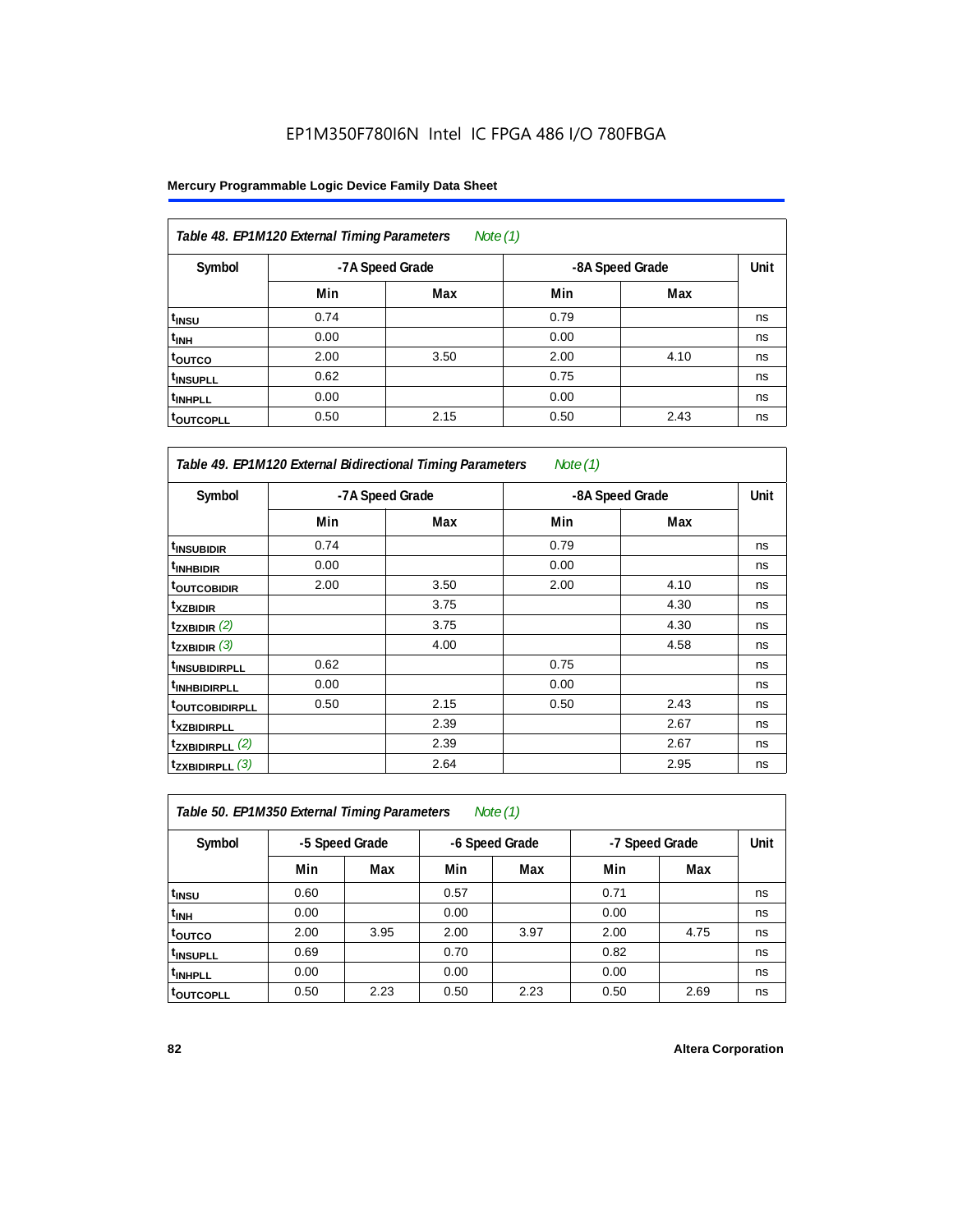| Table 51. EP1M350 External Bidirectional Timing Parameters<br>Note (1) |                |      |                |      |                |      |      |  |
|------------------------------------------------------------------------|----------------|------|----------------|------|----------------|------|------|--|
| Symbol                                                                 | -5 Speed Grade |      | -6 Speed Grade |      | -7 Speed Grade |      | Unit |  |
|                                                                        | Min            | Max  | Min            | Max  | Min            | Max  |      |  |
| <sup>t</sup> INSUBIDIR                                                 | 0.60           |      | 0.57           |      | 0.71           |      | ns   |  |
| <sup>t</sup> INHBIDIR                                                  | 0.00           |      | 0.00           |      | 0.00           |      | ns   |  |
| <b>toutcobidir</b>                                                     | 2.00           | 3.95 | 2.00           | 3.97 | 2.00           | 4.75 | ns   |  |
| <sup>t</sup> xzbidir                                                   |                | 3.90 |                | 3.93 |                | 4.70 | ns   |  |
| $t_{ZXBIDIR}$ (2)                                                      |                | 3.90 |                | 3.93 |                | 4.70 | ns   |  |
| $t_{ZXBIDIR}$ (3)                                                      |                | 4.10 |                | 4.13 |                | 4.94 | ns   |  |
| <sup>t</sup> INSUBIDIRPLL                                              | 0.69           |      | 0.70           |      | 0.82           |      | ns   |  |
| <sup>t</sup> INHBIDIRPLL                                               | 0.00           |      | 0.00           |      | 0.00           |      | ns   |  |
| <b>toutcobidirpll</b>                                                  | 0.50           | 2.23 | 0.50           | 2.23 | 0.50           | 2.69 | ns   |  |
| <sup>t</sup> xzbidirpll                                                |                | 2.19 |                | 2.18 |                | 2.63 | ns   |  |
| $t_{ZXBIDIRPLL}$ (2)                                                   |                | 2.19 |                | 2.18 |                | 2.63 | ns   |  |
| $t_{ZXBIDIRPLL}$ (3)                                                   |                | 2.39 |                | 2.38 |                | 2.87 | ns   |  |

#### *Notes to Tables 46* – *51:*

(1) Timing will vary by I/O pin placement. Therefore, use the Quartus II software to determine exact I/O timing for each pin.

(2) This parameter is measured with the **Increase**  $t_{ZX}$  **Delay to Output Pin** option set to **Off.**<br>(3) This parameter is measured with the **Increase**  $t_{XX}$  **Delay to Output Pin** option set to **On**.

This parameter is measured with the **Increase t<sub>ZX</sub> Delay to Output Pin** option set to **On**.

# **Power Consumption**

Detailed power consumption information for Mercury devices will be released when available.

# **Configuration & Operation**

The Mercury architecture supports several configuration schemes. This section summarizes the device operating modes and available device configuration schemes.

### **Operating Modes**

The Mercury architecture uses SRAM configuration elements that require configuration data to be loaded each time the circuit powers up. The process of physically loading the SRAM data into the device is called configuration. During initialization, which occurs immediately after configuration, the device resets registers, enables I/O pins, and begins to operate as a logic device. The I/O pins are tri-stated during power-up and before and during configuration. Together, the configuration and initialization processes are called command mode; normal device operation is called user mode.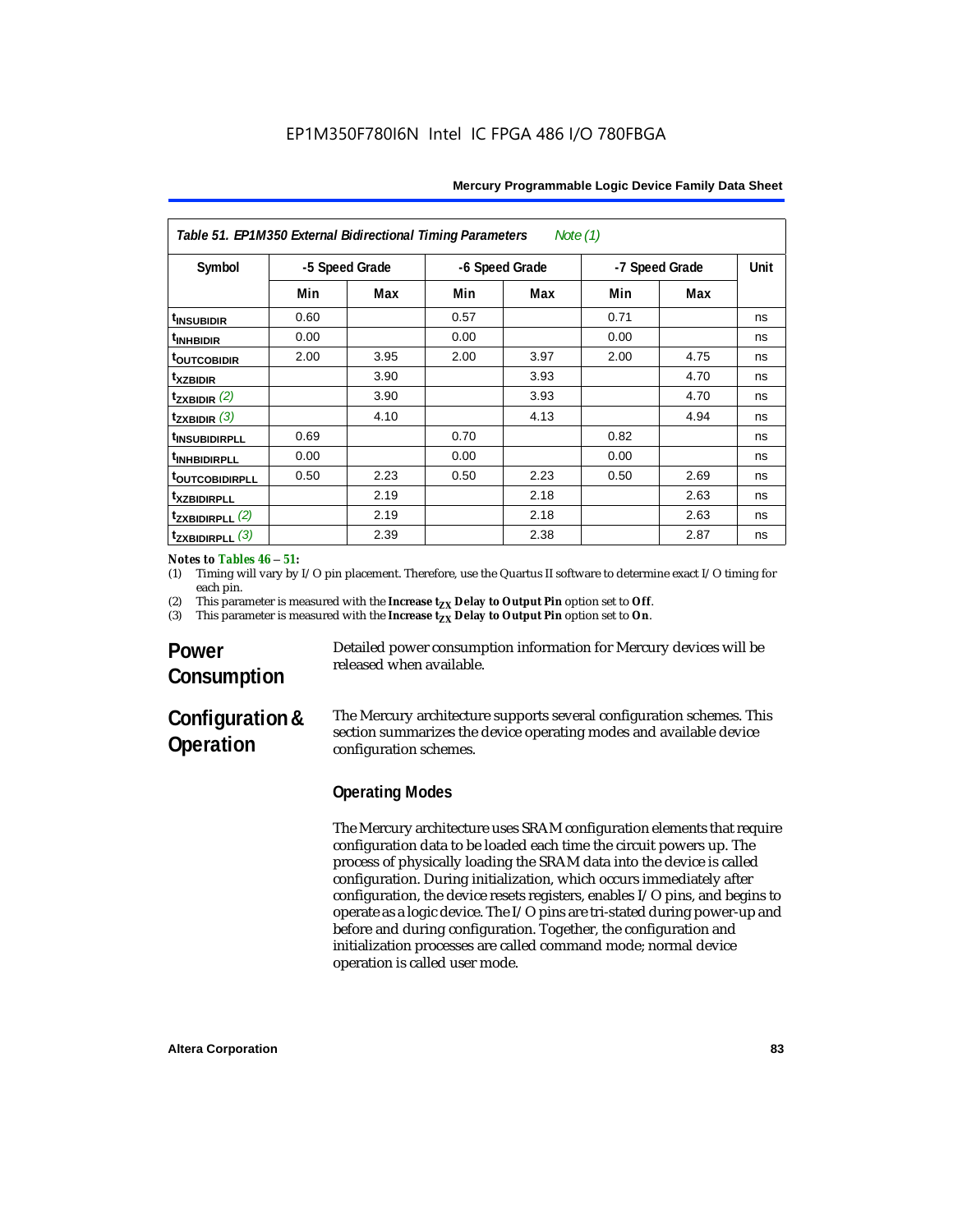Before and during device configuration, all I/O pins are pulled to  $V_{CCD}$ by a built-in weak pull-up resistor.

SRAM configuration elements allow Mercury devices to be reconfigured in-circuit by loading new configuration data into the device. Real-time reconfiguration is performed by forcing the device into command mode with a device pin, loading different configuration data, reinitializing the device, and resuming user-mode operation. In-field upgrades can be performed by distributing new configuration files.

#### **Configuration Schemes**

The configuration data for a Mercury device can be loaded with one of five configuration schemes (see Table 52), chosen on the basis of the target application. A configuration device, intelligent controller, or the JTAG port can be used to control the configuration of a Mercury device. When a configuration device is used, the system can configure automatically at system power-up.

By connecting the configuration enable (nCE) and configuration enable output (nCEO) pins on each device, multiple Mercury devices can be configured in any of five configuration schemes.

| Table 52. Data Sources for Configuration |                                                                                                   |  |  |  |  |
|------------------------------------------|---------------------------------------------------------------------------------------------------|--|--|--|--|
| <b>Configuration Scheme</b>              | Data Source                                                                                       |  |  |  |  |
| Configuration device                     | Configuration device                                                                              |  |  |  |  |
| Passive serial (PS)                      | MasterBlaster™ or ByteBlasterMV™ download cable<br>or serial data source                          |  |  |  |  |
| Passive parallel asynchronous (PPA)      | Parallel data source                                                                              |  |  |  |  |
| Passive parallel synchronous (PPS)       | Parallel data source                                                                              |  |  |  |  |
| <b>JTAG</b>                              | MasterBlaster or ByteBlasterMV download cable or a<br>microprocessor with a Jam STAPL or JBC file |  |  |  |  |

f For more information on configuration, see *Application Note 116 (Configuring APEX 20K, FLEX 10K & FLEX 6000 Devices).*

# **Device Pin-Outs**

See the Altera web site (**http://www.altera.com**) or the *Altera Digital Library* for pin-out information.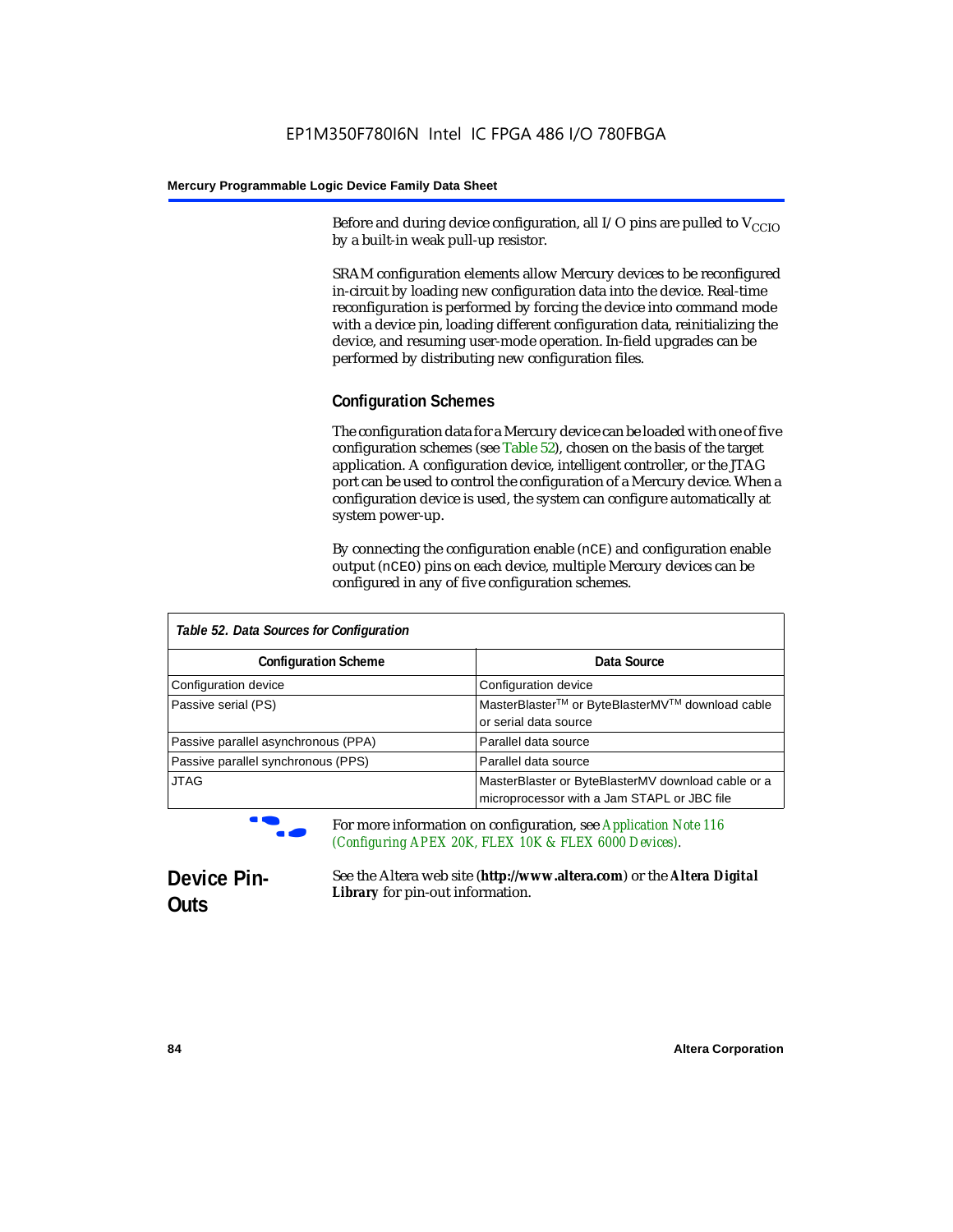**Revision History** The information contained in the *Mercury Programmable Logic Device Family Data Sheet* version 2.2 supersedes information published in previous versions.

#### **Version 2.2**

The following changes were made to the *Mercury Programmable Logic Device Family Data Sheet* version 2.2:

Updated the condition values (symbols  $I_I$  and  $I_{OZ}$ ) in Table 22.

#### **Version 2.1**

The following changes were made to the *Mercury Programmable Logic Device Family Data Sheet* version 2.1:

- Updated Table 8.
- Updated EP1M350 regular I/O banks in Table 13.
- Updated *Note (6)* in Table 14.

#### **Version 2.0**

The following changes were made to the *Mercury Programmable Logic Device Family Data Sheet* version 2.0:

- Changed all references to PCML to 3.3-V PCML.
- Updated Table 4.
- Updated "High-Speed Differential Interface" on page 8.
- Added Tables 6 through 8.
- Added Figures 34 and 35.
- Updated I/O specifications in Tables 28 and 29.
- Updated Mercury device capacitance in Table 43.
- Updated EP1M120 device timing in Tables 46 through 49.
- Added EP1M350 device timing in Tables 50 and 51.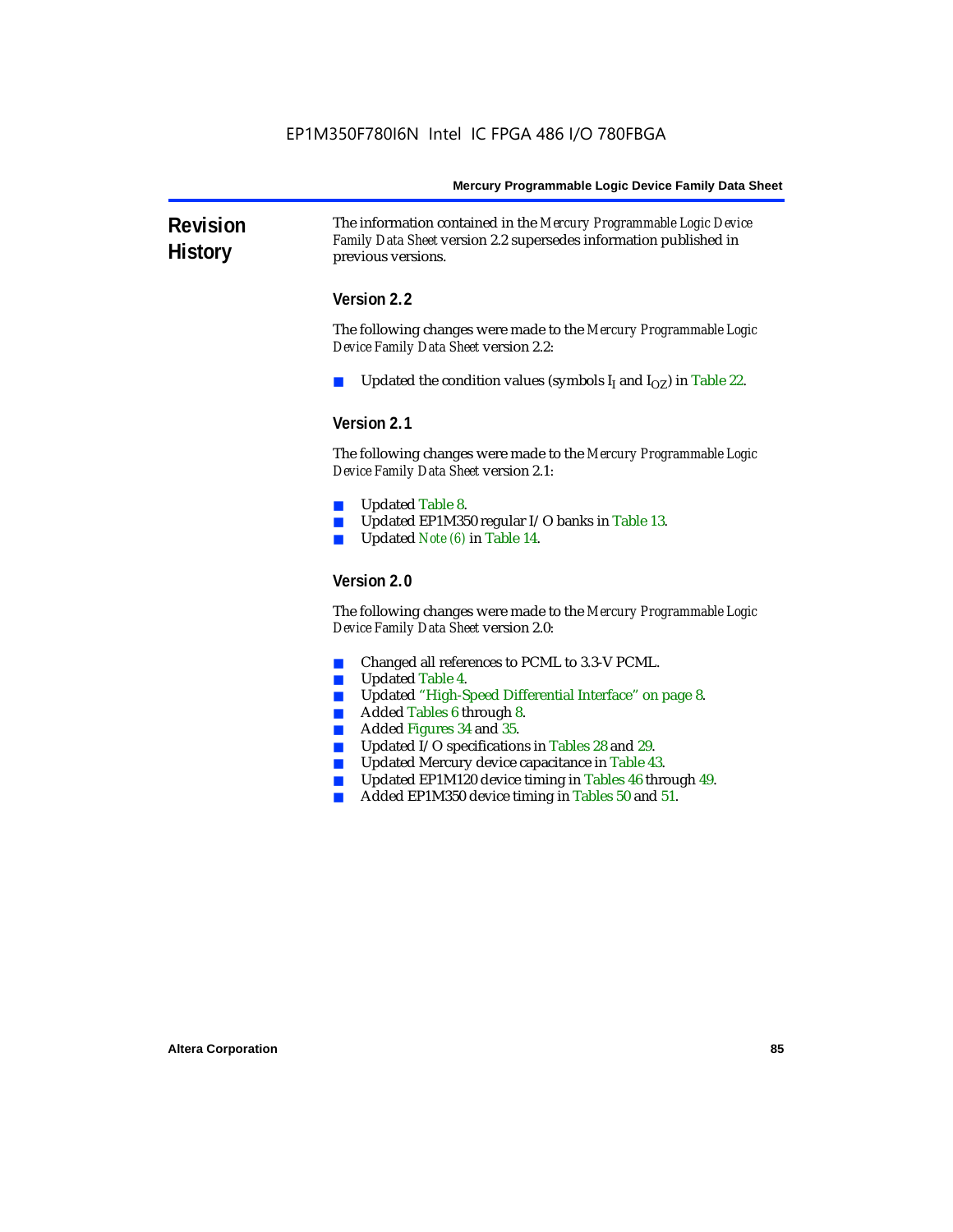

101 Innovation Drive San Jose, CA 95134 (408) 544-7000 http://www.altera.com Applications Hotline: (800) 800-EPLD Customer Marketing: (408) 544-7104 Literature Services: lit\_req@altera.com

Copyright © 2003 Altera Corporation. All rights reserved. Altera, The Programmable Solutions Company, the stylized Altera logo, specific device designations, and all other words and logos that are identified as trademarks and/or service marks are, unless noted otherwise, the trademarks and service marks of Altera Corporation in the U.S. and other countries. All other product or service names are the property of their respective holders. Altera products are protected under numerous U.S. and foreign patents and pending applications, mask work rights, and copyrights. Altera warrants performance of its semiconductor products to current specifications in accordance with Altera's standard warranty, but reserves the right to make changes

to any products and services at any time without notice. Altera assumes no responsibility or liability arising out of the application or use of any information, product, or service described herein except as expressly agreed to in writing by Altera Corporation. Altera customers are advised to obtain the latest version of device specifications before relying on any published information and before placing orders for products or services.